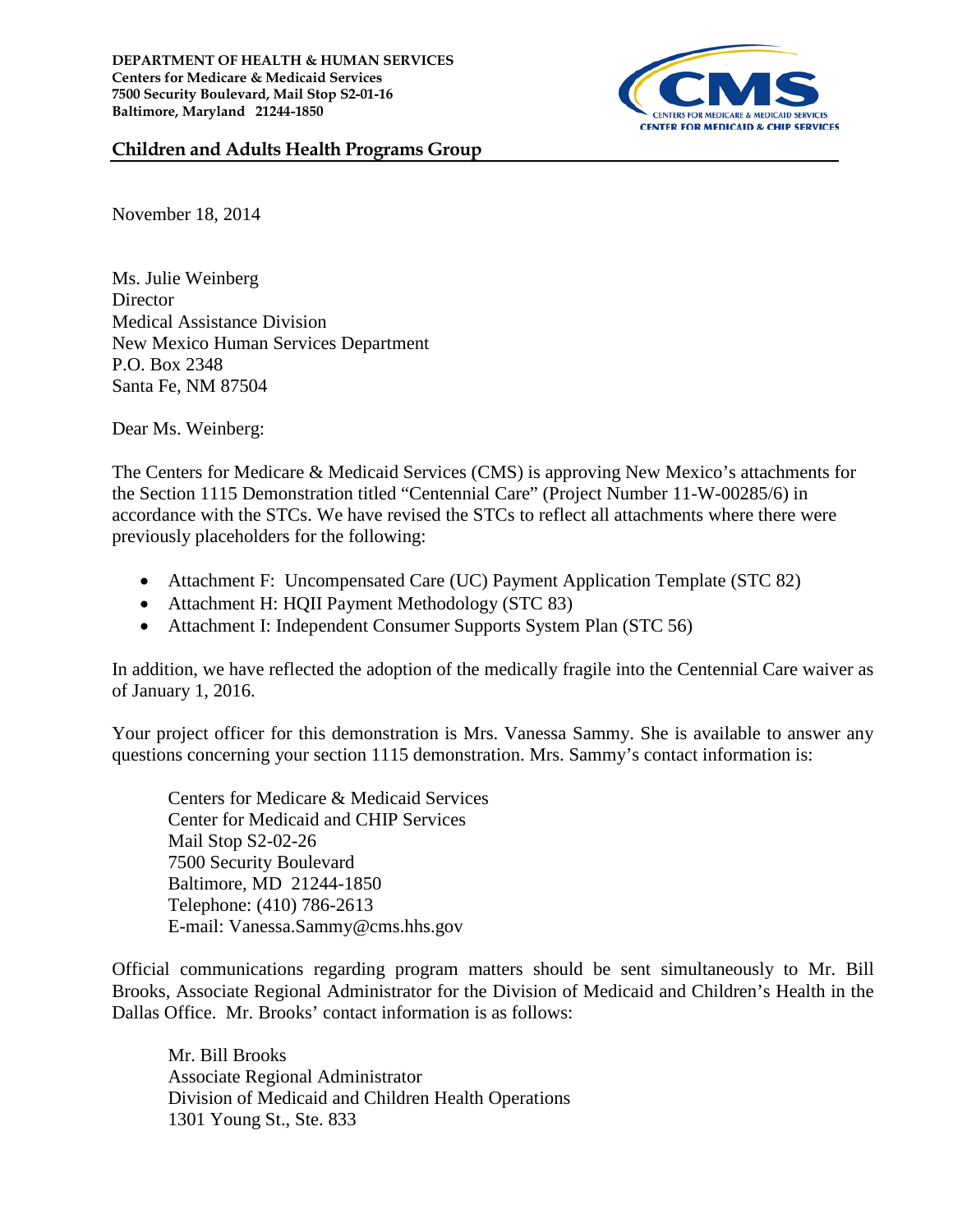Page 2 – Julie Weinberg

Dallas, TX 75202

We look forward to continuing to partner with you and your staff on the New Mexico "Centennial Care" demonstration.

Sincerely,

/s/

Manning Pellanda, Director Division of State Demonstrations and Waivers

Enclosures

cc: Bill Brooks, ARA, Region VI Angela D. Garner, CMCS Vanessa Sammy, CMCS Paul Boben, CMCS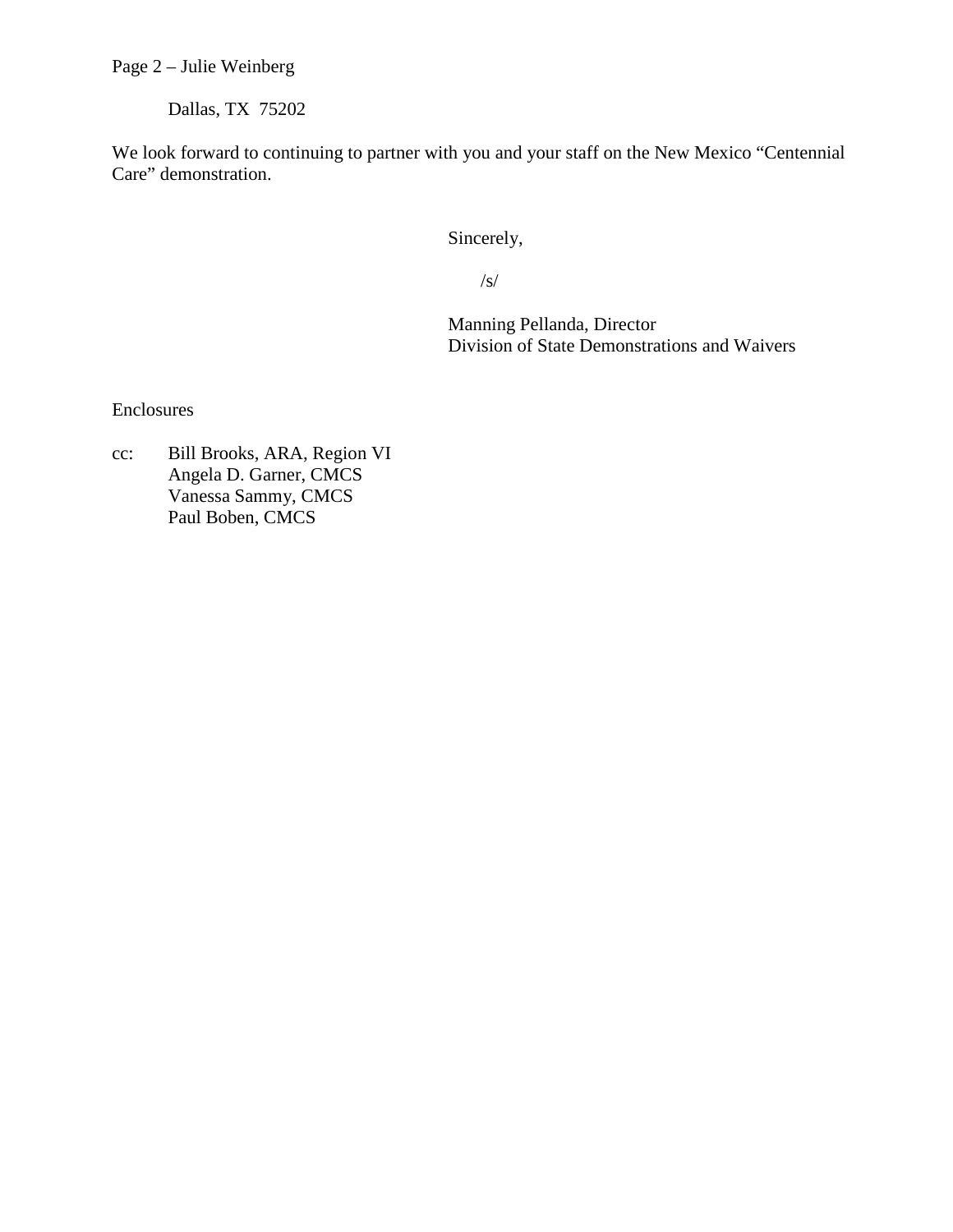### **CENTERS FOR MEDICARE & MEDICAID SERVICES WAIVER LIST**

| TITLE:          | <b>Centennial Care</b>                     |
|-----------------|--------------------------------------------|
| <b>AWARDEE:</b> | <b>New Mexico Human Service Department</b> |

**NUMBER: 11W 00285/6**

All requirements of the Medicaid program expressed in law, regulation, and policy statement, not expressly waived or specified as not applicable in the following list, shall apply under this Centennial Care Demonstration. The Centennial Care Demonstration will operate under these waiver authorities beginning January 1, 2014, unless otherwise stated. The waiver authorities will continue through December 31, 2018, unless otherwise stated.

The following waivers shall enable New Mexico to implement the Centennial Care Medicaid section 1115 demonstration.

# *A. Title XIX*

## **1. Amount, Duration and Scope of Services Section 1902(a)(10)(B)**

To the extent necessary to enable New Mexico to vary the amount, duration, and scope of services offered to individuals regardless of eligibility category, by permitting managed care plans to offer varied medically appropriate value added services to beneficiaries who are enrolled in Centennial Care.

To the extent necessary to enable the State to offer certain long-term services and supports and care coordination services to individuals who are Medicaid eligible and who meet nursing facility level of care, as described in paragraph 30 of the Special Terms and Conditions.

# **2. Freedom of Choice Section 1902(a)(23)(A)**

To the extent necessary to enable New Mexico to restrict freedom of choice of provider through the use of mandatory enrollment in managed care plans for the receipt of covered services. No waiver of freedom of choice is authorized for family planning providers.

Mandatory enrollment of American Indians/ Alaskan Natives (AI/ANs) is only permitted as specified in paragraph 24 of the STCs.

# **3. Self-Direction of Care** Section 1902(a)(32)

To the extent necessary to permit persons receiving certain services to self-direct their care for such services.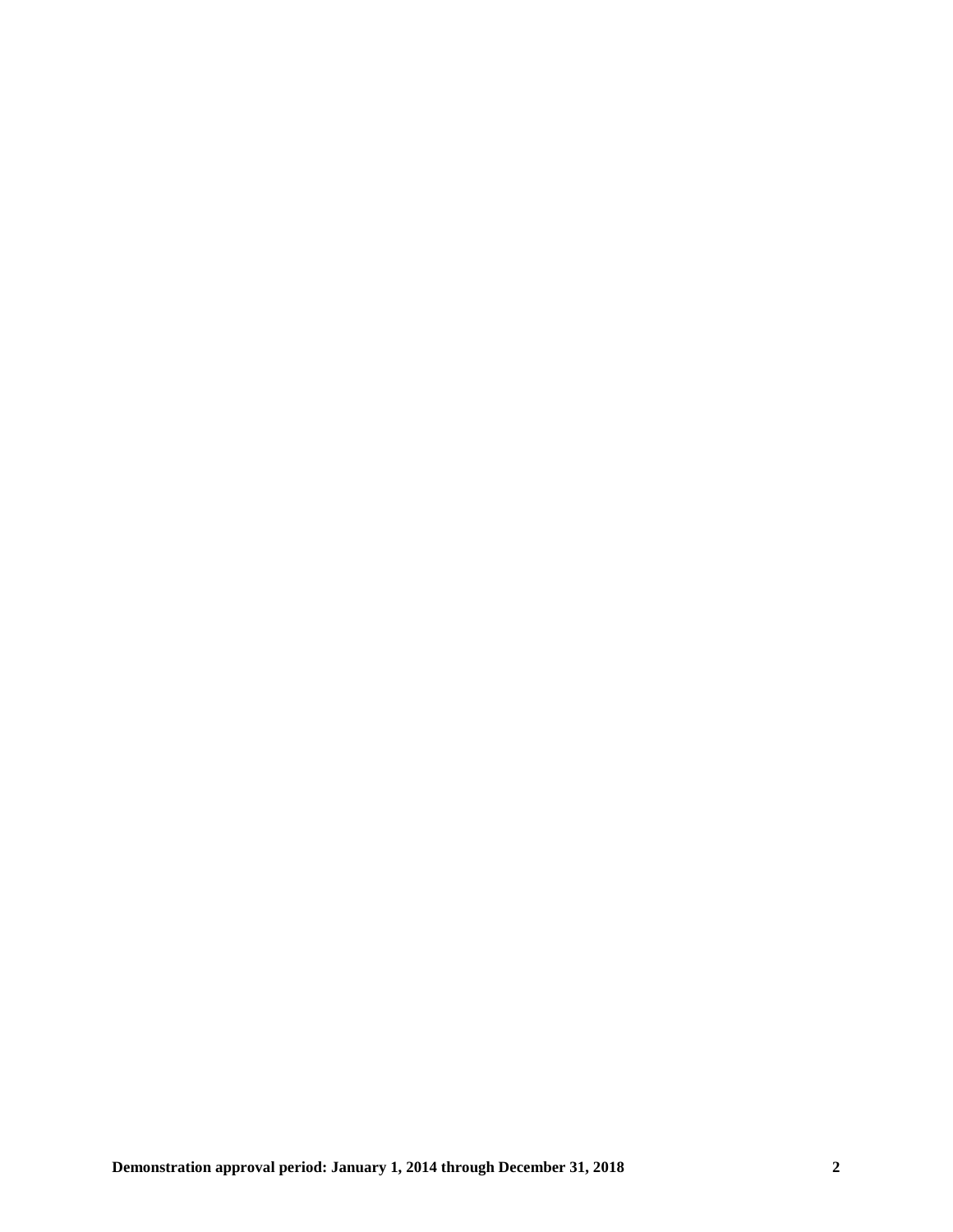# **CENTERS FOR MEDICARE & MEDICAID SERVICES EXPENDITURE AUTHORITY**

| <b>NUMBER:</b> | 11W 00285/6 |
|----------------|-------------|
|                |             |

# **TITLE: Centennial Care**

## **AWARDEE: New Mexico Human Service Department**

Under the authority of section 1115(a)(2) of the Social Security Act (the Act), expenditures made by New Mexico for the items identified below, which are not otherwise included as expenditures under section 1903 of the Act shall, for the period of this Demonstration extension, be regarded as expenditures under the State's title XIX plan.

The following expenditure authorities may only be implemented consistent with the approved Special Terms and Conditions (STCs) and shall enable New Mexico to implement the Centennial Care Medicaid section 1115 Demonstration. All other requirements of the Medicaid program expressed in law, regulation, and policy statements shall apply to these expenditures, unless identified as not applicable below.

1. Expenditures made under contracts that do not meet the requirements in section 1903(m) of the SSA specified below. Managed care plans participating in the demonstration will have to meet all the requirements of section 1903(m), except the following:

- Section  $1903(m)(2)(H)$  and Federal regulations at 42 CFR 438.56(g) but only insofar as to allow the State to automatically reenroll an individual who loses Medicaid eligibility for a period of 90-days or less in the same managed care plan from which the individual was previously enrolled.
- Expenditures made under contracts that do not meet the requirements of  $1903(m)(2)(A)(iii)$  and implementing regulations at 42 CFR 438.6(c)(3)(ii) but only insofar as to allow the State to include in calculating MCO capitation rates the provision of beneficiary rewards program incentives for health-related items or services in accordance with section VII of the STCs.

2. Expenditures for Centennial Care beneficiaries who are age 65 and older and adults age 21 and older with disabilities and who would otherwise be Medicaid-eligible under section 1902(a)(10)(A)(ii)(VI) of the Act and 42 CFR §435.217 in conjunction with section  $1902(a)(10)(A)(ii)(V)$  of the Act, if the services they receive under Centennial Care were provided under an HCBS waiver granted to the State under section 1915(c) of the Act as of the initial approval date of this demonstration. This includes the application of spousal impoverishment eligibility rules.

3. Expenditures for community intervener services furnished to deaf and blind Centennial Care beneficiaries, as defined in STC 31.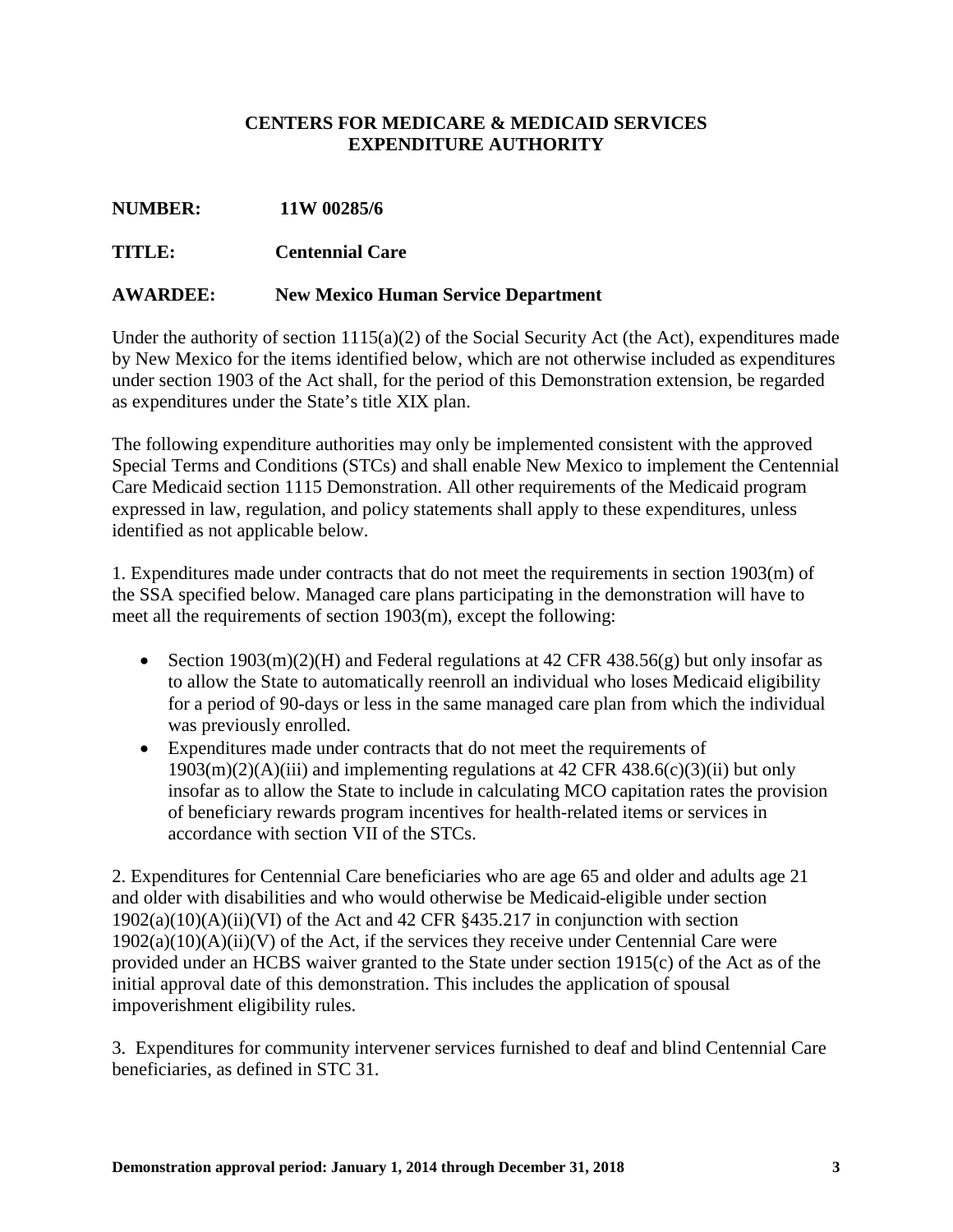### *Safety Net Care Pool*

Subject to an overall cap on the Uncompensated Care (UC) Pool and the Hospital Quality Improvement Incentive (HQII) Pool, the following expenditure authorities are granted for this demonstration:

4. Expenditures for payments to hospitals for uncompensated costs of inpatient and outpatient hospital services provided to Medicaid eligible or uninsured individuals, to the extent that those costs exceed the amounts paid to hospitals pursuant to section 1923 of the Act, but subject to the hospital-specific limitations set forth at section 1923(g) of the Act and the methodologies for determining uncompensated costs that are used under section 1923.

5. Expenditures for incentive payments from pool funds for the Hospital Quality Improvement Incentive Pool.

# **REQUIREMENTS NOT APPLICABLE TO ALL EXPENDITURE AUTHORITIES**

All requirements of the Medicaid program explicitly waived under the Waiver List herein shall not apply to expenditures made by the State pursuant to its Expenditure Authority described above.

# **REQUIREMENTS NOT APPLICABLE TO EXPENDITURE AUTHORITY 2**

All title XIX requirements that are waived for Medicaid eligible groups are also not applicable to the Centennial Care 217-like group. In addition, the following Medicaid requirement is not applicable:

### **Reasonable Promptness** Section 1902(a)(8)

To enable New Mexico to establish numeric enrollment limitations for this demonstration population and place applicants on a waiting list for enrollment to the extent the enrollment limitation has been reached.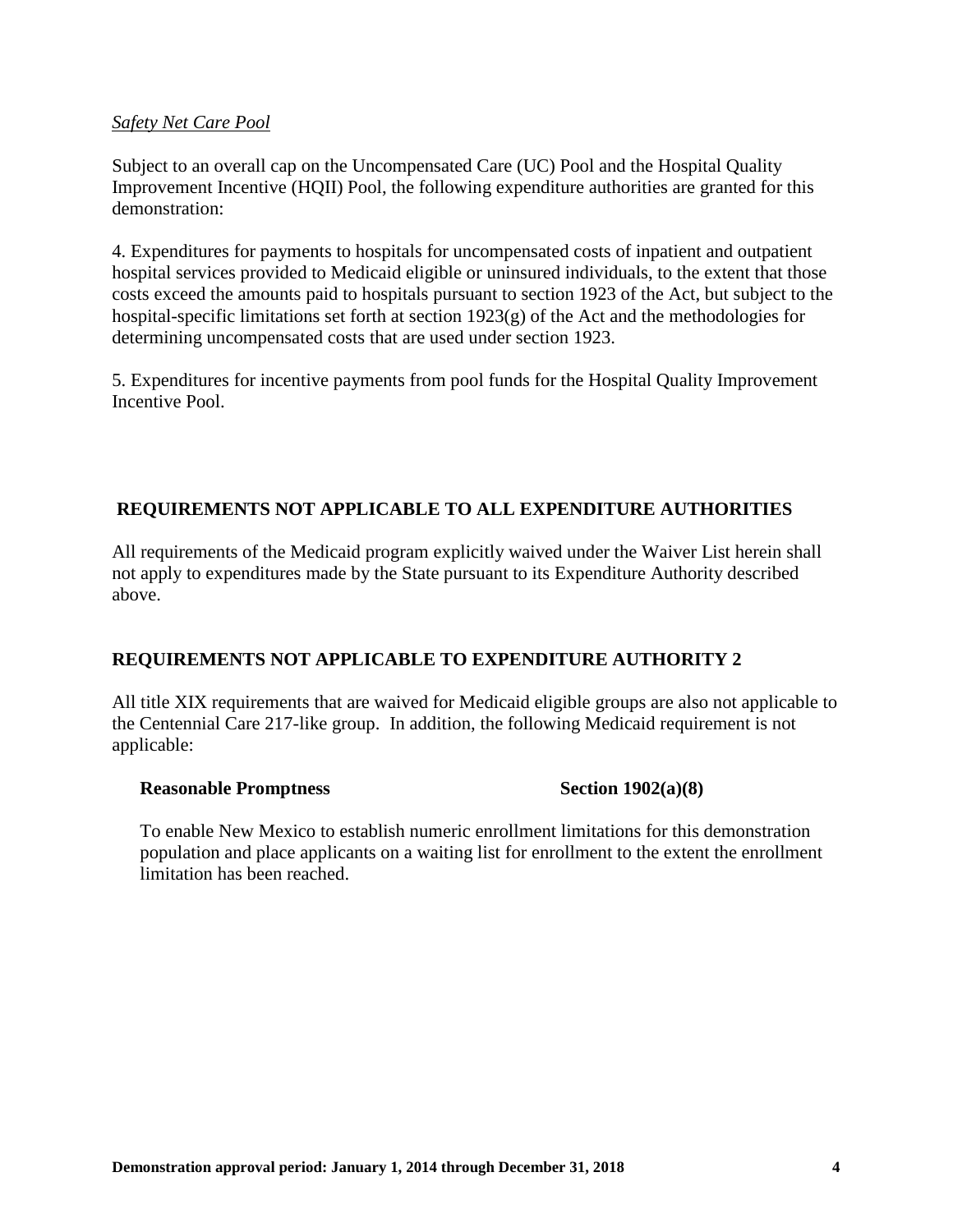## **CENTERS FOR MEDICARE AND MEDICAID SERVICES SPECIAL TERMS AND CONDITIONS**

### **NUMBER: 11W 00285/6**

**TITLE: New Mexico Centennial Care**

## **AWARDEE: New Mexico Human Service Department**

# **I. PREFACE**

The following are the Special Terms and Conditions (STCs) for New Mexico's "Centennial Care" section 1115(a) Medicaid demonstration (hereinafter "demonstration") to enable the New Mexico Human Services Department (State) to operate this demonstration. The Centers for Medicare & Medicaid Services (CMS) has granted waivers of requirements under section 1902(a) of the Social Security Act (Act), and expenditure authorities authorizing federal matching of demonstration costs not otherwise matchable, which are separately enumerated. These STCs set forth in detail the nature, character, and extent of Federal involvement in the demonstration and the State's obligations to CMS during the life of the demonstration. The STCs are effective as of the date of the approval letter, and the waiver and expenditure authorities for this demonstration will begin January 1, 2014 and expire December 31, 2018. Implementation of the demonstration may begin January 1, 2014 unless otherwise specified. This demonstration is approved through December 31, 2018.

The STCs have been arranged into the following subject areas:

- I. Preface
- II. Program Description And Objectives
- III. General Program Requirements
- IV. Beneficiaries Served Through the Demonstration
- V. Native American Participation and Protection
- VI. Centennial Care Benefits
- VII. Beneficiary Rewards
- VIII. Centennial Care Enrollment
- IX. Delivery System
- X. Home and Community Based Services (HCBS) Service Delivery and Reporting Requirements
- XI. Program Implementation and Beneficiary Protections
- XII. Safety Net Care Pool
- XIII. General Financial Requirements
- XIV. Monitoring Budget Neutrality for the Demonstration
- XV. General Reporting Requirements
- XVI. Evaluation of the Demonstration
- XVII. Schedule of State Deliverables During the Demonstration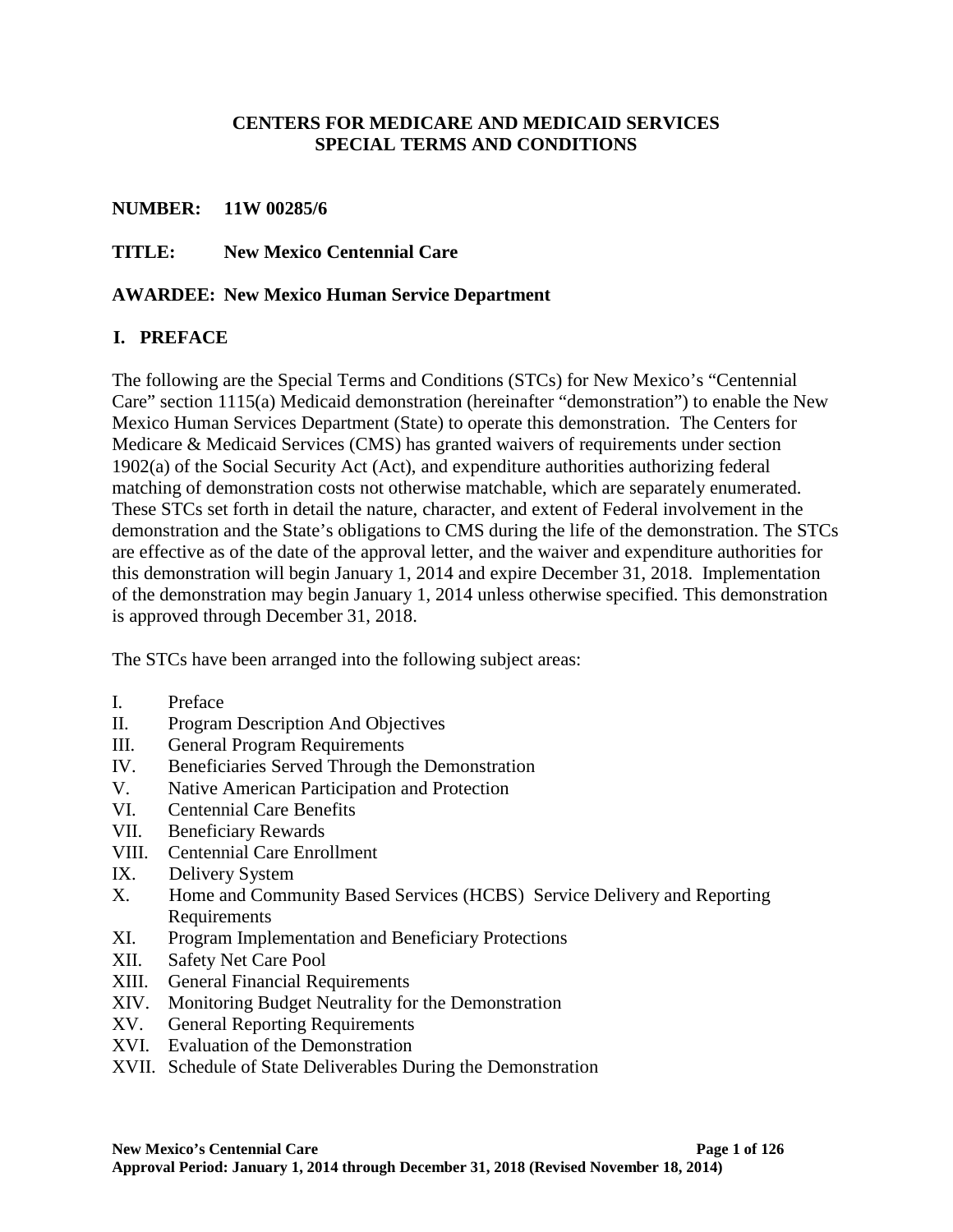Additional attachments have been included to provide supplementary information and guidance for specific STCs.

| <b>Quarterly Report Content and Format</b>                                    |
|-------------------------------------------------------------------------------|
| Centennial Care HCBS and Behavioral Health Service Definitions                |
| <b>HCBS</b> Participant Safeguards                                            |
| Level of Care Criteria                                                        |
| List of Hospitals Eligible for the Safety Net Care Pool Initial Allocation of |
| Uncompensated Care (UC) Funding for UC pool                                   |
| Uncompensated Care (UC) Payment Application Template                          |
| <b>HQII Outcome Measures</b>                                                  |
| <b>HQII Allocation and Payment Methodology</b>                                |
| Independent Consumer Support System Plan                                      |
|                                                                               |

# **II. PROGRAM DESCRIPTION AND OBJECTIVES**

Centennial Care seeks to modernize the New Mexico Medicaid program to assure that the state is providing the most effective, efficient health care possible for its most vulnerable and needy citizens and to create a sustainable program for the future. This new demonstration creates a comprehensive service delivery system for the New Mexico Medicaid program that is as unique as the State and designed to provide beneficiaries the right care, delivered at the right time, in the right setting. The state seeks to develop and implement a service delivery system that not only integrates care now but ensures that the State can afford to continue the program in future years.

The demonstration will enroll most New Mexico Medicaid beneficiaries and New Mexico Medicaid expansion Children's Health Insurance Program (CHIP) beneficiaries in managed care for a full range of services, including physical health, behavioral health and long term services and supports (home and community based services and institutional care). The demonstration consolidates the following, existing delivery system waivers into a single comprehensive managed care product: $<sup>1</sup>$  $<sup>1</sup>$  $<sup>1</sup>$ </sup>

- Salud! 1915(b) waiver: Acute managed care for children and parents;
- CoLTS 1915(b)(c) waiver: Managed long term services and supports for dual eligible and individuals with a nursing facility level of care;
- Behavioral health 1915(b) waiver: Managed behavioral health services through a statewide behavioral health organization;
- Mi Via-Nursing Facility 1915(c) waiver: Self-directed home and community based services;
- AIDS 1915(c) waiver: Home and community based services for people living with HIV/AIDS; and
- Medically Fragile 1915(c) waiver: Home and community based services for individuals who are determined to be medically fragile.<sup>[2](#page-7-1)</sup>

<sup>&</sup>lt;sup>1</sup> Note: The state's Mi-via/ICF/IID 1915(c) waiver is not being consolidated into this 1115 demonstration.  $\overline{a}$ 

<span id="page-7-1"></span><span id="page-7-0"></span><sup>&</sup>lt;sup>2</sup> Note: Initial Centennial Care implementation will provide acute care services only to participants in the Medically Fragile 1915(c) waiver. As described in ST[C 18,](#page-15-0) the Medically Fragile 1915(c) waiver services will be phased in effective January 1, 2016, with a six month transition period beginning January 2016.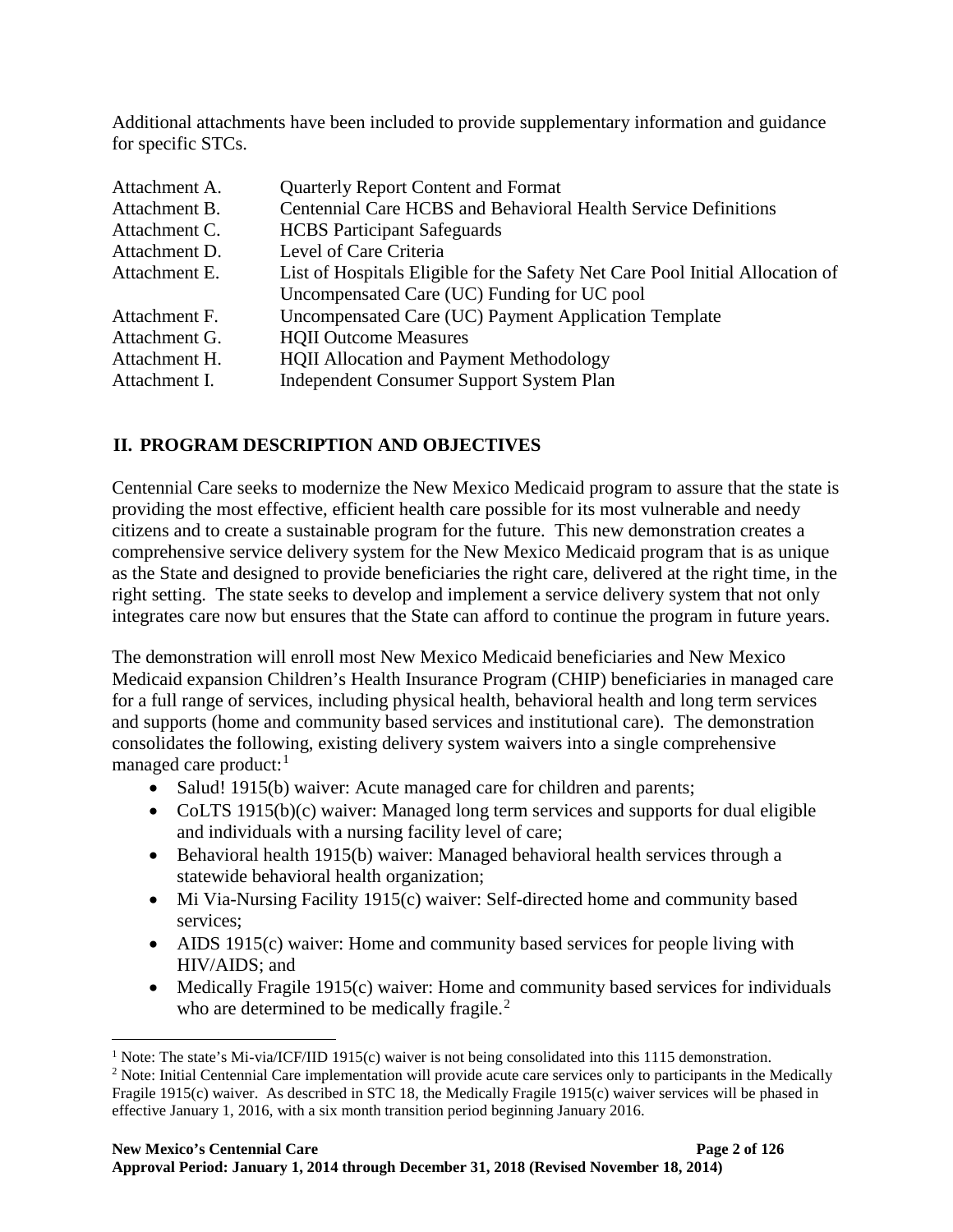In addition, this demonstration expands access to long term services and supports by creating a comprehensive Community Benefit (CB) that includes both the personal care and HCBS benefits and that will be accessible without the need for a slot to beneficiaries who are otherwise Medicaid eligible, meet nursing facility (NF) level of care (LOC), and have a plan of care in place. Individuals who are not otherwise Medicaid eligible and meet the criteria for the 217-like group will be able to access the Community Benefit if a slot is available.

Other features of Centennial Care include expanded care coordination for all beneficiaries and a beneficiary reward program, offered through managed care, to provide incentives for beneficiaries to pursue healthy behaviors.

This demonstration does not expand mandatory enrollment into managed care for Native American beneficiaries, but it includes several service delivery protections for the Native American population. Specifically, Native Americans will be able to continue to see tribal providers regardless of whether those providers contract with the managed care organization, and tribal providers will be reimbursed at the OMB rate. In addition, ongoing input by the Native American Advisory Committee and the Native American Technical Advisory Committee is required in the demonstration. As is the case today under CoLTS, managed care enrollment is required for beneficiaries who meet nursing facility level of care or who are dually eligible in managed care.

The state's goals in implementing the demonstration are to:

- Assure that Medicaid beneficiaries in the program receive the right amount of care, delivered at the right time, cost effectively in the right setting;
- Ensure that the expenditures for care and services being provided are measured in terms of its' quality and not solely by its quantity;
- Slow the growth rate of costs or "bend the cost curve" over time without cutting benefits or services, changing eligibility or reducing provider rates; and
- Streamline and modernize the Medicaid program in the State.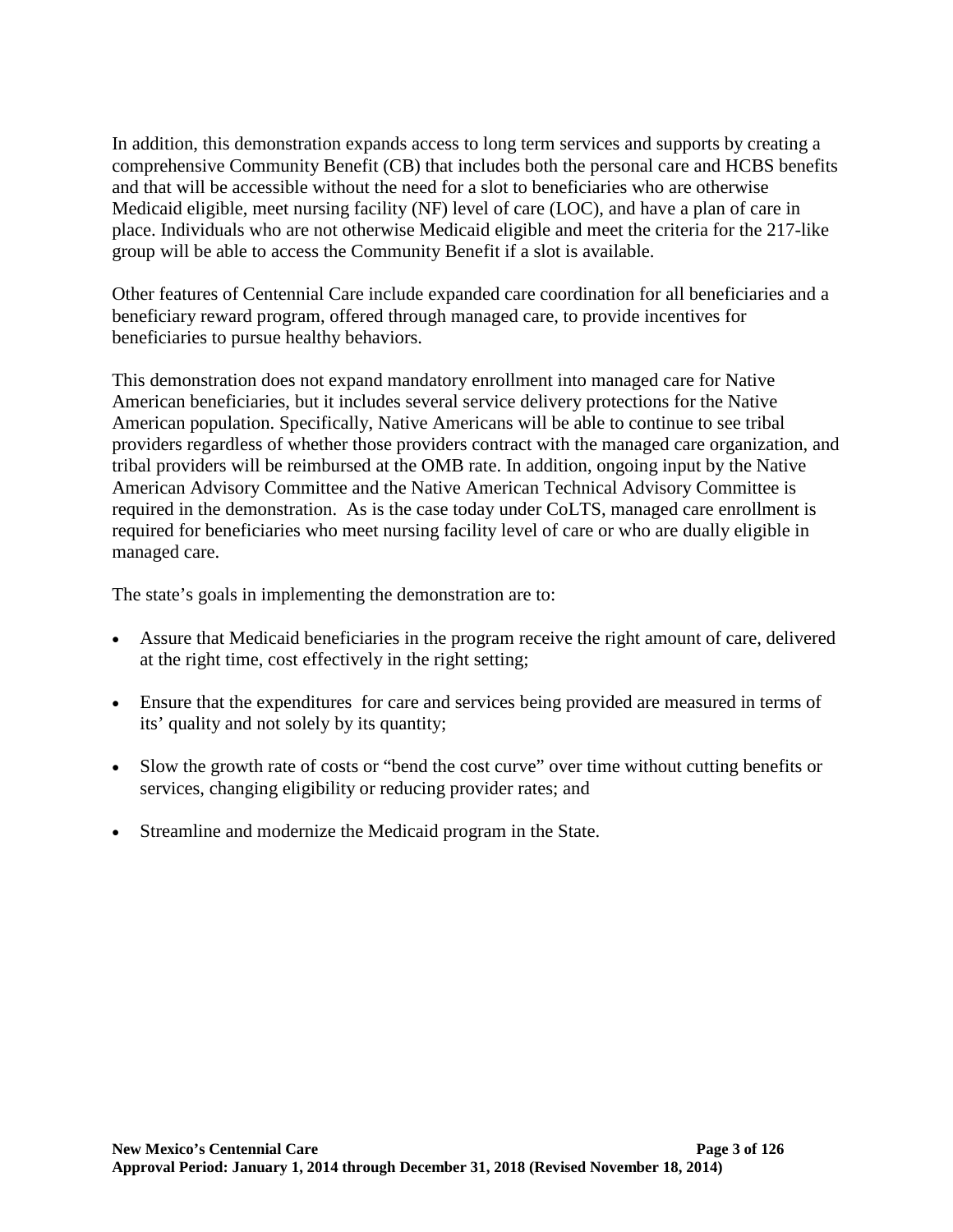# **III.GENERAL PROGRAM REQUIREMENTS**

- **1. Compliance with Federal Non-Discrimination Statutes.** The state must comply with all applicable Federal statutes relating to non-discrimination. These include, but are not limited to, the Americans with Disabilities Act of 1990, Title VI of the Civil Rights Act of 1964, section 504 of the Rehabilitation Act of 1973, and the Age Discrimination Act of 1975.
- **2. Compliance with Medicaid and Children's Health Insurance Program (CHIP) Law, Regulation, and Policy.** All requirements of the Medicaid program and CHIP, expressed in law, regulation, and policy statement, not expressly waived or identified as not applicable in the waiver and expenditure authority documents (of which these terms and conditions are part), apply to the demonstration.
- **3. Changes in Medicaid and CHIP Law, Regulation, and Policy.** The state must, within the timeframes specified in law, regulation, or policy statement, come into compliance with any changes in Federal law, regulation, or policy affecting the Medicaid or CHIP program that occur during this demonstration approval period, unless the provision being changed is expressly waived or identified as not applicable.
- **4. Impact on Demonstration of Changes in Federal Law, Regulation, and Policy.** 
	- a. To the extent that a change in Federal law, regulation, or policy requires either a reduction or an increase in Federal financial participation (FFP) for expenditures made under this demonstration, the state must adopt, subject to CMS approval, a modified budget neutrality agreement as well as a modified allotment neutrality worksheet for the demonstration as necessary to comply with such change. The modified budget neutrality agreement will be effective upon the implementation of the change.
	- b. If mandated changes in the Federal law require state legislation, the changes must take effect on the day such state legislation becomes effective, or on the last day such legislation was required to be in effect under the law.
- **5. State Plan Amendments.** The state will not be required to submit title XIX or XXI state plan amendments for changes affecting any populations made eligible solely through the demonstration. If a population eligible through the Medicaid or CHIP state plan is affected by a change to the demonstration, a conforming amendment to the appropriate state plan may be required, except as otherwise noted in these STCs.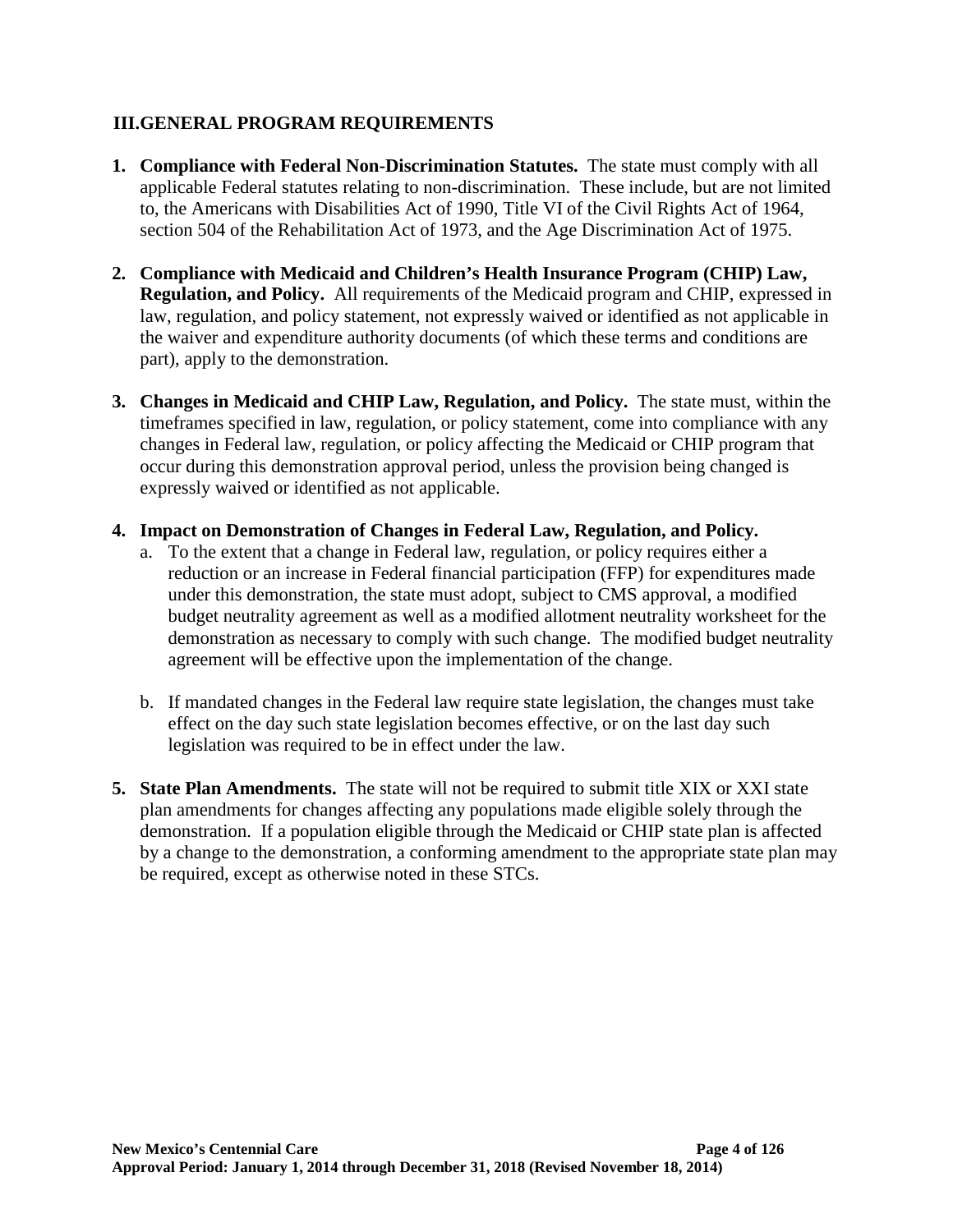- **6. Changes Subject to the Amendment Process.** Changes related to eligibility, enrollment, benefits, enrollee rights, delivery systems, cost sharing, evaluation design, sources of non-Federal share of funding, budget neutrality, and other comparable program elements must be submitted to CMS as amendments to the demonstration. All amendment requests are subject to approval at the discretion of the Secretary in accordance with section 1115 of the Act. The state must not implement changes to these elements without prior approval by CMS. Amendments to the demonstration are not retroactive and FFP will not be available for changes to the demonstration that have not been approved through the amendment process set forth in STC [7](#page-10-0) below.
- <span id="page-10-0"></span>**7. Amendment Process.** Requests to amend the demonstration must be submitted to CMS for approval no later than 120 days prior to the planned date of implementation of the change and may not be implemented until approved. CMS reserves the right to deny or delay approval of a demonstration amendment based on non-compliance with these STCs, including but not limited to failure by the state to submit required reports and other deliverables in a timely fashion according to the deadlines specified herein. Amendment requests must include, but are not limited to, the following:
	- a. An explanation of the public process used by the state, consistent with the requirements of STC [15](#page-14-0) to reach a decision regarding the requested amendment;
	- b. A data analysis worksheet which identifies the specific "with waiver" impact of the proposed amendment on the current budget neutrality agreement. Such analysis shall include current total computable "with waiver" and "without waiver" status on both a summary and detailed level through the current approval period using the most recent actual expenditures, as well as summary and detailed projections of the change in the "with waiver" expenditure total as a result of the proposed amendment, which isolates (by Eligibility Group) the impact of the amendment;
	- c. An up-to-date CHIP allotment neutrality worksheet, if necessary;
	- d. A detailed description of the amendment, including impact on beneficiaries, with sufficient supporting documentation, including a conforming title XIX and/or title XXI state plan amendment, if necessary; and
	- e. If applicable, a description of how the evaluation design will be modified to incorporate the amendment provisions.

# **8. Extension of the Demonstration.**

- a. States that intend to request demonstration extensions under sections 1115(e) or 1115(f) are advised to observe the timelines contained in those statutes. Otherwise, no later than 12 months prior to the expiration date of the demonstration, the chief executive officer of the state must submit to CMS either a demonstration extension request or a phase-out plan consistent with the requirements of STC [9.](#page-12-0)
- b. Compliance with Transparency Requirements at 42 CFR §431.412: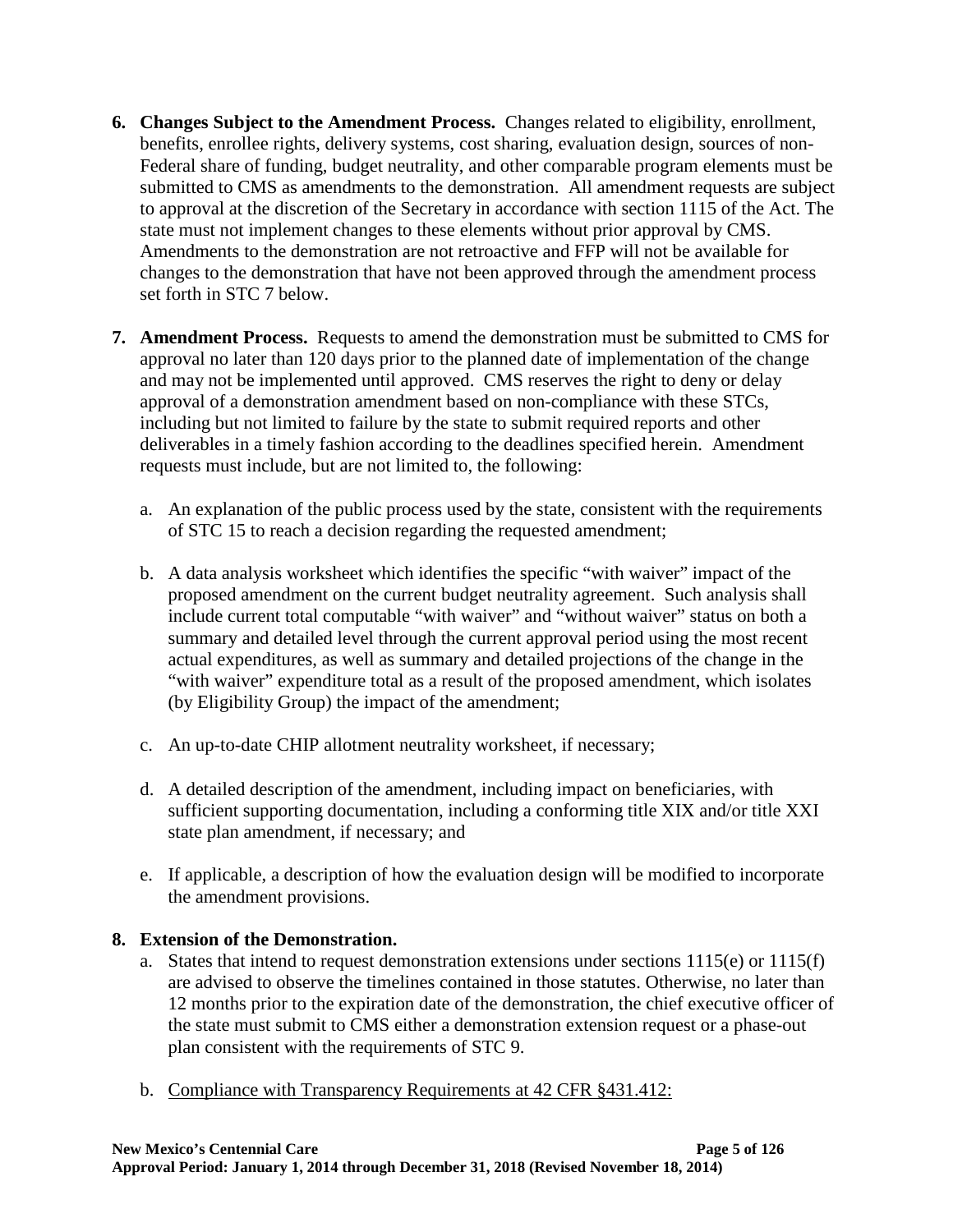As part of the demonstration extension requests the state must provide documentation of compliance with the transparency requirements 42 CFR §431.412 and the public notice and tribal consultation requirements outlined in STC [15,](#page-14-0) as well as include the following supporting documentation:

- i. Demonstration Summary and Objectives: The state must provide a summary of the demonstration project, reiterate the objectives set forth at the time the demonstration was proposed and provide evidence of how these objectives have been met as well as future goals of the program. If changes are requested, a narrative of the changes being requested along with the objective of the change and desired outcomes must be included.
- ii. Special Terms and Conditions (STCs): The state must provide documentation of its compliance with each of the STCs. Where appropriate, a brief explanation may be accompanied by an attachment containing more detailed information. Where the STCs address any of the following areas, they need not be documented a second time.
- iii. Waiver and Expenditure Authorities: The state must provide a list along with a programmatic description of the waivers and expenditure authorities that are being requested in the extension.
- iv. Quality: The state must provide summaries of the External Quality Review Organization (EQRO) reports; managed care organization (MCO) reports; state quality assurance monitoring and quality improvement activities, and any other documentation of the quality of care provided or corrective action taken under the demonstration.
- v. Compliance with the Budget Neutrality Cap: The state must provide financial data (as set forth in the current STCs) demonstrating the state has maintained and will maintain budget neutrality for the requested period of the extension. CMS will work with the state to ensure that Federal expenditures under the extension of this project do not exceed the Federal expenditures that would otherwise have been made. In doing so, CMS will take into account the best estimate of current President's budget and historical trend rates at the time of the extension.
- vi. Interim Evaluation Report: The state must provide an evaluation report reflecting the hypotheses being tested and any results available.
- vii. Demonstration of Public Notice 42 CFR §431.408: The state must provide documentation of the state's compliance with public notice process as specified in 42 CFR §431.408 including the post-award public input process described in 42 CFR §431.420(c) with a report of the issues raised by the public during the comment period and how the state considered the comments when developing the demonstration extension application.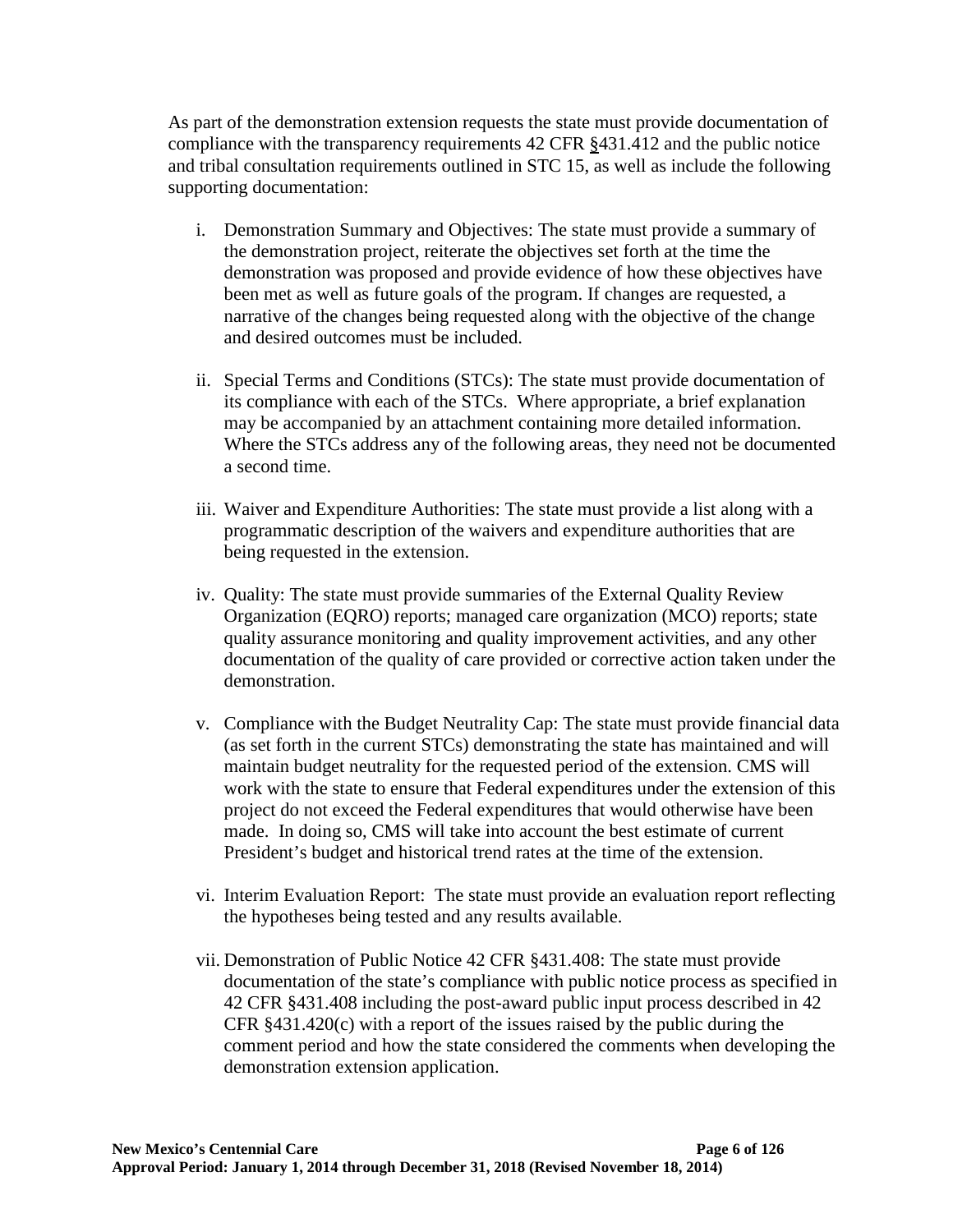- <span id="page-12-0"></span>**9. Demonstration Phase-Out.** The state may only suspend or terminate this demonstration in whole, or in part, consistent with the following requirements.
	- a. Notification of Suspension or Termination: The state must promptly notify CMS in writing of the reason(s) for the suspension or termination, together with the effective date and a phase-out plan. The state must submit its notification letter and a draft phase-out plan to CMS no less than 5 months before the effective date of the demonstration's suspension or termination. Prior to submitting the draft phase-out plan to CMS, the state must publish on its website the draft phase-out plan for a 30-day public comment period. In addition, the state must conduct tribal consultation in accordance with its approved tribal consultation State Plan Amendment. Once the 30-day public comment period has ended, the state must provide a summary of each public comment received, the state's response to the comment and how the state incorporated the received comment into the revised phase-out plan.
	- b. The state must obtain CMS approval of the phase-out plan prior to the implementation of the phase-out activities. Implementation of phase-out activities must be no sooner than 14 days after CMS approval of the phase-out plan.
	- c. Phase-out Plan Requirements: The state must include, at a minimum, in its phase-out plan the process by which it will notify affected beneficiaries, the content of said notices (including information on the beneficiary's appeal rights), the process by which the state will conduct administrative reviews of Medicaid eligibility for the affected beneficiaries, and ensure ongoing coverage for eligible individuals, as well as any community outreach activities.
	- d. Phase-out Procedures: The state must comply with all notice requirements found in 42 CFR §431.206, §431.210, and §431.213. In addition, the state must assure all appeal and hearing rights afforded to demonstration participants as outlined in 42 CFR §431.220 and §431.221. If a demonstration participant requests a hearing before the date of action, the state must maintain benefits as required in 42 CFR §431.230. In addition, the state must conduct administrative renewals for all affected beneficiaries in order to determine if they qualify for Medicaid eligibility under a different eligibility category as discussed in the October 1, 2010, State Health Official Letter #10-008.
	- e. Federal Financial Participation (FFP): If the project is terminated or any relevant waivers suspended by the state, FFP shall be limited to normal closeout costs associated with terminating the demonstration including services and administrative costs of disenrolling participants.
- **10. Expiring Demonstration Authority.** For demonstration authority that expires prior to the demonstration's expiration date, the state must submit a demonstration expiration plan to CMS no later than 6 months prior to the applicable demonstration authority's expiration date, consistent with the following requirements:
	- a. Expiration Requirements: The state must include, at a minimum, in its demonstration expiration plan the process by which it will notify affected beneficiaries, the content of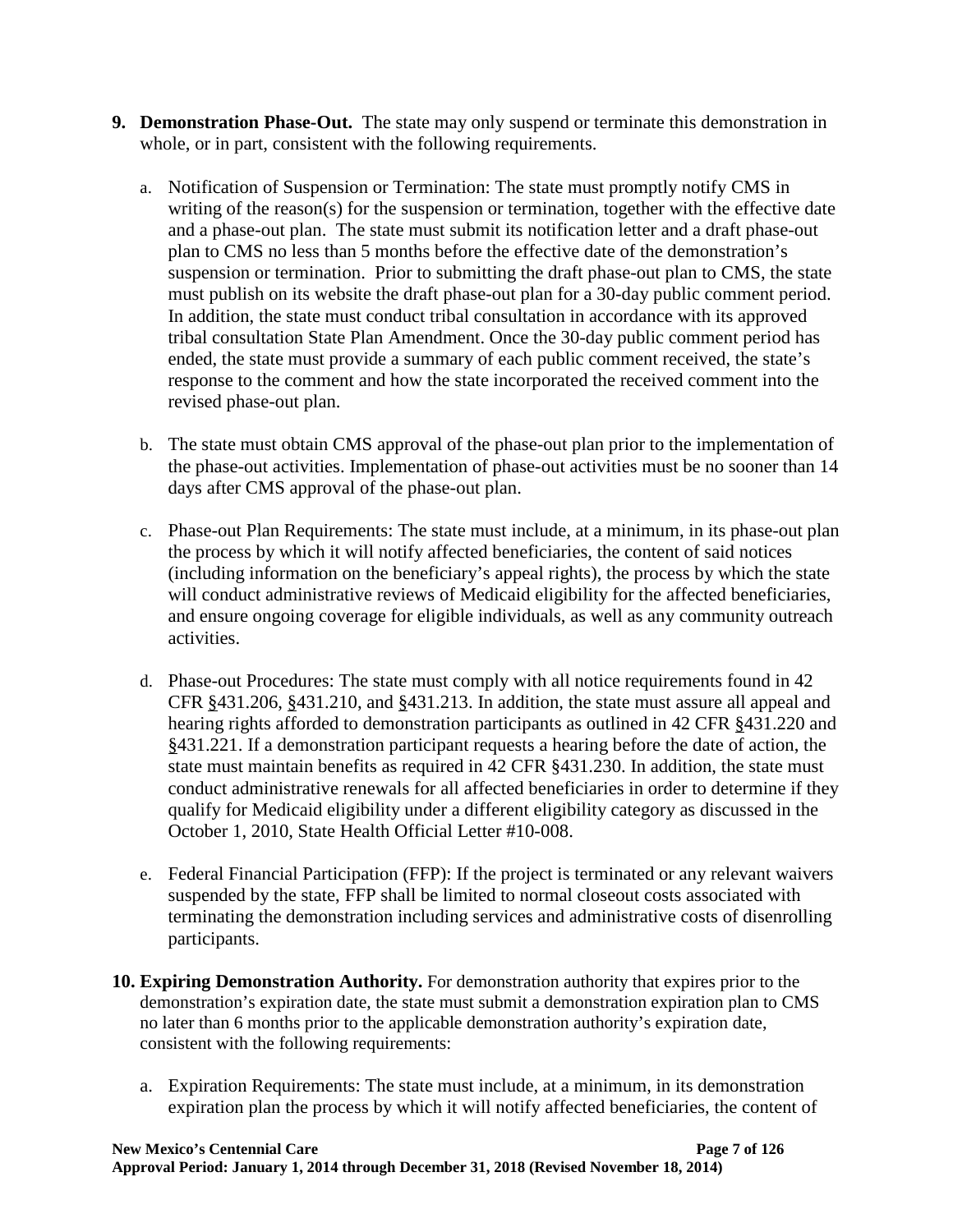said notices (including information on the beneficiary's appeal rights), the process by which the state will conduct administrative reviews of Medicaid eligibility for the affected beneficiaries, and ensure ongoing coverage for eligible individuals, as well as any community outreach activities.

- b. Expiration Procedures: The state must comply with all notice requirements found in 42 CFR § 431.206, 431.210 and 431.213. In addition, the state must assure all appeal and hearing rights afforded to demonstration participants as outlined in 42 CFR § 431.220 and 431.221. If a demonstration participant requests a hearing before the date of action, the state must maintain benefits as required in 42 CFR §431.230. In addition, the state must conduct administrative renewals for all affected beneficiaries in order to determine if they qualify for Medicaid eligibility under a different eligibility category as discussed in October 1, 2010, State Health Official Letter #10-008.
- c. Federal Public Notice: CMS will conduct a 30-day federal public comment period consistent with the process outlined in 42 CFR § 431.416 in order to solicit public input on the state's demonstration expiration plan. CMS will consider comments received during the 30-day period during its review and approval of the state's demonstration expiration plan. The state must obtain CMS approval of the demonstration expiration plan prior to the implementation of the expiration activities. Implementation of expiration activities must be no sooner than 14 days after CMS approval of the plan.
- d. Federal Financial Participation (FFP): FFP shall be limited to normal closeout costs associated with the expiration of the demonstration including services and administrative costs of disenrolling participants.
- **11. CMS Right to Terminate or Suspend.** CMS may suspend or terminate the demonstration in whole or in part at any time before the date of expiration, whenever it determines, following a hearing that the state has materially failed to comply with the terms of the project. CMS will promptly notify the state in writing of the determination and the reasons for the suspension or termination, together with the effective date.
- **12. Finding of Non-Compliance.** The state does not relinquish its rights to challenge CMS' finding that the state materially failed to comply.
- **13. Withdrawal of Waiver Authority.** CMS reserves the right to withdraw waivers or expenditure authorities at any time it determines that continuing the waivers or expenditure authorities would no longer be in the public interest or promote the objectives of title XIX. CMS will promptly notify the state in writing of the determination and the reasons for the withdrawal, together with the effective date, and afford the state an opportunity to request a hearing to challenge CMS' determination prior to the effective date. If a waiver or expenditure authority is withdrawn, FFP is limited to normal closeout costs associated with terminating the waiver or expenditure authority, including services and administrative costs of disenrolling participants.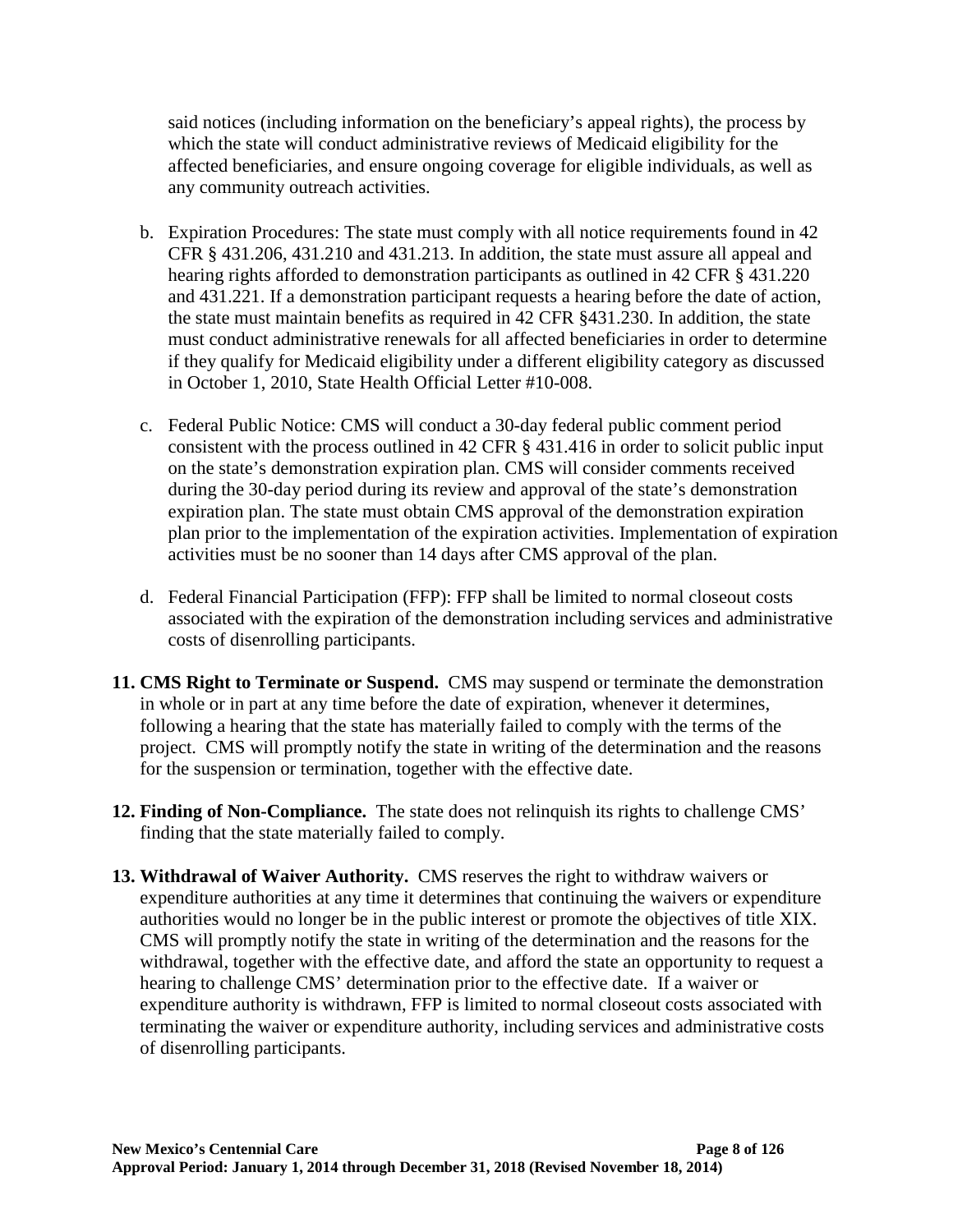- **14. Adequacy of Infrastructure.** The state must ensure the availability of adequate resources for implementation and monitoring of the demonstration, including education, outreach, and enrollment; maintaining eligibility systems; compliance with cost sharing requirements; and reporting on financial and other demonstration components.
- <span id="page-14-0"></span>**15. Public Notice, Tribal Consultation, and Consultation with Interested Parties.** The state must comply with the State Notice Procedures set forth in 59 Fed. Reg. 49249 (September 27, 1994). The state must also comply with the tribal consultation requirements in section 1902(a)(73) of the Act as amended by section 5006(e) of the American Recovery and Reinvestment Act (ARRA) of 2009, the implementing regulations for the Review and Approval Process for Section 1115 demonstrations at 42 CFR. §431.408, and the tribal consultation requirements contained in the state's approved state plan, when any program changes to the demonstration, including (but not limited to) those referenced in STC [7,](#page-10-0) are proposed by the state.

In states with Federally recognized Indian tribes consultation must be conducted in accordance with the consultation process outlined in the July 17, 2001 letter or the consultation process in the state's approved Medicaid state plan if that process is specifically applicable to consulting with tribal governments on waivers (42 C.F.R. §431.408(b)(2)).

In states with Federally recognized Indian tribes, Indian health programs, and/or Urban Indian organizations, the state is required to submit evidence to CMS regarding the solicitation of advice from these entities prior to submission of any demonstration proposal, amendment and/or renewal of this demonstration (42 CFR.§431.408(b)(3)).

The state must also comply with the Public Notice Procedures set forth in 42 CFR 447.205 for changes in statewide methods and standards for setting payment rates.

- **16. Post Award Forum:** Within six months of the demonstration's implementation and annually thereafter, the state will afford the public with an opportunity to provide meaningful comment on the progress of the demonstration. At least 30 days prior to the date of the planned public forum, the state must publish the date, time and location of the forum in a prominent location on its website. The state can use either its Medicaid Advisory Committee, or another meeting that is open to the public and where an interested party can learn about the progress of the demonstration to meet the requirements of the STC. The state must include a summary in the quarterly report, as specified in STC [117,](#page-69-0) associated with the quarter in which the forum was held. The state must also include the summary in its annual report as required by STC [118.](#page-70-0)
- **17. FFP.** No Federal matching for administrative or service expenditures for this demonstration will take effect until the effective date identified in the demonstration approval letter.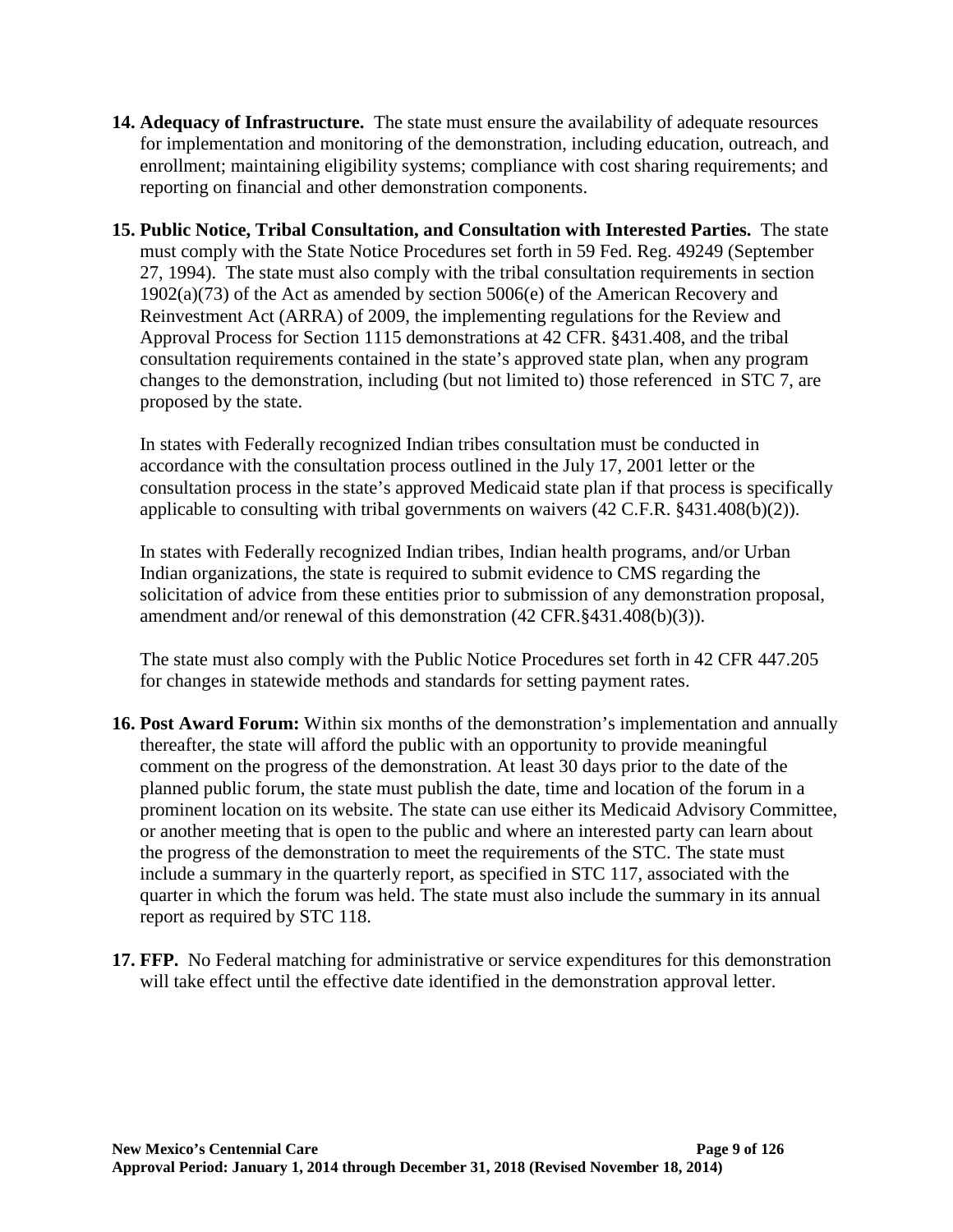# **IV.BENEFICIARIES SERVED THROUGH THE DEMONSTRATION**

Centennial Care provides Medicaid benefits through a comprehensive managed care delivery system to beneficiaries eligible under the state plan and to additional individuals who were otherwise Medicaid eligible under section 1902(a)(10)(A)(ii)(VI) and 42 CFR §435.217 in conjunction with section  $1902(a)(10)(A)(ii)(V)$  under the following 1915(c) waivers that are being transitioned into Centennial Care in accordance with STC [59:](#page-39-0)

- AIDS Waiver, NM 0161;
- Coordinated Long-Term Services (CoLTS), NM 0479;
- Mi Via NF Waiver, NM 0449; and
- Medically Fragile, NM 0223 (HCBS transitioned in 2016).

Individuals eligible for both Medicare and Medicaid (dual eligibles) are also covered under this demonstration for Medicaid services.

<span id="page-15-0"></span>**18. Eligibility Groups Affected By the Demonstration.** Mandatory and optional state plan groups described below derive their eligibility through the Medicaid State Plan, and are subject to all applicable Medicaid laws and regulations in accordance with the Medicaid State Plan, except as expressly waived in this demonstration and as described in these STCs. Any Medicaid State Plan Amendments to the eligibility standards and methodologies for these eligibility groups, including the conversion to a modified adjusted gross income standard January 1, 2014, will apply to this demonstration. These State plan eligible beneficiaries are included in the demonstration for use of the managed care network and access to additional benefits not described in the State plan.

Table 1, below, describes the mandatory State Plan populations included in Centennial Care. Table 2 describes the optional State Plan populations included in Centennial Care. Table 3, below, describes the beneficiary eligibility groups who are made eligible for benefits by virtue of the expenditure authorities expressly granted in this demonstration (i.e. the 217-like group).

In each table, Column A describes the consolidated Medicaid eligibility group for the population in accordance with the Medicaid eligibility regulations that take effect January 1, 2014, and Column B describes the specific statutory/ regulatory citation of any specific Medicaid eligibility groups that are included in the consolidated group described in column A. Column C describes the current income and resource standards and methodologies for each Medicaid eligibility group described in the state plan. Column D describes whether there are any limits on inclusion in Centennial Care for each Medicaid eligibility group (as described further in STC [19\)](#page-24-0). Column E describes the budget neutrality Medicaid Eligiblity Group (MEG) under which expenditures for the population will be reported (as described further in STC [88\)](#page-58-0).

The populations described in Table 1 and 2 below derived their eligibility from the Medicaid state plan and will be updated as needed to conform with any amendments to the state plan. Should the state amend the state plan to make any changes to eligibility for populations listed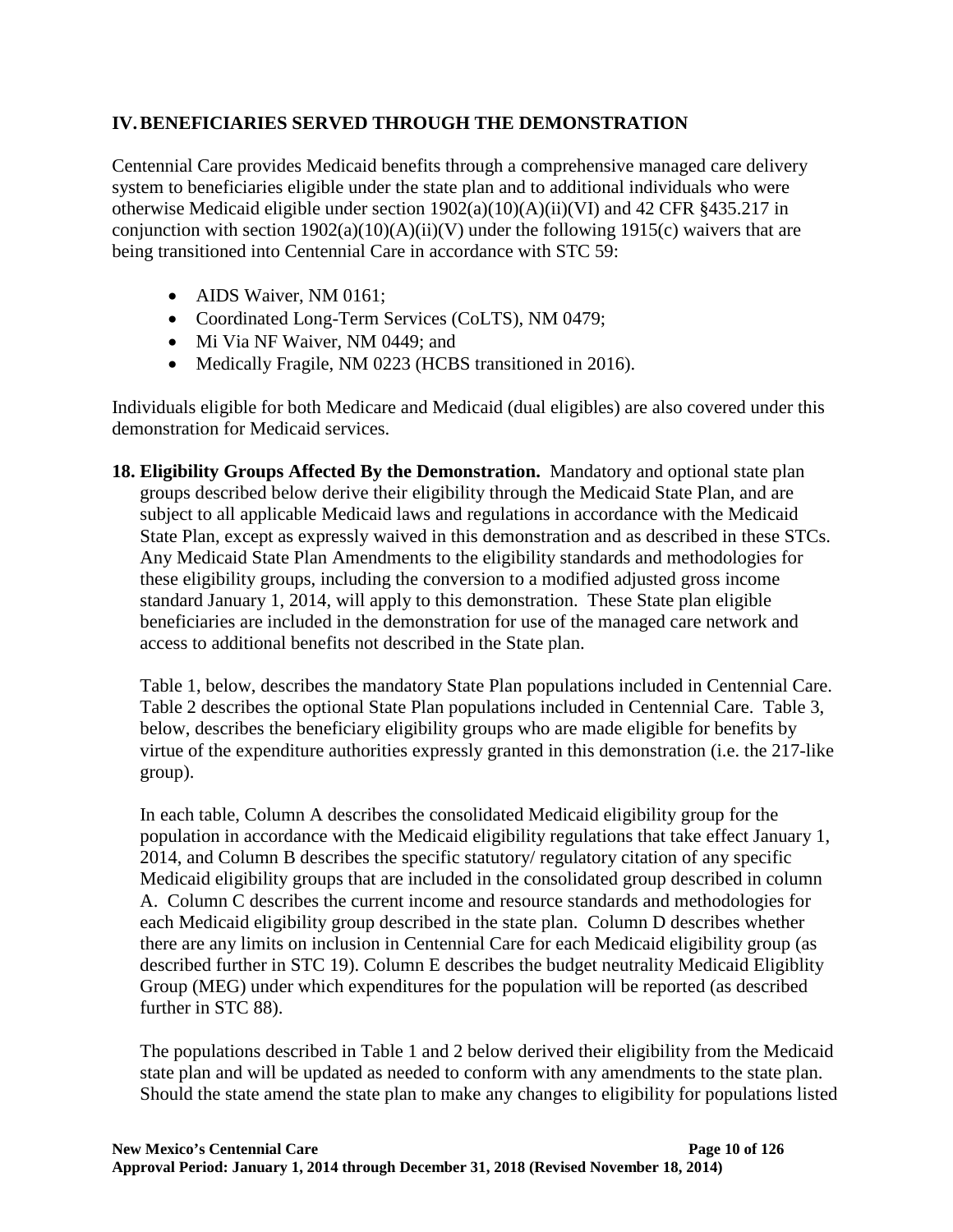below in Table 1 or Table 2, the state must notify CMS demonstration staff in writing upon submission of the state plan amendment and request corresponding technical corrections to the tables below. The effective date of any corresponding technical corrections to the table below will align with the approved state plan.

Those beneficiary eligibility groups described below in Table 3 who are made eligible for benefits by virtue of the expenditure authorities expressly granted in this demonstration (i.e. the 217-like group) are subject to Medicaid laws or regulations unless otherwise specified in the not applicable expenditure authorities for this demonstration.

| A.<br><b>Mandatory</b><br><b>Medicaid</b><br>Eligibility<br><b>Group in State</b><br>Plan | <b>B.</b><br><b>Statutory/ Regulatory Citations</b>                                                                                                                                                                                   | $\overline{C}$ .<br><b>Standards and</b><br><b>Methodologies</b>          | D.<br><b>Limitations</b><br>on inclusion<br>in Centennial<br>Care? | E.<br><b>MEG</b> for<br><b>Budget</b><br><b>Neutrality</b> |
|-------------------------------------------------------------------------------------------|---------------------------------------------------------------------------------------------------------------------------------------------------------------------------------------------------------------------------------------|---------------------------------------------------------------------------|--------------------------------------------------------------------|------------------------------------------------------------|
| Parents/<br>caretaker                                                                     | Low Income Families (1931)<br>42 CFR 435.110                                                                                                                                                                                          | <b>Income Test:</b><br>TANF standards and<br>methods<br>Resource test: No | No                                                                 | TANF and<br>Related                                        |
| relatives<br>42 CFR<br>435.110                                                            | Transitional Medical Assistance (12-<br>month extension due to earnings or 4<br>month extension due to increased<br>child support/ spousal support)<br>• $408(a)(11)(A)$ and (B)<br>• 1931(c)(1) and (2)<br>• 1925<br>• $1902(a)(52)$ | Income test: No<br>Resource test: No                                      | N <sub>o</sub>                                                     | TANF and<br>Related                                        |
| Consolidated                                                                              | Low Income Families (1931)<br>42 CFR 435.110                                                                                                                                                                                          | <b>Income Test:</b><br>TANF standards and<br>methods<br>Resource test: No | No                                                                 | TANF and<br>Related                                        |
| group for<br>pregnant<br>women<br>42 CFR<br>435.116                                       | Qualified pregnant women<br>• $1902(a)(10)(A)(i)(III)$<br>• $1905(n)(1)$                                                                                                                                                              | Income test:<br>AFDC payment<br>standard<br>Resource test: AFDC           | N <sub>o</sub>                                                     | TANF and<br>Related                                        |
|                                                                                           | Mandatory poverty-level related<br>pregnant women section<br>• $1902(a)(10)(A)(i)(IV)$<br>1902(1)(1)(A)                                                                                                                               | Income test:<br>Up to 133% FPL<br>Resource Test: No                       | N <sub>0</sub>                                                     | TANF and<br>Related                                        |

## Table 1: Mandatory State Plan populations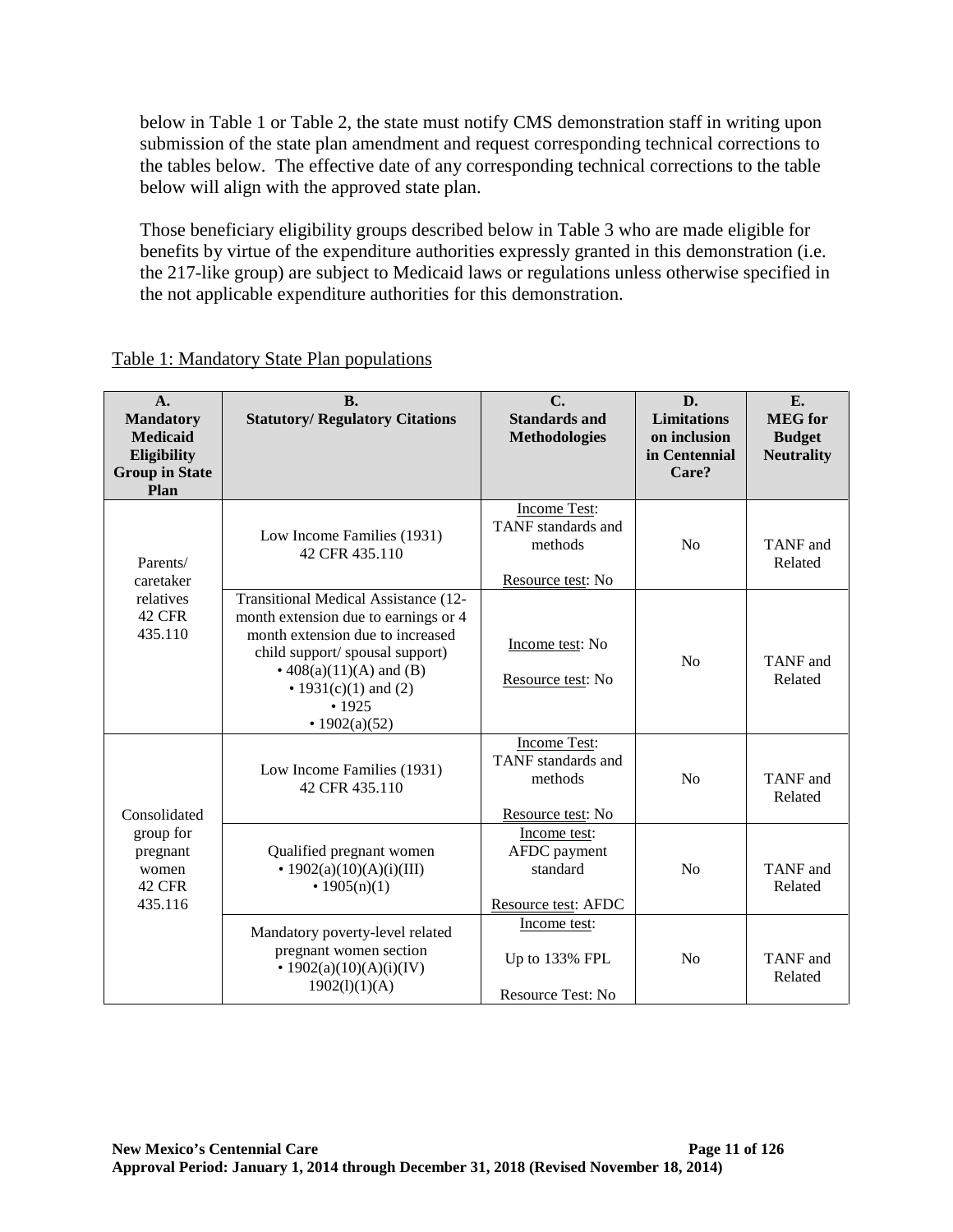| $\mathbf{A}$ .<br><b>Mandatory</b><br><b>Medicaid</b><br>Eligibility<br><b>Group in State</b><br>Plan | <b>B.</b><br><b>Statutory/ Regulatory Citations</b>                                                                                                                      | $\mathbf{C}$ .<br><b>Standards and</b><br><b>Methodologies</b>            | D.<br><b>Limitations</b><br>on inclusion<br>in Centennial<br>Care? | E.<br><b>MEG</b> for<br><b>Budget</b><br><b>Neutrality</b> |
|-------------------------------------------------------------------------------------------------------|--------------------------------------------------------------------------------------------------------------------------------------------------------------------------|---------------------------------------------------------------------------|--------------------------------------------------------------------|------------------------------------------------------------|
| Consolidated<br>group for<br>pregnant<br>women<br>42 CFR<br>435.116<br>(continued)                    | Poverty level pregnant women<br>optional eligible<br>1902(a)(10)(A)(ii)(IX)<br>1902(1)(1)(A)                                                                             | Income test:<br>133% to 235% FPL<br>Resource Test: No                     | N <sub>0</sub>                                                     | TANF and<br>Related                                        |
|                                                                                                       | Low Income Families (1931)<br>42 CFR 435.110                                                                                                                             | <b>Income Test:</b><br>TANF standards and<br>methods<br>Resource test: No | N <sub>0</sub>                                                     | TANF and<br>Related                                        |
| Consolidated                                                                                          | Poverty level related infants<br>• $1902(a)(10)(A)(i)(IV)$<br>• $1902(l)(1)(B)$                                                                                          | Income Test:<br>Up to 133% FPL<br>Resource Test: No                       | N <sub>o</sub>                                                     | TANF and<br>Related                                        |
| group for<br>children under<br>age 19<br>435.118                                                      | Poverty level related children under<br>ages 1-5<br>• $1902(a)(10)(A)(i)(VI)$<br>• $1902(l)(1)(C)$                                                                       | <b>Income Test:</b><br>Up to 185% FPL<br>Resource Test: No                | N <sub>0</sub>                                                     | TANF and<br>Related                                        |
|                                                                                                       | Poverty level related children age 6-18<br>• $1902(a)(10)(A)(i)(VII)$<br>• $1902(l)(1)(D)$                                                                               | <b>Income Test:</b><br>Up to 185% FPL<br>Resource Test: No                | N <sub>0</sub>                                                     | TANF and<br>Related                                        |
|                                                                                                       | Poverty level infants and children<br>receiving inpatient services who lose<br>eligibility because of age must be<br>covered through an inpatient stay<br>• $1902(e)(7)$ | Income Test:<br>Up to 185% FPL<br>Resource Test: No                       | N <sub>0</sub>                                                     | TANF and<br>Related                                        |
|                                                                                                       | Newborns deemed eligible for one<br>year<br>1902(e)(4)<br>42 CFR 435.117                                                                                                 | Income test: No<br>Resource Test: No                                      | No                                                                 | TANF and<br>Related                                        |
| Adoption<br>assistance and<br>foster care<br>children                                                 | Children receiving IV-E foster care<br>payments or with IV-E adoption<br>assistance agreements<br>• $1902(a)(10)(i)(I)$<br>473(b)(3)<br>42 CFR 435.145                   | Income test:<br>N <sub>o</sub><br>Resource Test: No                       | No                                                                 | TANF and<br>Related                                        |
|                                                                                                       | Former foster care children<br>1902(a)(10)(A)(i)(IX)                                                                                                                     | Income test: No<br>Resource Test: No                                      | No                                                                 | TANF and<br>Related                                        |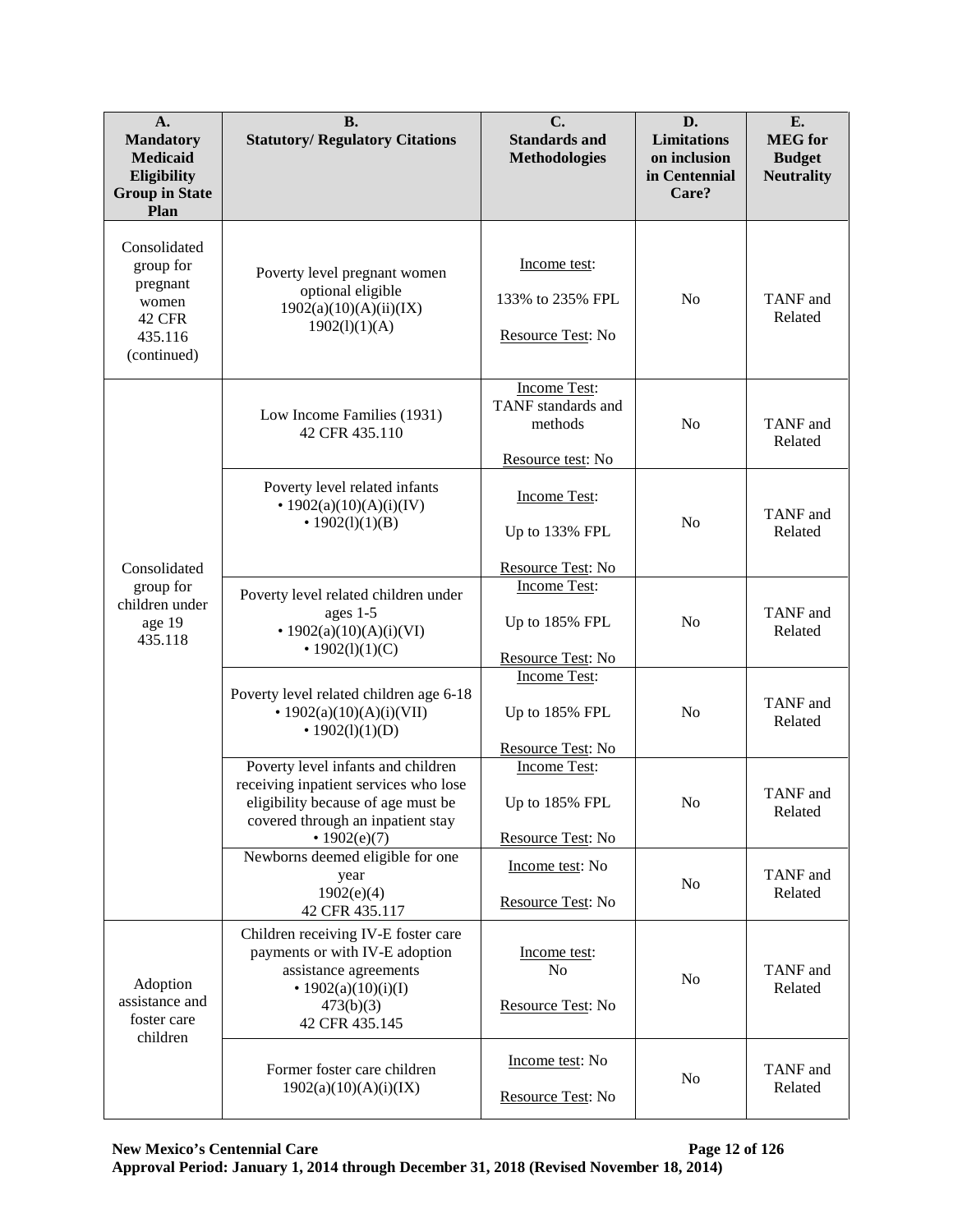| A.<br><b>Mandatory</b><br><b>Medicaid</b><br>Eligibility<br><b>Group in State</b><br>Plan | <b>B.</b><br><b>Statutory/ Regulatory Citations</b>                                                                                                                                                                         | $\mathbf{C}$ .<br><b>Standards and</b><br><b>Methodologies</b> | D.<br><b>Limitations</b><br>on inclusion<br>in Centennial<br>Care? | E.<br><b>MEG</b> for<br><b>Budget</b><br><b>Neutrality</b>                                                              |
|-------------------------------------------------------------------------------------------|-----------------------------------------------------------------------------------------------------------------------------------------------------------------------------------------------------------------------------|----------------------------------------------------------------|--------------------------------------------------------------------|-------------------------------------------------------------------------------------------------------------------------|
| Individuals Age<br>19 Through 65                                                          | Adult group<br>1902(a)(10)(A)(i)(VIII)<br>42 CFR 435.1193                                                                                                                                                                   | Income test: Up to<br>133% MAGI<br>Resource test: No           | N <sub>o</sub>                                                     | VIII Group                                                                                                              |
| Aged, Blind,<br>and Disabled                                                              | Individuals receiving SSI cash<br>benefits-- $\S 1902(a)(10)(A)(i)(II)$<br>Disabled children no longer eligible<br>for SSI benefits because of a change<br>in the definition of disability--<br>§1901(a) (10)(A)(i)(II)(aa) | Income test:<br>SSI standards and<br>methodologies             | N <sub>o</sub>                                                     | <b>SSI</b> Medicaid<br>only (if not<br>eligible for<br>Medicare)<br>SSI Dual<br>(if eligible<br>for<br>Medicare)        |
|                                                                                           | Individuals under age 21 eligible for<br>Medicaid in the month they apply for<br>SSI-1902(a)(10(A)(i)(II)(cc)                                                                                                               | Income test:<br>SSI standards and<br>methodologies             | No                                                                 | <b>SSI</b> Medicaid<br>only (if not<br>eligible for<br>Medicare)<br>SSI Dual<br>(if eligible<br>for<br>Medicare)        |
|                                                                                           | Disabled individual whose earning<br>exceed SSI substantial gainful activity<br>level $-1902(a)(10)(A)(i)(II)\$ {1619(a)                                                                                                    | Income test:<br>SSI standards and<br>methodologies             | N <sub>o</sub>                                                     | <b>SSI</b> Medicaid<br>only (if not<br>eligible for<br>Medicare)<br><b>SSI</b> Dual<br>(if eligible<br>for<br>Medicare) |
|                                                                                           | Individuals receiving mandatory state<br>supplements<br>SSI 42 CFR 435.130                                                                                                                                                  | Income test:<br>SSI standards and<br>methodologies             | No                                                                 | SSI Medicaid<br>only (if not<br>eligible for<br>Medicare)<br>SSI Dual<br>(if eligible<br>for<br>Medicare)               |

 $\overline{a}$ 

<span id="page-18-0"></span><sup>&</sup>lt;sup>3</sup> Note: Although this group is included in section  $1902(a)(10)(A)(i)$  of the Social Security Act, the state has the authority to decide whether to include this group.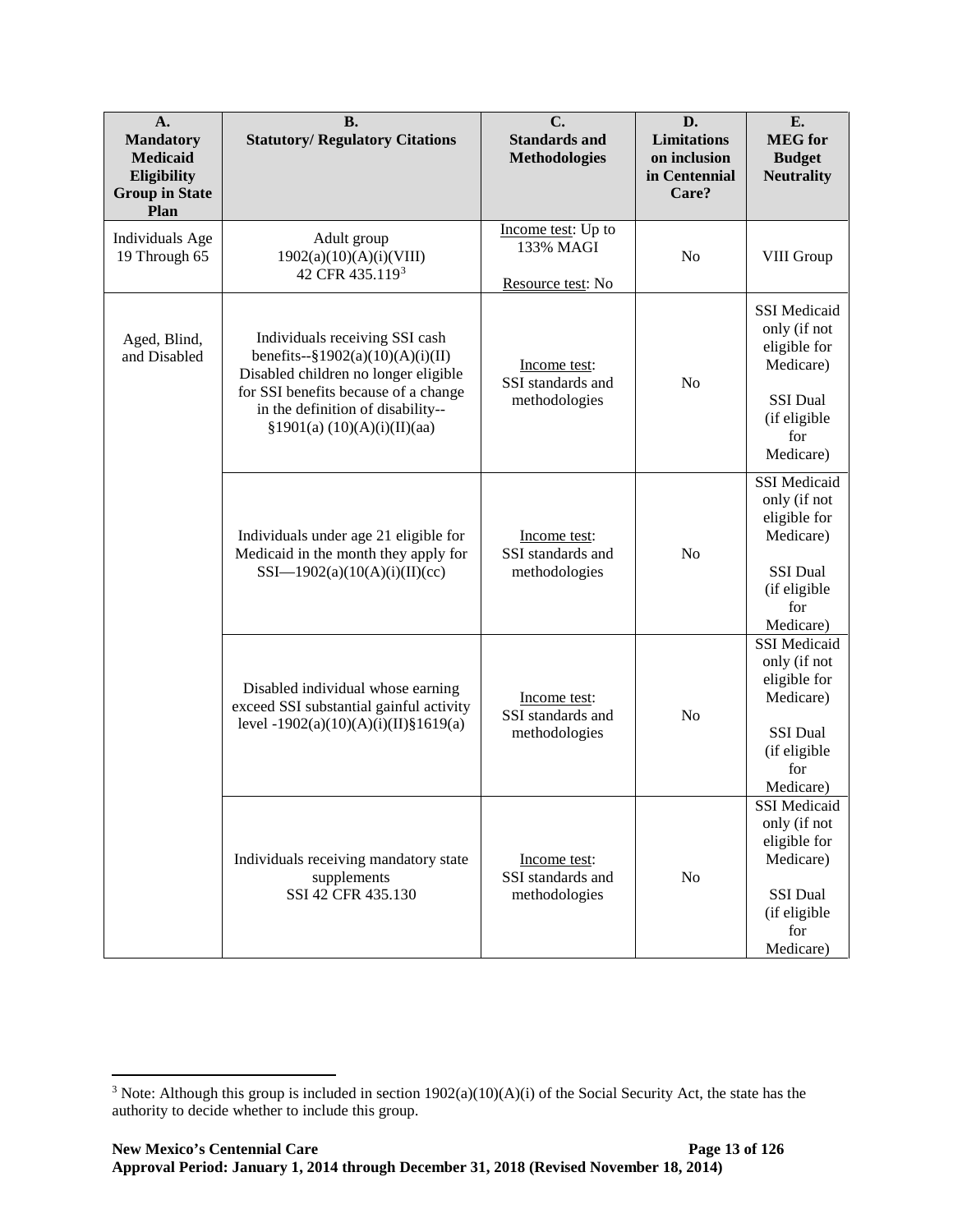| $\mathbf{A}$ .<br><b>Mandatory</b><br><b>Medicaid</b><br>Eligibility<br><b>Group in State</b><br>Plan | <b>B.</b><br><b>Statutory/ Regulatory Citations</b>                                                                                                                                           | $C$ .<br><b>Standards and</b><br><b>Methodologies</b> | D.<br><b>Limitations</b><br>on inclusion<br>in Centennial<br>Care? | E.<br><b>MEG</b> for<br><b>Budget</b><br><b>Neutrality</b>                                                       |
|-------------------------------------------------------------------------------------------------------|-----------------------------------------------------------------------------------------------------------------------------------------------------------------------------------------------|-------------------------------------------------------|--------------------------------------------------------------------|------------------------------------------------------------------------------------------------------------------|
| Aged, Blind,<br>and Disabled<br>(continued)                                                           | Institutionalized individuals<br>continuously eligible for SSI in<br>December 1973<br>42 CFR 435.132<br>Blind and disabled individuals eligible<br>for SSI in December 1973<br>42 CFR 435.133 | Income test:<br>SSI standards and<br>methodologies    | N <sub>0</sub>                                                     | <b>SSI</b> Medicaid<br>only (if not<br>eligible for<br>Medicare)<br>SSI Dual<br>(if eligible<br>for<br>Medicare) |
|                                                                                                       | Individuals who would be eligible for<br>SSI except for the increase in OASDI<br>benefits under Public Law 92-336 - 42<br>CFR 435.134                                                         | Income test:<br>SSI standards and<br>methodologies    | N <sub>o</sub>                                                     | <b>SSI</b> Medicaid<br>only (if not<br>eligible for<br>Medicare)<br>SSI Dual<br>(if eligible<br>for<br>Medicare) |
|                                                                                                       | Individuals ineligible for SSI because<br>of requirements prohibited by<br>Medicaid<br>42 CFR 435.122                                                                                         | Income test:<br>SSI standards and<br>methodologies    | N <sub>o</sub>                                                     | <b>SSI</b> Medicaid<br>only (if not<br>eligible for<br>Medicare)<br>SSI Dual<br>(if eligible<br>for<br>Medicare) |
|                                                                                                       | Disabled widows and widowers<br>1634(b)<br>Early widows/widowers<br>1634(b)<br>42 CFR 435.138                                                                                                 | Income test:<br>SSI standards and<br>methodologies    | N <sub>o</sub>                                                     | <b>SSI</b> Medicaid<br>only (if not<br>eligible for<br>Medicare)<br>SSI Dual<br>(if eligible<br>for<br>Medicare) |
|                                                                                                       | Individuals who become ineligible for<br>SSI as a result of OASDI cost-of-<br>living increases received after April<br>1977<br>42 CFR 435.135                                                 | Income test:<br>SSI standards and<br>methodologies    | No                                                                 | <b>SSI</b> Medicaid<br>only (if not<br>eligible for<br>Medicare)<br>SSI Dual<br>(if eligible<br>for<br>Medicare) |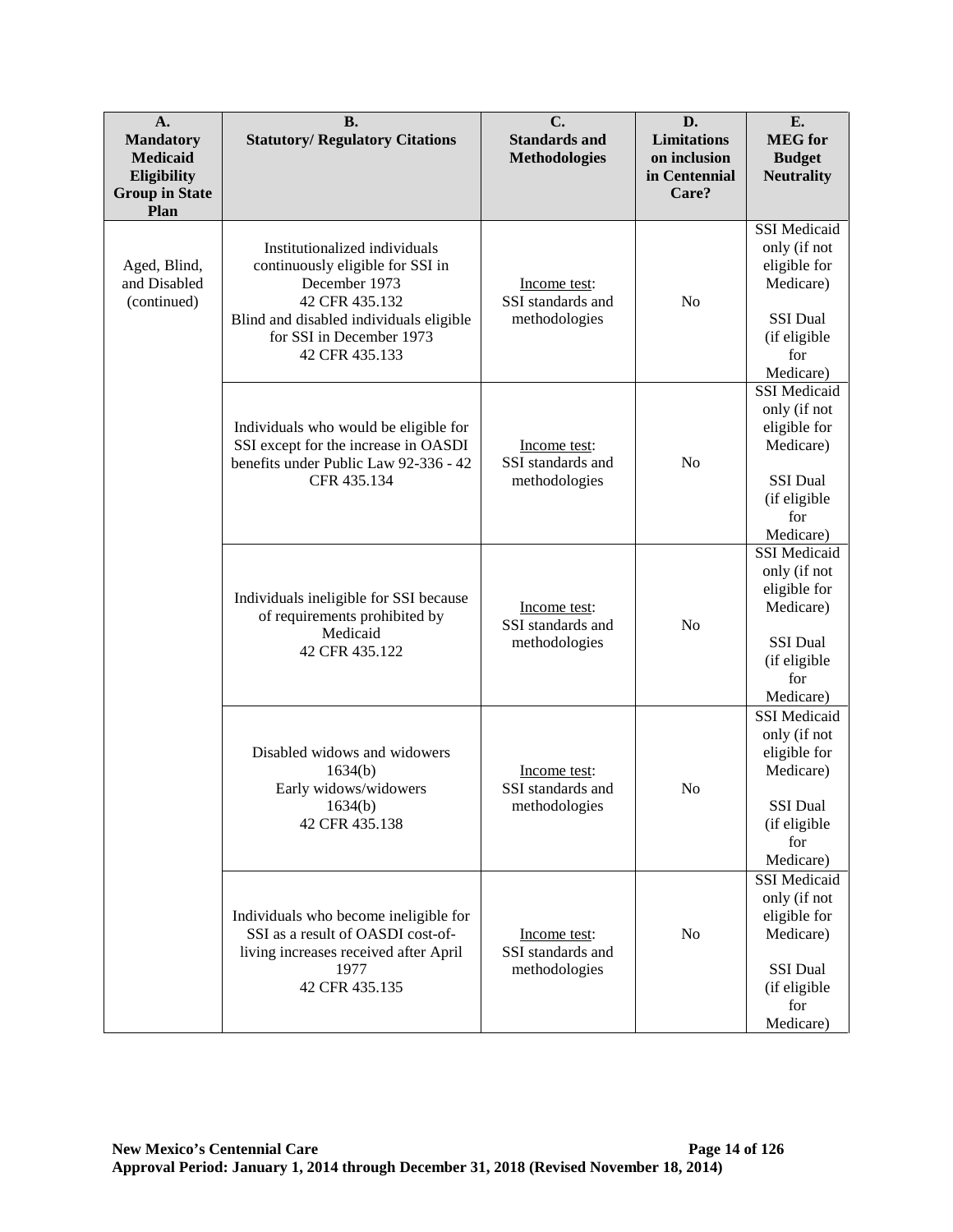| A.<br><b>Mandatory</b><br><b>Medicaid</b><br>Eligibility<br><b>Group in State</b><br>Plan | <b>B.</b><br><b>Statutory/ Regulatory Citations</b>                                                                                                                                                                    | C.<br><b>Standards and</b><br><b>Methodologies</b>                                                                                                                   | D.<br><b>Limitations</b><br>on inclusion<br>in Centennial<br>Care? | E.<br><b>MEG</b> for<br><b>Budget</b><br><b>Neutrality</b>                                                              |
|-------------------------------------------------------------------------------------------|------------------------------------------------------------------------------------------------------------------------------------------------------------------------------------------------------------------------|----------------------------------------------------------------------------------------------------------------------------------------------------------------------|--------------------------------------------------------------------|-------------------------------------------------------------------------------------------------------------------------|
| Aged, Blind,<br>and Disabled<br>(continued)                                               | 1939(a)(5)(E)<br>Disabled adult children<br>1634(c)                                                                                                                                                                    | Income test:<br>SSI standards and<br>methodologies                                                                                                                   | N <sub>o</sub>                                                     | SSI Medicaid<br>only (if not<br>eligible for<br>Medicare)<br><b>SSI Dual</b><br>(if eligible<br>for<br>Medicare)        |
|                                                                                           | Disabled individuals whose earnings<br>are too high to receive SSI cash<br>§1619(b)                                                                                                                                    | Earned income is less<br>than the threshold<br>amount as defined by<br>Social Security<br>Unearned income is<br>the SSI amount<br>Resource standard is<br><b>SSI</b> | N <sub>o</sub>                                                     | <b>SSI</b> Medicaid<br>only (if not<br>eligible for<br>Medicare)<br><b>SSI Dual</b><br>(if eligible<br>for<br>Medicare) |
|                                                                                           | Individuals who are in a medical<br>institution for at least 30 consecutive<br>days with gross income that does not<br>exceed 300% of the SSI income<br>standard<br>1902(a)(10)(A)(ii)(V)<br>42 CFR 435.236<br>1905(a) | Income test:<br>300% of Federal<br>Benefit Rate with<br><b>Nursing Facility</b><br>Level of Care (NF<br>LOC) or PACE /<br>ICFMR eligible<br>Resource test: \$2000    | NF LOC:<br>Included<br>PACE:<br>Excluded<br>ICFMR:<br>Excluded     | <b>SSI</b> Medicaid<br>only (if not<br>eligible for<br>Medicare)<br><b>SSI Dual</b><br>(if eligible<br>for<br>Medicare) |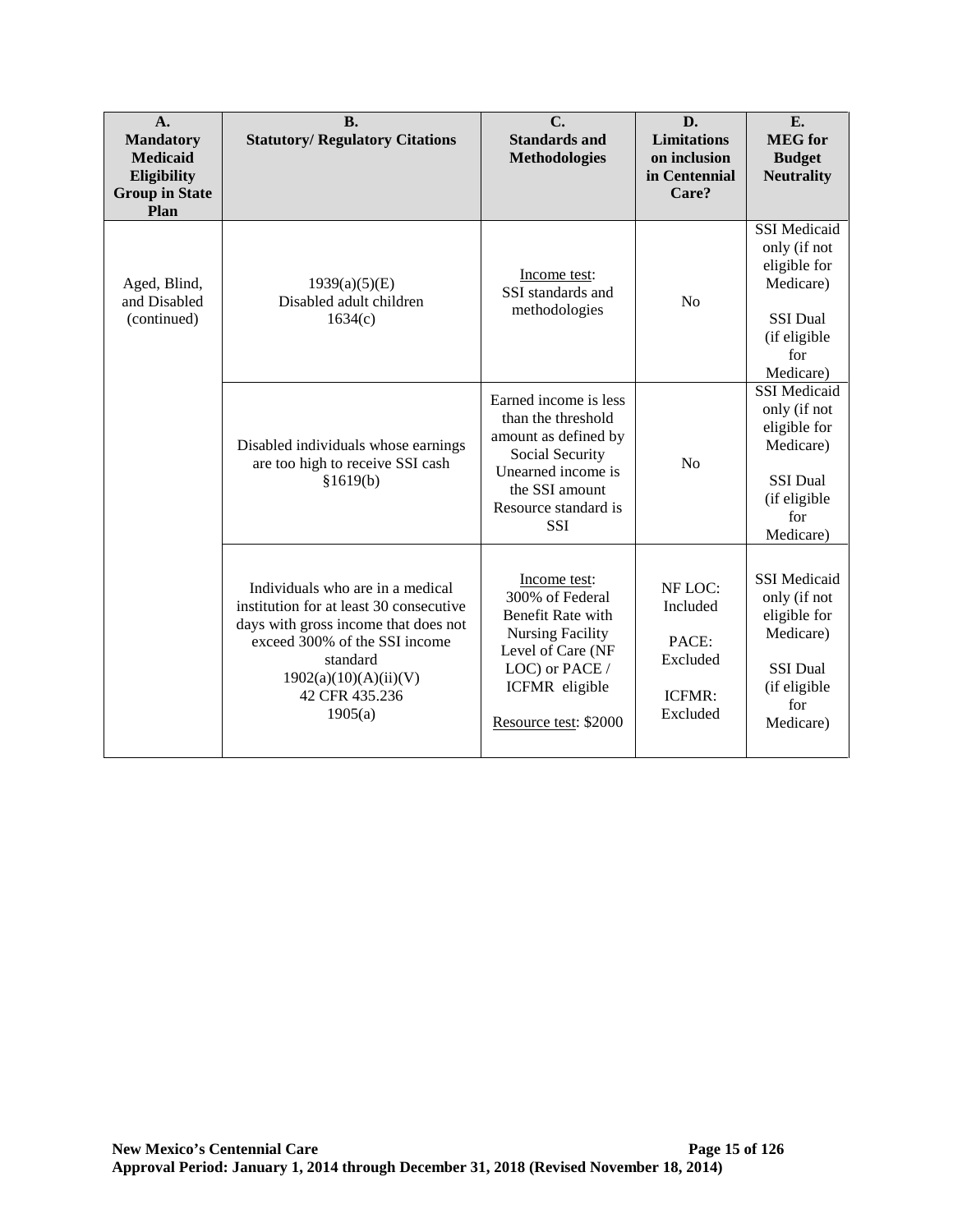| A.<br>Optional<br><b>Medicaid</b><br>Eligibility<br>Group in<br><b>State Plan</b>    | <b>B.</b><br><b>Statutory/Regulatory</b><br><b>Citations</b>                                                                                                                                                                                                                                                                                                                                                                                                                                                                  | $\mathbf{C}$ .<br><b>Standards and</b><br><b>Methodologies</b>                                                                                                                                                    | D.<br><b>Limitations</b><br>on inclusion<br>in<br><b>Centennial</b><br>Care? | E.<br><b>MEG</b> for<br><b>Budget</b><br><b>Neutrality</b>                                                                |
|--------------------------------------------------------------------------------------|-------------------------------------------------------------------------------------------------------------------------------------------------------------------------------------------------------------------------------------------------------------------------------------------------------------------------------------------------------------------------------------------------------------------------------------------------------------------------------------------------------------------------------|-------------------------------------------------------------------------------------------------------------------------------------------------------------------------------------------------------------------|------------------------------------------------------------------------------|---------------------------------------------------------------------------------------------------------------------------|
|                                                                                      | Poverty level infants not<br>mandatorily eligible<br>• $1902(a)(10)(A)(ii)(IX)$<br>• $1902(1)(2)$                                                                                                                                                                                                                                                                                                                                                                                                                             | Income test:<br>133% up to<br>185% FPL<br><b>Resource Test:</b><br>N <sub>0</sub>                                                                                                                                 | N <sub>0</sub>                                                               | TANF and<br>Related                                                                                                       |
| Infants and<br>children under<br>age 19                                              | Optional Targeted Low income<br>children under 19<br>• $1902(a)(10)(a)(ii)(XIV)$<br>Note: If sufficient Title XXI<br>allotment is available as<br>described under STC 99,<br>uninsured individuals in this<br>eligibility group are funded<br>through the Title XXI allotment.<br>Insured individuals in this<br>eligibility group are funded<br>through Title XIX, and if Title<br>XXI funds are exhausted as<br>described in STC 100, then all<br>individuals in this eligibility<br>group are funded through Title<br>XIX. | Income test:<br>185% up to<br>235% FPL<br>Resource test:<br>N <sub>0</sub>                                                                                                                                        | N <sub>o</sub>                                                               | If Title<br>XIX:<br>TANF and<br>Related<br>If Title<br>XXI:<br><b>MCHIP</b><br>Children                                   |
| Adoption<br>assistance and<br>foster care<br>children<br>MEG:<br>TANF and<br>Related | Independent foster care<br>adolescents under age 21 who<br>were in foster care on their 18th<br>birthday<br>• $1902(a)(10)(A)(ii)(XVII)$                                                                                                                                                                                                                                                                                                                                                                                      | Income test:<br>N <sub>0</sub><br>Resource Test:<br>No                                                                                                                                                            | No                                                                           | TANF and<br>Related                                                                                                       |
| Aged, Blind,<br>and Disabled                                                         | Working disabled Individuals<br>§1902(A)(10)(A)(ii)(XIII)                                                                                                                                                                                                                                                                                                                                                                                                                                                                     | Income test:<br>250% FPL, meet<br>SSI non-income<br>standards<br>Utilize SSI<br>Methodologies<br>Resource test:<br>The state uses<br>1902(r)(2)<br>disregards in<br>determining<br>eligibility for this<br>group. | No                                                                           | SSI<br>Medicaid<br>only (if<br>not<br>eligible<br>for<br>Medicare)<br><b>SSI Dual</b><br>(if eligible<br>for<br>Medicare) |

# Table 2. Optional State Plan Populations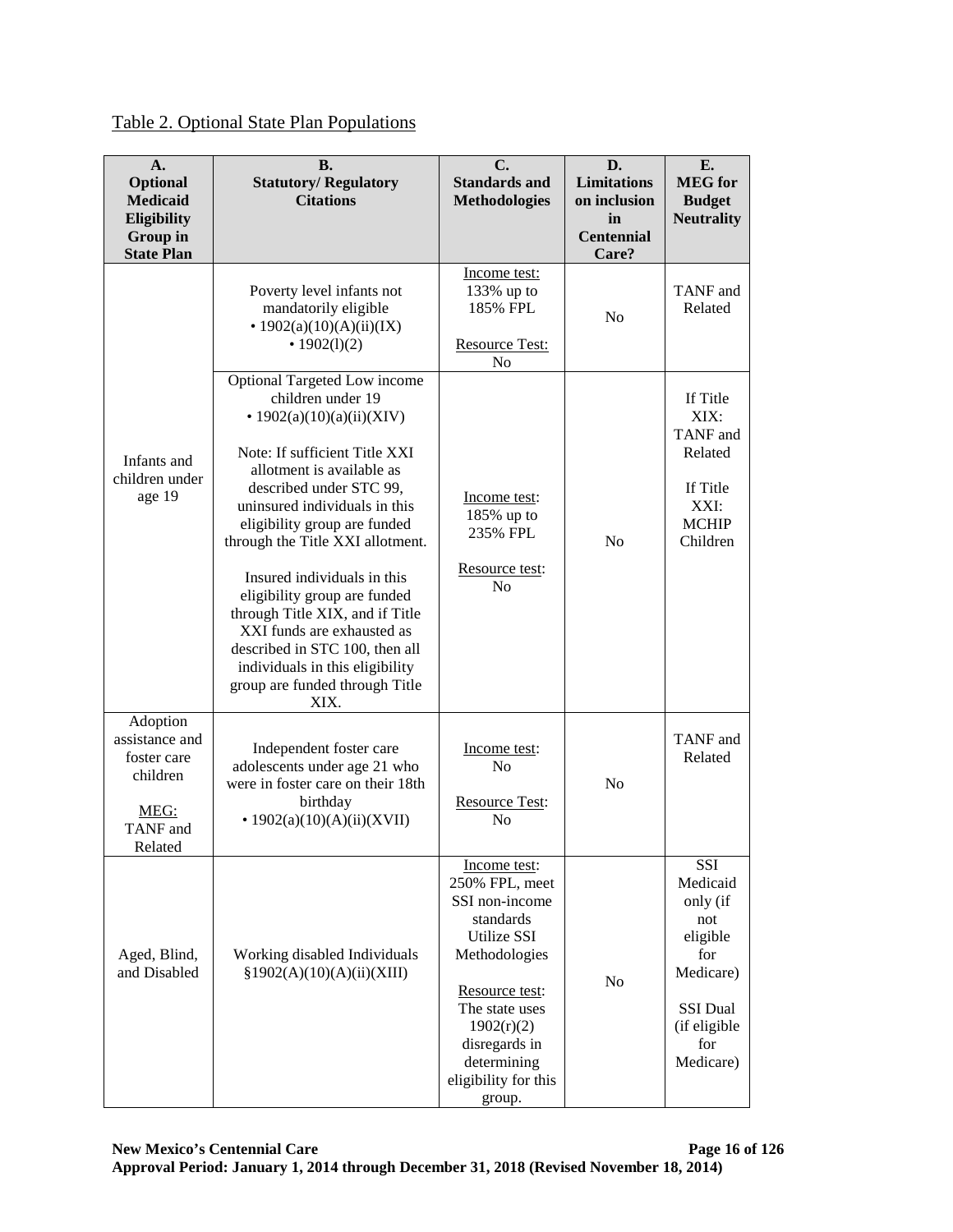| $\mathbf{A}$ .<br>Optional<br><b>Medicaid</b><br>Eligibility<br><b>Group</b> in<br><b>State Plan</b> | <b>B.</b><br><b>Statutory/Regulatory</b><br><b>Citations</b>                                                                                                                                                                                                                                                                      | C.<br><b>Standards and</b><br><b>Methodologies</b>                                                                                      | D.<br><b>Limitations</b><br>on inclusion<br>in<br><b>Centennial</b><br>Care?            | E.<br><b>MEG</b> for<br><b>Budget</b><br><b>Neutrality</b>                                                                |
|------------------------------------------------------------------------------------------------------|-----------------------------------------------------------------------------------------------------------------------------------------------------------------------------------------------------------------------------------------------------------------------------------------------------------------------------------|-----------------------------------------------------------------------------------------------------------------------------------------|-----------------------------------------------------------------------------------------|---------------------------------------------------------------------------------------------------------------------------|
|                                                                                                      | Individuals who would be<br>eligible for SSI cash if not in an<br>institution<br>42 CFR 435.211<br>1902(a)(10)(A)(ii)(IV)<br>1905(a)                                                                                                                                                                                              | Income test:<br>SSI standards<br>and<br>methodologies                                                                                   | No                                                                                      | SSI<br>Medicaid<br>only (if<br>not<br>eligible<br>for<br>Medicare)<br>SSI Dual<br>(if eligible<br>for<br>Medicare)        |
| <b>Breast</b> and<br>Cervical<br>Cancer<br>Program                                                   | Individuals under 65 screened for<br>breast or cervical cancer<br>1902(a)(10)(A)(ii)(XVIII)                                                                                                                                                                                                                                       | Screened by NM<br>Department Of<br>Health/CDC<br>provider                                                                               | N <sub>o</sub>                                                                          | TANF and<br>Related                                                                                                       |
| Home and<br>Community<br><b>Based 1915(c)</b><br>Waivers that<br>are continuing<br>outside the       | Individuals whose eligibility is<br>determined using institutional<br>eligibility and post eligibility<br>rules for individuals who are<br>eligible as specified under 42<br>CFR 435.217, 435.236 and<br>435.726 and section 1924 of the<br>Act, through the State's 1915(c)<br>Developmentally Disabled<br>waiver                | Income test:<br>300% of Federal<br><b>Benefit Rate</b><br>with an ICF/MR<br>Level of Care<br>determination.<br>Resource test:<br>\$2000 | Only in<br>Centennial<br>Care for<br><b>Acute Care</b>                                  | SSI<br>Medicaid<br>only (if<br>not<br>eligible<br>for<br>Medicare)<br><b>SSI Dual</b><br>(if eligible<br>for<br>Medicare) |
| demonstration<br>$(217 \text{ group})$                                                               | Individuals whose eligibility is<br>determined using institutional<br>eligibility and post eligibility<br>rules for individuals who are<br>eligible as specified under 42<br>CFR 435.217, 435.236 and<br>435.726 and section 1924 of the<br>Act, through the State's 1915(c)<br>Medically Fragile waiver<br>Through June 30, 2015 | Income test:<br>300% of Federal<br><b>Benefit Rate</b><br>with an ICF/MR<br>Level of Care<br>determination.<br>Resource test:<br>\$2000 | Only in<br>Centennial<br>Care for<br><b>Acute Care</b><br>(Through<br>June 30,<br>2015) | <b>SSI</b><br>Medicaid<br>only (if<br>not<br>eligible<br>for<br>Medicare)<br>SSI Dual<br>(if eligible<br>for<br>Medicare) |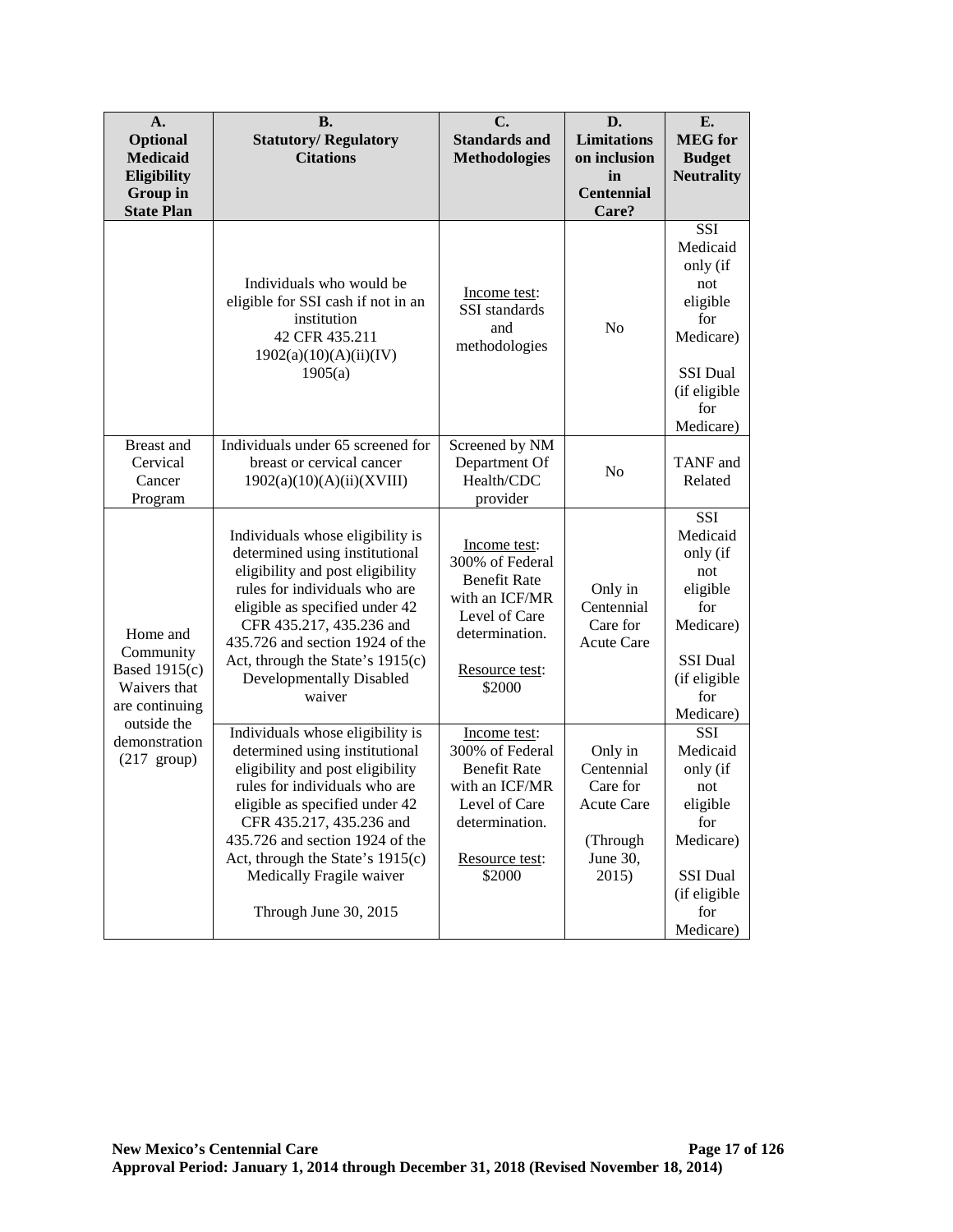# **Demonstration Expansion Populations**

| A.<br><b>Expansion</b><br><b>Medicaid</b><br><b>Eligibility</b><br>Group                 | <b>B.</b><br>Statutory/<br><b>Regulatory Citations</b>                                                                                                                                                                                                                                                                                                                                                                          | C.<br><b>Standards and</b><br><b>Methodologies</b>                                                                                          | D.<br><b>Limitations</b> on<br>inclusion in<br><b>Centennial</b><br>Care?                                                                                                                                                                                               | E.<br><b>MEG</b> for<br><b>Budget</b><br><b>Neutrality</b>                                                                |
|------------------------------------------------------------------------------------------|---------------------------------------------------------------------------------------------------------------------------------------------------------------------------------------------------------------------------------------------------------------------------------------------------------------------------------------------------------------------------------------------------------------------------------|---------------------------------------------------------------------------------------------------------------------------------------------|-------------------------------------------------------------------------------------------------------------------------------------------------------------------------------------------------------------------------------------------------------------------------|---------------------------------------------------------------------------------------------------------------------------|
| Home and<br>Community<br>Based 1915(c)<br>Waivers that are<br>being<br>transitioned into | Individuals whose<br>eligibility is<br>determined using<br>institutional eligibility<br>and post eligibility<br>rules for individuals<br>who would only be<br>eligible in an<br>institution in the same<br>manner as specified<br>under 42 CFR<br>435.217, 435.236 and<br>435.726 and section<br>1924 of the Social<br>Security Act, if the<br>state had not<br>eliminated its 1915(c)<br>AIDS, Colts, and Mi<br>Via-NF waivers | Income test:<br>300% of Federal<br>Benefit Rate with<br><b>Nursing Facility</b><br>Level of Care<br>determination.<br>Resource test: \$2000 | No                                                                                                                                                                                                                                                                      | SSI<br>Medicaid<br>only (if<br>not<br>eligible<br>for<br>Medicare)<br><b>SSI</b> Dual<br>(if eligible<br>for<br>Medicare) |
| the<br>demonstration<br>$(217$ -like group)                                              | Individuals whose<br>eligibility is<br>determined using<br>institutional eligibility<br>and post eligibility<br>rules for individuals<br>who are eligible as<br>specified under 42<br>CFR 435.217,<br>435.236 and 435.2276<br>and section 1924 of<br>the Act, if the state<br>had not eliminated its<br>1915(c) Medically<br>Fragile Waiver<br>From January 1, 2016<br>forward                                                  | Income test:<br>300% of Federal<br>Benefit Rate with<br><b>Nursing Facility</b><br>Level of Care<br>determination.<br>Resource test: \$2000 | Will only<br>receive acute<br>care services<br>initially<br>through<br>Centennial<br>Care and will<br>receive HCBS<br>services<br>through fee-<br>for-service.<br>Will receive<br><b>HCBS</b> services<br>through<br>Centennial<br>Care beginning<br>January 1,<br>2016 | <b>SSI</b><br>Medicaid<br>only (if<br>not<br>eligible<br>for<br>Medicare)<br>SSI Dual<br>(if eligible<br>for<br>Medicare) |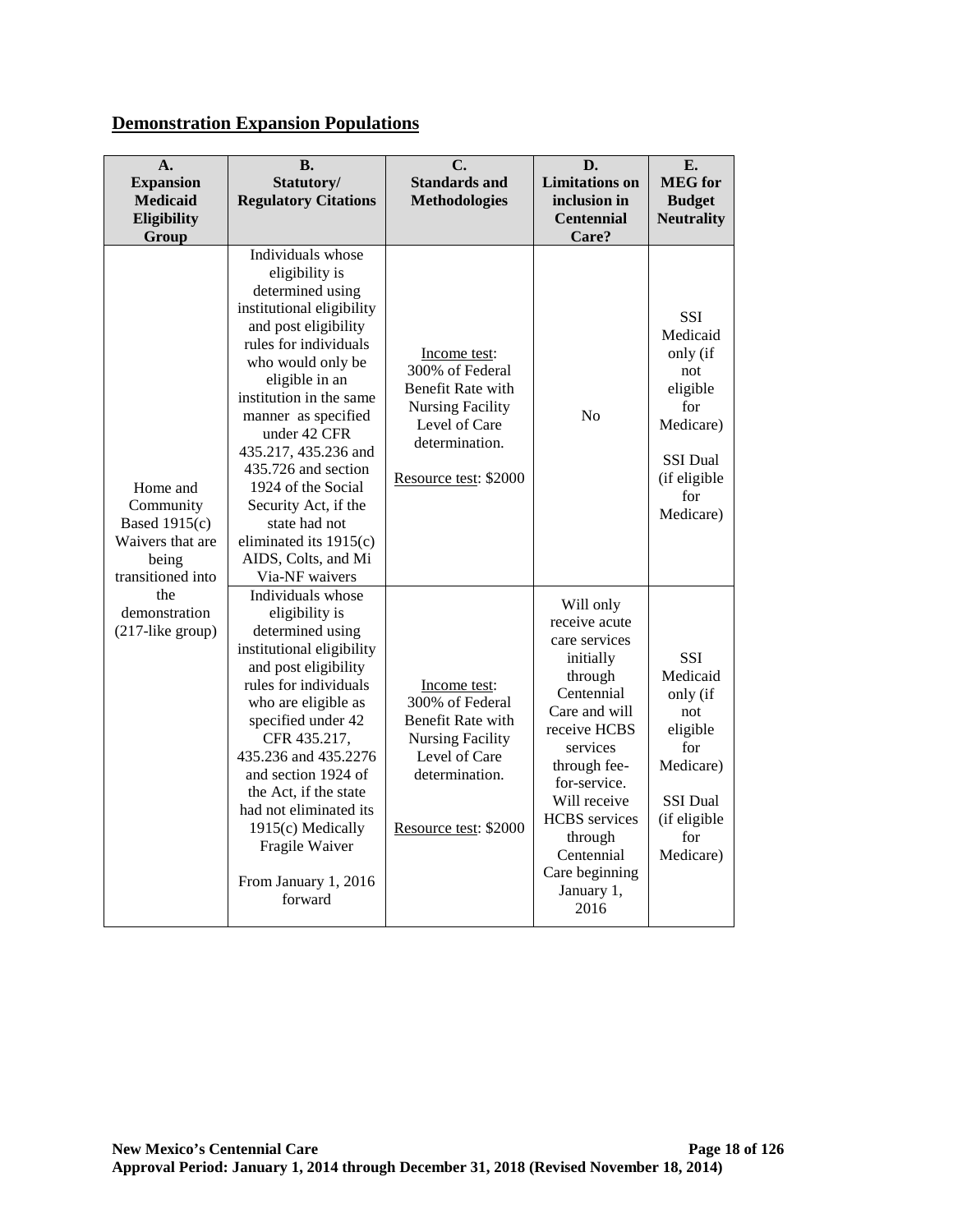- <span id="page-24-0"></span>**19. Populations Excluded from Centennial Care.** The following populations, who are otherwise eligible under the criteria described above, are excluded from the Centennial Care 1115 demonstration:
	- a. Qualified Medicare Beneficiaries  $(QMBs) 1902(a)(10)(E)(i)$ ; 1905(p)
	- b. Service Limited Medicare Beneficiaries  $(SLMBs) 1902(a)(10)(E)(iii)$ ; 1905(p)
	- c. Qualified Individuals  $(QIs) 1902(a)(10)(E)(iv)$ ; 1905(p)
	- d. Qualified Disabled Working Individuals (QDWIs)– 1902(a)(10)(E)(iii); 1905(s)
	- e. Non-citizens only eligible for emergency medical services  $-1903(v)$
	- f. Program for All-Inclusive Care for the Elderly (PACE) Participants 1934
	- g. Individuals residing in ICFs/IID 1905 (a)(15)
	- h. DD waiver participants for HCBS (described further in footnote [4](#page-24-1) below)
	- i. Medically fragile waiver participants for HCBS (described further in footnote [5](#page-24-2) below)
- **20. Eligibility and Post Eligibility Treatment of Income for Centennial Care Beneficiaries who are Institutionalized.** Except as specified in STC [18](#page-15-0) above, in determining eligibility for institutionalized individuals, the state must use the rules specified in the currently approved Medicaid state plan. All beneficiaries receiving institutional services must be subject to post-eligibility treatment of income rules set forth in section 1924 of the Act and 42 CFR §435.725 of the Federal regulations.
- **21. Regular and Post-Eligibility Treatment of Income for Centennial Care Individuals Receiving HCBS (Specified at 42 CFR §435.726 of the Federal Regulations and 1924 of the Social Security Act).** For individuals receiving 1915(c)-like services, the state must use institutional eligibility and post-eligibility rules for individuals who would be eligible in the same manner as specified under 42 CFR §435.217, §435.236 and §435.726 of the Federal regulations and section 1924 of the Act, if the home and community based services were provided under a section 1915(c) waiver.

For individuals receiving 1915(c) services, the state must use institutional eligibility and post-eligibility rules as specified under 42 CFR §435.217, §435.236 and §435.726 of the Federal regulations and section 1924 of the Act, as specified the under the state approved home and community based services 1915(c) waivers.

 $\overline{a}$ 

<span id="page-24-1"></span><sup>4</sup> Acute care and behavioral health services will be received through Centennial Care

<span id="page-24-2"></span><sup>&</sup>lt;sup>5</sup> Acute care services will be received through Centennial Care by medically fragile waiver participants. However, the medically fragile waiver long term services and supports will be folded into Centennial Care effectiveJanuary 1, 2016.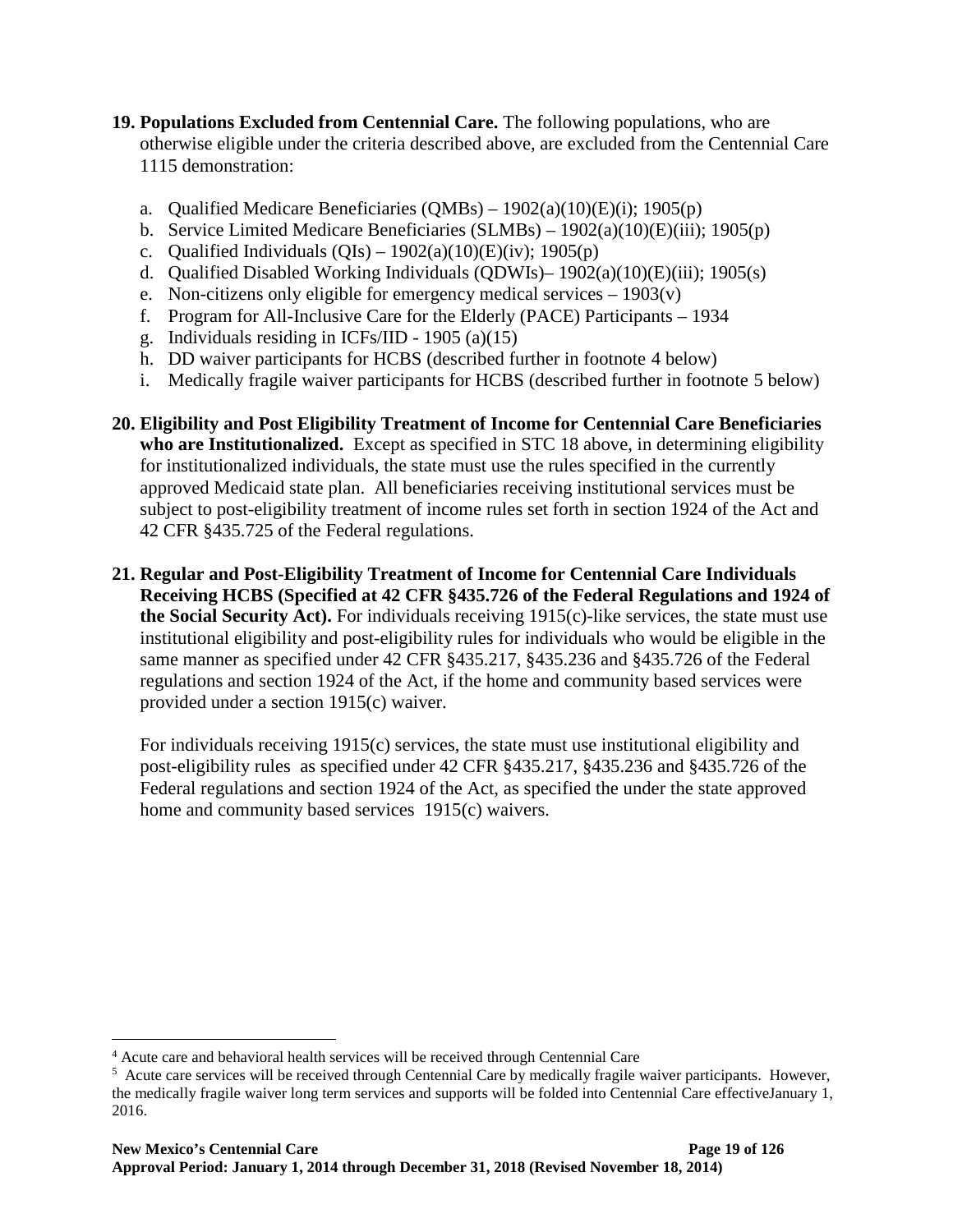# **V. NATIVE AMERICAN PARTICIPATION AND PROTECTIONS**

- **22. General.** Recognizing the federal government's historic and unique relationship with Indian tribes as well as the special protections and provisions that Indian tribes are entitled to under federal law, this section describes additional protections for Native Americans enrolled in Centennial Care.
- **23. Native American Advisory Bodies.** The state will solicit advice and guidance from two advisory bodies to ensure that AI/ANs receive quality care and access to services: the Native American Advisory Board (NAAB) and the Native American Technical Advisory Committee (NATAC). The New Mexico Tribes will appoint representatives to serve as members on these advisory bodies.
	- a. NAAB. The NAAB means a board of tribal membership that meets quarterly with, and provides feedback to, all Centennial Care MCOs on issues related to program service delivery and operations. The MCOs will solicit advice and guidance from the (NAAB) regarding Centennial Care implementation and ongoing programmatic issues. The state will monitor the MCOs' work with the Board and report on the Board's and MCO's activities in its quarterly reports.
	- b. NATAC. The State will work directly with the NATAC, a subcommittee to New Mexico's Medicaid Advisory Committee that will directly advise the state on issues pertaining to AI/ANs, including but not limited to notices, payment, and quality issues. The NATAC will meet at least quarterly and the state will report on the NATAC activities in its quarterly reports.
- <span id="page-25-0"></span>**24. Maintenance of opt-in for AI/AN beneficiaries.** AI/AN beneficiaries shall maintain a choice to opt-in to Centennial Care or to access care through a fee-for-service delivery system. AI/AN beneficiaries who are dual eligible or who have a nursing facility level of care, however, will continue to be required to enroll in managed care.
- **25. Requirements for Modification of AI/AN Opt-In Provision.** After thorough evaluation of the experience AI/AN beneficiaries who opt-in to Centennial Care and consultation with tribes and soliciting advice from I/T/Us in accordance with the requirements in STC 15, the state may propose to modify STC [24](#page-25-0) to include an opt-out of Centennial Care for AI/AN beneficiaries without submitting an amendment pursuant to STC 7 if it can demonstrate to CMS' satisfaction that it has met the below conditions and the results of the evaluation indicate that AI/AN beneficiaries will receive improved quality of care under Centennial Care.
	- a. Outreach and Education Strategy. The state will develop for CMS review and approval a beneficiary outreach and education strategy for AI/ANs that will include culturally appropriate notices and program materials that are accessible to individuals with limited English proficiency;
	- b. Care Coordination**.** The state will develop for CMS's review and approval a care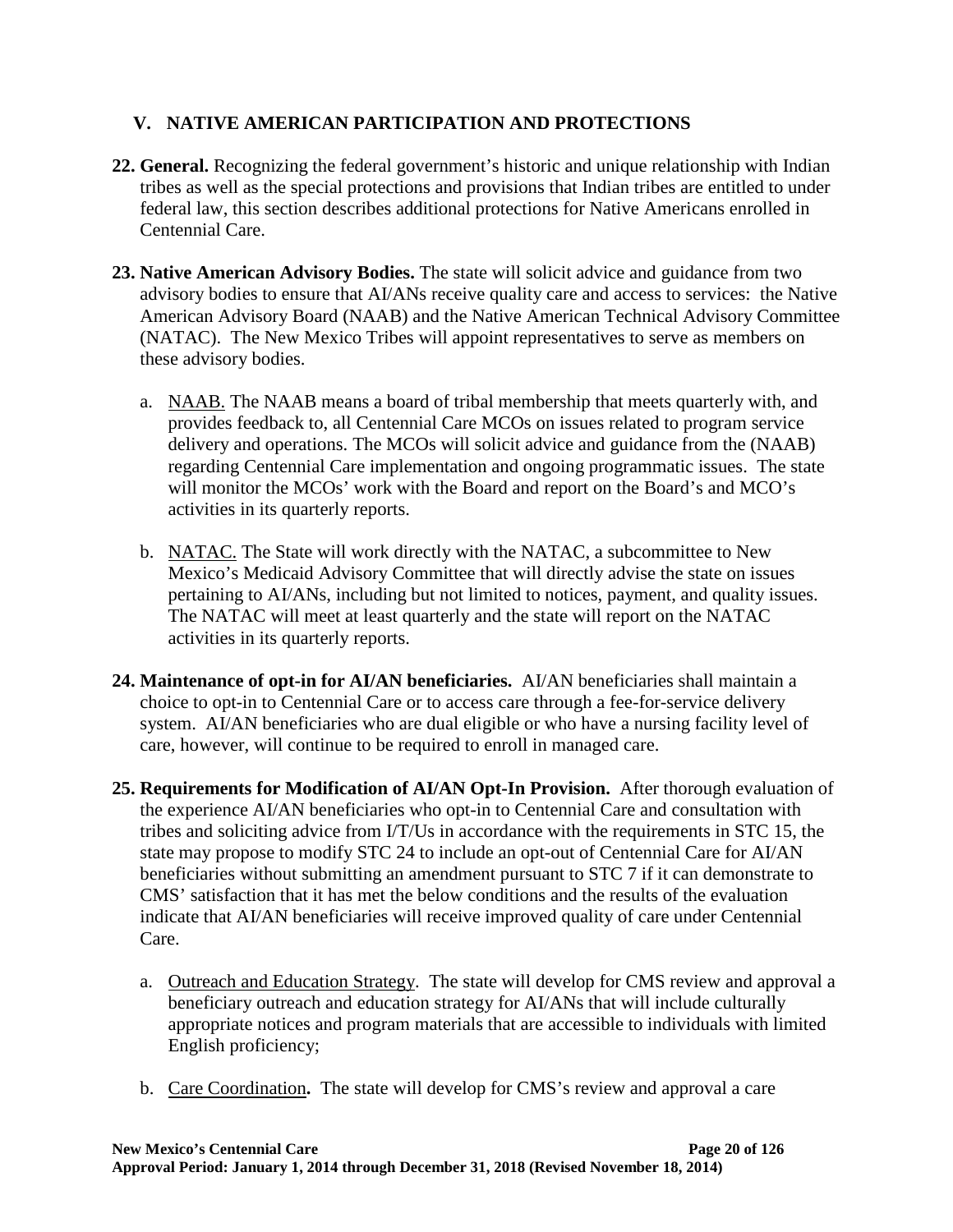coordination strategy that encourages the use of AI/AN care coordinators and limits duplication of services between I/T/U and non-I/T/U providers;

- c. Model Indian Health Care Provider Contract Addendum. The state will develop for CMS's review and approval a standard I/T/U contract addendum for all MCOs to assure that MCOs comply with key federal laws that apply when contracting with I/T/U providers, minimize potential disputes, and lower the perceived barriers to contracting with I/T/Us. This model should be similar to the model QHP contract addendum for Indian Health Care Providers published by CMS on April 3, 2013;
- d. Timely Claims Payment. The state will submit for CMS review and approval a plan for paying claims in a timely manner that reduces administrative burdens on tribal health programs either operated by the IHS or operated under the authority of P.L. 93-638; and
- e. Network Adequacy. The state will submit for CMS review and approval documentation establishing that there are sufficient Indian Health Care Providers in the network to ensure timely access to services available under the contract for AI/AN enrollees who are eligible to receive services from such providers, consistent with  $1932(h)(2)(A)(i)$  of the Act.
- **26. Requirements for Modification of Section V.** After consultation with tribes and soliciting advice from I/T/Us in accordance with the requirements in STC 15, the state may propose changes to other requirements of Section V without submitting an amendment pursuant to STC 7 if it can demonstrate to CMS' satisfaction that the change is supported by the results of the ongoing evaluation and continuous improvement set forth in STC [28.](#page-27-0)
- **27. Minimum Managed Care Guarantees.** Each MCO must, at a minimum provide the following contractual delivery service protections for AI/ANs:
	- a. MCOs will have to offer contracts to all Indian Health Service (IHS), tribes and tribal organizations operating health programs under the Indian Self-Determination and Education Assistance Act; and urban Indian organizations operating health programs under title V of the Indian Health Care Improvement Act; hereinafter referred to as I/T/Us. I/T/Us will not be required to contract with the plans, and all of the I/T/Us, contracted or not with an MCO, will be reimbursed, at a minimum, at the OMB rates (in accordance with 1932(h) of the Act); and as applicable up to three (3) encounters per day or the number of encounters approved in the Medicaid state plan;
	- b. Services provided within I/T/Us are not subject to prior authorization requirements and MCOs will provide education and training to I/T/Us on steps needed to ensure appropriate referrals to non-IHS providers in and outside of the MCO network;
	- c. MCOs will be required to offer contracts to other Tribal health care delivery enterprises which are properly licensed and/or credentialed, like care coordinators, transportation vendors, behavioral health providers and LTC providers;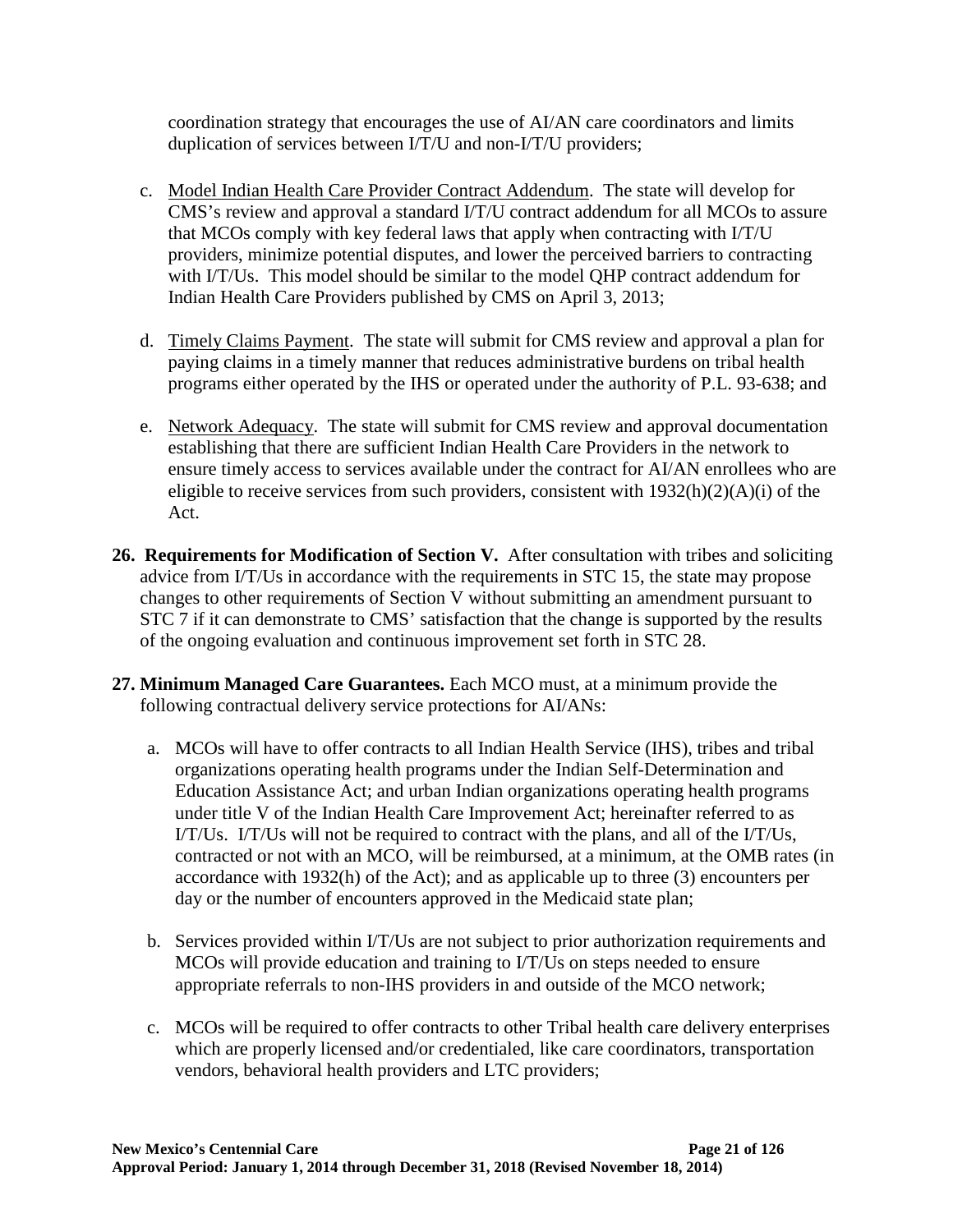- d. Native Americans will be permitted to select an I/T/U to be their primary care physician (PCP) and/or to access care at an I/T/U whether or not that facility is contracted with the member's MCO.
- e. MCOs will be required to offer technical assistance to Tribes that seek to become certified and accredited Patient-Centered Medical Homes and/or Health Home providers; and
- f. MCOs will be required to work directly with I/T/Us on billing and provider issues.
- <span id="page-27-0"></span>**28. Ongoing evaluation and continuous improvement.** The state shall closely monitor and evaluate the experience of AI/AN who are enrolled in Centennial Care as part of the demonstration evaluation and demonstration annual reports, described in STCs [117](#page-69-0) and [118.](#page-70-0)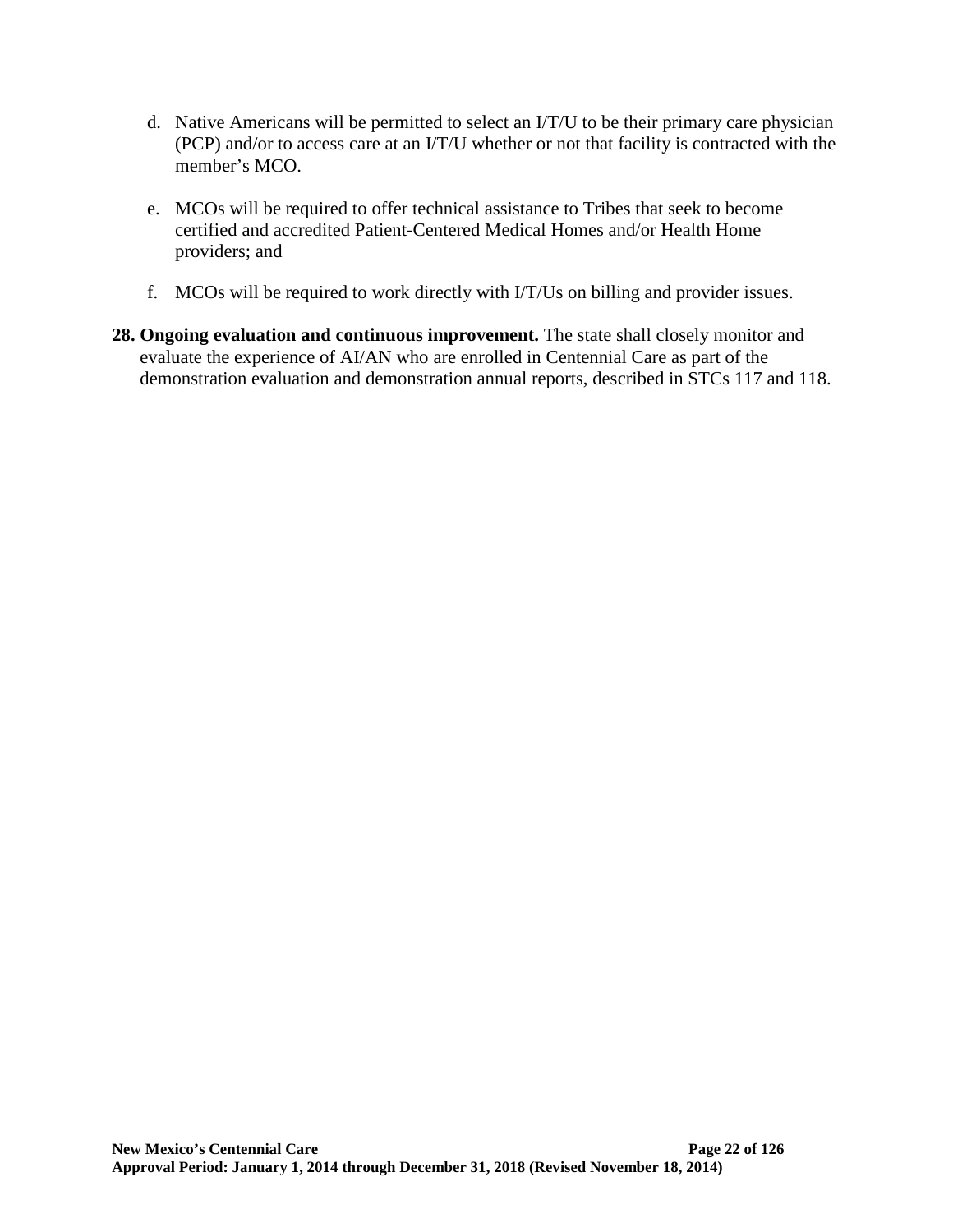# **VI.CENTENNIAL CARE BENEFITS**

- **29. Centennial Care Benefits.** Individuals affected by, or eligible under, the demonstration will receive comprehensive benefits that are at least equal in amount, duration and scope as those described in the State Plan.
- **30. Home and Community-Based Services.** Under Centennial Care, enrollees who meet the nursing facility level of care criteria described in Attachment D will be eligible for the Community Benefit in Centennial Care. Enrollees who are otherwise Medicaid eligible (i.e. described as a mandatory or optional state plan population in paragraph [18\)](#page-15-0) will be able to access the Community Benefit without the need for slots. Enrollees who are made eligible for the demonstration as a result of their nursing facility level of care (the 217-like group) will be subject to the enrollment limits described in STC 65.

The Community Benefit service categories are listed below and further defined in Attachment B. The table also indicates which services are available through either the agency-based benefit or the self-direction benefit and which services are available in both.

| <b>Community Benefit Services Included Under Centennial Care</b> |                     |                       |  |
|------------------------------------------------------------------|---------------------|-----------------------|--|
|                                                                  | <b>Agency-Based</b> | <b>Self-Direction</b> |  |
|                                                                  | <b>Benefit</b>      | <b>Benefit</b>        |  |
| <b>Adult Day Health</b>                                          | X                   |                       |  |
| <b>Assisted Living</b>                                           | X                   |                       |  |
| <b>Behavior Support Consultation</b>                             | X                   | X                     |  |
| <b>Community Transition Services</b>                             | X                   |                       |  |
| <b>Customized Community Supports</b>                             |                     | X                     |  |
| <b>Emergency Response</b>                                        | X                   | X                     |  |
| <b>Employment Supports</b>                                       | X                   | X                     |  |
| <b>Environmental Modifications</b>                               | X                   | X                     |  |
| Home Health Aide                                                 | X                   | X                     |  |
| Homemaker/ Personal Care                                         |                     | X                     |  |
| <b>Nutrition Counseling</b>                                      |                     | X                     |  |
| Personal Care Services*                                          | X                   |                       |  |
| <b>Private Duty Nursing for Adults</b>                           | X                   | X                     |  |
| <b>Related Goods</b>                                             |                     | X                     |  |
| Respite                                                          | X                   | X                     |  |
| <b>Skilled Maintenance Therapy Services</b>                      | X                   | X                     |  |
| <b>Specialized Therapies</b>                                     |                     | X                     |  |
| Transportation (non-medical)                                     |                     | X                     |  |

\* Note: Personal care services may be self-directed, as specified in the state plan.

**31. Community Interveners.** Certain individuals enrolled in Centennial Care who are deaf and blind may access the benefit of Community Interveners. A Community Intervener is a trained professional who meets the criteria as determined by the state. The Intervener works one-on-one with deaf-blind individuals who are five years and older to provide critical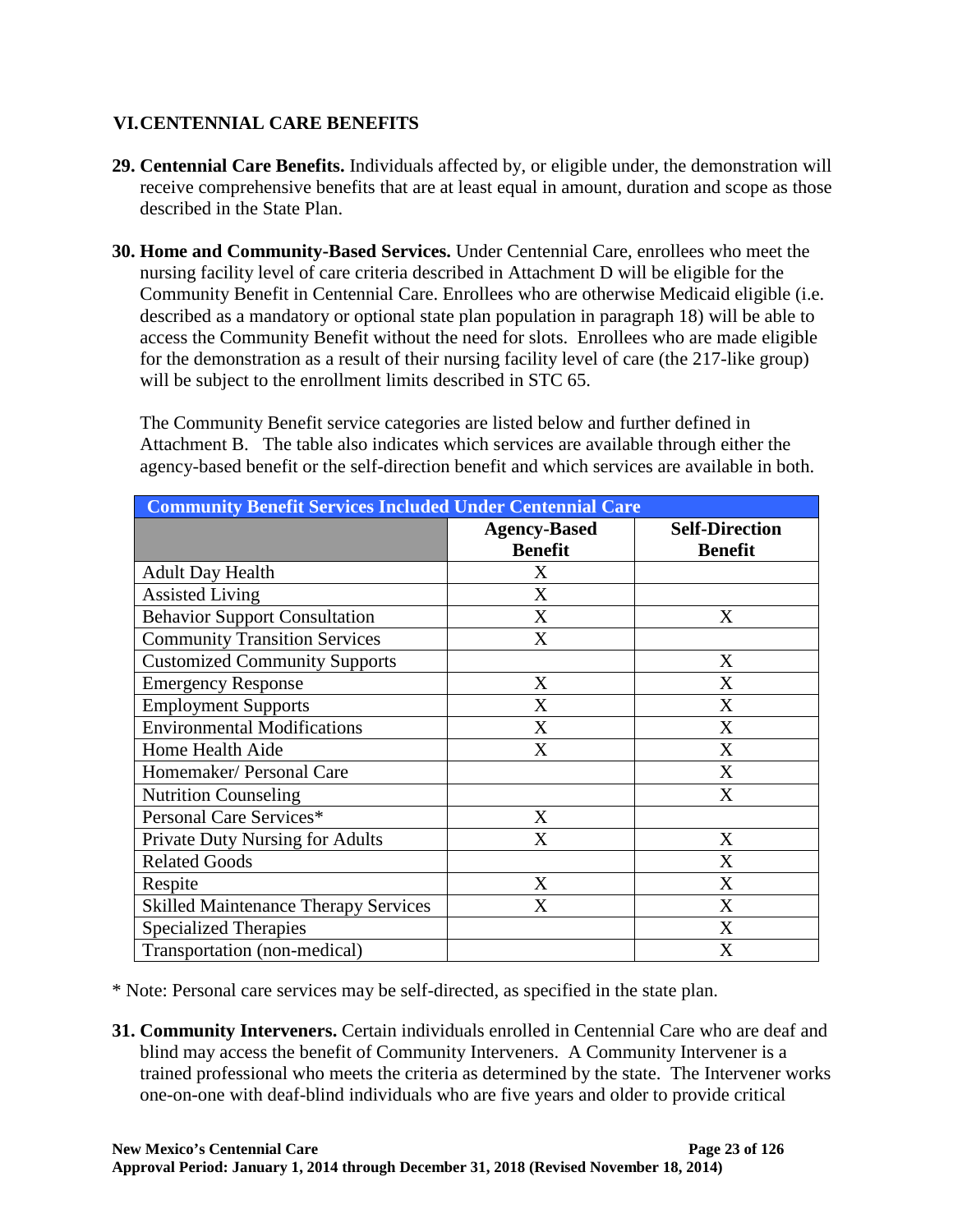connections to other people and the environment. The Intervener opens channels of communication between the individual and others, provides access to information, and facilitates the development and maintenance of self-directed independent living. Services for Community Interveners may be covered by Centennial Care MCOs and the costs associated with the Community Interveners may be included in capitation payments from the State to the Centennial Care MCO.

# **VII. BENEFICIARY REWARDS PROGRAM**

- **32. Beneficiary Rewards Program Defined.** The Beneficiary Rewards Program provides incentives through the managed care organization to Centennial Care enrollees for participating in State defined activities that promote healthy behaviors. An individual who participates in a State defined activity that promotes healthy behaviors earns credits that are applied to an individual's account, which will be managed by the managed care organization. Earned credits may be used for health related expenditures as approved under the Beneficiary Rewards Program.
- **33. Administration Overview.** The state will maintain a list of activities that generate contributions to the account. A menu of benefits or programs will be provided as will the individual value of each item on the menu. The amount available to individuals from their Beneficiary Rewards account will depend on the activities in which they participate up to a maximum amount. Once an enrollee completes an approved activity, the enrollee will be considered an active participant. The MCO will post earned credits into an account for use by the enrollee. Additional credits may be earned as the enrollee participates in additional activities. In no instance will the individual receive cash.

Programs administered by plans must comply with all applicable laws, including fraud and abuse laws that fall within the purview of the United States Department of Health and Human Services, Office of Inspector General (OIG). Plans are encouraged to seek an advisory opinion from OIG once the specifics of their healthy behavior rewards programs are determined.

- **34. Participants Earning Beneficiary Rewards Defined.** All enrollees in a Centennial Care plan will be eligible to participate in activities to earn Beneficiary Rewards for the duration of their enrollment.
- **35. Beneficiary Access to Credits.** Under Centennial Care, the MCO will provide access to an individual's earned credits in an enhanced benefit account, as follows:
	- a. Individuals who are enrolled in Centennial Care who have participated in a state defined activity that promotes healthy behavior and thus have a positive balance;
	- b. Individuals who no longer are enrolled in Centennial Care (either due to loss of eligibility or change of eligibility to an eligibility group not authorized to participate) but who have a positive balance in their account;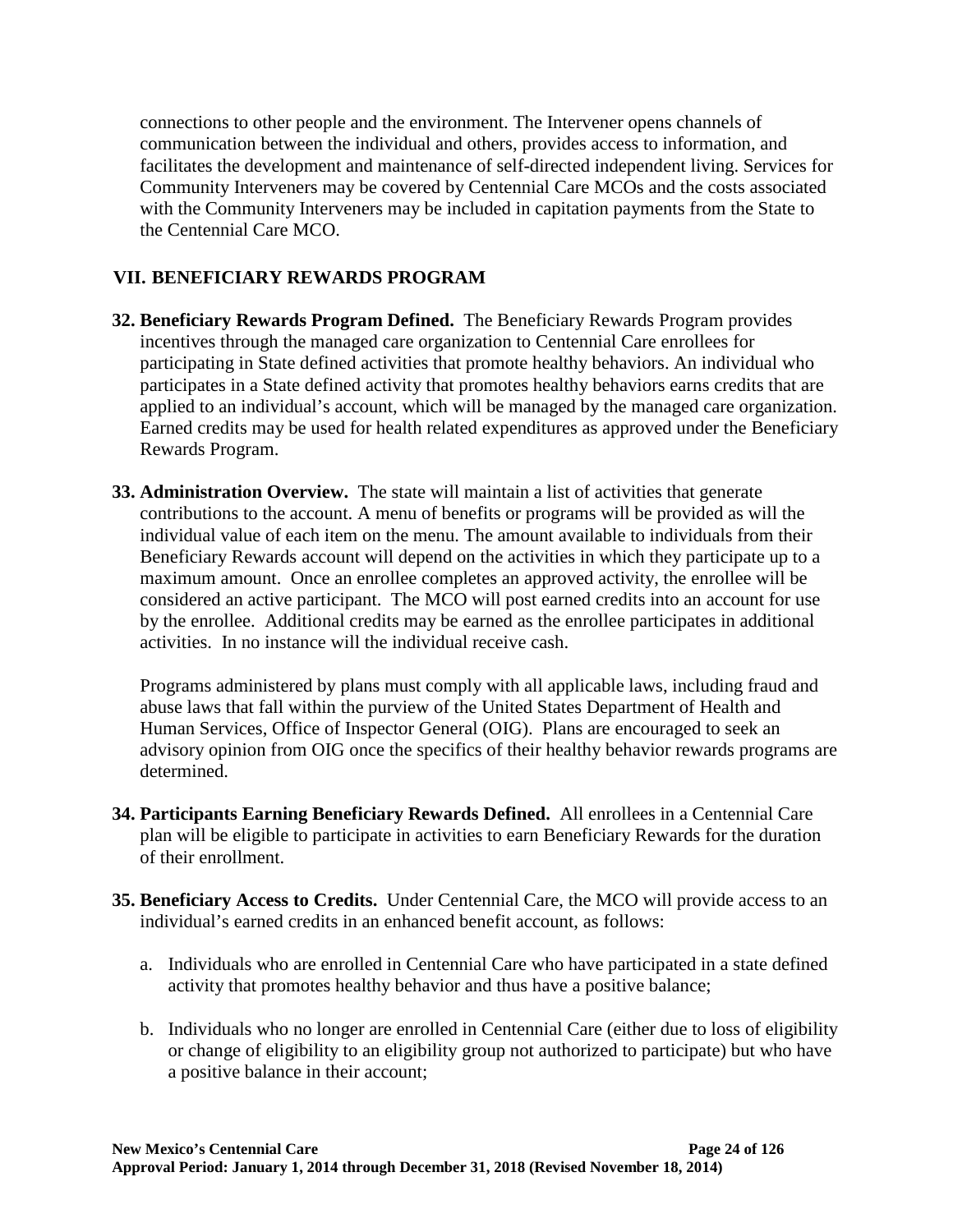- c. Regardless of the reason for the loss of eligibility to participate in the demonstration, an individual may retain access to any earned funds in the beneficiary rewards program for a maximum of one year, except in the instance of termination of the demonstration or the beneficiary rewards program; and,
- d. If an individual subsequently regains Medicaid eligibility, the enrollee will be eligible to participate in the Beneficiary Rewards Program and earn additional credits.

# **VIII. CENTENNIAL CARE ENROLLMENT**

- **36. Mandatory Enrollment.** With the exception of AI/AN beneficiaries described in STC [24,](#page-25-0) the state may mandatorily enroll beneficiaries served through this demonstration in managed care organizations (MCOs) to receive benefits pursuant to Section V of the STCs. The mandatory enrollment will apply and may occur only when the MCOs have been determined by the state to meet certain readiness and network requirements to ensure sufficient access, quality of care, and care coordination for beneficiaries as established by the state, as required by 42 CFR §438 and must be approved by CMS.
- **37. Choice of MCO.** The state must ensure that at the time of initial enrollment and on an ongoing basis, the individuals have a minimum of two (2) MCOs meeting all Federal regulatory requirements from which to choose**.**
- **38. MCO Selection/Enrollment Process.** Individuals newly determined eligible for Medicaid. Individuals new to Medicaid are required to enroll in an MCO at the time of applying for Medicaid eligibility.
	- a. Individuals currently eligible for Medicaid. Individuals who are currently enrolled in an MCO and who must select a new MCO under Centennial Care, as well any individuals receiving benefits under fee-for-service will have 60 days to enroll in a Centennial Care MCO.
	- b. AI/AN beneficiaries. Consistent with STC [24,](#page-25-0) AI/AN beneficiaries may not be required to enroll in a Centennial Care MCO but, at their option, may elect to enroll.
	- c. Any demonstration participant that does not make an active selection will be assigned, by default, to a participating Centennial Care MCO. The State should develop an autoassignment algorithm which is compliant with 42 CFR §438.50(f). The State shall report the number of health plan change requests made by beneficiaries that were autoassigned during the first quarter of Centennial Care.
	- d. Transition Activities for current MCO enrollees. If current enrollees need to select a new MCO due to the State's procurement of Centennial Care MCOs, and have an existing care plan, each Salud! MCO as well as the Behavioral Health plan (collectively the 'sending' plan) will send the care plan to the new Centennial Care MCO (collectively the 'receiving' plan). The sending MCO will also send a report to each of the receiving plans for each enrollee who is expected to be using inpatient care at the time of initial transition as well as each enrollee who is receiving prenatal care. Additionally, where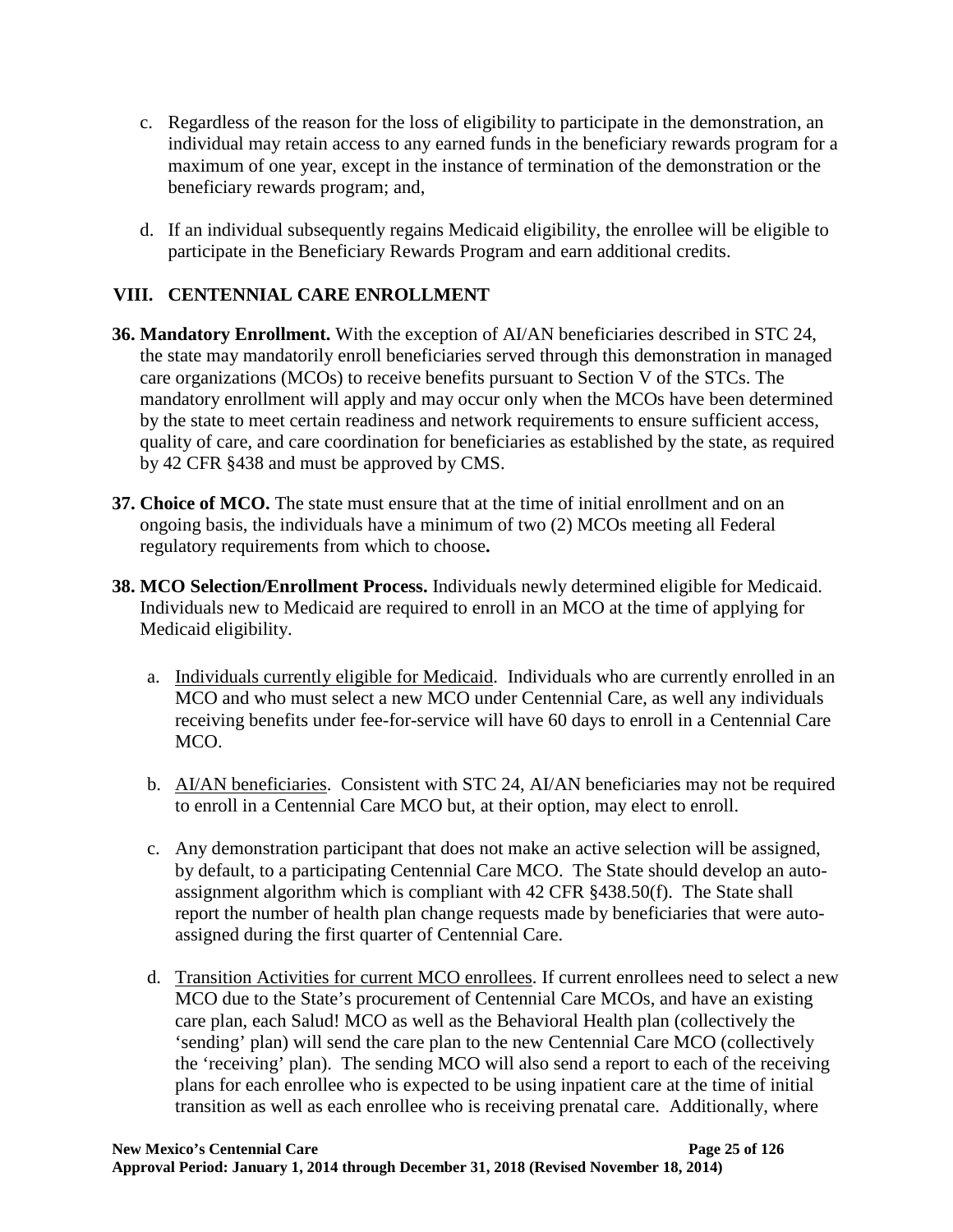applicable, each CoLTS MCO must send the name of the NF that each assignee is in, or expected to be in, as well as service plan information for all enrollees using HCBS at the time of initial transition to the receiving plan. These care/service plans will be shared with the Centennial Care MCOs no less than 20 days prior to enrollment to allow sufficient time for transition planning.

- **39. Notice Requirement for a Change in Network.** The state must provide notice to CMS as soon as it becomes aware of (or at least 90 days prior if possible) a potential change in the number of plans available for choice within an area, or any other changes impacting proposed network adequacy. The state may not mandatorily enroll individuals into any plan that does not meet network adequacy requirements as defined in 42 CFR §438.206.
- **40. MCO Disenrollment.** Beneficiaries should be informed of opportunities no less than annually for disenrollment and ongoing MCO choice opportunities regularly in a manner consistent with 42 CFR §438.
- **41. For Cause Disenrollment.** In addition to the for cause reasons for disenrollment in 42 CFR 438.56, and any other state specific reasons for disenrollment, enrollees will have the following reasons for disenrolling from an MCO and will be able to choose a different MCO:
	- a. Residential or employment supports provider leaves the MCO. Where an individual's residential or employment supports provider is leaving a participant's MCO, the state must allow the impacted participants the opportunity to change MCOs at any time within 90 days from the date of notice of provider departure from the MCO. If a requested transfer cannot be arranged within 90 days, there must be an extension of coverage provided to permit the individual to remain in his/her current residence until an appropriate transfer arrangement can be made. If the residential or employment supports provider goes out of business or no longer meets provider requirements, the plan must assist the participant in locating a new provider or, if necessary, the participant may change MCOs.

# **IX.DELIVERY SYSTEM**

Centennial Care will provide a comprehensive service delivery system that provides the full array of benefits and services offered under the program. This includes the integration of a participant's physical health, behavioral health, home and community based and long-term care needs as further articulated by the delivery system requirements set forth below.

- **42. Managed Care Requirements.** The state and its MCO contractors must comply with the managed care regulations published at 42 CFR 438, except as expressly waived or specified as not applicable to an expenditure authority. Capitation rates must be developed and certified as actuarially sound, in accordance with 42 CFR §438.6. The certification must identify historical utilization of State Plan and HCBS services used in the rate development process.
- **43. Managed Care Benefit Package.** Individuals enrolled in Centennial Care MCOs must receive from the managed care program the benefits as identified in Section VI of the STCs.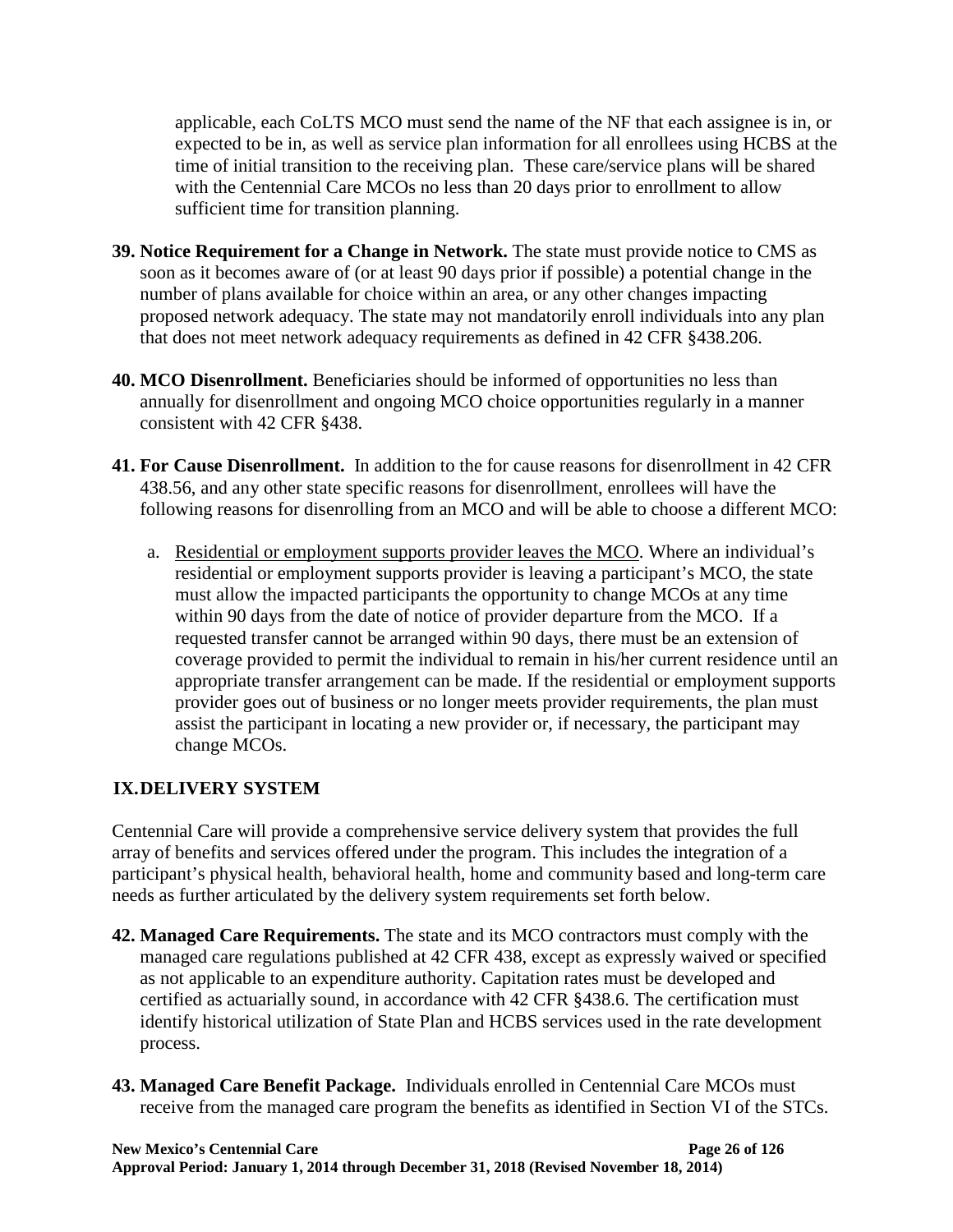Covered benefits should be delivered and coordinated in an integrated fashion, using an interdisciplinary care team, to coordinate all physical, behavioral, acute and long-term services and supports. Care coordination and management is a core expectation for these services. MCOs will refer and/or coordinate enrollees' access to needed services that are excluded from the managed care delivery system but available through a fee-for–service (FFS) delivery system (e.g. IEP required school based services or services for individuals with intellectual disabilities).

# **44. Centennial Care Capitation Rates for 2014.**

- a. Rate certification materials will include documented base benefit cost data, trend and adjustment factors, and non-benefit components, and include the rate ranges as well as information about the components that create the rate range difference from the midpoint. Rate ranges will not exceed 5% on each side of the midpoint of the range, unless historical experience documents the need for a larger range for a specific rate cohort;
- b. The State shall evaluate potential changes in the rate cohort structure in effort to reduce variation among the current rate cohorts.
- c. The State agrees to the following related to capitated payment rates to managed care organizations:
	- i. CMS recognizes the State has the flexibility to make individual payment choices to each MCO within the actuarially sound rate ranges;
	- ii. The State will provide CMS with supporting information about the payment rate determined within the rate range for each cohort;
	- iii. The State will notify CMS if modifications to payment rates are required during the certification period and will provide justification and data supporting the proposed rate modification, and receive CMS approval for the change(s); and
	- iv. CMS agrees to complete its review and evaluation of proposed rate modifications that occur during the rate period no more than 30 calendar days from the date that CMS receives the data from the State necessary to make a determination.
- d. To the extent that Centennial Care MCOs will be capitated to deliver benefits to the new population beginning January 1, 2014, the State will work with CMS to address unique considerations for MCO rates including but not limited to, population cost assumptions, the need for separate rate cells for segments of this population, uniform non-benefit rate components across all MCO product lines, and risk-sharing arrangements.
- **45. Managed Care Contracts.** No FFP is available for activities covered under contracts and/or modifications to existing contracts that are subject to 42 CFR §438 requirements prior to CMS approval of the demonstration, such contracts and/or contract amendments. The state shall submit any supporting documentation deemed necessary by CMS. The state must provide CMS with a minimum of 60 days to review and approve changes. CMS reserves the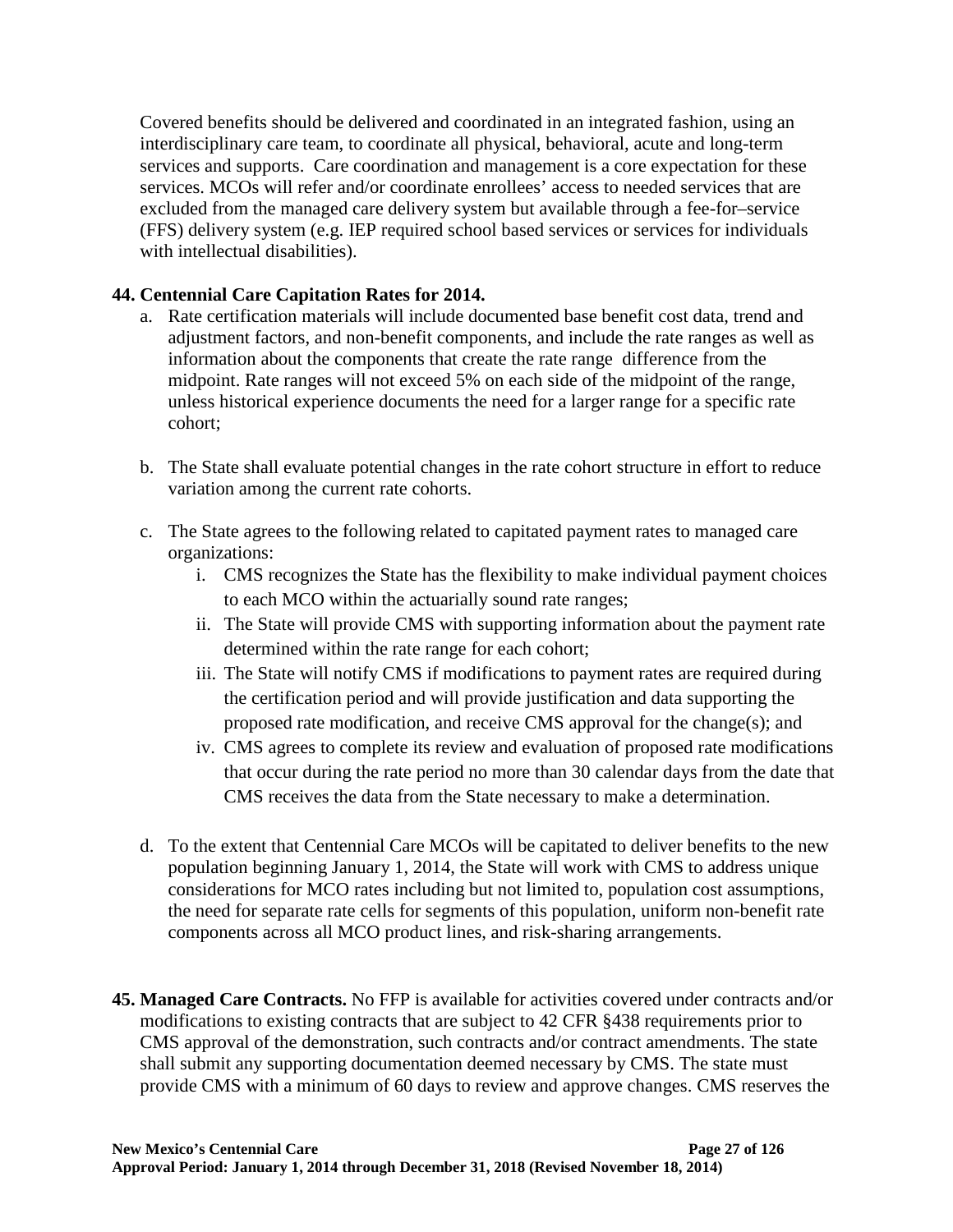right, as a corrective action, to withhold FFP (either partial or full) for the demonstration, until the contract compliance requirement is met.

- **46. Public Contracts.** Payments under contracts with public agencies, that are not competitively bid in a process involving multiple bidders, shall not exceed the documented costs incurred in furnishing covered services to eligible individuals (or a reasonable estimate with an adjustment factor no greater than the annual change in the Consumer Price Index (CPI-U) for Medical Care).
- **47. Care Coordination under Centennial Care.** MCO contracts will require MCOs to provide comprehensive care coordination at a level appropriate to each beneficiary's needs and risk stratification, in compliance with 42 CFR § 438.208. Such comprehensive care coordination will be continuous and will include at least the following:
	- a. Assessing each beneficiary's comprehensive physical, behavioral, functional, psychosocial, and long term care needs;
	- b. Identifying the medical, behavioral and long term care services and other social support services and assistance (e.g., housing, transportation or income assistance) necessary to meet identified needs;
	- c. Ensuring beneficiaries receive services and supports that address their needs and preferences as identified through a comprehensive needs assessment;
	- d. Ensuring timely access to, and provision, ongoing coordination and monitoring of services needed, in accordance with the person-centered service plan, to help each beneficiary maintain or improve his or her health status, functional abilities and maximize independence; Facilitating access to other social support services and assistance needed in order to promote each beneficiary's health, safety and welfare;
	- e. Ensuring adequate support for participants who choose to self-direct the Community Benefit;
	- f. Developing and facilitating transition plans for participants who are candidates to transition from an institutional facility to the community; and
	- g. Ensuring beneficiaries receive integrated behavioral health, physical health and long-term care services.
- **48. Network Requirements.** The state must ensure the delivery of all covered benefits. Services must be delivered in a culturally competent manner, and the MCO network must be sufficient to provide access to covered services for all of its members. In addition, the MCO must coordinate health care services for demonstration populations. The following requirements must be included in the state's MCO contracts:
	- a. Special Health Care Needs. Enrollees with special health care needs must have direct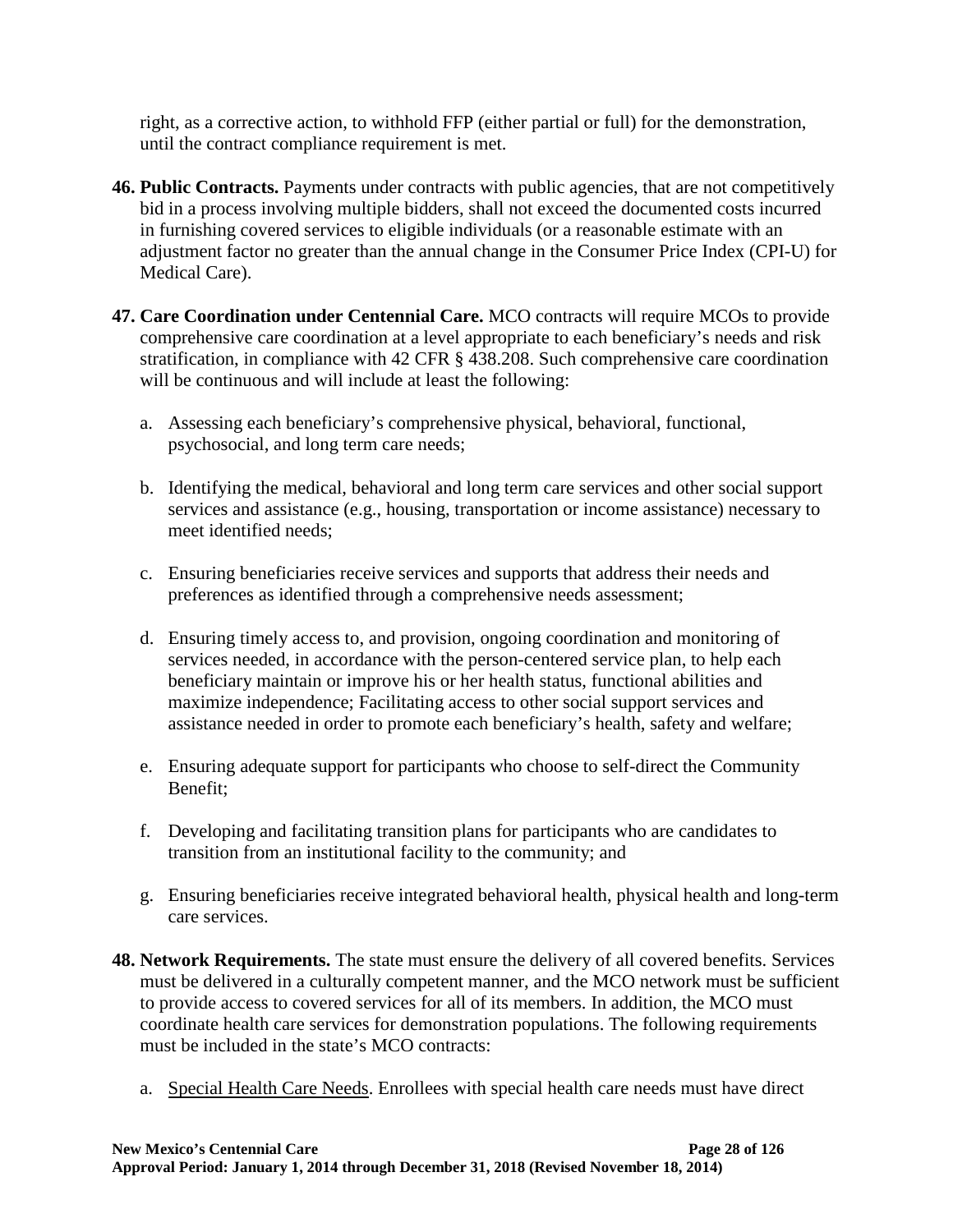access to a specialist, as appropriate for the individual's health care condition, as specified in 42 CFR. §438.208(c)(4).

- b. Out of Network Requirements. Each MCO must allow beneficiaries access to nonnetwork providers without additional cost sharing obligations when services cannot be provided consistent with the timeliness standards required by the state.
- **49. Demonstrating Network Adequacy.** Annually, each MCO must provide adequate assurances that it has sufficient capacity to serve the expected enrollment in its service area and offers an adequate range of preventive, primary, pharmacy, behavioral health, specialty, and HCBS services for the anticipated number of enrollees in the service area.
	- a. The state must verify these assurances by reviewing demographic, utilization and enrollment data for enrollees in the demonstration as well as:
		- i. The number and types of providers available to provide covered services to the demonstration population;
		- ii. The number of network providers accepting the new demonstration population; and
		- iii. The geographic location of providers and demonstration populations, as shown through GeoAccess, similar software or other appropriate methods.
	- b. The state must submit the documentation required in subparagraphs  $i iv$  above to CMS at an agreed upon time prior to program implementation, as well as with each contract renewal or renegotiation, or at any time that there is a significant impact to each MCO's operation, including service area reduction and/or population expansion.
- **50. Early and Periodic Screening, Diagnosis, and Treatment (EPSDT).** The MCOs must fulfill the state's responsibilities for coverage, outreach, and assistance with respect to EPSDT services that are described in the requirements of sections  $1905(a)(4)(b)$  (services), 1902(a)(43) (administrative requirements), and 1905(r) (definitions).
- **51. Required Components of a Comprehensive State Quality Strategy.** The Quality Strategy shall meet all the requirements of 42 CFR §438 Subpart D. The state shall adopt and implement a comprehensive and holistic, continuous Quality Improvement Strategy that focuses on all aspects of quality improvement in Centennial Care including acute, primary, behavioral and long term services and supports. The Quality Strategy must address the following: administrative authority, level of care determinations, service plans, health and welfare, and qualified providers. The Quality Strategy must include State Medicaid Agency and MCO responsibilities, with the State Medicaid Agency retaining ultimate authority and accountability for ensuring the quality of and overseeing the operations of the program. Additionally, it must also include information on how the State will monitor and evaluate each MCO's compliance with the contract requirements specific to the Centennial Care program as outlined in these STCs, including level of care evaluations, service plans, qualified providers as well as how the health and welfare of enrollees will be assessed and monitored. Pursuant to STC [118,](#page-70-0) the state must also provide CMS with annual reports on the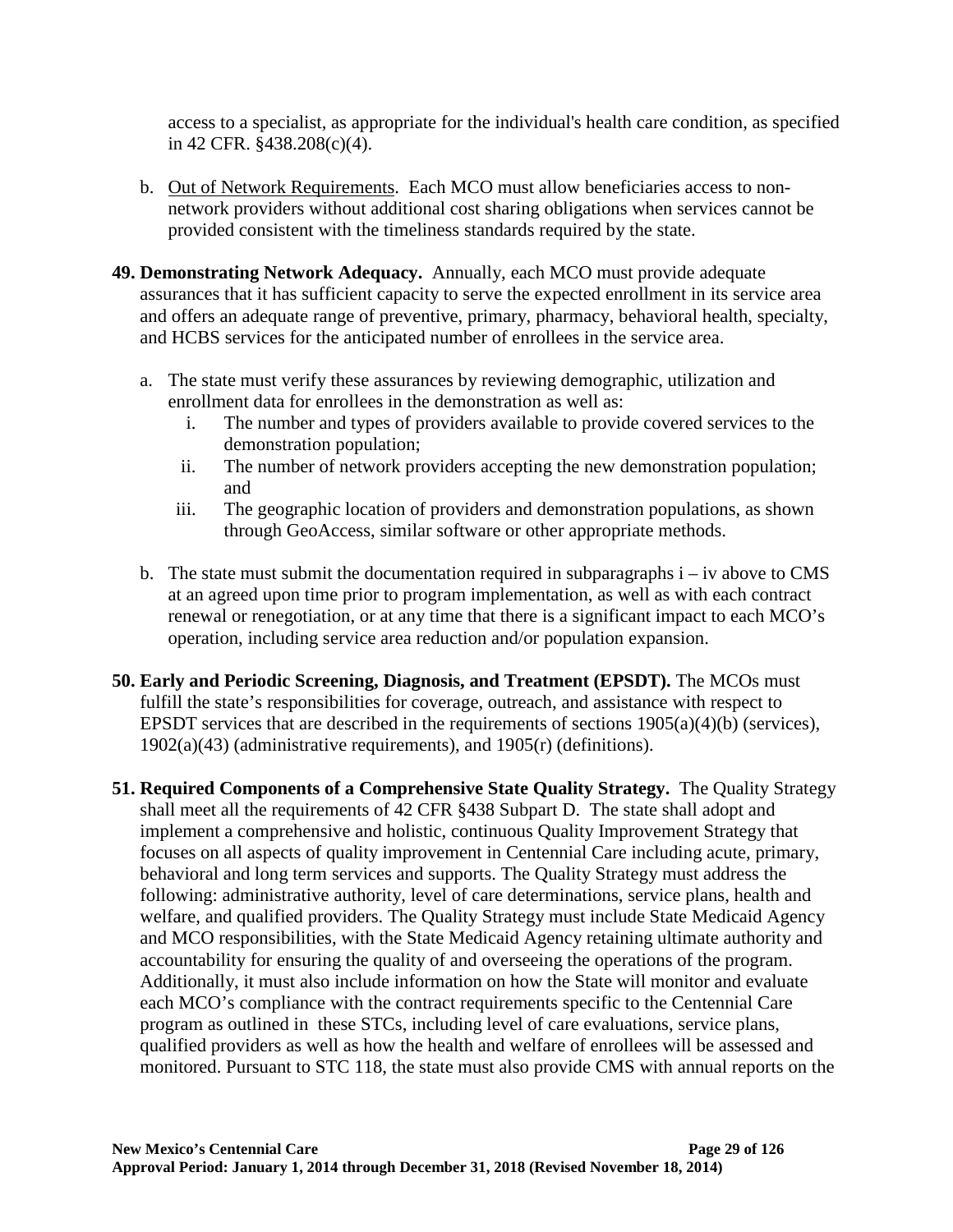implementation and effectiveness of their comprehensive Quality Strategy as it impacts the demonstration.

- **52. Revisions to the State Quality Strategy.** The State must update its Quality Strategy to reflect the new Centennial Care program and submit to CMS for approval. The State must obtain the input of beneficiaries and other stakeholders in the development of its revised comprehensive Quality Strategy and make the Strategy available for public comment. Any revised performance measures should focus on outcomes, quality of life, effective processes, as well as community integration for those individuals receiving HCBS. The comprehensive Quality Strategy must be submitted to CMS for final approval within 90 days from the approval date of the demonstration. In the interim time period, the State will maintain its existing quality strategies for each HCBS program. The State must revise the strategy whenever significant changes are made, including changes through this demonstration and consistent with STC [7.](#page-10-0)
- **53. Required Monitoring Activities by State and/or External Quality Review Organization (EQRO).** The State's EQRO process shall meet all the requirements of 42 CFR §438 Subpart E. In addition to routine encounter data validation processes that take place at the MCO and state level, the state must maintain its contract with its external quality review organization (EQRO) to require the independent validation of encounter data for all MCOs at a minimum of once every three years. In addition, the State, or its EQRO having sufficient experience and expertise and oversight by the SMA, shall monitor and annually evaluate the MCOs' and/or contracting providers performance on the HCBS requirements under Centennial Care. These include but are not limited to the following:
	- a. Level of care determinations to ensure that approved instruments are being used and applied appropriately and as necessary, and to ensure that individuals being served with the Community Benefit have been assessed to meet the required level of care for those services.
	- b. Service plans to ensure that MCOs are appropriately creating and implementing service plans based on enrollee's identified needs.
	- c. MCO credentialing and/or verification policies to ensure that HCBS services are provided by qualified providers.
	- d. Health and welfare of enrollees to ensure that the MCO, on an ongoing basis, identifies, addresses, and seeks to prevent instances of abuse, neglect and exploitation.
- **54. State Advisory Committee.** The State must maintain for the duration of the demonstration a public managed care advisory group comprised of individuals, interested parties, and stakeholders impacted by the demonstration's use of managed care, regarding the impact and effective implementation of these changes. Membership on this group should be periodically updated to ensure adequate representation of individuals receiving CB services, as well as other eligibility groups. The state's Medicaid advisory committee, or a subcommittee thereof, may perform this function in lieu of a newly created advisory group. The state shall maintain minutes from these meetings and use them in evaluating program operations and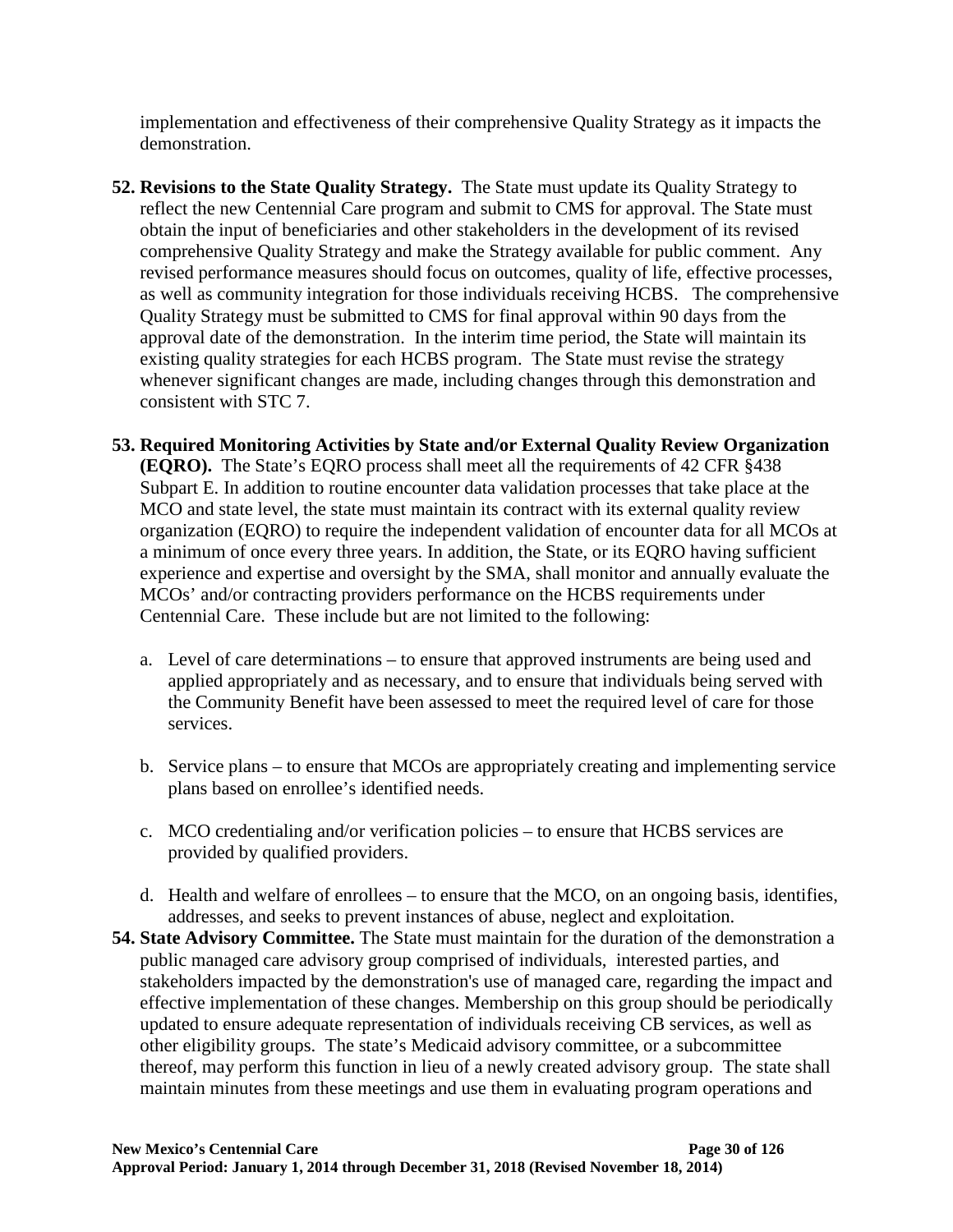identifying necessary program changes. Copies of committee meeting minutes must be made available to CMS upon request and the outcomes of the meetings may be discussed on the demonstration monitoring calls described in STC [116.](#page-69-0)

- **55. MCO Participant Advisory Committees.** The state shall require each MCO, through its contracts, to create and maintain participant advisory committees through which the MCO can share information and capture enrollee feedback. The MCOs will be required to support and facilitate participant involvement and submit meeting minutes to the state. Copies of meeting minutes must be made available to CMS upon request.
- <span id="page-36-0"></span>**56. Independent Consumer Supports.** To support the beneficiary's experience receiving medical assistance and long term services and supports in a managed care environment, the state shall create and maintain a permanent system of independent consumer supports to assist enrollees in understanding the coverage model and in the resolution of problems regarding services, coverage, access and rights.
	- a. Core Elements of the Independent Consumer Support System.
		- i. *Organizational Structure*. The Independent Consumer Supports System shall operate independently from any Centennial Care MCO. Additionally, to the extent possible, the system shall also operate independently of the Medical Assistance Division of the Human Services Department. The organizational structure of the support system shall facilitate transparent and collaborative operation with beneficiaries, MCOs, and state government.
		- ii. *Accessibility*. The services of the Independent Consumer Supports System are available to all Medicaid beneficiaries enrolled in Centennial Care receiving longterm services and supports (institutional, residential and community based). The Independent Consumer Supports system must be accessible through multiple entryways (e.g., phone, internet, office) and must reach out to beneficiaries and/or authorized representatives through various means (mail, phone, in person), as appropriate.
		- iii. *Functions*. The Independent Consumer Supports system assists beneficiaries to navigate and access covered health care services and supports. Where an individual is enrolling in a new delivery system, the services of this system help individuals understand their choices and resolve problems and concerns that may arise between the individual and a provider/payer. The following list encompasses the system's scope of activity.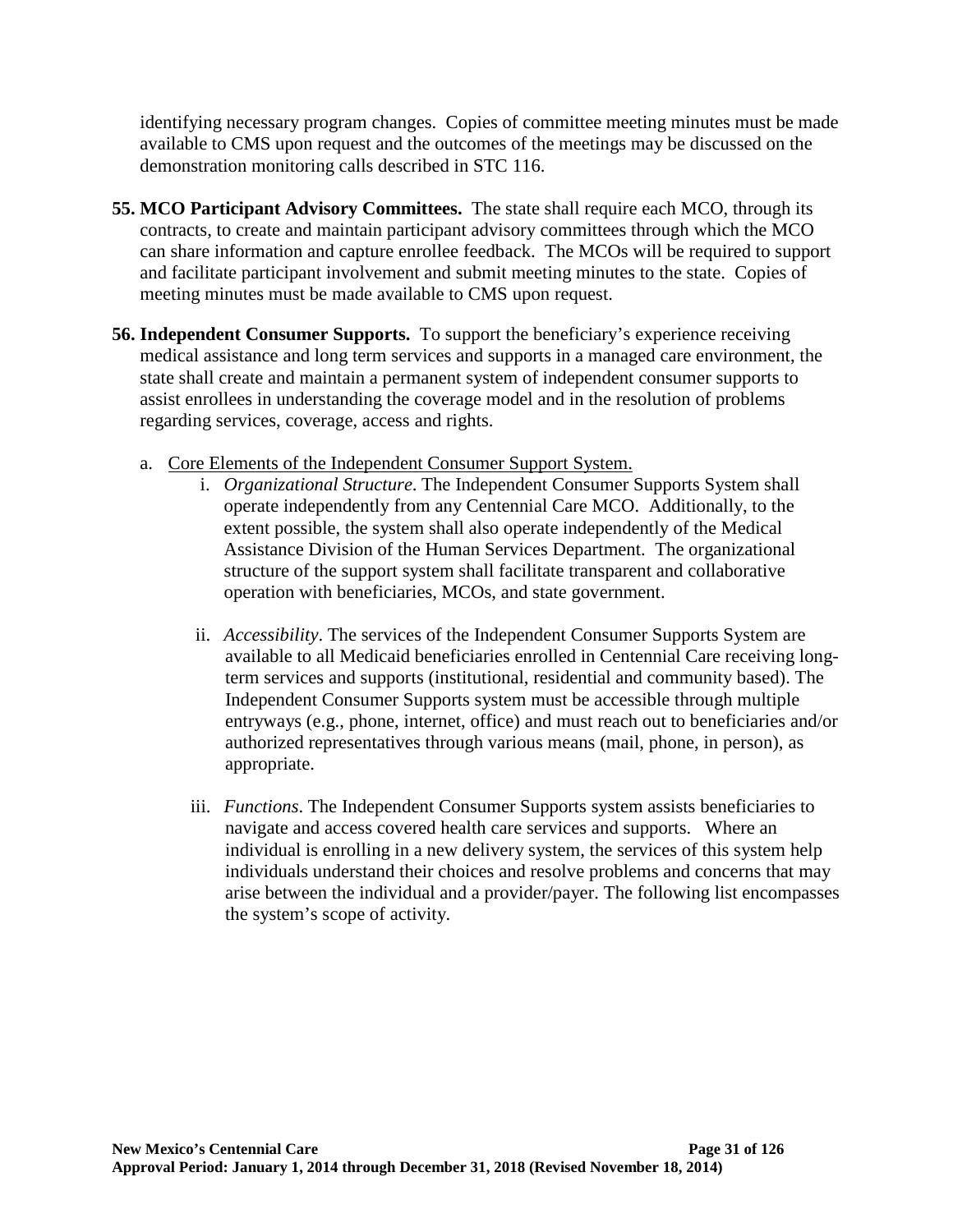- 1. The system shall offer beneficiaries support in the pre-enrollment stage, such as unbiased health plan choice counseling and general program-related information.
- 2. The system shall service as an access point for complaints and concerns about health plan enrollment, access to services, and other related matters.
- 3. The system shall help enrollees understand the fair hearing, grievance, and appeal rights and processes within the health plan and at the state level and assist them through the process if needed/requested.
- 4. The system shall conduct trainings with Centennial Care MCO as well as providers on community-based resources and supports that can be linked with covered plan benefits.
- iv. *Staffing and training*. The Independent Consumer Supports system must employ individuals who are knowledgeable about the state's Medicaid programs; beneficiary protections and rights under Medicaid managed care arrangements; and the health and service needs of persons with complex needs, including those with a chronic condition, disability, and cognitive or behavioral needs. In addition, the Independent Consumer Supports System shall ensure that its services are delivered in a culturally competent manner and are accessible to individuals with limited English proficiency. The system ultimately developed by the State may draw upon existing staff within the chosen organizational structure and provide substantive training to ensure core competencies and a consistent consumer experience.
- v. *Data Collection and Reporting*. The Independent Consumer Supports System shall track the volume and nature of beneficiary contacts and the resolution of such contacts on a schedule and manner determined by the state, but no less frequently than quarterly. This information will inform the state of any provider or contractor issues and support the reporting requirements to CMS.
- b. Independent Consumer Supports System Plan. The state shall submit a plan to CMS describing the structure and operation of the Independent Consumer Supports system that aligns with the core elements provided in STC [56\(](#page-36-0)a) no later than 60 days after approval of the demonstration.
- **57. Reporting and Evaluation under the Demonstration.** The state will report on the activities of the Independent Consumer Support System in the quarterly and annual reports per STCs [117](#page-69-1) and [118.](#page-70-0) The approved Independent Consumer Support System Plan required under STC [56](#page-36-0) shall become Attachment I. Changes to Attachment I must be submitted to CMS for review and approval subject to STC **[7](#page-10-0)**. The State will evaluate the impact of the Independent Consumer Support Program in the Demonstration Evaluation per Section XVI of these STCs.
- **58. Managed Care Data Requirements.** All managed care organizations shall maintain an information system that collects, analyzes, integrates and reports data as set forth at 42 CFR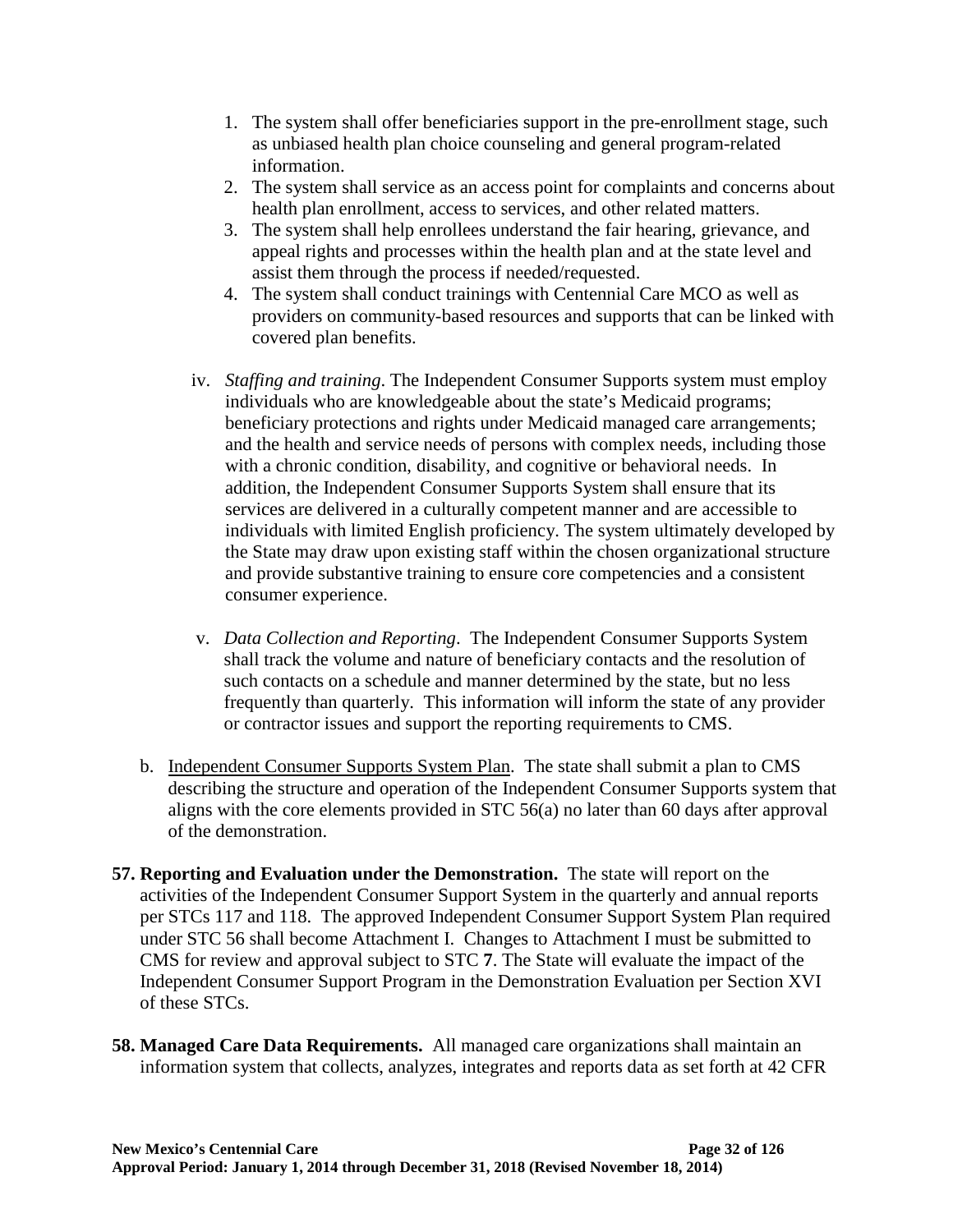438.242. This system shall include encounter data that can be reported in a standardized format. Encounter data requirements shall include the following:

- a. Encounter Data (Health Plan Responsibilities) The health plan must collect, maintain, validate and submit data for services furnished to enrollees as stipulated by the state in its contracts with the health plans.
- b. Encounter Data (State Responsibilities) The state shall, in addition, develop mechanisms for the collection, reporting, and analysis of these, as well as a process to validate that each plan's encounter data are timely, complete and accurate. The state will take appropriate actions to identify and correct deficiencies identified in the collection of encounter data. The state shall have contractual provisions in place to impose financial penalties if accurate data are not submitted in a timely fashion. Additionally, the state shall contract with its EQRO to validate encounter data through medical record review.
- c. Encounter Data Validation Study for New Capitated Managed Care Plans If the state contracts with new managed care organizations, the state shall conduct a validation study 18 months after the effective date of the contract to determine completeness and accuracy of encounter data. The initial study shall include validation through a sample of medical records of demonstration enrollees.
- d. Submission of Encounter Data to CMS The state shall submit encounter data to the Medicaid Statistical Information System (MSIS) and when required T-MSIS (Transformed MSIS) as is consistent with Federal law. The state must assure that encounter data maintained at managed care organizations can be linked with eligibility files maintained at the state.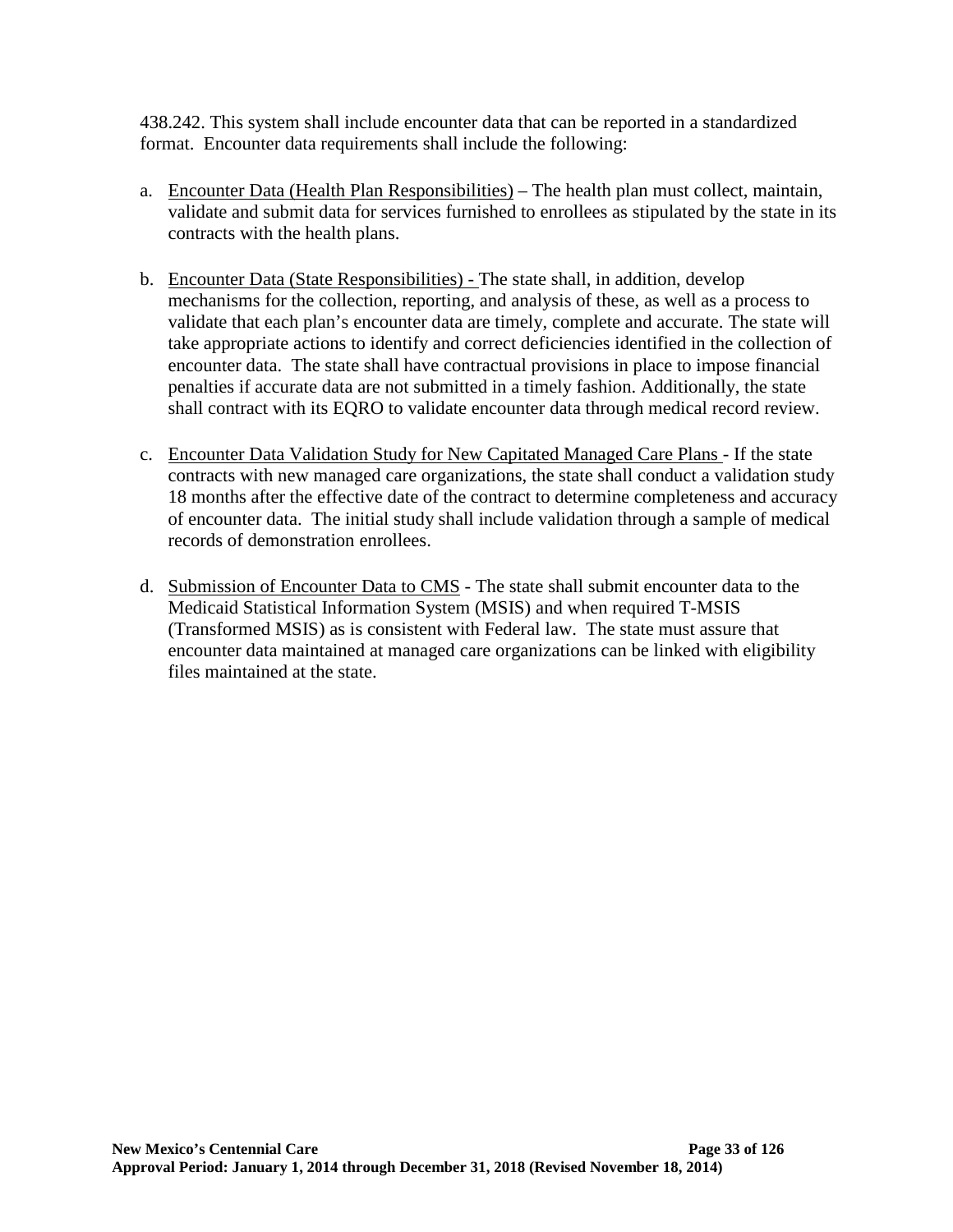# **X. HCBS SERVICE DELIVERY AND REPORTING REQUIREMENTS**

- <span id="page-39-0"></span>**59. Transition of Existing 1915(c) Waiver Programs into the Demonstration.** Prior to this demonstration, the State provided HCBS through multiple section 1915(c) waivers. The following 1915(c) waivers will be transitioned into this demonstration to include Centennial Care through a mandatory managed care delivery system upon CMS review and approval of a transition plan, the State completion of managed care readiness reviews, and providing notice of transition to program participants are:
	- AIDS Waiver, NM 0161;
	- Coordinated Long-Term Services (CoLTS), NM 0479; and
	- Mi Via NF Waiver, NM 0449
	- Medically Fragile Waiver, NM 0223<sup>[6](#page-39-1)</sup>

The State must execute the following as part of the transition of existing section 1915(c) waivers into Centennial Care prior to implementation:

- a. Provide notice to participants in the  $1915(c)$  waivers that the authority for such services is transferring to the demonstration and their need to select a MCO or be automatically assigned to ensure there is no disruption to services. Such notice must be provided to beneficiaries thirty (30) days prior to the transfer of waiver authorities from section 1915(c) to section 1115 demonstration.
- b. The transition plan for this population must be submitted to CMS as part of the Readiness Review as specified in STC [71](#page-47-0) and with the "intent to terminate 1915(c) waivers" letter that must be sent to CMS Regional Office at least thirty (30) days prior to waiver termination.
- **60. Transition of Care Period.** Each enrollee who is receiving HCBS services under a section 1915(c) waiver referenced in STC [59](#page-39-0) that has transitioned to Centennial Care who continues to meet the NF/hospital LOC criteria in place at the time of initial Centennial Care implementation must continue to receive services under the enrollee's pre-existing service plan for at least 90 days after enrollment, or until a care assessment has been completed by the MCO, whichever is later. During this assessment, should the MCO determine that the enrollee's circumstances have changed sufficiently to warrant a complete re-evaluation, such a re-evaluation shall be initiated. Any reduction, suspension, denial or termination of previously authorized services shall trigger the required notice under 42 CFR 438.404. For the first six months of Centennial Care, the State must review and approve a valid representative sample of all proposed reductions in service plans prior to the change. If the number of service plan reductions is insufficient to produce a valid sample size, the state will review all proposed service plan reductions. For the remainder of the waiver period, the

<span id="page-39-1"></span> $6$  Note: As described in STC [18,](#page-15-0) the Medically Fragile 1915(c) waiver will be phased in effective January 1, 2016, with a six month transition period beginning January 2016. STC 59 and 60 will apply equally to the phase-in period planned for 2015.  $\overline{a}$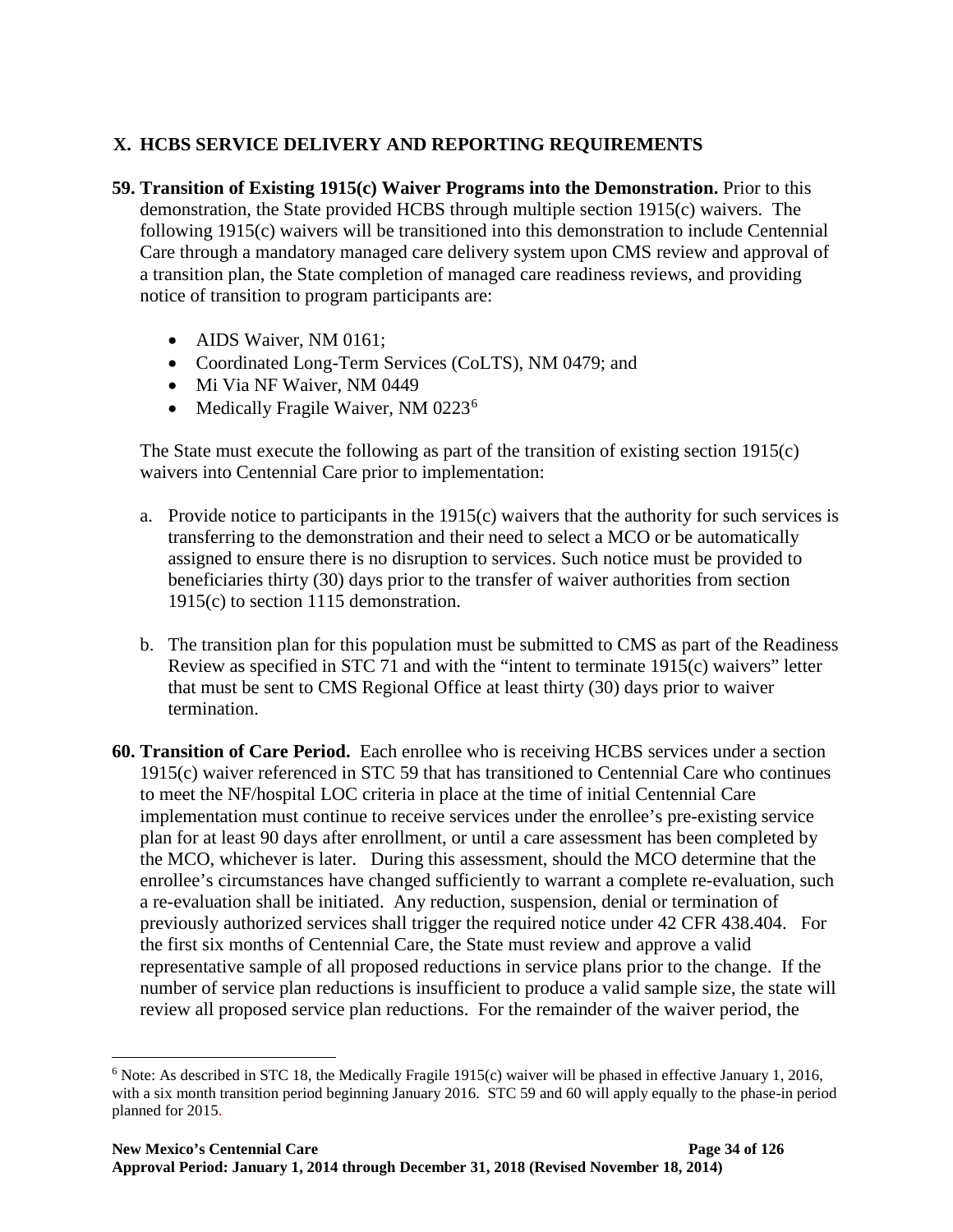state, or its external quality review organization acting on the state's behalf, will review a valid representative sample of service plan reductions at least annually.

- **61. Community Benefit Service Planning Transition.** The MCOs, through their contracts, will be permitted to complete all service assessments within 90 days of implementation to ensure a person-centered approach to the service planning process. Until such time that the service plan is completed and either agreed upon by the enrollee or resolved through the fair hearing process, and implemented, the MCO must ensure that service level and providers used on the existing service plan are available to the member. The MCOs must, through contract requirements, prioritize the service planning process to those individuals whose service plans expire in the first 90 days or whose needs change and necessitate a new service plan. For individuals who have a service plan expiring without a new service plan implemented, the MCOs will need to extend their existing service plan (in scope of services and providers) until such time that the new service plan is implemented.
- <span id="page-40-0"></span>**62. Level of Care (LOC) Assessment for LTC Beneficiaries.** The following procedures and policies shall be applied to enrollees receiving Centennial Care's long term care benefit:
	- a. An evaluation for nursing facility level of care must be given to all applicants for whom there is a reasonable indication that services may be needed in the future either by the State, or as a contractual requirement, by the MCO. An MCO may only conduct the LOC assessment for individuals who are already enrolled in or have selected that health plan for enrollment. If an individual contacts the MCO directly before filing an application for Medicaid eligibility, the MCO must direct the individual to the appropriate State office to first complete a Medicaid application and elect that health plan for enrollment prior to the MCO conducting the LOC assessment.
	- b. The LOC process and instruments will be implemented as specified by the State, either the State's own processes, or as a contractual requirement, by the MCO. MCOs will be expected to use common elements within their tools that are based on the Minimum Data Set (MDS). The State will approve the evaluation tool used by each MCO for this LOC determination and the MCO will be responsible for informing HSD of the member's eligibility and enrollment status.
	- c. All Centennial Care enrollees must be reevaluated at least annually or as otherwise specified either by the State, or as a contractual requirement, by the MCO.
	- d. The state shall assure MCOs provide objective LOC determinations as follows:
		- i. MCOs will be required to use LOC determination criteria developed by the state;
		- ii. The state's EQRO will regularly review a valid representative sample of each MCO's LOC determinations to assure that LOC criteria are being appropriately applied;
		- iii. The state's Quality Bureau shall sample MCO LOC determinations to assure that LOC criteria are being appropriately applied by the MCOs;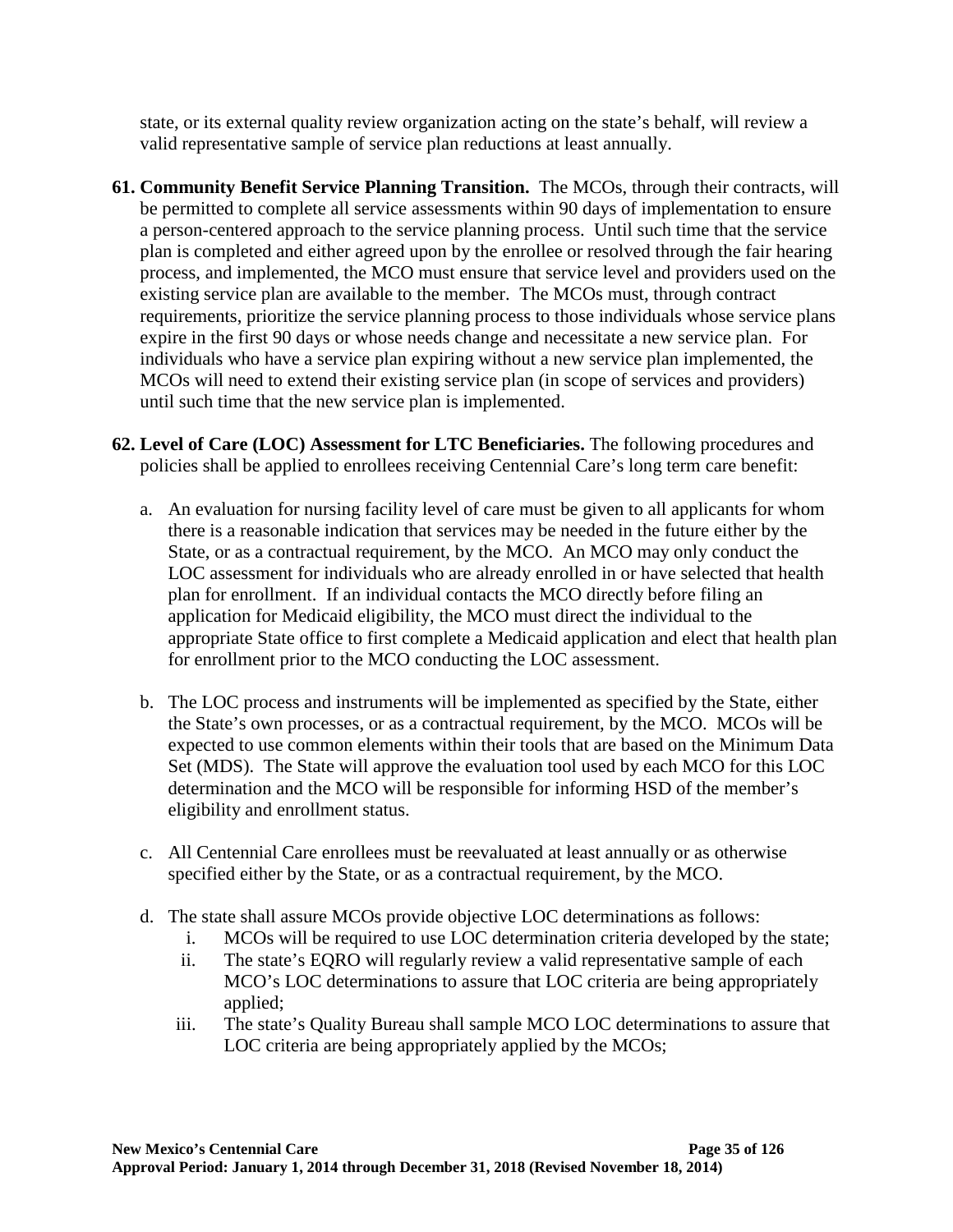- iv. The state will create a benchmark measure of LOC determinations based on the prior performance of its third party assessor and use it to measure performance of Centennial Care MCOs and identify and investigate discrepancies;
- v. The MCOs will report monthly on the LOC determinations/redeterminations they conduct, with the reports capturing information including, but not limited to, the number of LOC determinations completed, number completed within required timeframes, and the number of assessments where the LOC criteria was not met;
- vi. Beneficiaries shall have the opportunity to appeal determinations through the MCO grievance and appeals process and the state's fair hearing process;
- vii. The state will apply directed corrective action plans and other disciplinary actions, as needed, to MCOs that demonstrate a pattern of failure to correctly and objectively apply LOC determination criteria, and closely monitor MCO performance; and shall have an independent entity reassess affected beneficiaries; and
- viii. The MCOs' LOC assessment function will be administratively separate from service plan provision and monitoring functions, unless specifically approved by the state.
- **63. Freedom of Choice.** The MCO care coordinators must be required to inform each participant or member of any alternatives available, including the choice of institutional care versus HCBS during the assessment process. Documentation of choice must be incorporated into the service plan.
- **64. Community Benefit Cost of Care.** Each MCO will conduct a comprehensive needs assessment that will be used to determine an eligible participant's service plan for the Community Benefit (see STC [62\)](#page-40-0). The maximum allowable cost of care for the Community Benefit will be tied to the state's cost of care for persons served in a private nursing facility. However, the maximum allowable cost of care is not an entitlement. A participant's actual cost of care for the Community Benefit will be determined by the comprehensive needs assessment.

The State, on an annual basis and prior to the annual waiver period, will determine the average annual cost of being served in a private nursing facility in New Mexico. The average annual cost will be determined utilizing the Medicaid nursing facility fee schedule for low level of care in effect at the time of annual determination. The State, at its discretion, may adjust the maximum allowable cost of care to reflect any modifications to the Medicaid fee schedule for private nursing facilities. The State will communicate the maximum allowable cost of care to contracted Centennial Care MCO's for use prior to each annual contract period.

**65. Enrollment Limit.** Over the course of the life of the waiver, the state will work to expand access to the Community Benefit; however, the state will impose enrollment limits for persons who are not otherwise Medicaid eligible and who have been determined to meet nursing facility level of care in order to manage the growth of the program. The state increased its current 1915(c) waiver cap from 3,989 to 4,289 to accommodate additional persons not otherwise Medicaid eligible who meet nursing facility level of care criteria. The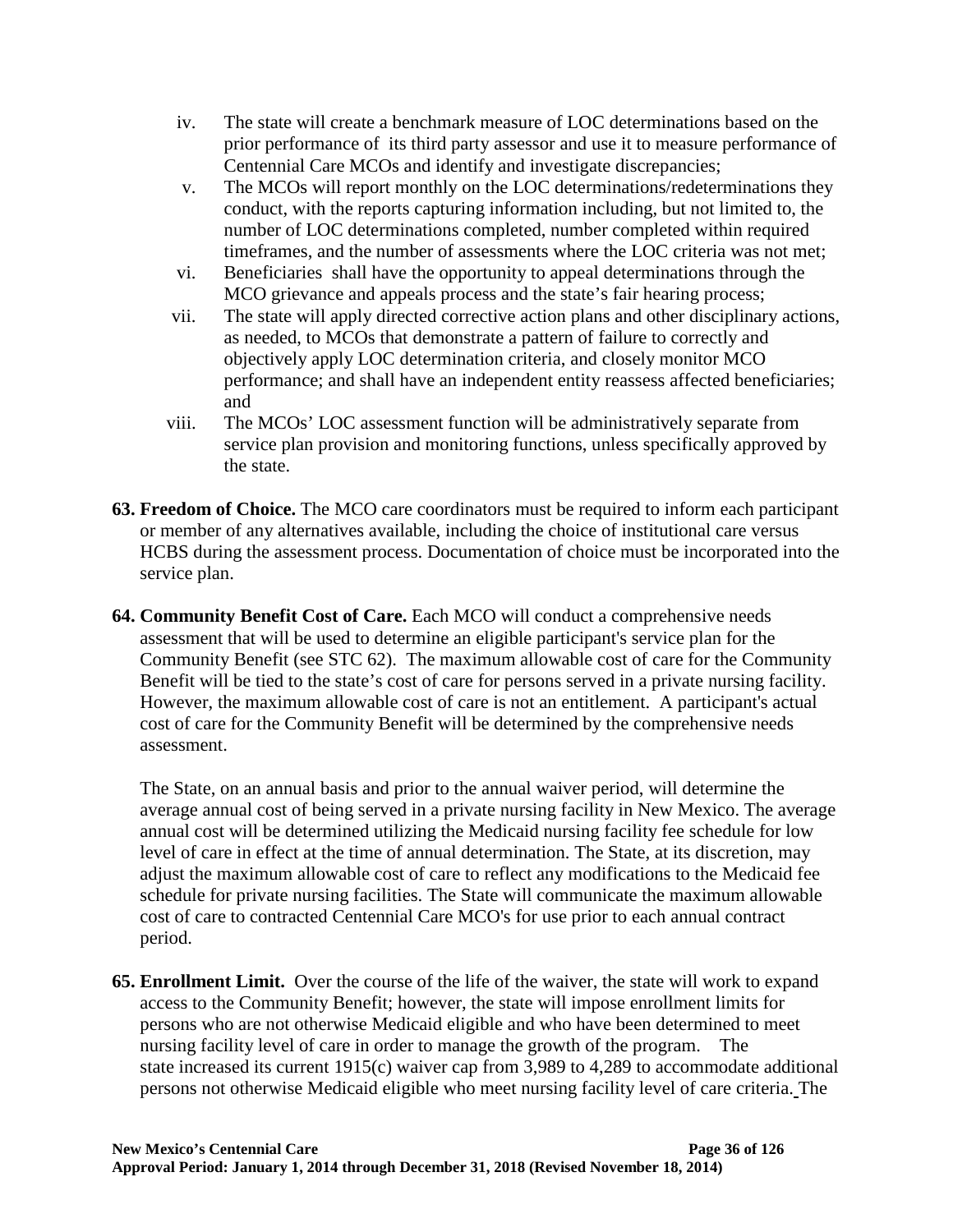state will continue to prioritize the use of these slots for persons transitioning from nursing facilities and persons determined to be at high risk of entering a nursing facility. For future years, the state will draw upon its experience in providing services to persons who are otherwise Medicaid eligible and management of the Central Registry that tracks the waitlist for the Community Benefit to guide decisions regarding additional participants.

- **66. Central Registry.** The state will implement a process to manage the Central Registry that tracks the waitlist for the Community Benefit. The process will be based on objective criteria applied consistently across all regions of the state. The state will provide a plan to CMS one year following approval of the demonstration.
- **67. Integration of Section 1915(c) Waiver Assurances and Program Requirements into Centennial Care.** CMS expects the State to implement Centennial Care in such a way that the waiver assurances and other program requirements currently part of its 1915(c) waiver programs are met, either by the State or by the MCOs through specific contract provisions until a comprehensive and integrated quality plan is approved by CMS and implemented as defined in STC [51:](#page-34-0)
	- a. Person-Centered Planning and Individual Service Plans.
		- i. The state shall require the use of a person-centered and directed planning process intended to identify the strengths, capacities, and preferences of the enrollee as well as to identify an enrollee's long term care needs and the resources available to meet these needs, and to provide access to additional care options as specified by the contract. Person-Centered Planning includes consideration of current and unique psycho-social and medical needs, history of the enrollee, and the person's functional level and support systems. The person-centered plan is developed by the participant with the assistance of the team and those individuals the participant chooses to include. The plan includes the services and supports that the participant needs to live in the community.
		- ii. The state shall require that meetings related to the enrollee's PoC will be held at a location, date, and time convenient to the enrollee and his/her invited team members.
		- iii. The state shall require that service plans must address all enrollees' assessed needs (including health and safety risk factors) and personal goals.
		- iv. The state shall require that a process is in place that permits participants to request a change to the person-centered plan if the participant's circumstances necessitate a change. The MCO contract shall require that all HCBS service plans are updated and/or revised at least annually or when warranted by changes in the enrollee's needs.
		- v. The state shall require development of a back-up plan to ensure that needed assistance will be provided in the event that the regular services and supports identified in the individual service plan are temporarily unavailable. The back-up plan may include other individual assistants or services.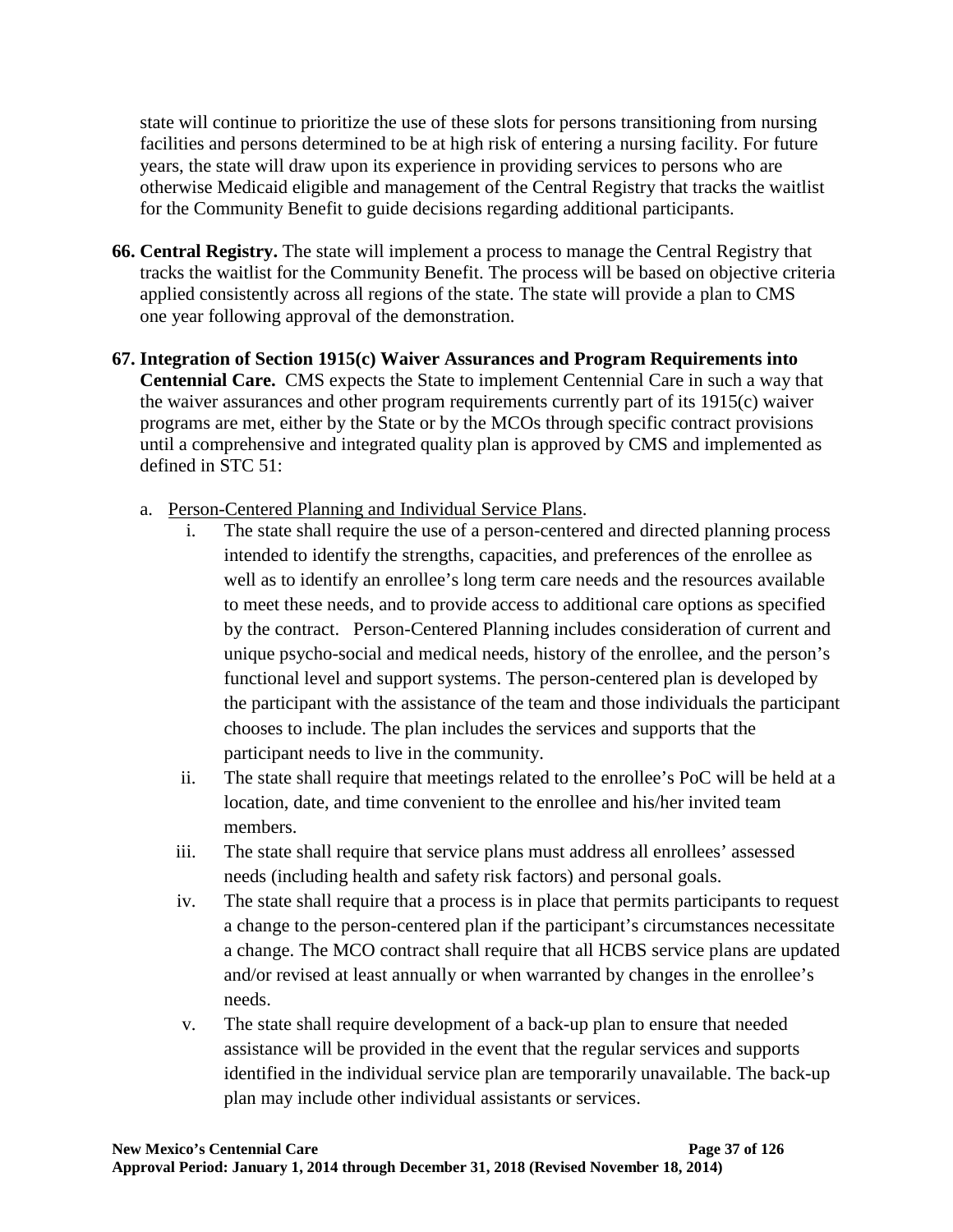- vi. The state shall require that services be delivered in accordance with the service plan, including the type, scope, amount, and frequency.
- vii. The state shall require that enrollees receiving HCBS services have a choice of provider within the MCO's network, and that enrollees will have access to nonparticipating providers or the option to change MCOs when the appropriate provider type is not in the current MCO's network.
- viii. The state shall require policies and procedures for the MCO to monitor appropriate implementation of the individual service plans.
- ix. The state shall specify the minimum guidelines in the approved MCO contracts regarding:
	- 1. The individuals who develop the person-centered service plan (and their requisite qualifications);
	- 2. The individuals who are expected to participate in the plan development process;
	- 3. Types of assessments that are conducted as part of the service plan development process; and
	- 4. How participants are informed of the services available to them;
- b. Qualified Providers.
	- i. The MCO provider credentialing requirement in 42 CFR 438.214 shall apply to all CB providers. If the state wishes to change provider qualification standards from those that exist under waivers #0161, 0449, 0479, and 0223 the State must reach agreement with CMS to do so and ensure that the new standards preserve health and welfare. The State is required to report any changes in provider qualification standards as a part of the quarterly monitoring calls and quarterly reports pursuant to STCs [116](#page-69-0) and [117.](#page-69-1)
	- ii. To the extent that the MCO's credentialing policies and procedures do not address non-licensed non-certified providers, the MCO shall create alternative mechanisms to ensure the health and safety of enrollees.
- c. Health and Welfare of Enrollees. The State, or the MCO for CB enrolled individuals, through an MCO contract, shall be required on a continuous basis to identify, address, and seek to prevent instances of abuse, neglect and exploitation through the Critical Incident Management System
- d. Critical Incident Management System. The State Medicaid Agency must operate a critical incident management system according to the State Medicaid Agency's established policies, procedures and regulations. On an ongoing basis the State Medicaid Agency ensures that all entities, including the MCOs, prevent, detect, report, investigate, and remediate instances of abuse, neglect and exploitation, and ensures participant rights are maintained through policies concerning seclusion, restraint, and medication management.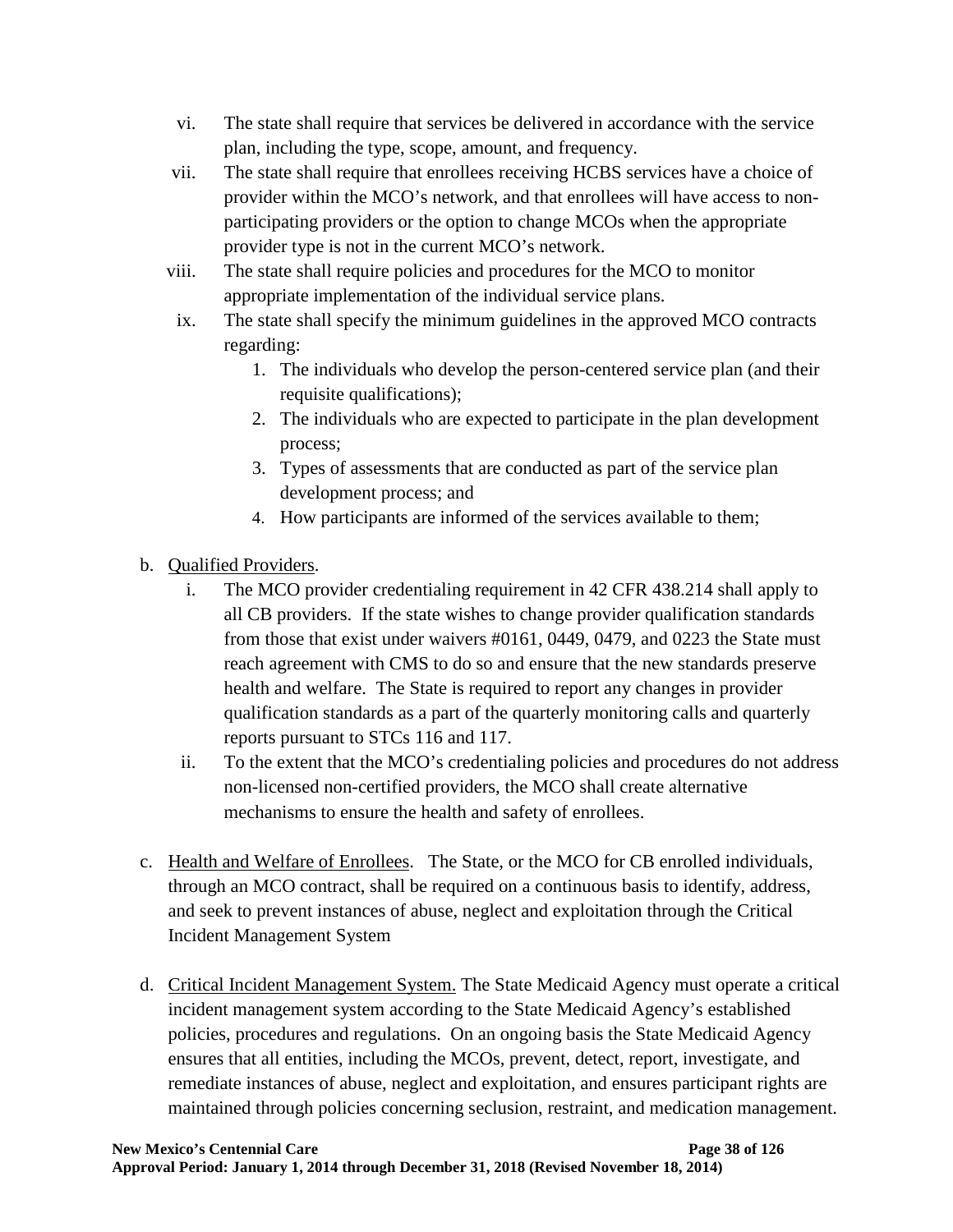MCOs, providers and participants are educated about this system initially at the start or at hire, and at least annually thereafter. MCO and provider obligations include specific action steps that MCOs and providers must take in the event of suspected or substantiated abuse, neglect or exploitation, including risk mitigation. If the State Medicaid Agency delegates the responsibility for the critical incident management systems to the participating MCOs, the State Medicaid Agency must collect and analyze the data collected by the MCOs on a regular, periodic basis, and ensure that individual situations are remediated in a timely manner and that system-wide issues are identified and addressed.

e. Demonstration Participant Protections. The State will assure that children, youth, and adults in CB programs are afforded linkages to protective services (e.g., Ombudsman services, Protection and Advocacy, Division of Child Protection and Permanency) through all service entities, including the MCOs. The State will ensure that these linkages are in place before, during, and after the transition to the CB as applicable.

The State/MCOs will develop and implement a process for community-based providers to conduct efficient, effective, and economical background checks on all prospective employees/providers with direct physical access to enrollees.

- **68. Service Planning Firewalls.** The State Medicaid Agency ensures: a) there are clear conflictfree guidelines for contracted entities participating in the service planning process so that these entities offer choices to the participant regarding the services and supports they receive and from available alternatives; b) a process exists for the participant to request changes to the plan; and c) each participant has freedom of choice between alternative home and community-based services and settings.
- **69. Option for Participant Direction of certain HCBS**. Centennial Care participants who elect the self-direction opportunity must have the option to self-direct the HCBS. Participant direction must afford Centennial Care participants the opportunity to have choice and control over how services are provided and who provides the service. Member participation in participant direction is voluntary, and members may participate in or withdraw from participant direction at any time.
	- a. The services, goods, and supports that a participant self-directs must be included in the calculations of the participant's budget. Participant's budget plans must reflect the plan for purchasing these needed services.
	- b. Information and Assistance in Support of Participant Direction. The State or MCO contract shall have a support system that provides participants with information, training, counseling, and assistance, as needed or desired by each participant, to assist the participant to effectively direct and manage their self-directed services and budgets. Participants shall be informed about self-directed care, including feasible alternatives, before electing the self-direction option. Participants shall also have access to the support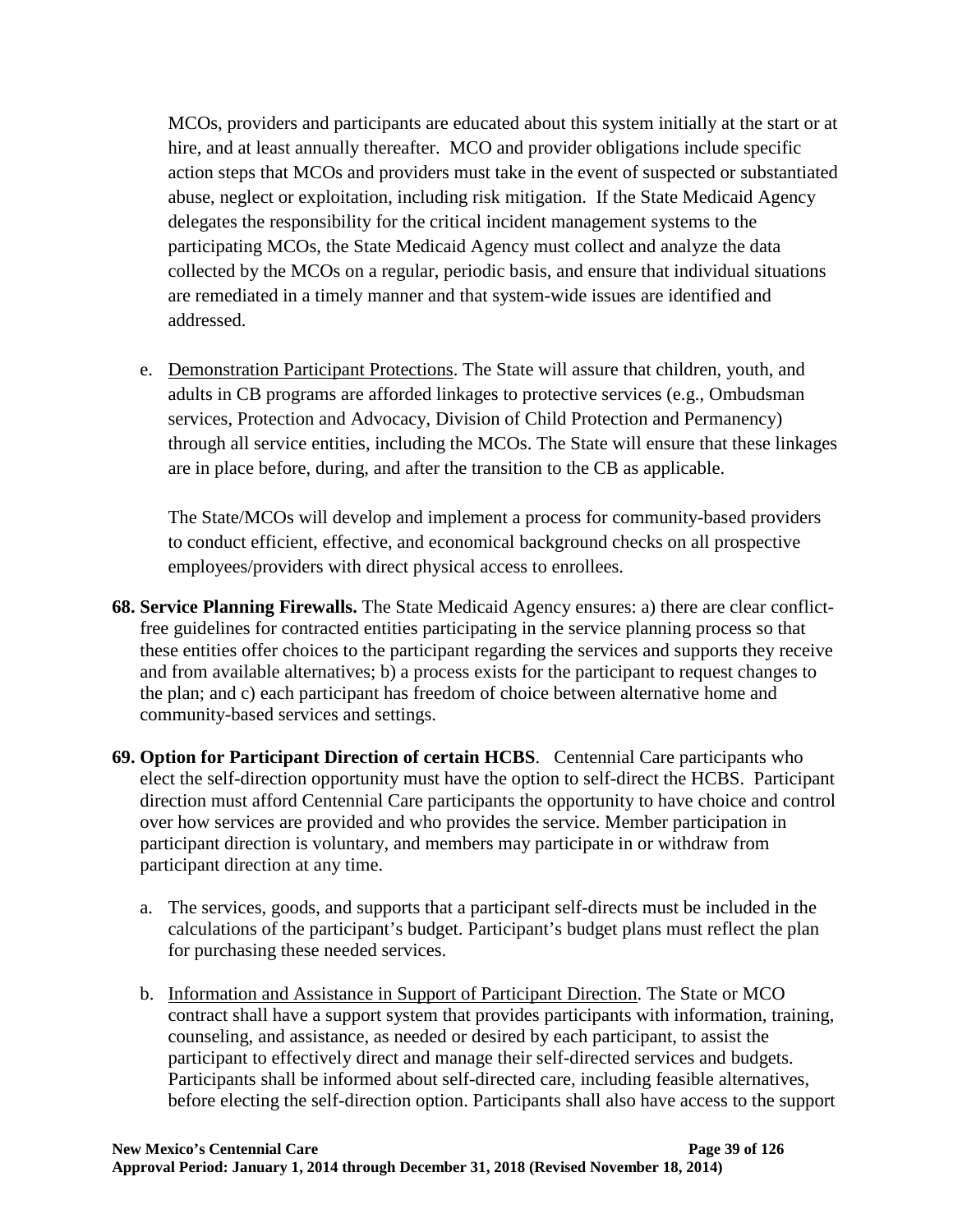system throughout the time that they are self-directing their care. Support activities must include, but are not limited to Support for Participant Direction service which includes two components: Financial Management Services and Support Brokerage.

- c. Participant Direction by Representative. The participant who self-directs the personal care service may appoint a volunteer designated representative to assist with or perform employer responsibilities to the extent approved by the participant. Waiver services may be directed by a legal representative of the participant. Waiver services may be directed by a non-legal representative freely chosen by an adult participant. A person who serves as a representative of a participant for the purpose of directing personal care services cannot serve as a provider of personal attendant services for that participant.
- d. Independent Advocacy. Each enrollee shall have access to an independent advocate or advocacy system in the State. This function is performed by individuals or entities that do not provide direct services, perform assessments, or have monitoring, oversight or fiscal responsibilities for the demonstration. The plans will provide participants with information regarding independent advocacy supports.
- e. Participant Employer Authority. The participant (or the participant's representative) must have decision-making authority over workers who provide personal care services.
	- i. *Participant/Common Law Employer*. The participant (or the participant's representative) is the common law employer of workers who provide personal care services. An IRS-Approved Fiscal/Employer Agent functions as the participant's agent in performing payroll and other employer responsibilities that are required by federal and state law. Supports are available to assist the participant in conducting employer-related functions.
	- ii. *Decision Making Authorities*. The participant exercises the following decision making authorities: Recruit staff, select staff from worker registry (if available), hire staff as common law employer, verify staff qualifications, obtain criminal history and/or background investigation of staff, specify additional staff qualifications based on participant needs and preferences, evaluate staff performance, verify time worked by staff and approve time sheets, and discharge staff.
- f. Disenrollment from Participant-Direction. A participant may voluntarily disenroll from the self-directed option at any time and return to a traditional service delivery system. To the extent possible, the member shall provide his/her provider ten (10) days advance notice regarding his/her intent to withdraw from participant direction. A participant may also be involuntarily disenrolled from the self-directed option for cause, if continued participation in the participant-directed services option would not permit the participant's health, safety, or welfare needs to be met, or the participant demonstrates the inability to self-direct by consistently demonstrating a lack of ability to carry out the tasks needed to self-direct personal care services, including repeated premature depletions of his/her budget, or if there is fraudulent use of funds such as substantial evidence that a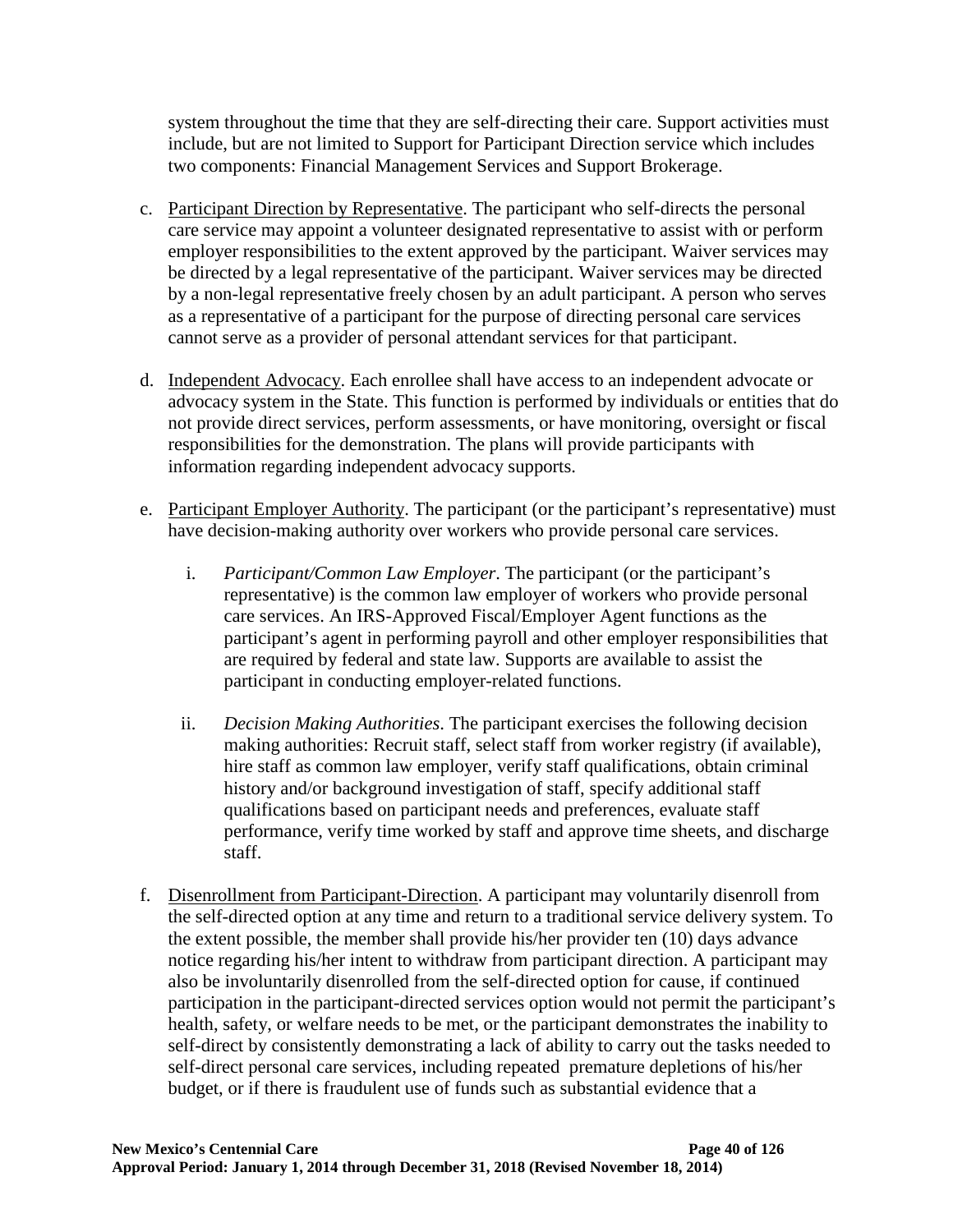participant has falsified documents related to participant directed services. If a participant is terminated voluntarily or involuntarily from the self-directed service delivery option, the MCO must transition the participant to the traditional agency direction option and must have safeguards in place to ensure continuity of services.

- g. Appeals. The following actions shall be considered an adverse action under both 42 CFR 431 Subpart E (state fair hearing) and 42 CFR 438 Subpart F (MCO grievance process):
	- i. A reduction in services;
	- ii. A denial of a requested adjustment to the budget; or
	- iii. A reduction in amount of the budget.

Participants may use the State fair hearing process after they have exhausted the MCO appeal process to request reconsideration of these adverse actions.

# **70. Home and Community Characteristics.** Residential settings located in the community will provide members with the following:

- Private or semi-private bedrooms including decisions associated with sharing a bedroom.
- Full access to typical facilities in a home such as a kitchen with cooking, facilities, small dining areas.
- All participants must be given an option to receive home and community based services in more than one residential setting appropriate to their needs.
- Private or semi-private bathrooms that include provisions for privacy.
- Common living areas and shared common space for interaction between participants, their guests, and other residents.
- Enrollees must have access to a food storage or food pantry area at all times.
- Enrollees must be provided with an opportunity to make decisions about their day to day activities including visitors, when and what to eat, in their home and in the community.
- Enrollees will be treated with respect, choose to wear their own clothing, have private space for their personal items, have privacy to visit with friends, family, be able to use a telephone with privacy, choose how and when to spend their free time, have easy access to resources and activities of their choosing in the community.

In provider owned or controlled residential settings, the following additional conditions will be provided to members:

- Privacy in sleeping or living unit.
- Units have lockable entrance doors, with appropriate staff having keys to doors.
- Enrollees share units only at the enrollee's choice.
- Enrollees have freedom to furnish and decorate sleeping or living units.
- The setting is physically accessible to the enrollee.

CB services are not provided in institution-like settings except when such settings are employed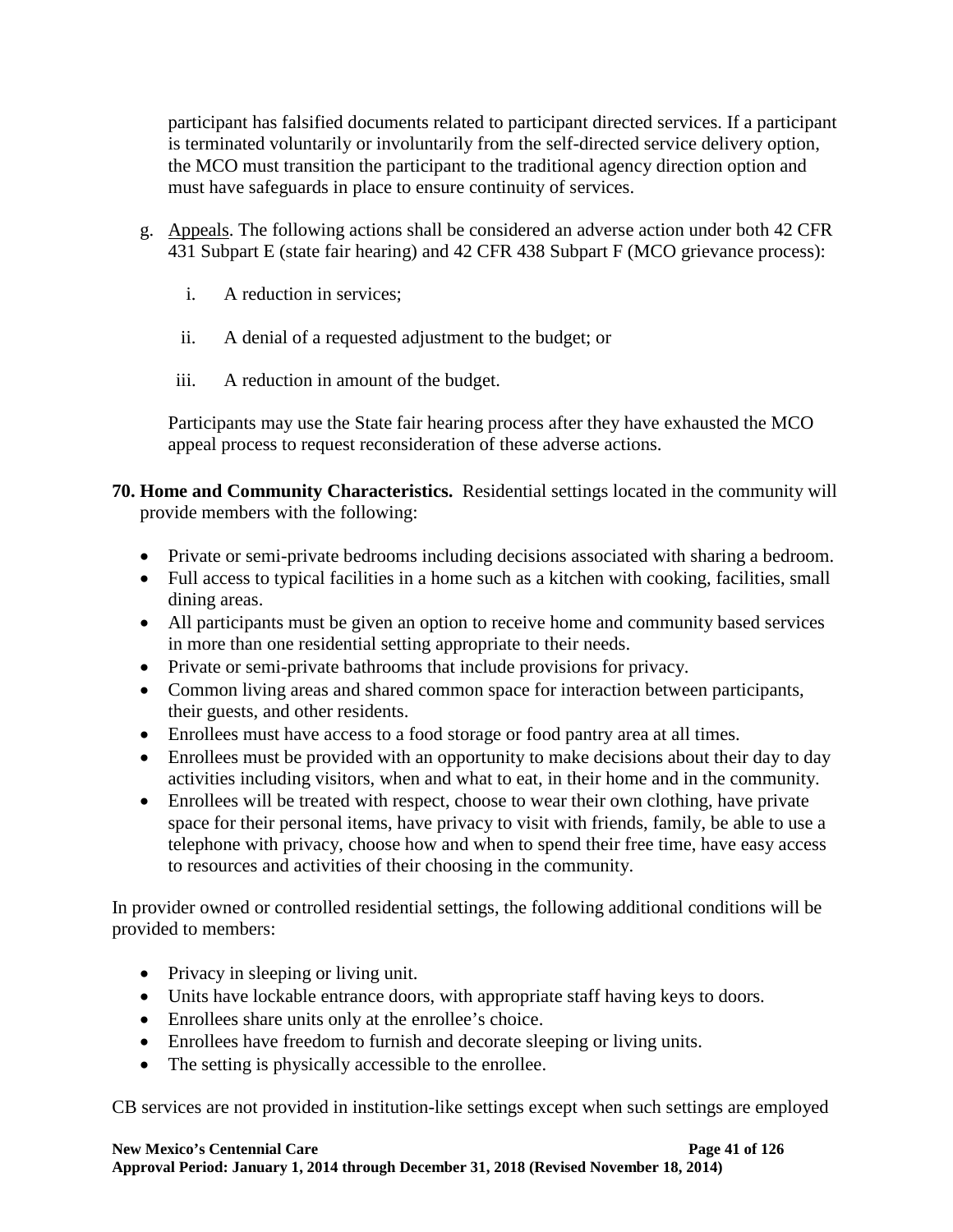to furnish short-term respite to individuals.

# **XI. PROGRAM IMPLEMENTATION AND BENEFICIARY PROTECTIONS**

<span id="page-47-0"></span>**71. Readiness Review Requirements for Centennial Care.** The state shall conduct a final readiness review of each MCO at least sixty (60) days prior to program implementation.

Readiness reviews shall address each MCO's capacity to serve the Centennial Care enrollees, including, but not limited to, adequate network capacity, operational readiness to provide the intensive level of support and care management to this population as well as the ability to implement a self-direction program for personal care services.

Prior to the state's planned implementation date for the Centennial Care, the state must submit the following to CMS for review, according to the milestones specified below:

- a. A list of deliverables and submissions the state will request from health plans to establish their readiness, with a description of the state's approach to analysis and verification;
- b. Plans for ongoing monitoring and oversight of MCO contract compliance;
- c. A contingency plan for addressing insufficient network issues;
- d. A plan for the transition from the section 1915(c) waiver program to Centennial Care as described in STC [59;](#page-39-0)
- e. Proposed managed care contracts or contract amendments, as needed, to implement Centennial Care.

CMS reserves the right to request additional documentation and impose additional milestones on Centennial Care in light of findings from the readiness review activities.

- **72. Attempts To Gain an Accurate Beneficiary Address.** The state will complete return mail tracking after first enrollment notification mailing and throughout the first 90 days of implementation. The state will use information gained from return mail to make additional outreach attempts through other methods (phone, email, etc.) or complete other beneficiary address analysis from previous claims to strengthen efforts to obtain a valid address. For CB enrollees, the state must deliver such notices to CB enrollees through their CB provider or residential provider in any case where mailings have been returned to the state.
- **73. Verification of Beneficiary's MCO Enrollment.** The state shall implement a CMS approved process for an MCO, network and non-network providers, or the state to confirm enrollment of enrollees who do not have a card or go to the wrong provider.
- **74. Call Center Availability.** The state must require the existing MCOs not included in Centennial Care to have a "final message" for members calling into the MCO's call center for the first 30 days of implementation that directs individuals to alternative sources of information. The state must require the existing MCOs not included in Centennial Care to continue to process claims for services rendered prior to January 1, 2014 and continue to offer effective provider support for these claims.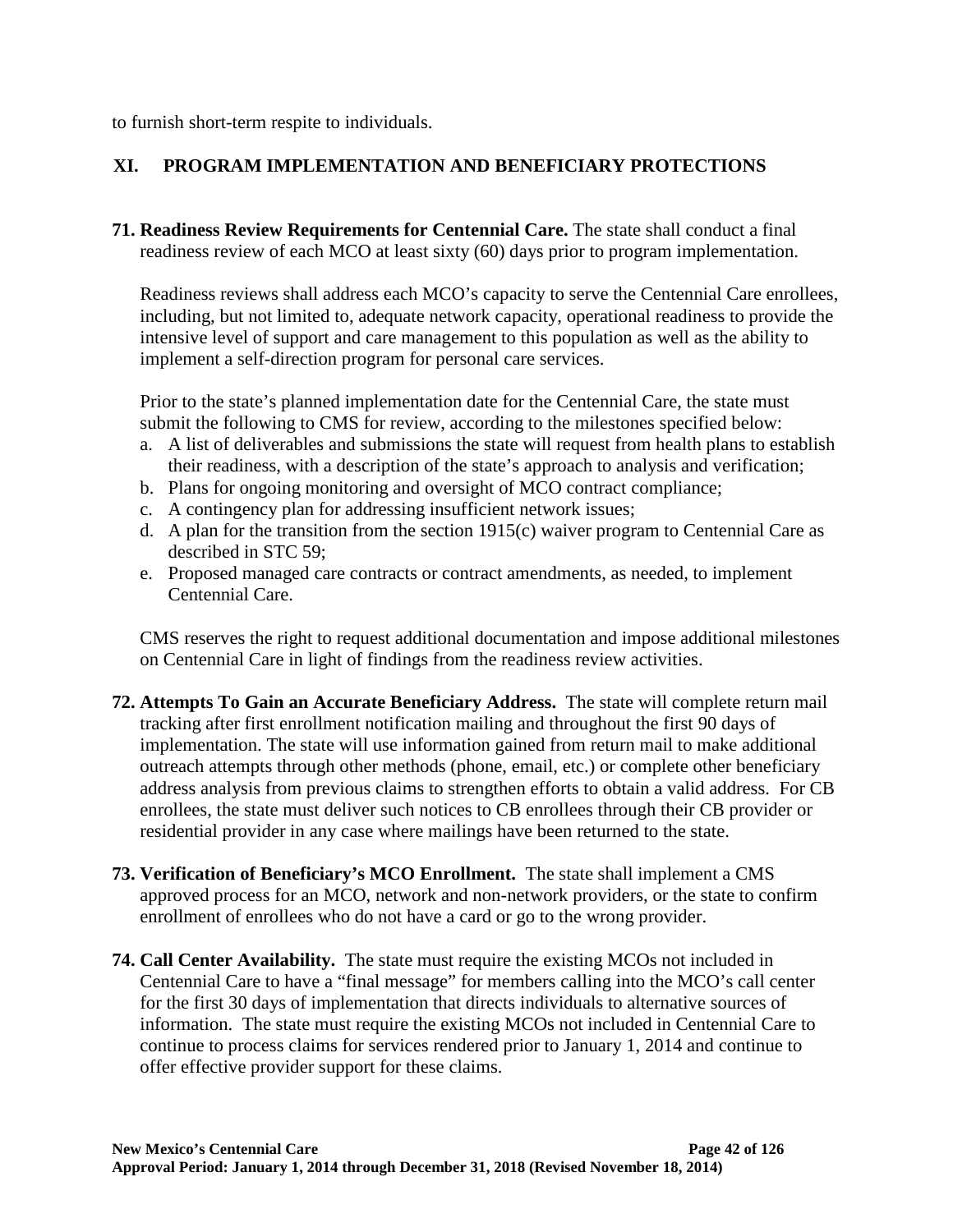- **75. Sample Notification Letters.** The state must send sample beneficiary notification letters to the existing Medicaid providers, either through direct mailing, posted on the Centennial Care website, or other widely distributed method, so providers are informed of what is being told to the beneficiaries regarding their transition to Centennial Care.
- **76. Educational Activities for Beneficiaries and Providers**. The state will conduct a series of educational events for beneficiaries and providers throughout the State during the five months prior to the implementation of Centennial Care.
	- a. Beneficiary educational events will consist of state and MCO staff traveling to locations throughout the state to provide enrollees and potential enrollees with information about Centennial Care and the MCOs. Events will be focused on the various demonstration populations including the elderly, HCBS participants, Native Americans, and families. The educational events will educate beneficiaries on their MCO enrollment options, rights and responsibilities, and other important program elements. This effort will include, at a minimum, participation of ombudsman, presumptive eligibility determiners, school-based health center staff and any other relevant group providing enrollment support for beneficiaries. All informational materials will include contact numbers for the State Call Center and other contracted entities (e.g., fiscal intermediary, ADRCs) that can provide beneficiaries with enrollment support.
	- b. Provider education events will be conducted primarily by the MCOs with the state in attendance. Events will occur throughout the state at times and places that will allow providers and their administrative staff, as appropriate, to attend. MCOs and the state will educate providers about the goals of Centennial Care and the MCOs will train providers and their administrative staff on basic processes and procedures.
- **77. State Operated Call Center.** The state must operate a call center independent of the MCOs for the duration of the demonstration. This can be achieved either by providing the call center directly or through other state contracted entities (e.g. ADRCs, Fiscal Intermediary). This entity should be able to help enrollees in making independent decisions about MCO choice, provide access to other state resources and enable enrollees to voice complaints about each of the MCOs independent of the MCOs.
- **78. Call Center Response Statistics.** During the first 30 days of implementation the state must review all call center response statistics daily to ensure all contracted entities are meeting requirements in their contracts. If deficiencies are found, the state and the entity must determine how they will remedy the deficiency as soon as possible. After the first 30 days, if all entities are consistently meeting requirements, the state can lessen the review of call center statistics, but must still review all statistics at least weekly for the first 180 days of implementation. Data and information regarding call center statistics, including beneficiary questions and concerns, must be made available to CMS upon request.
- **79. Implementation Calls with the MCOs.** During the initial implementation of Centennial Care, the state must hold regular calls with the MCOs to discuss any issues that arise.. The calls should cover all MCO operations and determine plans for correcting any issues as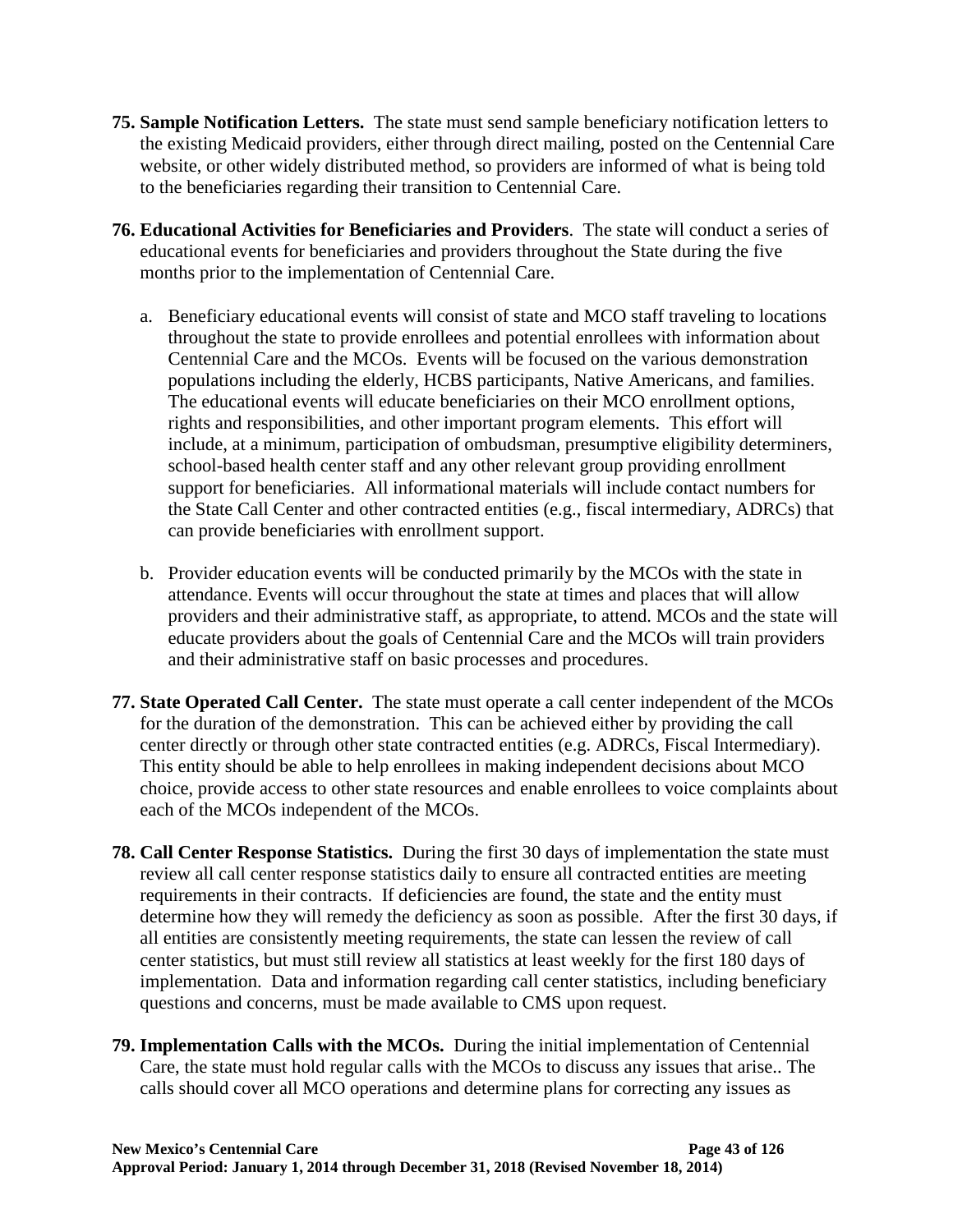quickly as possible. The must maintain weekly calls for the first 90 days and bi-weekly calls for the next 90 days. After the first 180 days of the program, the state may move to the regular timeframe intended for meeting with each of the MCOs.

**80. State Review of Beneficiary Complaints, Grievances, and Appeals.** During the first six months of Centennial Care, the state must review complaint, grievance, and appeal logs for each MCO and data from the state or MCO operated incident management system on a monthly basis, to understand what issues beneficiaries and providers are having with each of the MCOs. This review should be particularly focused on issues raised by populations that were transitioned from a 1915(c) waiver into Centennial Care. The state will use this information to implement any immediate corrective actions necessary. The state will continue to monitor these statistics throughout the demonstration period and report on them in the quarterly reports as specified in STC [117.](#page-69-1) Data and information regarding the beneficiary complaints, grievances, and appeals process must be made available to CMS upon request.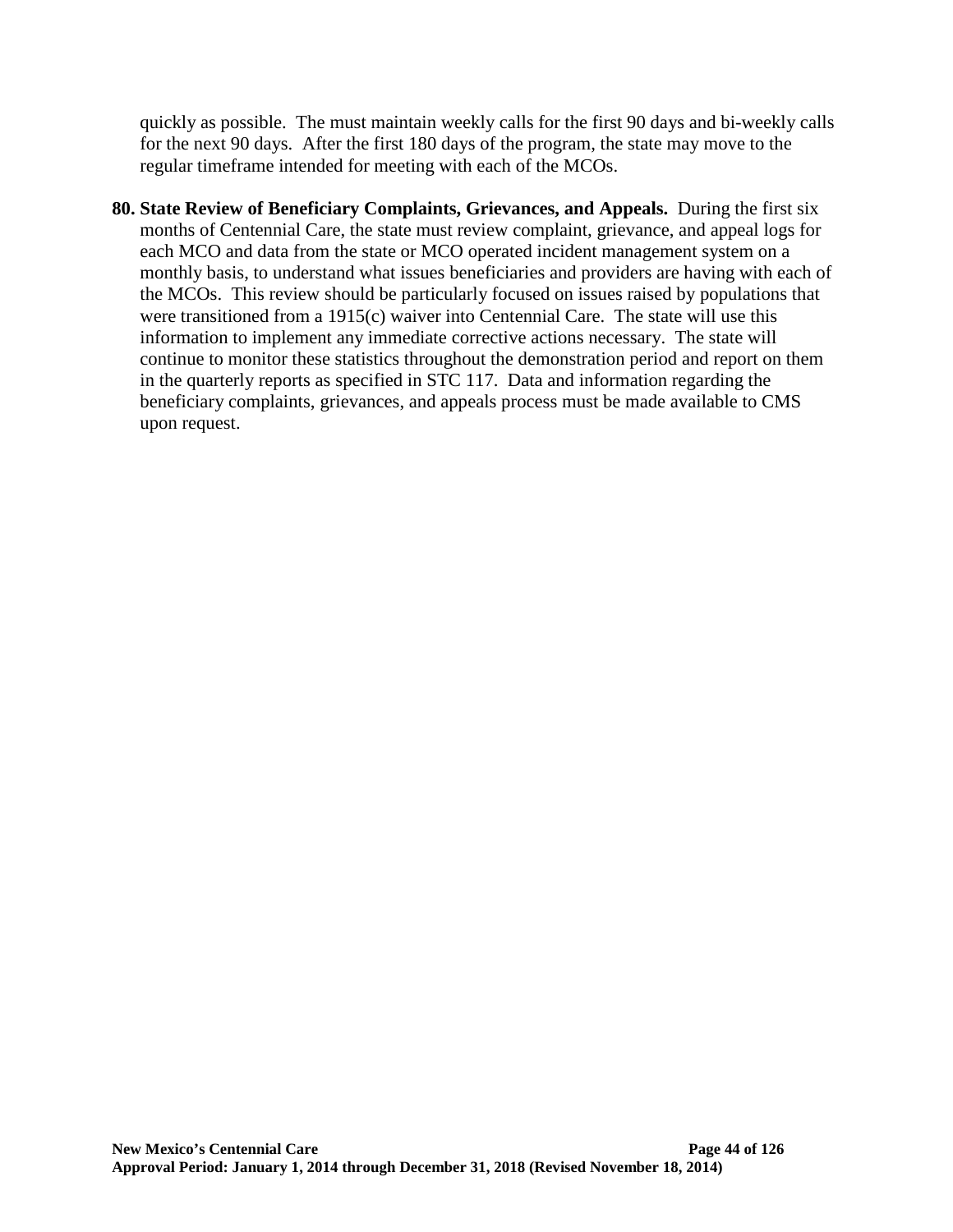### **XII.SAFETY NET CARE POOL**

The terms and conditions in Section XI apply to the operation of the state's safety net care pools (SNCP), as authorized by Expenditure Authorities 3 and 4.

# **81. Terms and Conditions Applying to Pools Generally.**

- a. The non-Federal share of pool payments to providers may be funded by state general revenue funds and transfers from units of local government that are compliant with section 1903(w) of the Act. All payments must remain with the provider, and may not be transferred back to any unit of government. CMS reserves the right to withhold or reclaim FFP based on a finding that the provisions of this subparagraph have not been followed.
- b. The state must inform CMS of the funding of all payments from the pools to hospitals through a quarterly payment report, in coordination with the quarterly operational report required by STC [117,](#page-69-1) to be submitted to CMS within 60 days after the end of each quarter. This report must identify and fully disclose all the underlying primary and secondary funding sources of the non-Federal share (including health care related taxes, certified public expenditures, intergovernmental transfers, general revenue appropriations, and any other mechanism) for each type of payment received by each provider.
- c. On or before March 31, 2014, the state must submit Medicaid state plan amendments to CMS to remove all supplemental payments for inpatient and outpatient hospital services from its state plan, with an effective date of January 1, 2014. The state may not subsequently amend its Medicaid state plan to authorize supplemental payments for hospitals, so long as the expenditure authorities for pool payments under this demonstration remain in force.
- d. The state will ensure that the lack of adequate funds from local sources will not result in lowering the amount, duration, scope or quality of services available under the state plan or this demonstration. The preceding sentence is not intended to preclude the state from modifying the Medicaid benefit through the state plan amendment process.
- e. Each quarter the state makes a pools payment for either pool described in STC [82](#page-50-0) and [83](#page-54-0) below) and claims FFP, appropriate supporting documentation will be made available for CMS to determine the allowability of the payments. Supporting documentation may include, but is not limited to, summary electronic records containing all relevant data fields such as Payee, Program Name, Program ID, Amount, Payment Date, Liability Date, Warrant/Check Number, and Fund Source. Documentation regarding the Funds revenue source for payments will also identify all other funds transferred to such fund making the payment.
- <span id="page-50-0"></span>**82. Uncompensated Care (UC) Pool.** The UC Pool is available in DYs 1 through 5 to defray the actual uncompensated cost of inpatient and outpatient hospital services provided to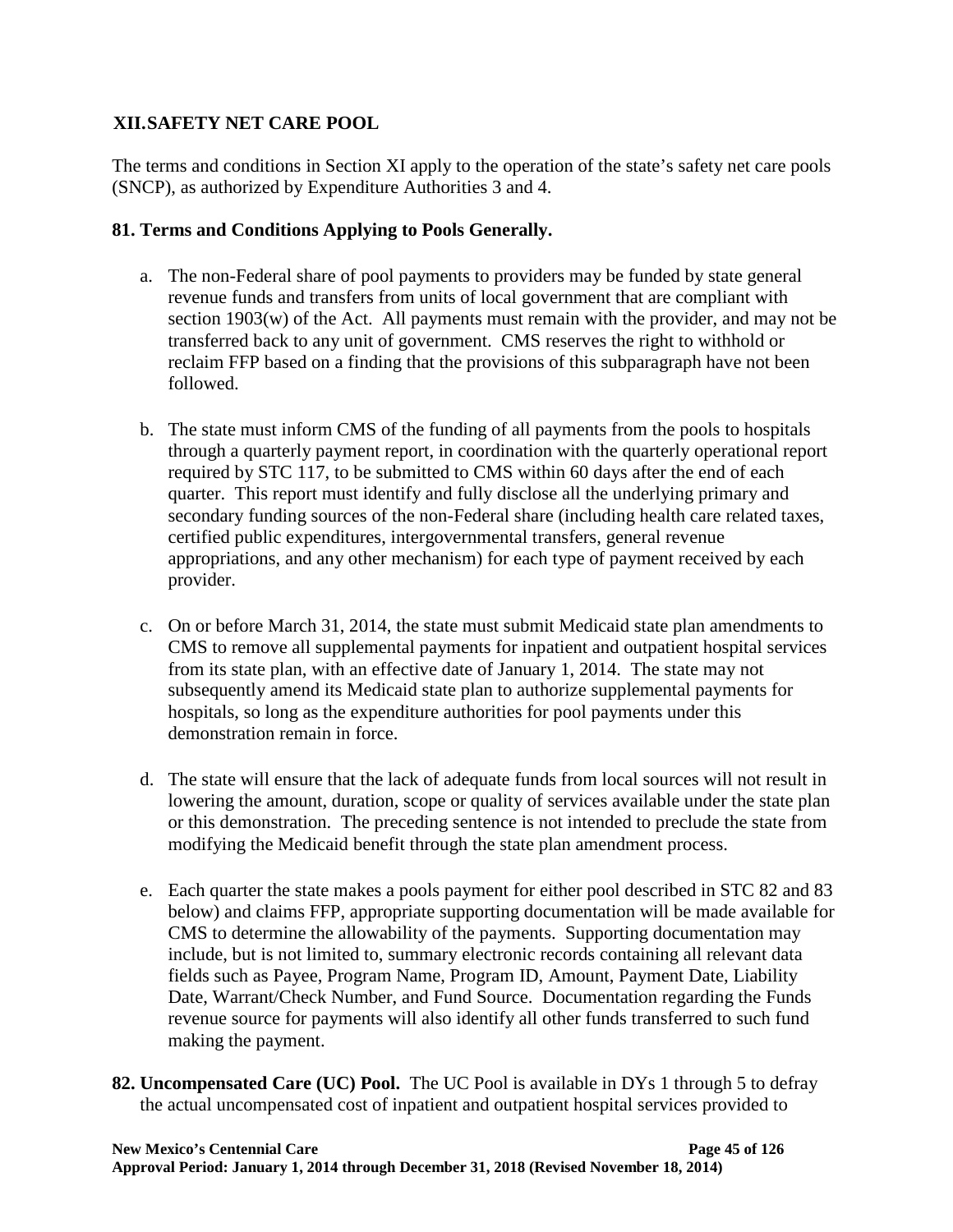Medicaid eligible or uninsured individuals (defined as individuals who have no source of third party coverage. Expenditures must be claimed in accordance with the methodology described in STC [82\(](#page-50-0)c) below.

a. Eligible hospitals. Eligibility for UC pool payments is limited to sole community provider (SCP) hospitals and the state teaching hospital that were eligible to receive SCP and Upper Payment Limit (UPL) supplemental payments at the time of the demonstration approval. A full list of eligible hospitals and their number of beds is included in Attachment E.

Eligible hospitals shall be divided into groups based on their size, as defined by the number of hospital beds. Total available funding from the UC pool shall be divided among the hospital groups, with larger proportions available to the smallest hospitals. The hospital groups and division of funding is included in Attachment E.

b. Annual UC Payment Limits. The state may claim FFP for UC Payments in each DY up to the limits (total computable) described in the table. Any amount not claimed from the UC pool at the end of any DY may be allocated to the Hospital Quality Improvement Incentive Pool (HQII) in the next DY.

| Demonstration   | <b>UC Pool</b>     |
|-----------------|--------------------|
| Year            | (total computable) |
| DY1             | \$68,889,323       |
| DY <sub>2</sub> | \$68,889,323       |
| DY3             | \$68,889,323       |
| DY4             | \$68,889,323       |
| DY <sub>5</sub> | \$68,889,323       |

- c. UC Payment Methodology
	- i. All UC payments are based on uncompensated care costs calculated in accordance with the General DSH Audit and Reporting Protocol, CMS-2198-F. Payments are made each calendar quarter based on a UC Payment Application that contains information reported by each hospital from its Medicare hospital cost report associated with the state's most recent disproportionate share hospital (DSH) audit collection tool, net of any disproportionate share hospital (DSH) payments received in that fiscal year. Nothing in this paragraph shall require that a hospital not receiving a DSH payment be subject to a DSH audit of its cost report.
	- ii. If the total allocation to any hospital group, as described in paragraph  $81(a)$  and further defined in attachment H, exceeds the total amount of UC costs for that group, the balance of funding shall be made available to the next group of larger hospitals. Among the hospitals of any specified group UC payments will be distributed in proportion to the UC costs incurred by that group. UC payments shall not exceed the amounts specified in STC [84\(](#page-57-0)b).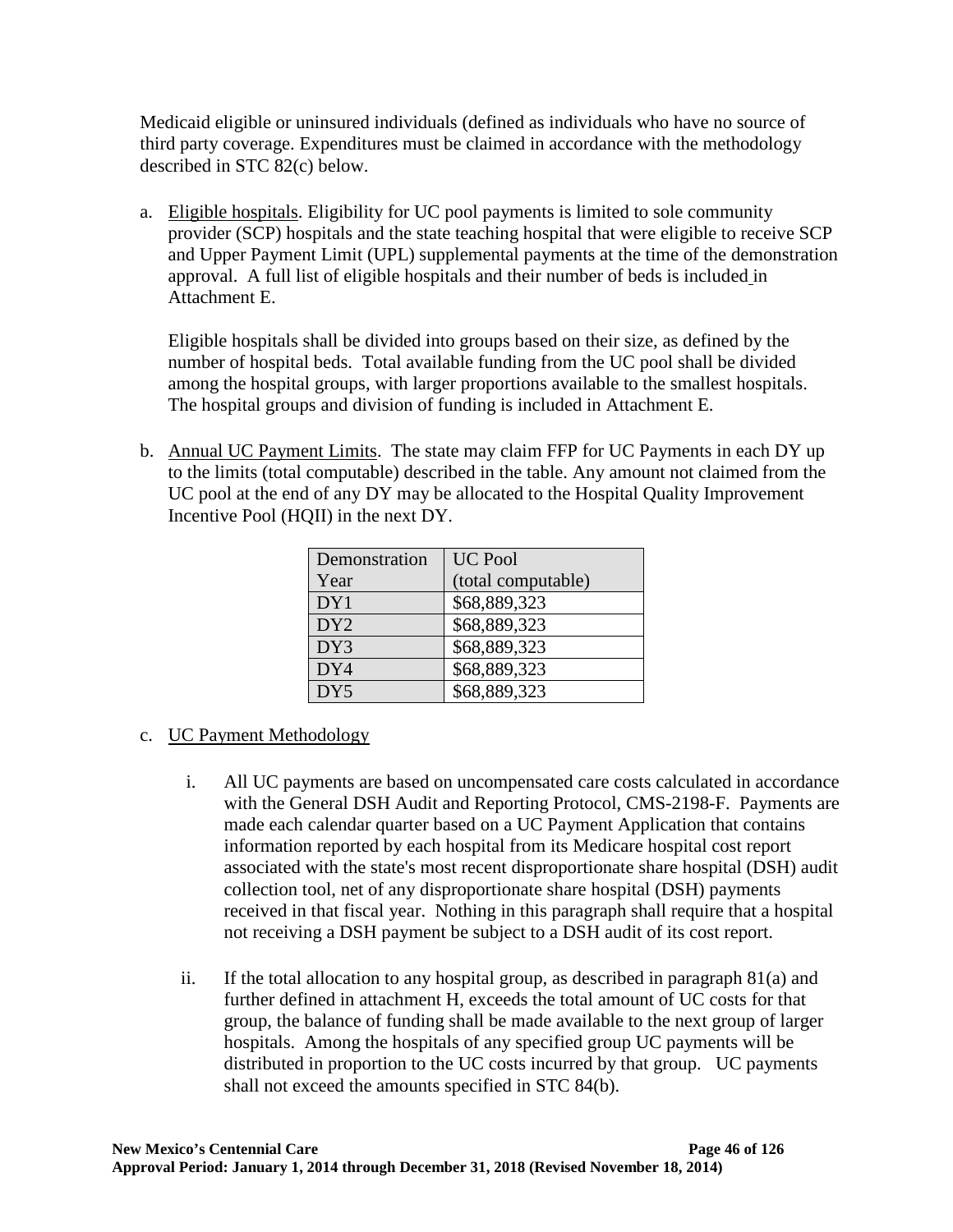- d. UC Payment Application. To qualify for a UC Payment, a hospital must submit to the state an annual UC Payment Application that will collect cost and payment data on services eligible for reimbursement under the UC Pool. The UC Payment Application template must be submitted to CMS for review by March 31, 2014. The UC Payment Application template must be approved by CMS prior to use, and will become Attachment F upon approval. Data collected from the application will form the basis for UC Payments made to individual hospitals. The state must require hospitals to report data in a manner that is consistent with the Medicare 2552-10 cost report.
	- i. After CMS has approved the UC Payment Application template, the state may begin accepting applications from hospitals for UC payments in DY 1. For subsequent DYs, starting with DY 2, hospitals are required to submit their UC Payment Applications to the state by December 31st of each year, in order to qualify for a UC Payment for the DY that begins on January 1st.
	- ii. Cost and payment data included on the application must be based on the Medicare 2552.96 cost report. The state may trend the data to model costs incurred in the year in which payments are to be made. Subsequent DY application will be used to reconcile estimates for prior years. For example, uncompensated care costs data from a DY 3 application will be used to determine the actual uncompensated care for DY 1 UC Payments for a qualifying hospital. Any overpayments identified in the reconciliation process that occurred in a prior year must be recouped from the provider. The state may reallocate the recouped funds to hospitals that received UC pool payments that were less than their uncompensated costs in the same time period. If the recouped amounts are not reallocated, the state shall return the associated FFP to CMS. .
	- iii. The state may not claim FFP for UC payments to a hospital until it has received a completed UC Application from that hospital, using the CMS approved Application Template.
- e. All applicable inpatient and outpatient hospital UC payments received by a hospital count as title XIX revenue, and must be included as offsetting revenue in the state's annual DSH audit reports. Providers receiving both DSH and UC Payments cannot receive total payments under the state plan, DSH, and the UC Pool (related to inpatient and outpatient hospital services) that exceed the hospital's total eligible uncompensated costs. All reimbursement must be made in accordance with CMS approved cost claiming protocols that are consistent with the Medicare 2552-10 cost report. If a DSH audit reveals that a hospital has received Medicaid payments (inclusive of UC Payments) that exceeded its allowable uncompensated cost, the excess payment must be reclaimed from the hospital. The state may reallocate the recouped funds to hospitals that received UC pool or DSH payments that were less than their uncompensated costs in the same time period. If the recouped amounts are not reallocated, the state shall return the associated FFP to CMS.
- f. Annual Reporting Requirements for UC Payments. The state must submit to CMS two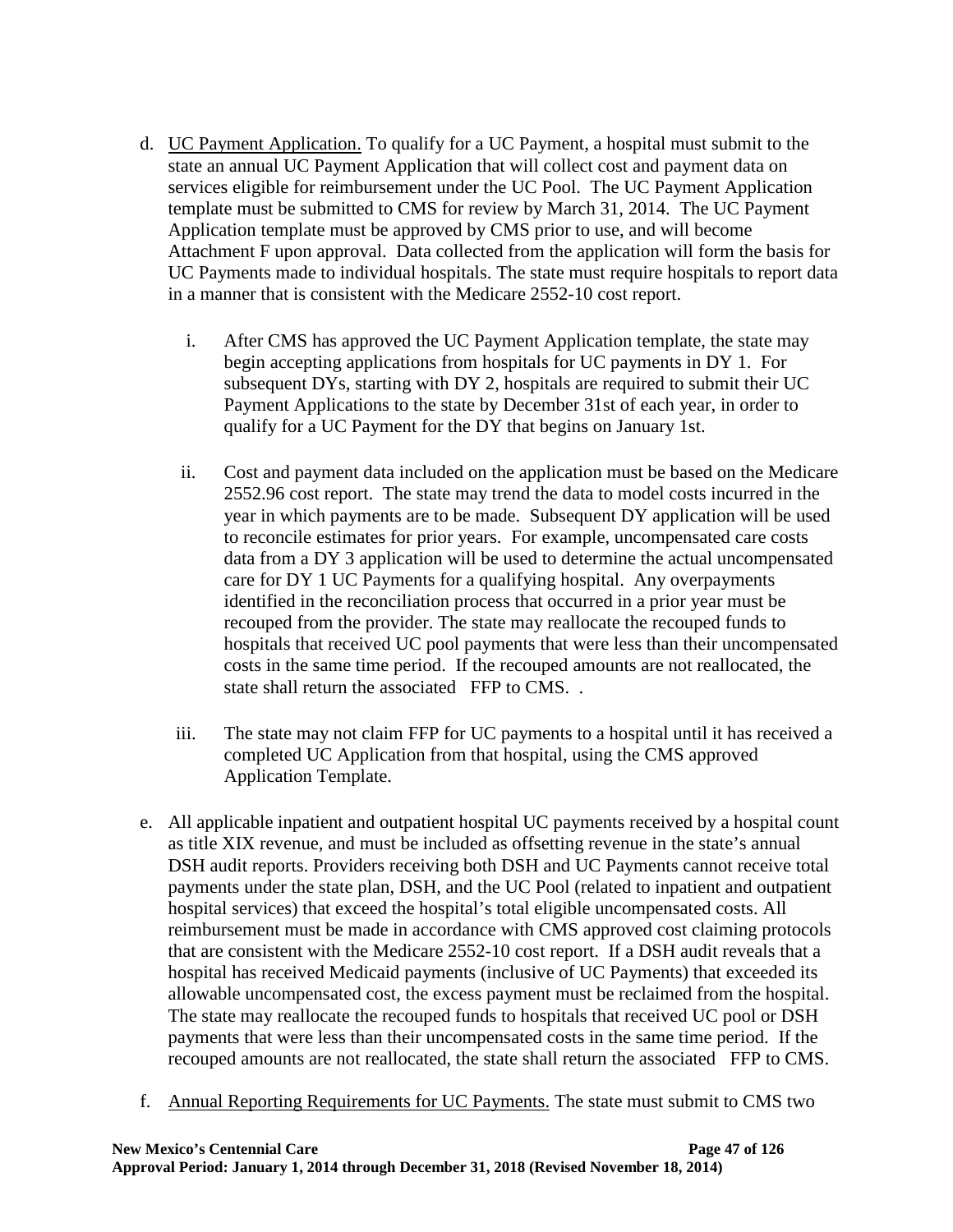reports related to the amount of UC Payments made from the UC Pool per demonstration year. The reporting requirements are as follows:

- i. By March 31st of each demonstration year, beginning in DY 2, the state shall provide the following information to CMS:
	- 1. The UC payment applications submitted by eligible providers; and
	- 2. A chart of estimated UC Payments to each provider for a DY.
	- 3. In DY 1, all UC Payment Applications must be submitted to CMS within 90 days of approval of the UC Payment Application template in order to qualify for DY 1 UC Payments.
- ii. Within ninety (90) days after the end of each demonstration year, the state shall provide the following information to CMS:
	- 1. The UC Payment applications submitted by eligible providers; and
	- 2. A chart of actual UC payments to each provider for the previous DY.

#### g. UC Pool Timeline

- i. DY 1:
	- 1. By March 31, 2014, the state must submit to CMS the UC Payment Application template for review and approval. CMS shall review and approve the template within 60 days of submission.
	- 2. Following CMS approval of the UC Payment Application template, hospitals may begin to submit the template for DY 1.
	- 3. Within 90 days of CMS approval of the UC Payment Application, the state must submit all completed UC Payment Applications in order to qualify for DY 1 UC Payments.
	- 4. By December 31st, hospitals must submit the UC Payment Application for DY 2 in order to qualify to DY 2 UC Payments
- ii. DY 2 through 4:
	- 1. By December 31st of each year, hospitals must submit to the state the UC Payment Application for the DY beginning January 1.
	- iii. DY 2 through 5: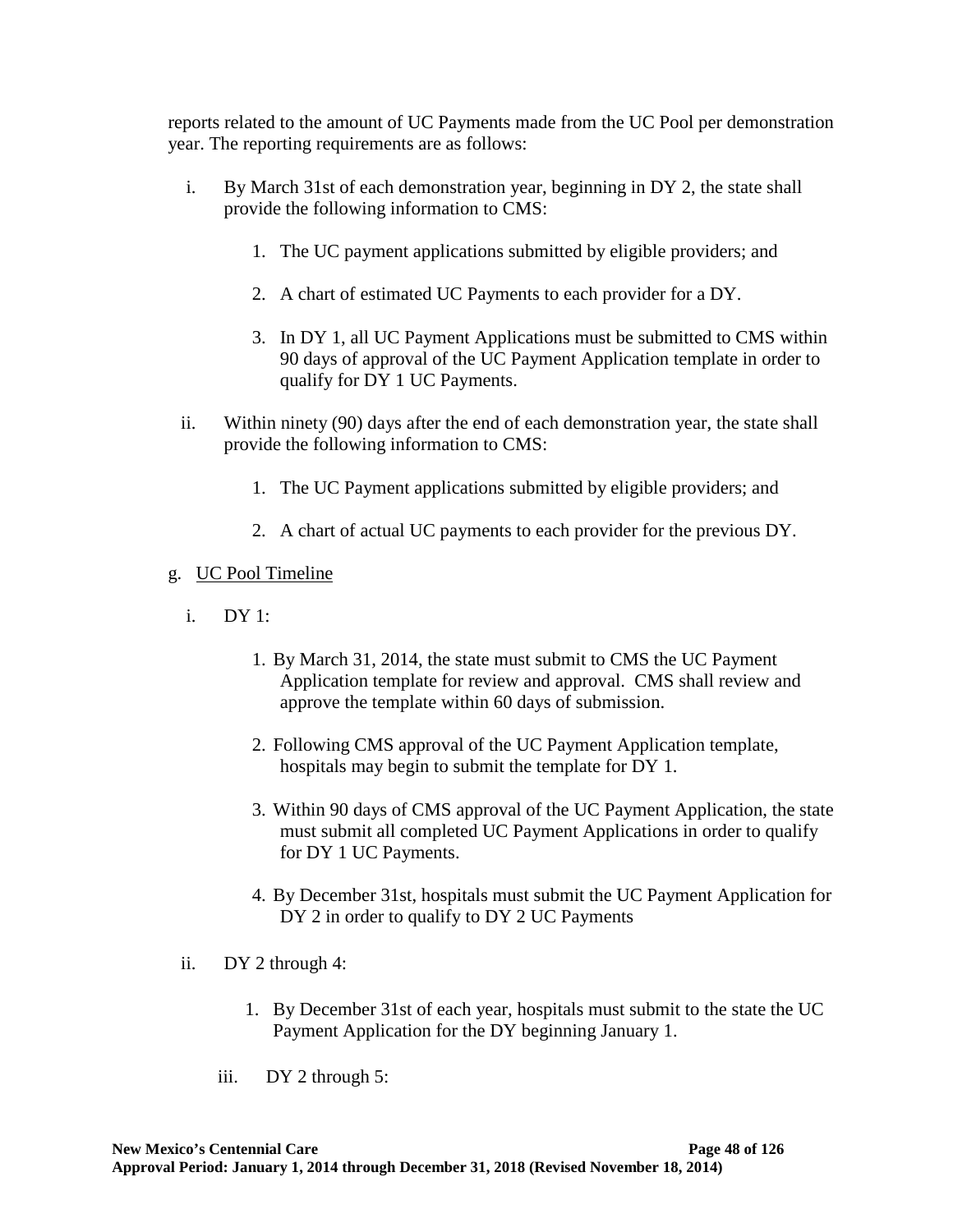- 1. By March 31st of each year, the state must submit to CMS the UC Payment Applications and a chart of the estimated UC Payments to each provider for the DY.
- 2. Within 90 days of the end of the previous DY, the state must submit to CMS:
	- a. The UC Applications submitted by eligible providers; and
	- b. A chart of actual UC Payments for the previous DY.
- <span id="page-54-0"></span>**83. Hospital Quality Improvement Incentive (HQII) Pool.** The HQII Pool is available in DY 2 through 5 to incentivize hospitals' efforts to meaningfully improve the health and quality of care of the Medicaid and uninsured individuals that they serve. Each hospital's HQII activities must be consistent with the state's quality goals, as well as CMS's overarching approach for improving health care through the simultaneous pursuit of three aims: better care for individuals (including access to care, quality of care, and health outcomes), better health for the population, and lower cost through improvement (without any harm whatsoever to individuals, families or communities).

The requirements for the HQII pool are outlined below and additional information is provided in Attachment E (List of Eligible Hospitals), Attachment G (HQII Outcome Measures), and Attachment H (HQII Allocation and Payment Methodology).

- a. Eligible hospitals. Eligibility for HQII pool payments is limited to sole community provider (SCP) hospitals and the state teaching hospital that were eligible to receive SCP and UPL supplemental hospital payments at the time of the demonstration approval. A full list of eligible hospitals is included in Attachment E.
- b. Outcome measures: The outcome measures for HQQI must be nationally validated measures of patients' clinical events or health status that reflect areas of high need for the New Mexico Medicaid and uninsured population. Process measures or subjective measures on patient experience are not permitted if there are more appropriate clinical outcome measures available. The complete list of outcome measures is described in Attachment G.

The outcome measures are divided into two domains:

- i. *Domain 1 - Urgent Improvements in Care.* Critical patient safety and quality measures for areas of widespread need where there are opportunities to achieve better care for individuals within 5 years and "raise the floor" for all participating hospitals.
- ii. *Domain 2 - Population-focused Improvements.* Measures of prevention and improved care delivery for the highest burden conditions in the Medicaid and uninsured population where there are opportunities to achieve better health for the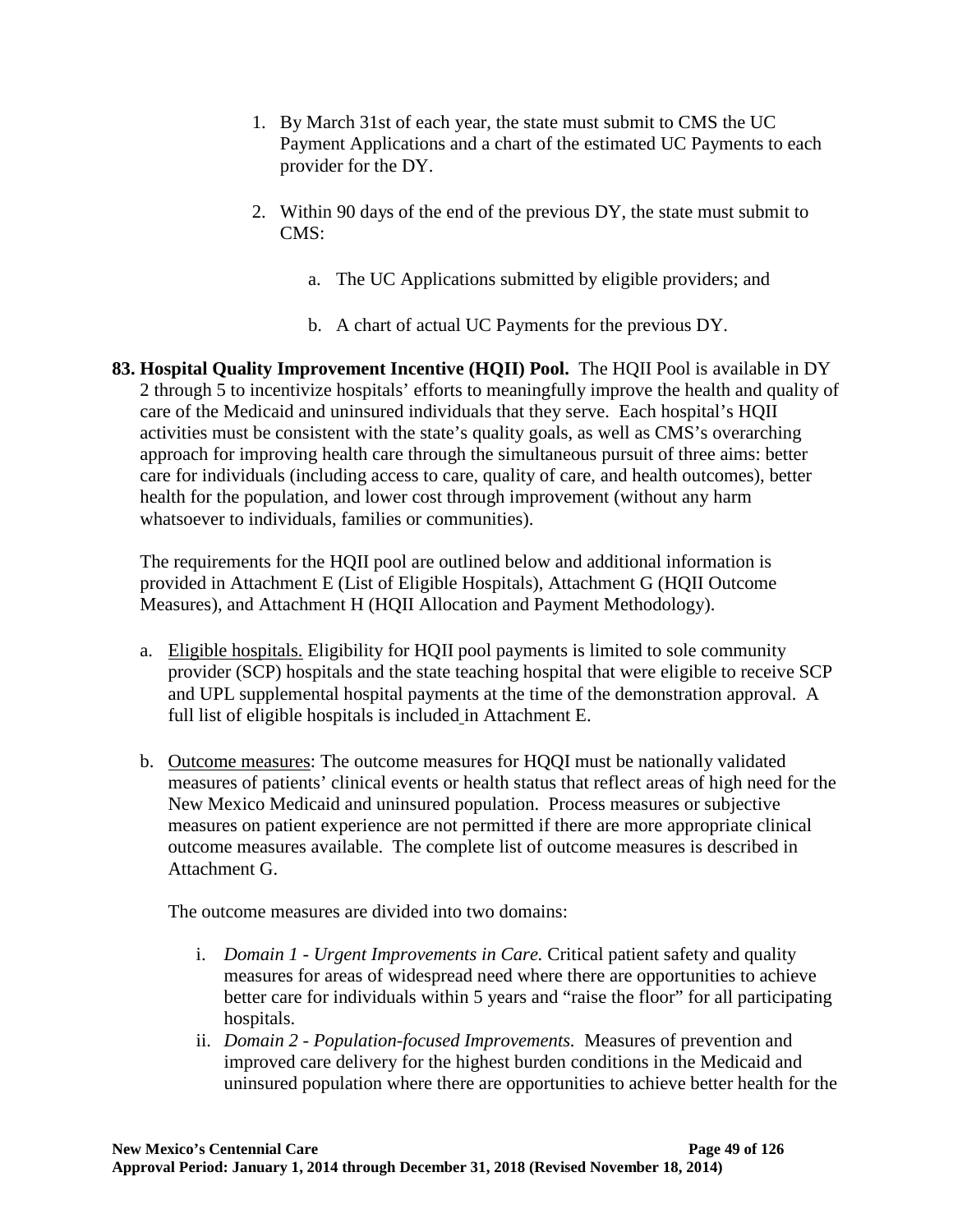population and lower cost through improvement at select hospitals that elect to "raise the bar" by selecting additional HQII outcome measures.

Incentive payments from hospitals' initial HQII allocations will be directed towards outcome measures in domain 1 and incentive payments from any reallocation of unused HQII funding (as described in paragraph (d)(i) below) will be directed towards outcomes measures in domain 2.

c. Performance levels. By no later than April 1, 2014, the state will identify high performance levels (HPL) and minimum performance levels (MPL) for each outcome measure, which will be used by hospitals to help set targets for improvement. HPLs and MPLs should be based on state and national benchmarks according to a methodology agreed to by the state and CMS. In general, HPLs should be set to the 90th percentile of the state or national performance and MPLs should be set to the 25th percentile of state or national aggregate performance.

On or before April 1, 2014, the state may propose technical modifications to the standard measures described in attachment G that are necessary for the state to set appropriate targets and the addition or removal of measures in order to better align with community needs identified by stakeholders. Specifically, the state will review available data about the current performance of the HQII hospitals to ensure that the HQII measures reflect areas of high need in New Mexico and that the hospitals' current performance on the measures does not exceed the high performance level.

- d. HQII Allocation and Payment Methodology. By July 1, 2014, the state will submit an Allocation and Payment Methodology (APM) document that describes the method for allocating HQII pool funds between eligible hospitals, the standard target setting methodology for all hospitals, the monitoring and oversight of the achievement of HQII milestones, a data collection and analysis strategy that supports accurate measurement, calculation and assessment, and any additional operational requirements needed in order to monitor and evaluate the demonstration and make HQII payments. Upon CMS approval, this APM document will become attachment H of the STCs.
	- i. *Allocations.* The HQII funds available for allocation to providers is the sum of the initial pool amount (described in STC [84\)](#page-57-0) plus any additional UC funds made available as described in STC [83\(](#page-54-0)b) above. The APM document will describe a methodology to distribute the initial allocation for each provider opting to participate in the HQII pool. The allocation methodology shall be based primarily on the hospital's volume of Medicaid and uninsured patients and not based on the state's historic levels of supplemental payments.

All eligible providers will be given one opportunity in DY 1 to use their initial allocation to participate in HQII. All participating hospitals must report, and have their payments be based on their performance on all measures listed in domain 1 (Urgent Improvements in Care) of Attachment G. If a hospital elects not to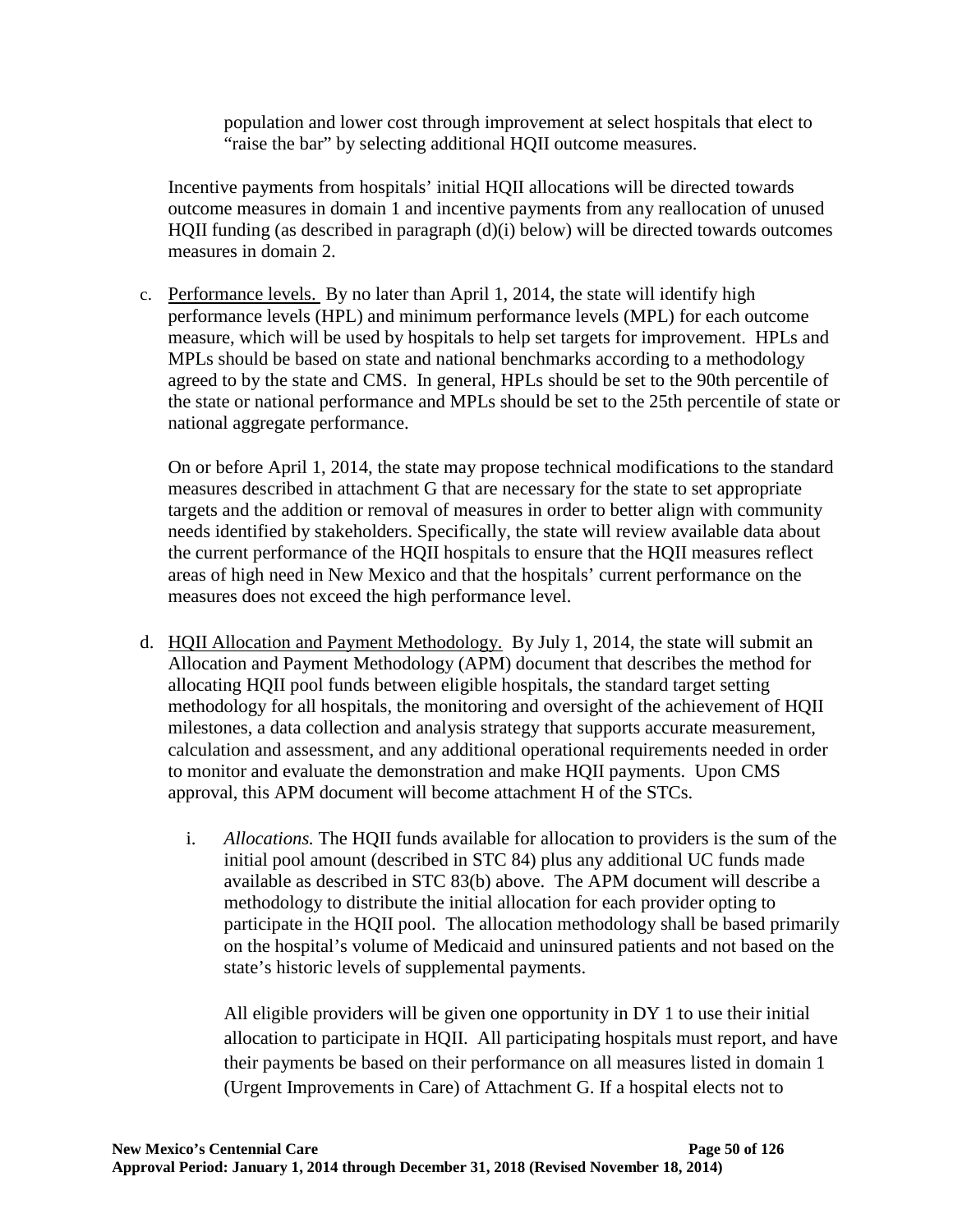participate, the state may reallocate the hospital's HQII allocation to participating hospitals to receive additional incentive payments for reporting and achieving improvement on all measures listed in domain 2 (Population-focused Improvements) of Attachment G.

ii. *Improvement targets*. For each outcome measure, improvement targets must be set in DY 3, 4, and 5 that progressively close the gap between the provider's current performance and the high performance level (as defined in paragraph (c) above). Targets for DY 4 and 5 must be no lower than the minimum performance level set by the state.

The state will consider any adjustments to the target setting methodology that are appropriate for smaller hospitals, as defined by the number of beds, including but not limited to the possibility of an aggregate performance target for some or all hospitals in order to stabilize the sample size. Any adjustments to the target setting methodology must be proposed in the APM document and approved by CMS.

- iii. *Incentive payment amount*. The total amount of funding over DY 2-5 for each outcome measure should be described in the APM document and should be set at a level commensurate with the community need and the level of effort required to achieve the target goal. HQII funding for each outcome measure must be divided among demonstration years in the same proportion as the initial HQII allocation.
- iv. *Payment oversight.* The APM document will describe the process for making payments based on achievement of milestones, including the option for partial payment for partial achievement of an improvement target.

The state must review achievement of HQII milestones before making HQII payments and must share HQII reporting results on its state website. Hospitals' reports must contain sufficient data and documentation to allow the state and CMS to determine if the hospital has fully met the specified metric, and hospitals must have available for review by the state or CMS, upon request, all supporting data and back-up documentation.

FFP will be available only for payments related to achievement on outcome measures, as defined by the APM document. Hospitals must submit sufficient documentation to allow the state and CMS to determine if it has fully met the specified metric, and the state must provide sufficient documentation to support claims made for FFP on the CMS-64.9 Waiver forms.

v. *Annual reporting template.* The state will develop a standard annual reporting template for all HQII hospitals that includes information about hospital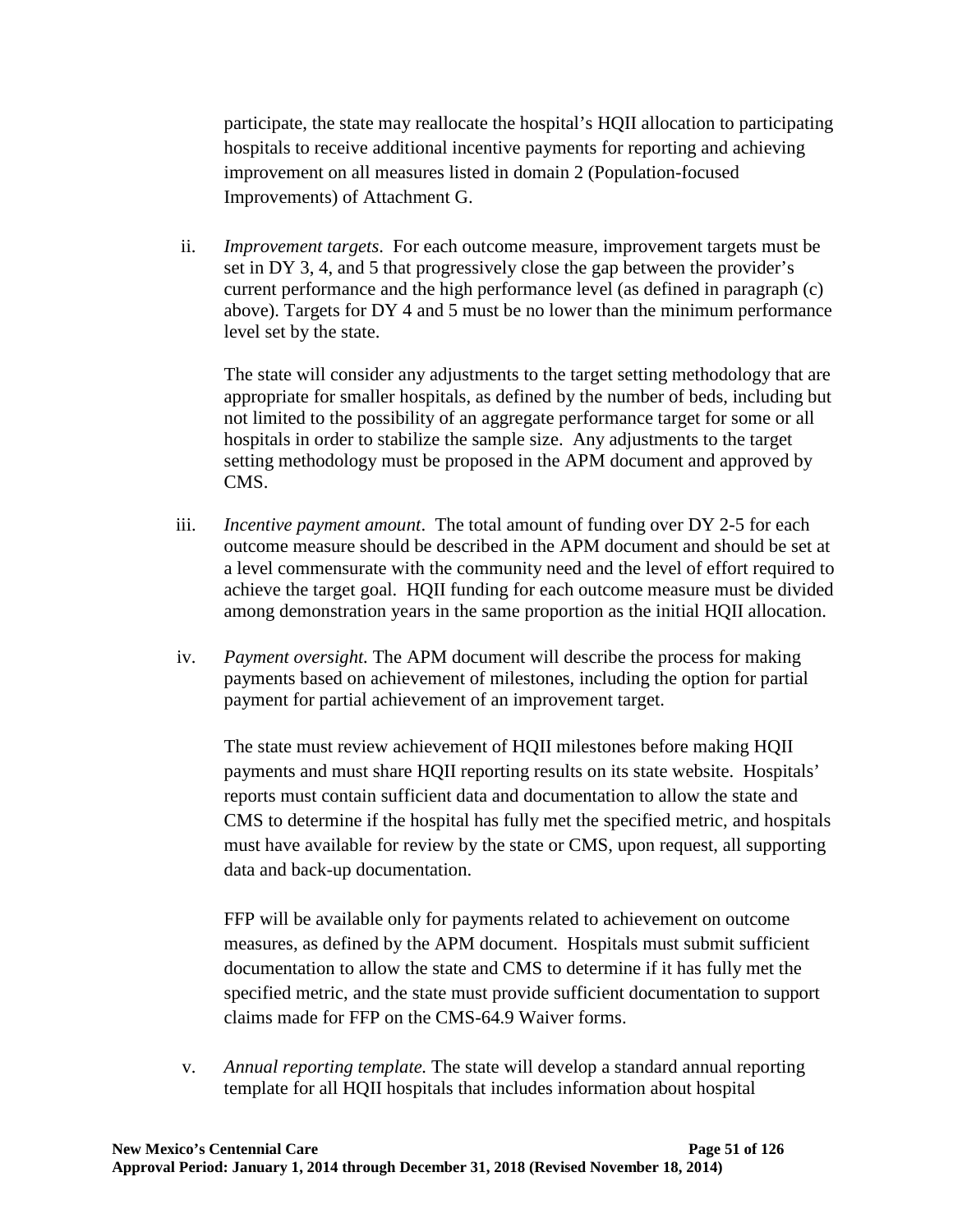interventions, their challenges, mid- course corrections and successes, along with a data strategy for aggregating reporting from hospitals into reports that can be used for oversight by CMS and shared learning among all hospitals.

e. HQII Mid-Course Review. Prior to the start of DY 4, the state and CMS will jointly conduct a Mid-Point Review, to examine the hospitals' progress in meeting their improvement targets, and to assess the impact of the project to date on achievement of the Three Part Aim. If a hospital's performance on an outcome measure in DY 3 is found to exceed the high performance level (as described in paragraph (c) above, CMS or the state may require the hospital to report on an additional outcome measure for DY 4 and achieve improvements on that measure in DY 5. The additional outcome measures should be nationally validated, in accordance with the requirements of paragraph (b) above.

Based on the results of the mid-course review, the state or CMS may propose adjustments to the hospital interventions, or other aspects of the demonstration including but not limited to the HQII Allocation and Payment Methodology or technical modifications to the list of HQII outcome measures.

|                   | DY <sub>1</sub> | DY <sub>2</sub> | DY3          | DY <sub>4</sub> | DY <sub>5</sub> | Total         |
|-------------------|-----------------|-----------------|--------------|-----------------|-----------------|---------------|
|                   | (CY 2014)       | (CY 2015)       | (CY 2016)    | (CY 2017)       | (CY 2018)       |               |
| <b>UC</b><br>Pool | \$68,889,323    | \$68,889,323    | \$68,889,323 | \$68,889,323    | \$68,889,323    | \$344,446,615 |
| HQII<br>Pool      |                 | \$2,824,462     | \$5,764,727  | \$8,825,544     | \$12,011,853    | \$29,426,586  |
| % UC<br>Pool      | 100%            | 96%             | 92%          | 89%             | 85%             | 92%           |
| $\%$<br>HQII      | n/a             | 4%              | 8%           | 11%             | 15%             | 8%            |
| Total             | \$68,889,323    | \$71,713,785    | \$74,654,050 | \$77,714,867    | \$80,901,176    | \$373,873,201 |

<span id="page-57-0"></span>**84. Limits on Pool Payments.** The state may claim FFP for the Safety Net Care Pool in each DY up to the limits on total computable listed in the table below.

### **85. Assurance of Budget Neutrality.**

- a. By October 1 of each year, the state must submit an assessment of budget neutrality to CMS, including a summation of all expenditures and member months already reported to CMS, estimates of expenditures already incurred but not reported, and projections of future expenditures and member months to the end of the demonstration, broken out by DY and Medicaid Eligibility Group (MEG) or other spending category.
- b. Should the report in (a) indicate that the budget neutrality Annual Target for any DY has been exceeded, or is projected to be exceeded, the state must propose adjustments to the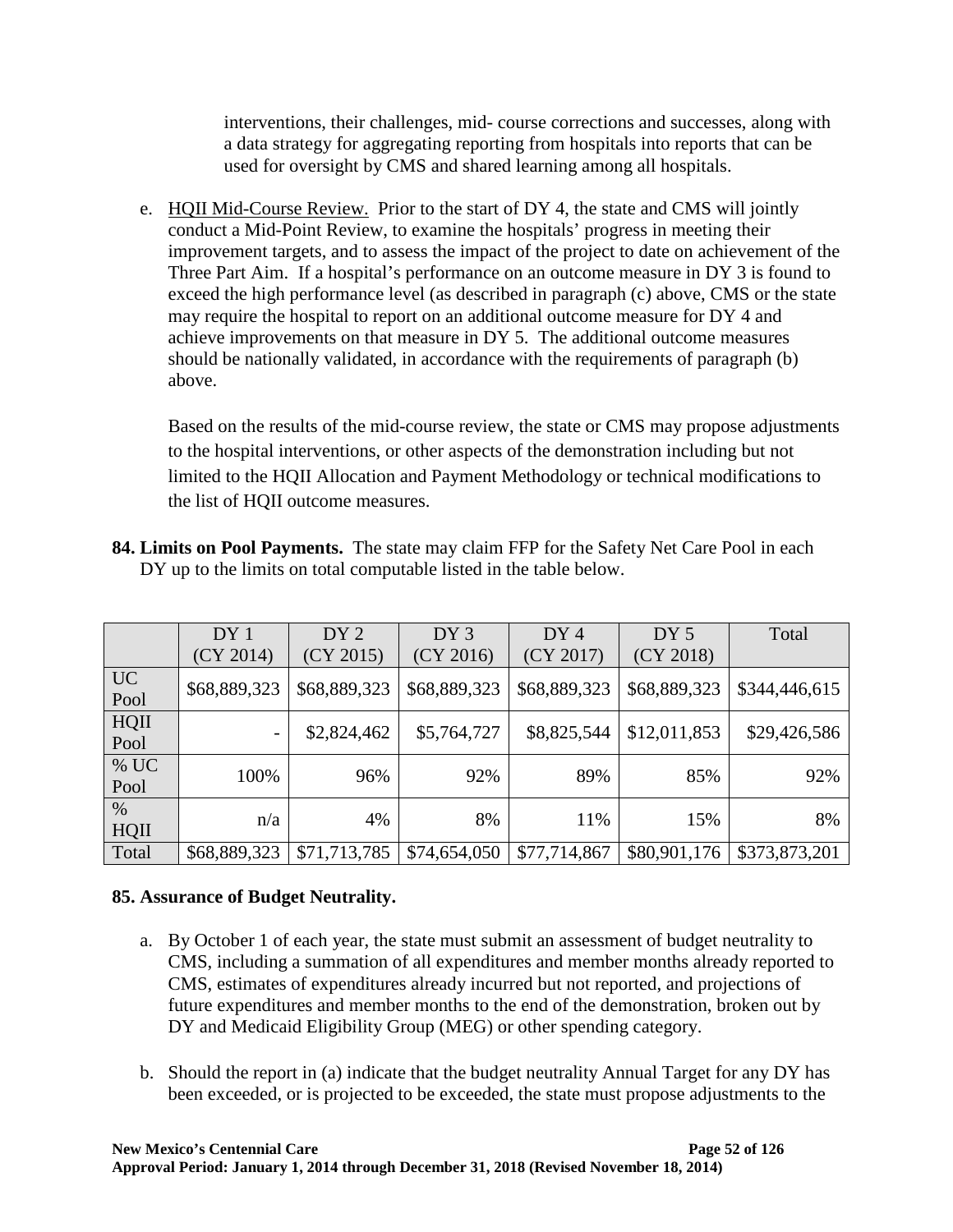limits on UC Pool and HQII Pool limits, such that the demonstration will again be budget neutral on an annual basis, and over the lifetime of the demonstration. The new limits will be incorporated through an amendment to the demonstration.

**86. Changes to the Safety Net Care Pool.** Any changes to the SNCP (UC Pool or HQII Pool), unless otherwise specified, are subject to the amendment process described in STC 7. SNCP amendments must be approved by CMS prior to implementation.

# **XIII. GENERAL FINANCIAL REQUIREMENTS**

This project is approved for Title XIX and Title XXI expenditures applicable to services rendered during the demonstration period. This section describes the general financial requirements for these expenditures

**87. Quarterly Financial Reports.** The state must provide quarterly Title XIX expenditure reports using Form CMS-64, to separately report total Title XIX expenditures for services provided through this demonstration under section 1115 authority. CMS shall provide Title XIX FFP for allowable demonstration expenditures, only as long as they do not exceed the pre-defined limits on the costs incurred, as specified in Section [XIV](#page-65-0) of the STCs

The state shall provide quarterly Title XXI expenditure reports using the Form CMS-21 to report total Title XXI expenditures for services provided under the approved CHIP plan and those provided through Centennial Care under the section 1115 authority. CMS will provide Federal financial participation (FFP) only for allowable New Mexico Title XXI demonstration expenditures that do not exceed the state's available title XXI funding.

- **88. Reporting Expenditures Under the Demonstration.** The following describes the reporting of expenditures subject to the budget neutrality agreement:
	- **a.** Tracking Expenditures: In order to track expenditures under this demonstration, the state will report demonstration expenditures through the Medicaid and state Children's Health Insurance Program Budget and Expenditure System (MBES/CBES), following routine CMS-64 reporting instructions outlined in section 2500 and Section 2115 of the state Medicaid Manual. All demonstration expenditures subject to the budget neutrality limit must be reported each quarter on separate Forms CMS-64.9 WAIVER and/or 64.9P WAIVER, identified by the demonstration project number assigned by CMS (including the project number extension, which indicates the DY in which services were rendered or for which capitation payments were made). For monitoring purposes, cost settlements must be recorded on the appropriate prior period adjustment schedules (Forms CMS-64.9 Waiver) for the Summary Line 10B, in lieu of Lines 9 or l0C. For any other cost settlements (i.e., those not attributable to this demonstration), the adjustments should be reported on lines 9 or 10C, as instructed in the State Medicaid Manual. The term, "expenditures subject to the budget neutrality limit," is defined below in Section XV.
	- b. Cost Settlements. For monitoring purposes, cost settlements attributable to the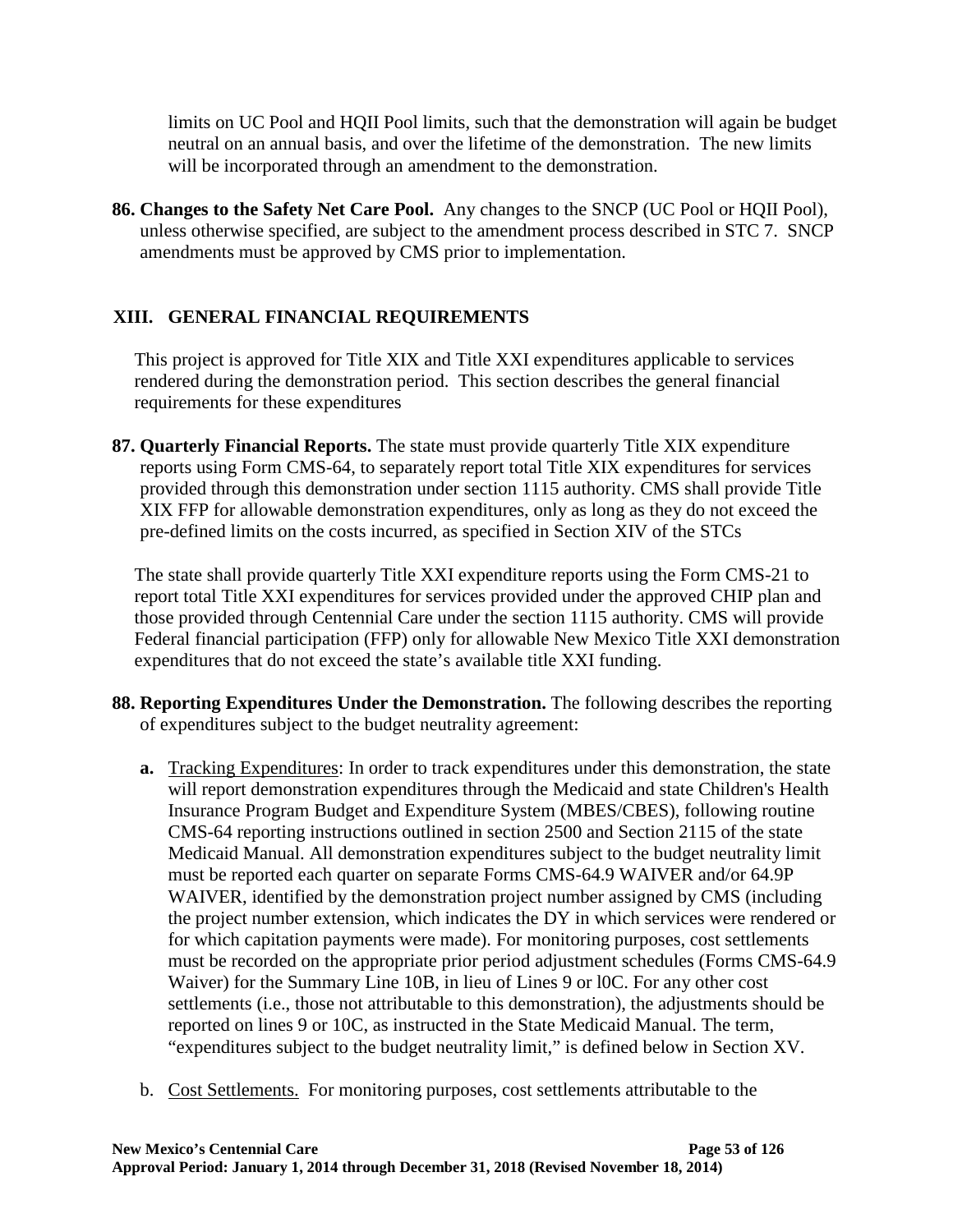demonstration must be recorded on the appropriate prior period adjustment schedules (Form CMS-64.9P Waiver) for the Summary Sheet Line 10B, in lieu of Lines 9 or 10C. For any cost settlement not attributable to this demonstration, the adjustments should be reported as otherwise instructed in the State Medicaid Manual.

- c. Premium and Cost Sharing Contributions. Premiums and other applicable cost sharing contributions from enrollees that are collected by the State from enrollees under the demonstration must be reported to CMS each quarter on Form CMS-64 Summary Sheet line 9.D, columns A and B. In order to assure that these collections are properly credited to the demonstration, premium and cost-sharing collections (both total computable and federal share) should also be reported separately by DY on the Form CMS-64 Narrative. In the calculation of expenditures subject to the budget neutrality expenditure limit, premium collections applicable to demonstration populations will be offset against expenditures. These section 1115 premium collections will be included as a manual adjustment (decrease) to the demonstration's actual expenditures on a quarterly basis.
- d. Pharmacy Rebates. Pharmacy rebates must be reported on Form CMS-64.9 Base, and not allocated to any Form 64.9 or 64.9P Waiver.
- **e.** Use of Waiver Forms for Medicaid. For each DY, separate Forms CMS-64.9 Waiver and/or 64.9P Waiver shall be submitted reporting expenditures for individuals enrolled in the demonstration, subject to the budget neutrality limit (described in Section [XIV](#page-65-0) of these STCs). The state must complete separate waiver forms for the following Medicaid eligibility groups or expenditure categories, using the Waiver Names in "quotes":
	- i. MEG 1 "TANF and Related"
	- ii. MEG 2 "SSI Medicaid Only"
	- iii. MEG 3 "SSI Dual"
	- iv. MEG 4 "217-like Medicaid"
	- v. MEG 5 "217-like group Dual" MEG 6 "VIII Group"
	- vi. "UC"
	- vii. "HQII"
- f. Use of Waiver Forms for CHIP.
	- i. As outlined in STC [18,](#page-15-0) uninsured children above 185 percent through 235 percent of the FPL are funded with Title XXI funds. Insured children above 185 percent through 200 percent of the FPL are funded with Title XIX funds. The state is eligible to receive title XXI funds for expenditures for these uninsured children meeting the definition specified in section 2110(b)(1) of the Social Security Act, up to the amount of its title XXI allotment. Expenditures for these children under title XXI must be reported on separate Forms CMS-64.21U and/or 64.21UP in accordance with the instructions in section 2115 of the State Medicaid Manual.
	- ii. Title XIX funds for these uninsured children meeting the definition specified in section 2110(b)(1) of the Social Security Act are available under this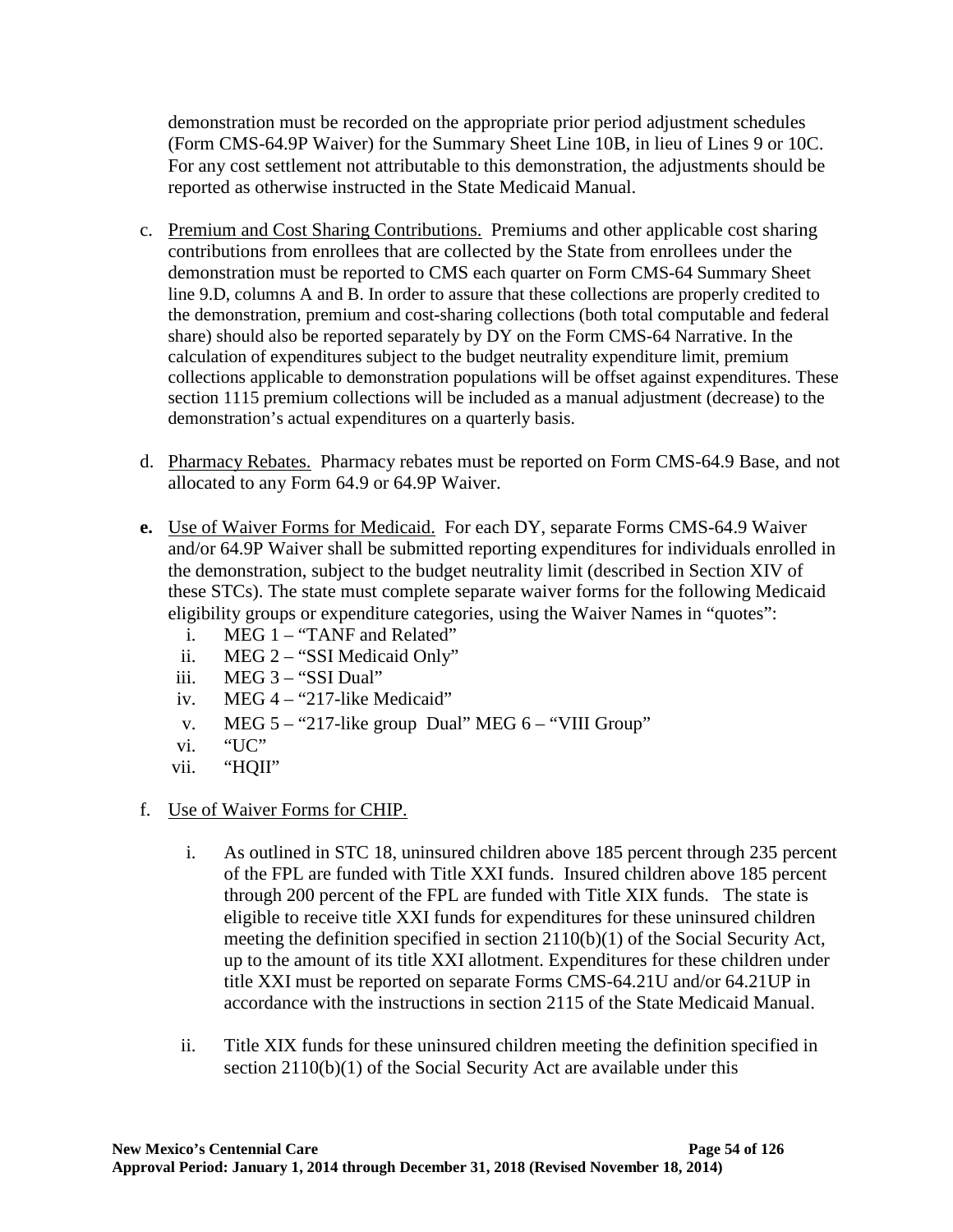demonstration if the state exhausts its title XXI allotment once timely notification as described in subparagraph (iii) has been provided.

- iii. If the state exhausts its title XXI allotment prior to the end of a Federal fiscal year, title XIX Federal matching funds are available for these children. During the period when title XIX funds are used, expenditures related to this demonstration Population must be reported as waiver expenditures on the Forms CMS 64.9 Waiver and/or CMS 64.9P Waiver. To initiate this:
	- 1) The state shall provide CMS with 120 days prior notice before it begins to draw down title XIX matching funds for this demonstration population;
	- 2) The state shall submit:
		- a) An updated budget neutrality assessment that includes a data analysis which identifies the specific "with waiver" impact of the proposed change on the current budget neutrality expenditure cap. Such analysis shall include current total computable "with waiver" and "without waiver" status on both a summary and detailed level through the current extension approval period using the most recent actual expenditures, as well as summary and detailed projections of the change in the "with waiver" expenditure total as result of the proposed change which isolates (by Eligibility Group) the impact of the change;
		- b) An updated CHIP allotment neutrality worksheet.
- iv. If the state exhausts its title XXI allotment prior to the end of a Federal fiscal year, the expenditures attributable to this demonstration population will count toward the budget neutrality expenditure cap calculated under STC 70, using the per member per month (PMPM) amounts for TANF Children described in STC 83(a)(ii), and will be considered expenditures subject to the budget neutrality cap as defined in STC [104,](#page-65-1) so that the state is not at risk for claiming title XIX Federal matching funds when title XXI funds are exhausted.
- g. Mandated Increase in Physician Payment Rates in 2013 and 2014**.** Section 1202 of the Health Care and Education Reconciliation Act of 2010 (Pub. Law 110-152) requires state Medicaid programs to pay physicians for primary care services at rates that are no less than what Medicare pays, for services furnished in 2013 and 2014. The federal government provides an increased Federal medical assistance of 100 percent for the amount by which the minimum payment exceeds the rates paid for those services as of July 1, 2009. The state may exclude from the budget neutrality test for this demonstration the portion of the increase for which the federal government pays 100 percent. These amounts should be reported on the base forms CMS-64.9, 64.21, or 64.21U (or their "P" counterparts), and not on any waiver form.
- h. The Demonstration Years (DY) for this demonstration are defined as follows: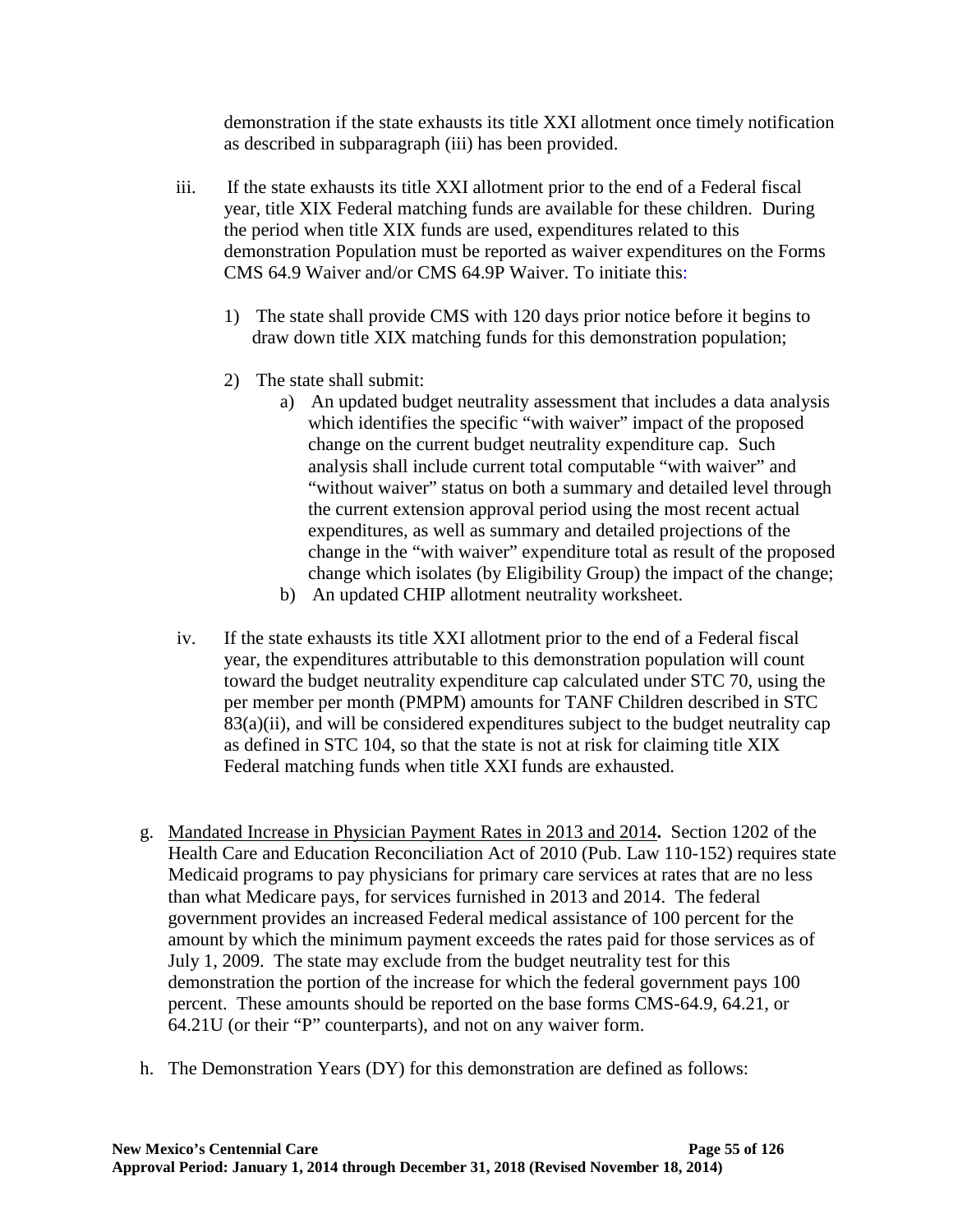| Demonstration Year 1        | January 1, 2014 to December | 12 months |
|-----------------------------|-----------------------------|-----------|
| (DY1)                       | 31, 2014                    |           |
| <b>Demonstration Year 2</b> | January 1, 2015 to December | 12 months |
| (DY2)                       | 31, 2015                    |           |
| Demonstration Year 3        | January 1, 2016 to December | 12 months |
| (DY3)                       | 31, 2016                    |           |
| Demonstration Year 4        | January 1, 2017 to December | 12 months |
| (DY4)                       | 31, 2017                    |           |
| <b>Demonstration Year 5</b> | January 1, 2018 to December | 12 months |
| DY5)                        | 1,2018                      |           |

- **89. Administrative Costs.** Administrative costs will not be included in the budget neutrality limit, but the state must separately track and report additional administrative costs that are directly attributable to the demonstration, using Forms CMS-64.10 Waiver and/or 64.10P Waiver, with waiver name "ADM".
- **90. Payment for Home and Community Based Services or Managed Long Term Services and Supports.** The State will use the portion of the capitated payment rate that is attributable to the CB as the "dollar" amount of HCBS/PC services that the individual is liable for since the capitated portion of the rate that is attributable to the CB is the actual amount the State pays to the managed care organization/entity for these services.
- **91. Claiming Period.** All claims for expenditures subject to the budget neutrality limit (including any cost settlements) must be made within 2 years after the calendar quarter in which the state made the expenditures. Furthermore, all claims for services during the demonstration period (including any cost settlements) must be made within 2 years after the conclusion or termination of the demonstration. During the latter 2-year period, the state must continue to identify separately net expenditures related to dates of service during the operation of the section 1115 demonstration on the Form CMS-64 and Form CMS-21 in order to properly account for these expenditures in determining budget neutrality.
- **92. Reporting Member Months.** The following describes the reporting of member months for demonstration populations:
	- a. For the purpose of calculating the budget neutrality expenditure cap and for other purposes, the state must provide to CMS, as part of the quarterly report required under STC [117,](#page-69-1) the actual number of eligible member months for the Demonstration Populations defined in STC [18.](#page-15-0) The state must submit a statement accompanying the quarterly report, which certifies the accuracy of this information.

To permit full recognition of "in-process" eligibility, reported counts of member months may be subject to revisions after the end of each quarter. Member month counts may be revised retrospectively as needed.

b. The term "eligible member months" refers to the number of months in which persons are eligible to receive services. For example, a person who is eligible for 3 months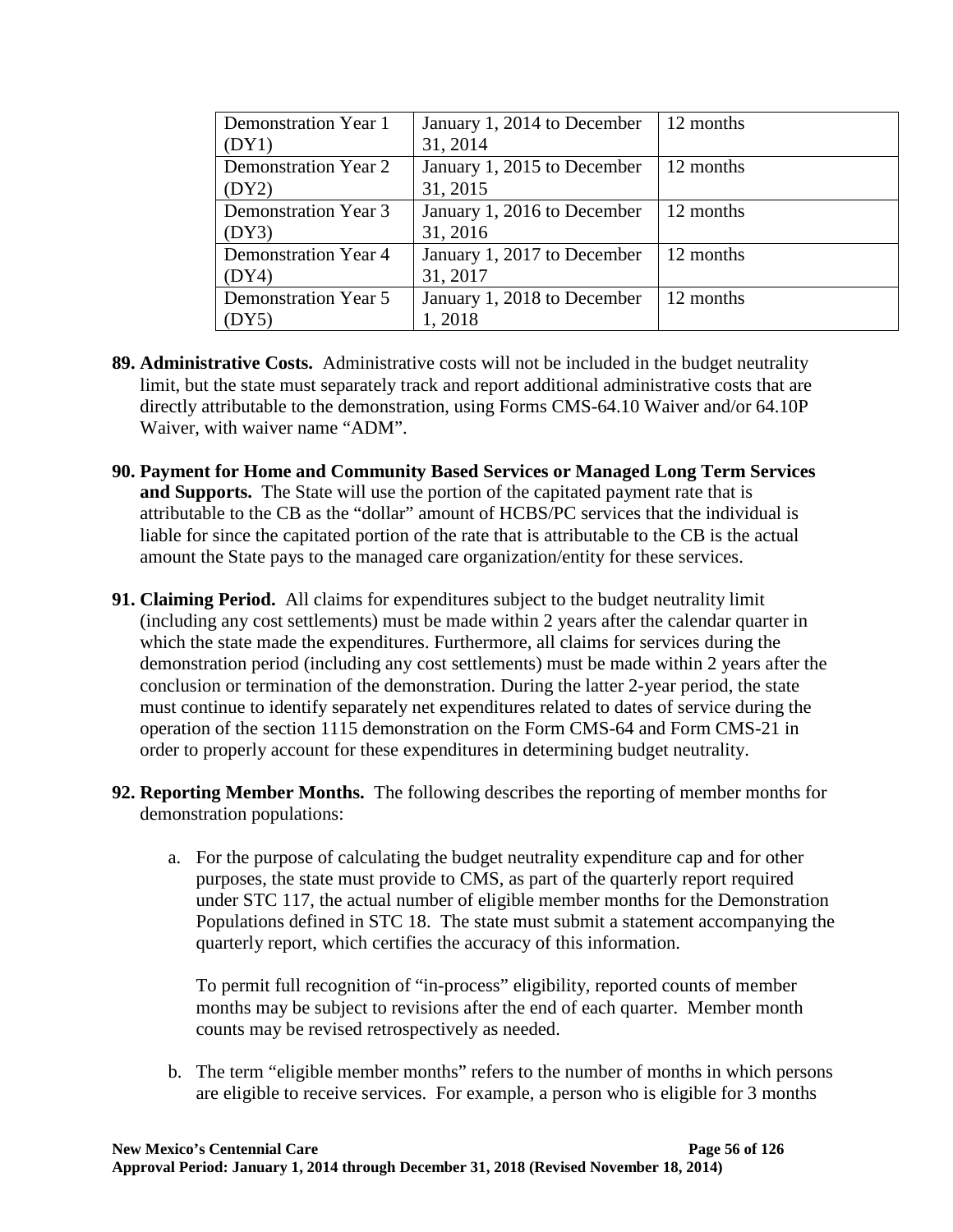contributes 3 eligible member months to the total. Two individuals who are eligible for 2 months each contribute 2 eligible member months to the total, for a total of 4 eligible member months.

- **93. Standard Medicaid Funding Process.** The standard Medicaid funding process must be used during the demonstration. The state must estimate matchable demonstration expenditures (total computable and Federal share) subject to the budget neutrality expenditure cap and separately report these expenditures by quarter for each Federal fiscal year on the Form CMS-37 for both the Medical Assistance Payments (MAP) and State and Local Administration Costs (ADM). CMS will make Federal funds available based upon the state's estimate, as approved by CMS. Within 30 days after the end of each quarter, the state must submit the Form CMS-64 quarterly Medicaid expenditure report, showing Medicaid expenditures made in the quarter just ended. The CMS will reconcile expenditures reported on the Form CMS-64 quarterly with Federal funding previously made available to the state, and include the reconciling adjustment in the finalization of the grant award to the state.
- **94. Standard CHIP Funding Process.** The standard CHIP funding process will be used during the demonstration. New Mexico must estimate matchable CHIP expenditures on the quarterly Form CMS-21B. As a footnote to the CMS 21B, the state shall provide updated estimates of expenditures for the demonstration populations. CMS will make Federal funds available based upon the state's estimate, as approved by CMS. Within 30 days after the end of each quarter, the state must submit the Form CMS-21 quarterly CHIP expenditure report. CMS will reconcile expenditures reported on the Form CMS-21 with Federal funding previously made available to the state, and include the reconciling adjustment in the finalization of the grant award to the state.
- **95. Extent of FFP for the Demonstration.** Subject to CMS approval of the source(s) of the non-Federal share of funding, CMS will provide FFP at the applicable Federal matching rate for the demonstration as a whole as outlined below, subject to the limits described in Section XIV below.
	- **a.** Administrative costs, including those associated with the administration of the demonstration.
	- **b.** Net expenditures and prior period adjustments of the Medicaid program that are paid in accordance with the approved state plan.
	- **c.** Medical Assistance expenditures made under section 1115 demonstration authority, including those made in conjunction with the demonstration, net of enrollment fees, cost sharing, pharmacy rebates, and all other types of third party liability or CMS payment adjustments.
- **96. Sources of Non-Federal Share.** The state must certify that the matching non-Federal share of funds for the demonstration are state/local monies. The state further certifies that such funds shall not be used as the match for any other Federal grant or contract, except as permitted by law. All sources of non-Federal funding must be compliant with section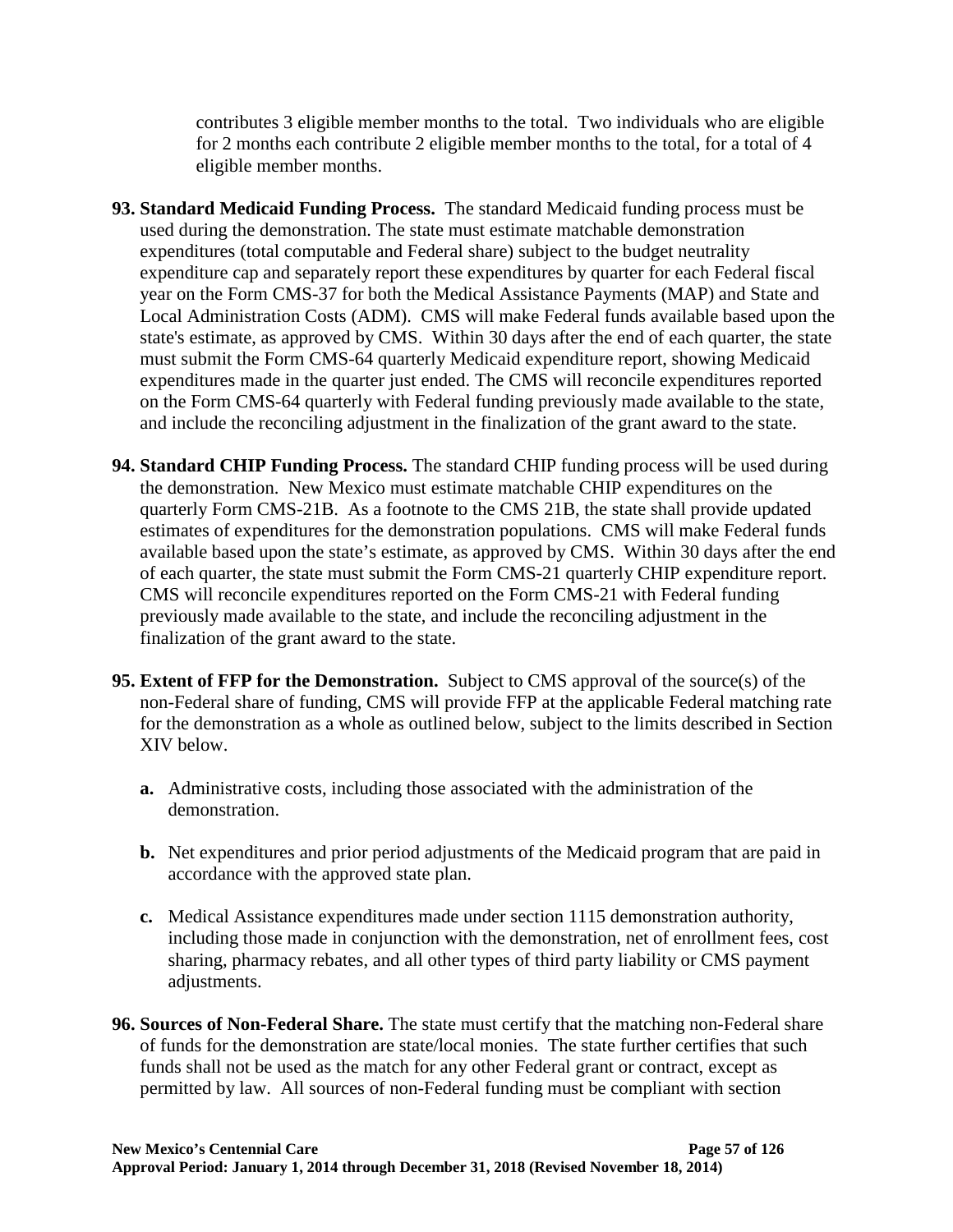1903(w) of the Act and applicable regulations. In addition, all sources of the non-Federal share of funding are subject to CMS approval.

- a. CMS may review the sources of the non-Federal share of funding for the demonstration at any time. The state agrees that all funding sources deemed unacceptable by CMS shall be addressed within the time frames set by CMS.
- b. Any amendments that impact the financial status of the program shall require the state to provide information to CMS regarding all sources of the non-Federal share of funding.
- c. The state assures that all health care-related taxes comport with section 1903(w) of the Act and all other applicable Federal statutory and regulatory provisions, as well as the approved Medicaid State plan.
- **97. State Certification of Funding Conditions.** The state must certify that the following conditions for non-Federal share of demonstration expenditures are met:
	- a. Units of government, including governmentally operated health care providers, may certify that state or local tax dollars have been expended as the non-Federal share of funds under the demonstration.
	- b. To the extent the state utilizes certified public expenditures (CPEs) as the funding mechanism for title XIX (or under section 1115 authority) payments, CMS must approve a cost reimbursement methodology. This methodology must include a detailed explanation of the process by which the state would identify those costs eligible under title XIX (or under section 1115 authority) for purposes of certifying public expenditures.
	- c. To the extent the state utilizes CPEs as the funding mechanism to claim Federal match for payments under the demonstration, governmental entities to which general revenue funds are appropriated must certify to the state the amount of such tax revenue (state or local) used to satisfy demonstration expenditures. The entities that incurred the cost must also provide cost documentation to support the state's claim for Federal match.
	- d. The state may use intergovernmental transfers to the extent that such funds are derived from state or local tax revenues and are transferred by units of government within the state. Any transfers from governmentally operated health care providers must be made in an amount not to exceed the non-Federal share of title XIX payments.

Under all circumstances, health care providers must retain 100 percent of the reimbursement amounts claimed by the state as demonstration expenditures. Moreover, no pre-arranged agreements (contractual or otherwise) may exist between the health care providers and the state and/or local government to return and/or redirect any portion of the Medicaid payments. This confirmation of Medicaid payment retention is made with the understanding that payments that are the normal operating expenses of conducting business (such as payments related to taxes—including health care provider-related taxes—fees, and business relationships with governments that are unrelated to Medicaid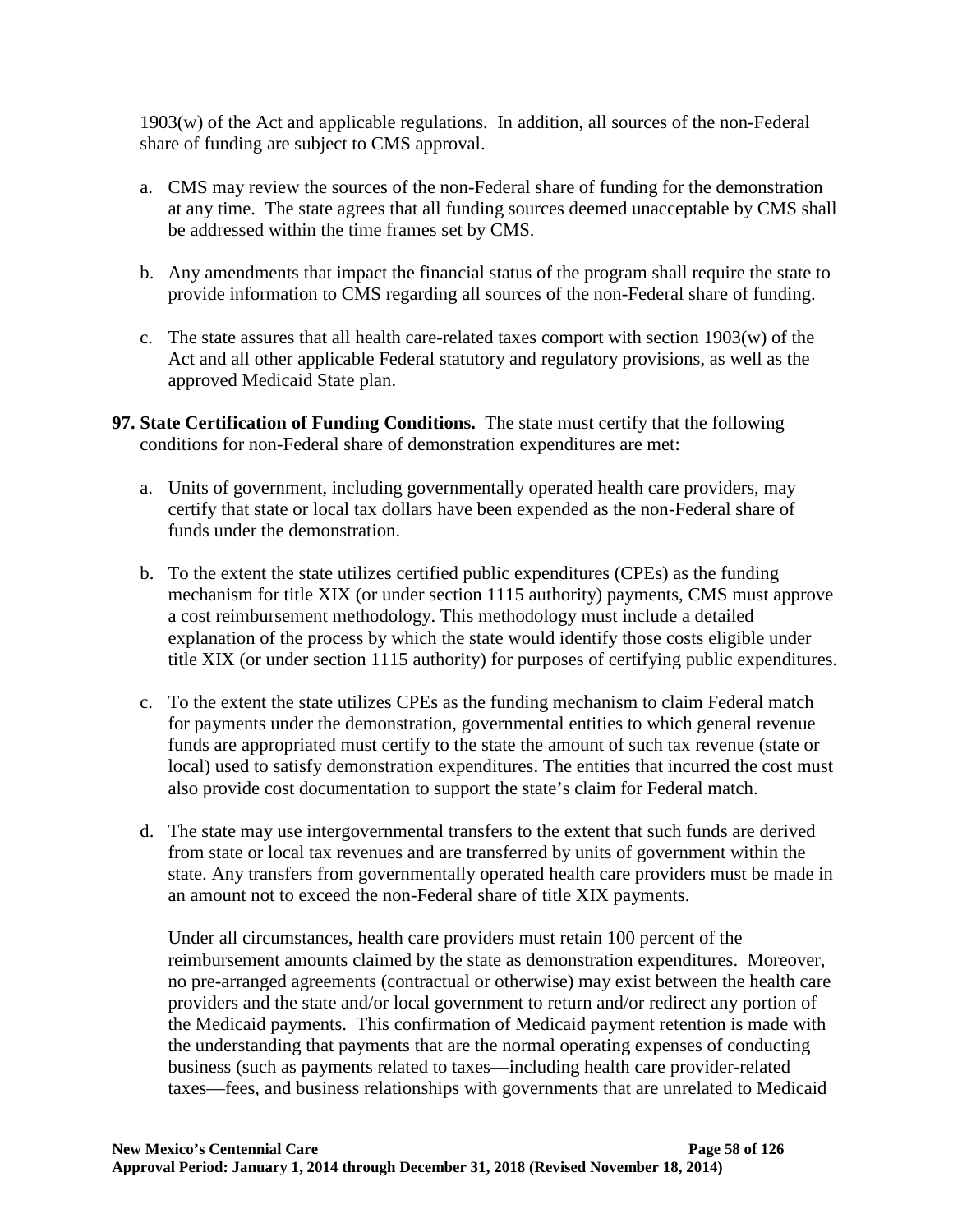and in which there is no connection to Medicaid payments) are not considered returning and/or redirecting a Medicaid payment.

- **98. Post Cap Reconciliation Process.** For any given month the state does not receive Community Benefit encounter data from an MCO for each member assessed to need the Community Benefit, the state will adjust the MCO's PMPM accordingly.
- **99. Title XXI Limits.** New Mexico will be subject to a limit on the amount of Federal title XXI funding that the state may receive on demonstration expenditures during the demonstration period. Federal title XXI funding available for demonstration expenditures is limited to the state's available allotment, including currently available reallocated funds. Should the state expend its available title XXI Federal funds for the claiming period, no further enhanced Federal matching funds will be available for costs of the approved title XXI child health program or demonstration until the next allotment becomes available.
- **100.Exhaustion of Title XXI Funds.** After the State has exhausted title XXI funds, expenditures for optional targeted low income children within CHIP State plan-approved income levels, may be claimed as title XIX expenditures as approved in the Medicaid State plan. The State shall report expenditures for these children as waiver expenditures on the Forms CMS 64.9 Waiver and/or CMS 64.9P Waiver in accordance with paragraph 36**.**
- **101.Exhaustion of Title XXI Funds Notification.** The State must notify CMS in writing of any anticipated title XXI shortfall at least 120 days prior to an expected change in claiming of expenditures. The State must follow Medicaid State plan criteria for the beneficiaries unless specific waiver and expenditure authorities are granted through this Demonstration.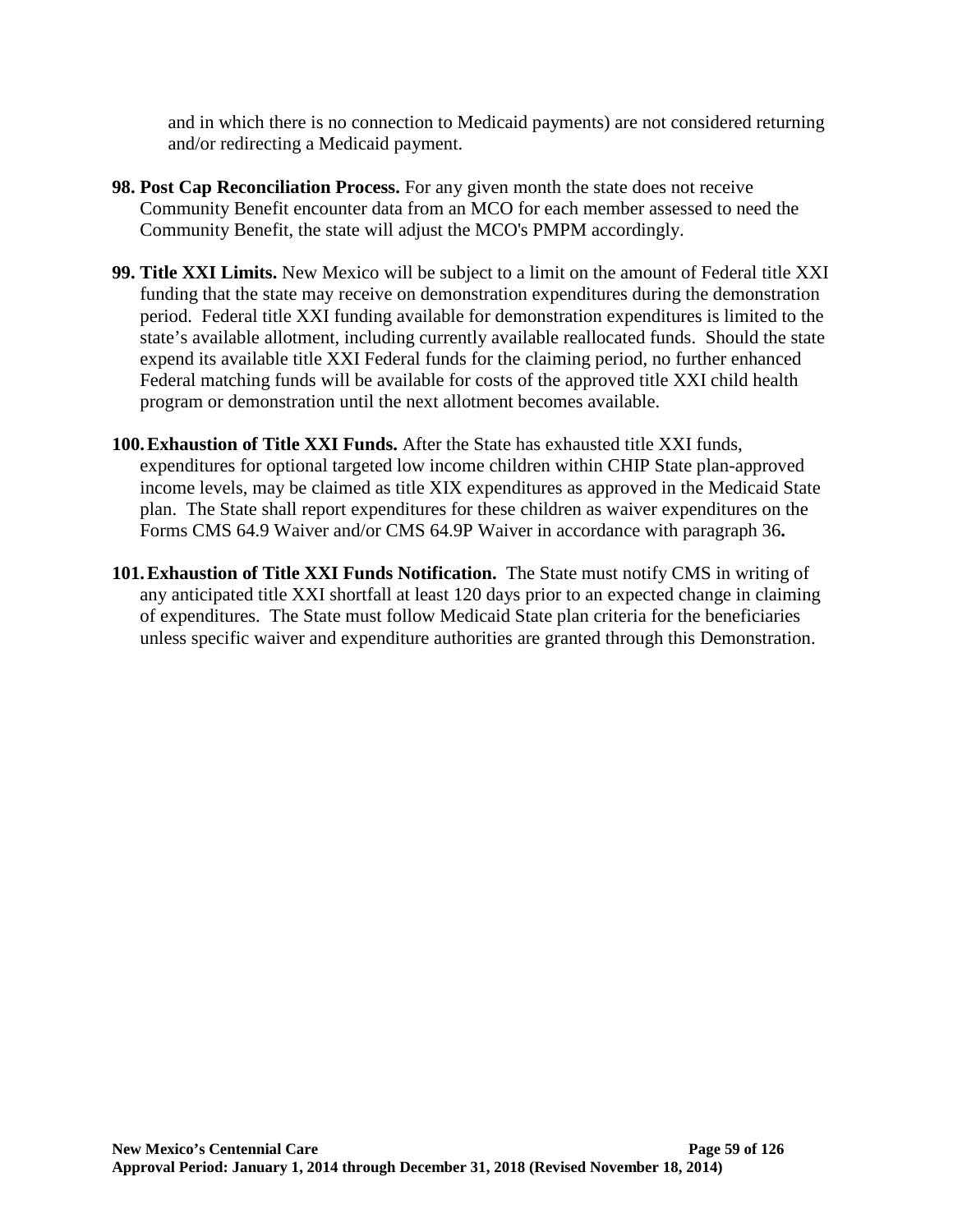#### <span id="page-65-0"></span>**XIV. MONITORING BUDGET NEUTRALITY FOR THE DEMONSTRATION**

- **102.Limit on Title XIX Funding.** The state shall be subject to a limit on the amount of Federal title XIX funding that the state may receive on selected Medicaid expenditures during the period of approval of the demonstration. The limit is determined by using a per capita cost method, with an aggregate adjustment. Budget neutrality expenditure limits are set on a yearly basis with a cumulative budget neutrality expenditure limit for the length of the entire demonstration. The data supplied by the state to CMS to set the annual caps is subject to review and audit, and if found to be inaccurate, will result in a modified budget neutrality expenditure limit. CMS' assessment of the state's compliance with these annual limits will be done using the Schedule C report from the CMS-64.
- **103.Risk.** The state will be at risk for the per capita cost for demonstration populations as defined in STC [18,](#page-15-0) but not at risk for the number of participants in the demonstration population. By providing FFP without regard to enrollment in the demonstration populations, CMS will not place the state at risk for changing economic conditions that impact enrollment levels. However, by placing the state at risk for the per capita costs of current eligibles, CMS assures that the demonstration expenditures do not exceed the levels that would have been realized had there been no demonstration.
- <span id="page-65-1"></span>**104.Calculation of the Budget Neutrality Limit:** For the purpose of calculating the overall budget neutrality limit for the demonstration, separate annual budget limits will be calculated for each DY on a total computable basis, as described in STC [105b](#page-65-2)elow. The annual limits will then be added together to obtain a budget neutrality limit for the entire demonstration period. The Federal share of this limit will represent the maximum amount of FFP that the state may receive during the demonstration period for the types of demonstration expenditures described below. The Federal share of this limit will be calculated by multiplying the total computable budget neutrality limit by Composite Federal Share 1, which is defined in STC [109](#page-68-0) below. The demonstration expenditures subject to the budget neutrality limit are those reported under the following Waiver Names (TANF and Related, SSI Medicaid Only, SSI Dual, UC, HQII), plus any excess spending from the Supplemental Tests described in STCs [107](#page-66-0) and [108.](#page-67-0)
- <span id="page-65-2"></span>**105.Requirement to increase FFS rates.** On or before March 31, 2014 the state will submit Medicaid state plan amendments to CMS to increase the FFS rates with an effective date of January 1, 2014. The state must comply with the requirements for public notice described in 42 C.F.R. §447.205 and the requirements for public process described in section  $1902(a)(13)(A)$  of the Act.

The state may not subsequently amend its Medicaid state plan to authorize lower payments for hospitals without making a corresponding reduction in the demonstration's budget neutrality limit.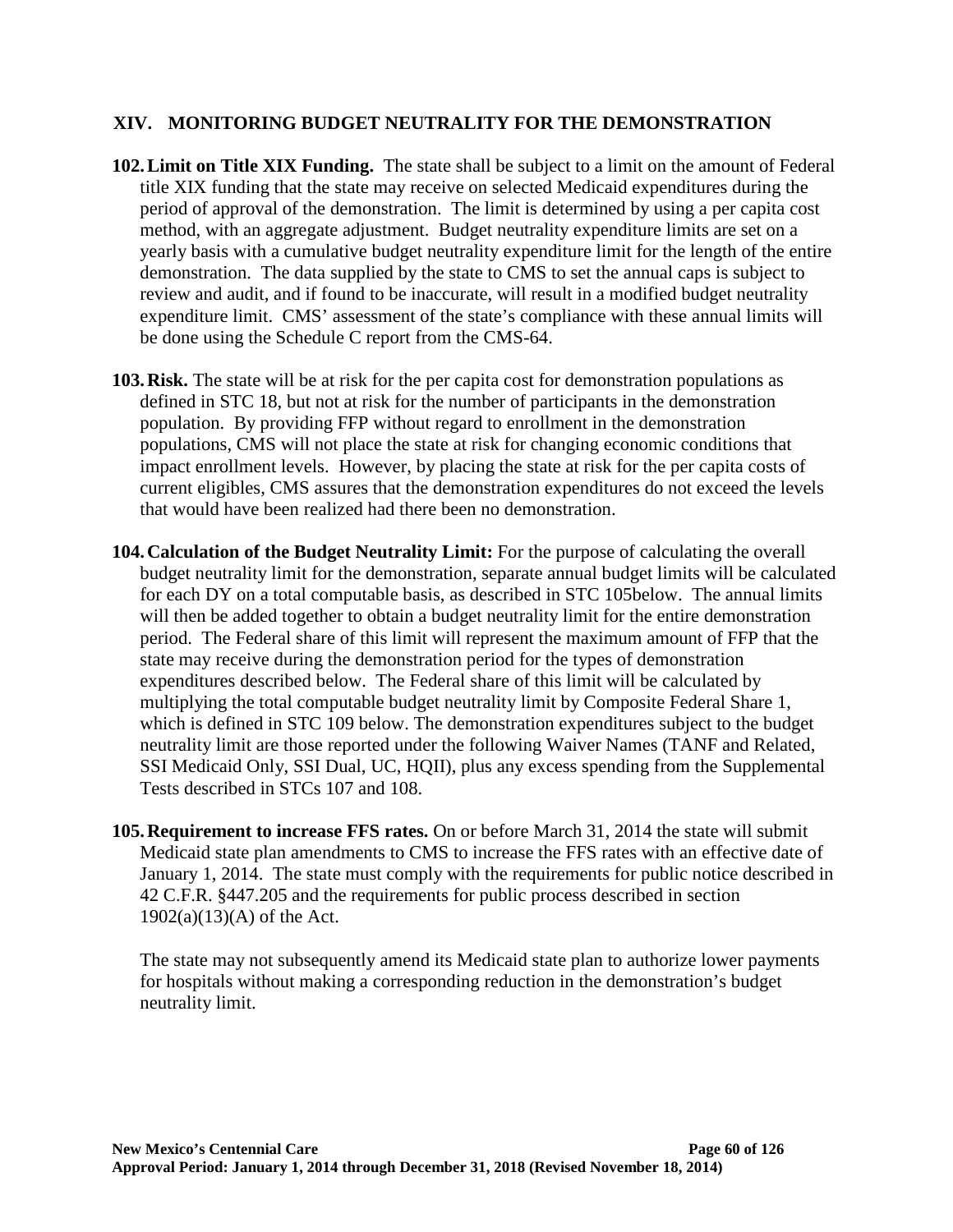- <span id="page-66-1"></span>**106.Capita Budget Neutrality Limit and Aggregate Adjustment.** For each DY, separate annual budget limits of demonstration service expenditures will be calculated. Each annual budget limit will have per capita and aggregate components.
	- a. The per capita component is determined as the sum of the products of the trended monthly per person cost times the actual number of eligible/member months, as reported to CMS by the state under the guidelines set forth in STC xx. The trend rates and per capita cost estimates for each MEG for each year of the demonstration are listed in the table below.

| <b>MEG</b>               | <b>TREND</b> | $DY1 -$     | $DY2-$      | $DY3-$      | $DY4-$      | $-DY5-$     |
|--------------------------|--------------|-------------|-------------|-------------|-------------|-------------|
|                          |              | <b>PMPM</b> | <b>PMPM</b> | <b>PMPM</b> | <b>PMPM</b> | <b>PMPM</b> |
| <b>TANF</b> and Related  | 3.88%        | \$385.80    | \$400.77    | \$416.32    | \$432.47    | \$449.25    |
| <b>SSI and Related –</b> | 4.30%        | \$1,763.90  | \$1,842.83  | \$1,925.21  | \$2,008.00  | \$2,094.34  |
| <b>Medicaid Only</b>     |              |             |             |             |             |             |
| <b>SSI and Related —</b> | 4.30%        | \$1,780.77  | \$1,857.34  | \$1,937.21  | \$2,020.51  | \$2,107.39  |
| Dual                     |              |             |             |             |             |             |

b. The aggregate component for each DY is shown on the table below, and represents the amount of supplemental payments to hospitals that the state could have continued making in the absence of the demonstration.

|            | $TRED$   $DY$ 1 - |                                                                                 | $DY2-$       | $DY3-$       | DY4 –        | $-DY5-$      |
|------------|-------------------|---------------------------------------------------------------------------------|--------------|--------------|--------------|--------------|
|            |                   | <b>Total</b>                                                                    | <b>Total</b> | <b>Total</b> | <b>Total</b> | <b>Total</b> |
| <b>UPL</b> |                   | 4.1%   \$68,889,323   \$71,713,785   \$74,654,050   \$77,714,867   \$80,901,176 |              |              |              |              |
| Payments   |                   |                                                                                 |              |              |              |              |

- <span id="page-66-0"></span>**107.Supplemental Budget Neutrality Test 1: Hypothetical Groups.** The budget neutrality test for this demonstration includes an allowance for hypothetical populations, which are optional populations that could have been added to the Medicaid program through the state plan, but instead will be covered in the demonstration only. The expected costs of hypothetical populations are reflected in the "without-waiver" budget neutrality expenditure limit. The state must not accrue budget neutrality "savings" from hypothetical populations. To accomplish these goals, a separate expenditure cap is established for the hypothetical groups, to be known as Supplemental Budget Neutrality Test 1.
	- a. The MEGs listed in the table below are for the Supplemental Budget Neutrality Test 1.

| <b>MEG</b>      | <b>TREND</b> | $DY1-$      | $DY2-$      | $DY3-$      | $DY4-$      | $-DY5-$     |
|-----------------|--------------|-------------|-------------|-------------|-------------|-------------|
|                 |              | <b>PMPM</b> | <b>PMPM</b> | <b>PMPM</b> | <b>PMPM</b> | <b>PMPM</b> |
| <b>217-like</b> | 3.11%        | \$4,936.92  | \$5,090.46  | \$5,248.77  | \$5,412.01  | \$5,580.32  |
| <b>Medicaid</b> |              |             |             |             |             |             |
| 217-like Group- | 4.30%        | \$1,776.90  | \$1,853.31  | \$1,933.00  | \$2,016.12  | \$2,102.81  |
| <b>Dual</b>     |              |             |             |             |             |             |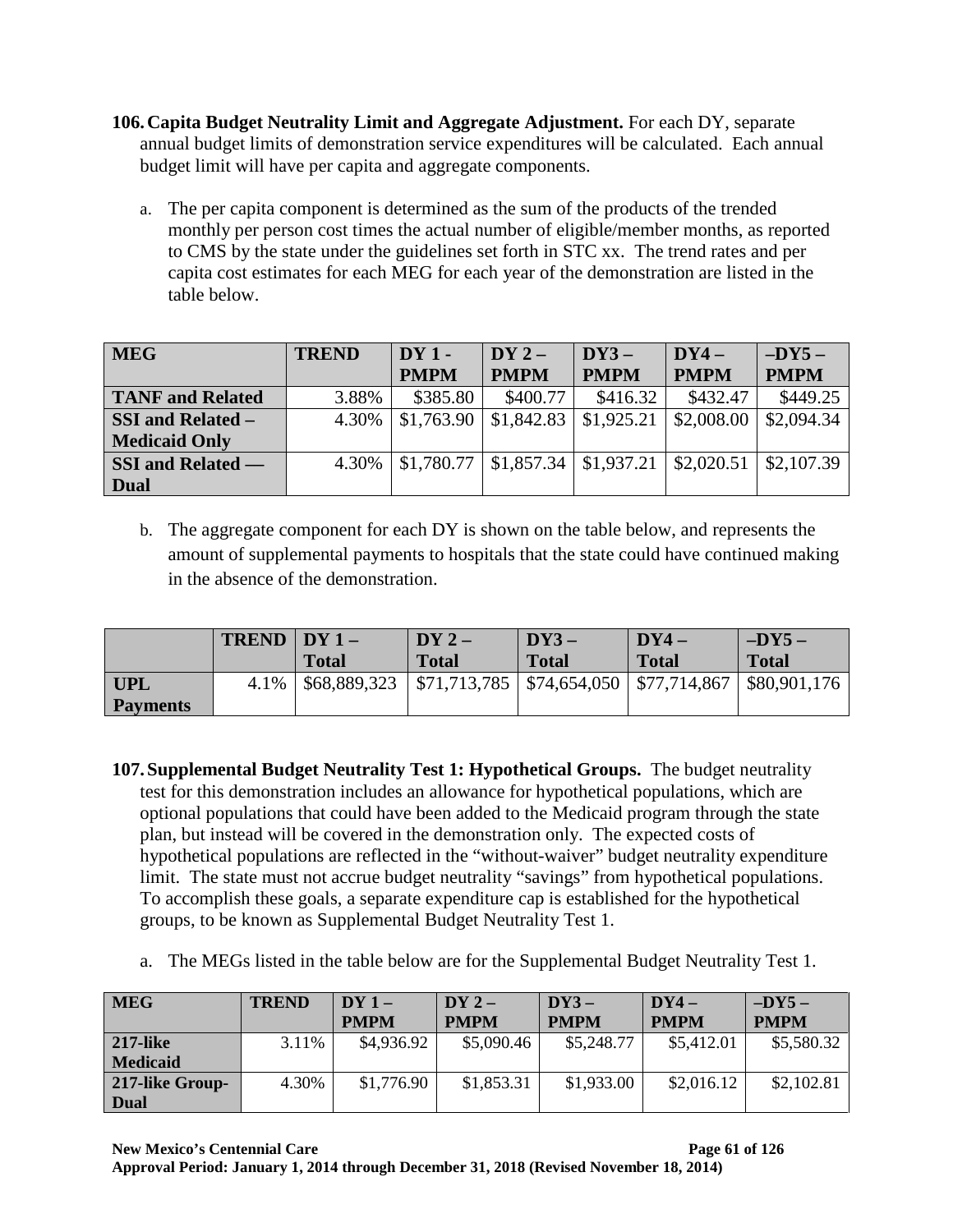- b. The Supplemental Cap 1 is calculated by taking the PMPM cost projection for each group in the above table in each DY, times the number of eligible member months for that group and DY, and adding the products together across groups and DYs. The Federal share of Supplemental Cap 1 is obtained by multiplying the total computable Supplemental Cap 1 by Composite Federal Share 2.
- c. Supplemental Budget Neutrality Test 1 is a comparison between the Federal share of Supplemental Cap 1 and total FFP reported by the State for hypothetical groups under the following Waiver Names (217-like Medicaid, 217-like Group- Dual).
- d. If total FFP for hypothetical groups should exceed the Federal share of Supplemental Cap 1, the difference must be reported as a cost against the budget neutrality limit described in paragraph 111.
- <span id="page-67-0"></span>**108.Supplemental Budget Neutrality Test 2: VIII Group.** Adults eligible for Medicaid as the group defined in section  $1902(a)(10)(A)(i)(VIII)$  of the Act are included in this demonstration, and in the budget neutrality. The state will not be allowed to obtain budget neutrality "savings" from this population. Therefore, a separate expenditure cap is established for this group, to be known as Supplemental Budget Neutrality Test 2.

|  |  | a. The MEG listed in the table below is included in Supplemental Budget Neutrality Test 2. |
|--|--|--------------------------------------------------------------------------------------------|
|  |  |                                                                                            |

| <b>MEG</b>        | <b>TREND</b> | DV 1<br><b>PMPM</b> | DY2<br><b>PMPM</b> | DY3<br><b>PMPM</b> | $\nabla$ DY4 $-$<br><b>PMPM</b> | $-DY5-$<br><b>PMPM</b> |
|-------------------|--------------|---------------------|--------------------|--------------------|---------------------------------|------------------------|
| <b>VIII Group</b> | 5.1%         | .87<br>\$577.       | \$607.34<br>-34    | \$638.31           | \$670.87                        | \$705.08               |

- b. If the state's experience of the take up rate for the VIII group and other factors that affect the costs of this population indicates that the PMPM limit described above in paragraph (a) may underestimate the actual costs of medical assistance for the VIII group, the state may submit an adjustment to paragraph (a) for CMS review without submitting an amendment pursuant to paragraph 7. Adjustments to the PMPM limit for a demonstration year must be submitted to CMS by no later than October 1 of the demonstration year for which the adjustment would take effect.
- c. The Supplemental Cap 2 is calculated by taking the PMPM cost projection for the above group in each DY, times the number of eligible member months for that group and DY, and adding the products together across groups and DYs. The Federal share of the Supplemental Cap 2is obtained by multiplying total computable Supplemental Cap 2 by the Composite Federal Share 3.
- d. Supplemental Budget Neutrality Test 2 is a comparison between the Federal share of the Supplemental Cap 2 and total FFP reported by the State for VIII Group.
- e. If total FFP for VIII Group should exceed the Federal share of Supplemental Cap 2 after any adjustments made to the budget neutrality limit as described in paragraph b, the difference must be reported as a cost against the budget neutrality limit described in STC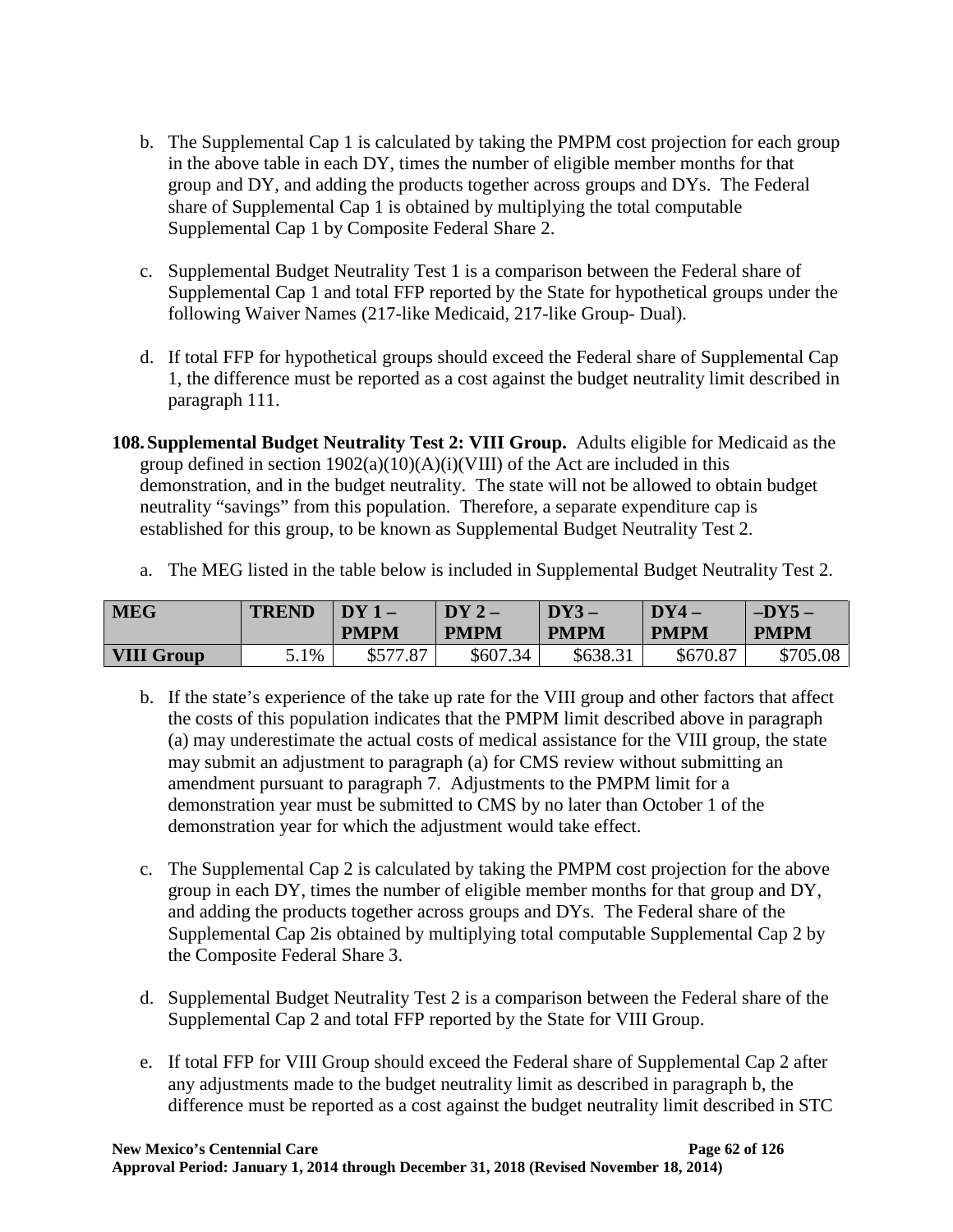[106.](#page-66-1)

- <span id="page-68-0"></span>**109.Composite Federal Share Ratios.** The Composite Federal Share is the ratio calculated by dividing the sum total of Federal financial participation (FFP) received by the state on actual demonstration expenditures during the approval period, as reported through the MBES/CBES and summarized on Schedule C (with consideration of additional allowable demonstration offsets such as, but not limited to, premium collections) by total computable demonstration expenditures for the same period as reported on the same forms. There are three Composite Federal Share Ratios for this demonstration: Composite Federal Share 1, based on the expenditures reported under the Waiver Names listed in STC [106;](#page-66-1) Composite Federal Share 2, based on the expenditures reported under the Waiver Names listed in STC [107\(](#page-66-0)a); and Composite Federal Share 3, based on the expenditures reported under the Waiver Names listed in STC [108\(](#page-67-0)a). Should the demonstration be terminated prior to the end of the extension approval period (see STC [8\)](#page-10-1), the Composite Federal Share will be determined based on actual expenditures for the period in which the demonstration was active. For the purpose of interim monitoring of budget neutrality, a reasonable estimate of Composite Federal Share may be developed and used through the same process or through an alternative mutually agreed upon method.
- **110.Future Adjustments to the Budget Neutrality Expenditure Limit**. CMS reserves the right to adjust the budget neutrality expenditure limit to be consistent with enforcement of impermissible provider payments, health care related taxes, new Federal statutes, or policy interpretations implemented through letters, memoranda, or regulations with respect to the provision of services covered under the demonstration.
- **111.Enforcement of Budget Neutrality.** CMS shall enforce budget neutrality over the life of the demonstration rather than on an annual basis. However, if the state's expenditures exceed the calculated cumulative budget neutrality expenditure cap by the percentage identified below for any of the demonstration years, the state must submit a corrective action plan to CMS for approval. The state will subsequently implement the approved corrective action plan.

| Year            | <b>Cumulative target</b> | Percentage  |
|-----------------|--------------------------|-------------|
|                 | definition               |             |
| DY <sub>1</sub> | Cumulative budget        | 2.0 percent |
|                 | neutrality limit plus:   |             |
| DY <sub>2</sub> | Cumulative budget        | 1.5 percent |
|                 | neutrality limit plus:   |             |
| DY <sub>3</sub> | Cumulative budget        | 1.0 percent |
|                 | neutrality limit plus:   |             |
| DY4             | Cumulative budget        | 0.5 percent |
|                 | neutrality limit plus:   |             |
| DY <sub>5</sub> | Cumulative budget        | 0 percent   |
|                 | neutrality limit plus:   |             |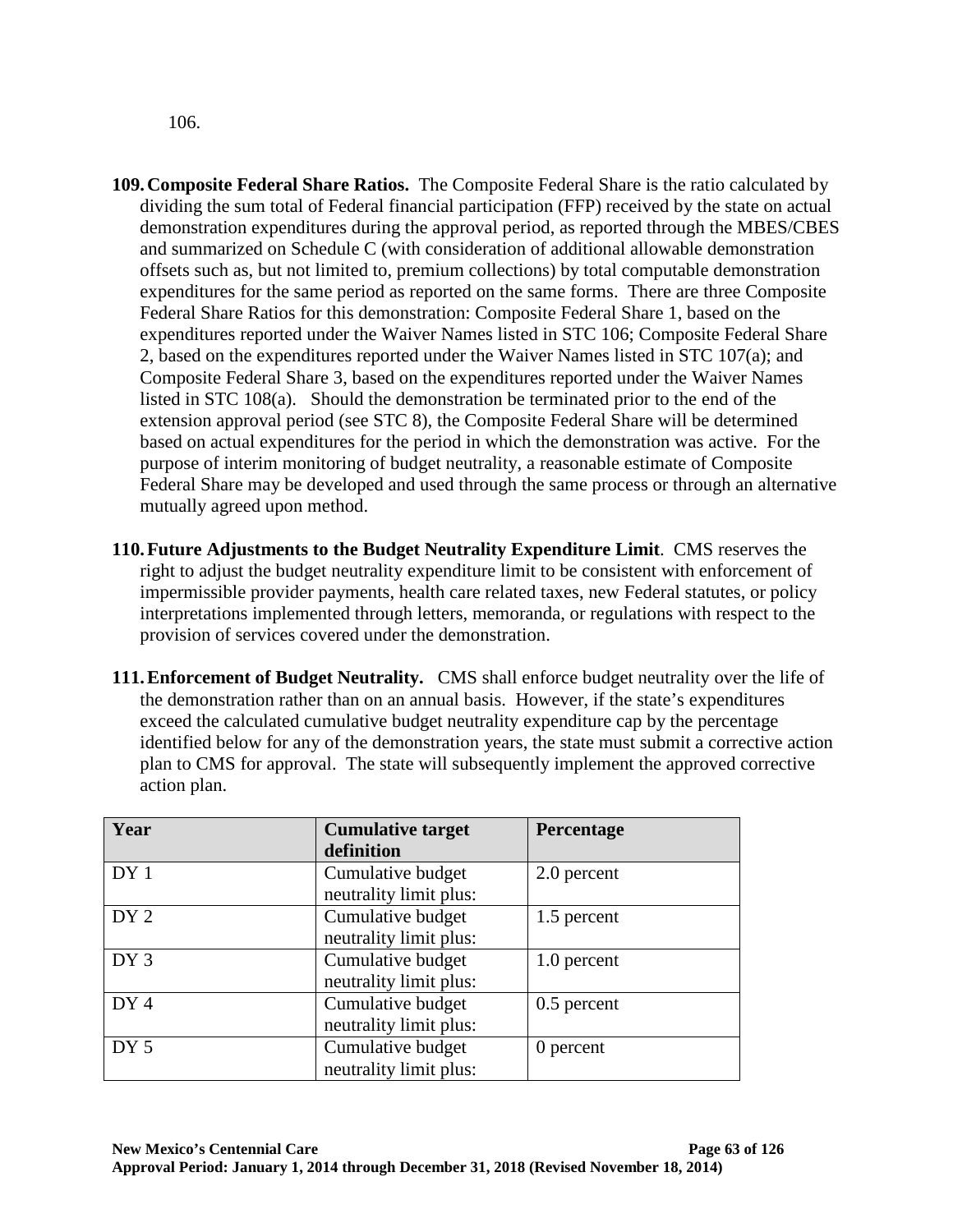**112.Exceeding Budget Neutrality**. If at the end of the demonstration period the cumulative budget neutrality limit has been exceeded, the excess Federal funds will be returned to CMS. If the demonstration is terminated prior to the end of the budget neutrality agreement, an evaluation of this provision will be based on the time elapsed through the termination date.

# **XV.GENERAL REPORTING REQUIREMENTS**

- **113.General Financial Requirements.** The state must comply with all general financial requirements under title XIX, including reporting requirements related to monitoring budget neutrality, set forth in Section [XIV](#page-65-0) of these STCs.
- **114.Compliance with Managed Care Reporting Requirements.** The state must comply with all managed care reporting regulations at 42 CFR Part §438 et. seq. except as expressly identified as not applicable in the expenditure authorities incorporated into these STCs.
- **115.Reporting Requirements Related to Budget Neutrality.** The state must comply with all reporting requirements for monitoring budget neutrality set forth in Section [XIV](#page-65-0) of these STCs.
- <span id="page-69-0"></span>**116.Monthly Monitoring Calls.** CMS will convene monthly conference calls with the state. The purpose of these calls is to discuss any significant actual or anticipated developments affecting the demonstration. Areas to be addressed include, but are not limited to: transition and implementation activities, stakeholder concerns raised at the Native American Advisory Board and the Native American Technical Advisory Subcommittee, MCO operations and performance, enrollment, cost sharing, quality of care, access, the benefit package, audits, lawsuits, financial reporting and budget neutrality issues, progress on evaluations, legislative developments, and any demonstration amendments the state is considering submitting. CMS will provide updates on any amendments or concept papers under review, as well as Federal policies and issues that may affect any aspect of the demonstration. The state and CMS will jointly develop the agenda for the calls.
- <span id="page-69-1"></span>**117.Quarterly Progress Reports.** The state must submit quarterly progress reports in accordance with the guidelines in Attachment A no later than 60 days following the end of each quarter. The intent of these reports is to present the state's analysis and the status of the various operational areas. These quarterly and bi-annual reports must include the following, but are not limited to:
	- a. An updated budget neutrality monitoring spreadsheet;
	- b. Events occurring during the quarter or anticipated to occur in the near future that affect health care delivery, including, but not limited to: benefits, enrollment and disenrollment, complaints and grievances, quality of care, and access that is relevant to the demonstration, pertinent legislative or litigation activity, and other operational issues;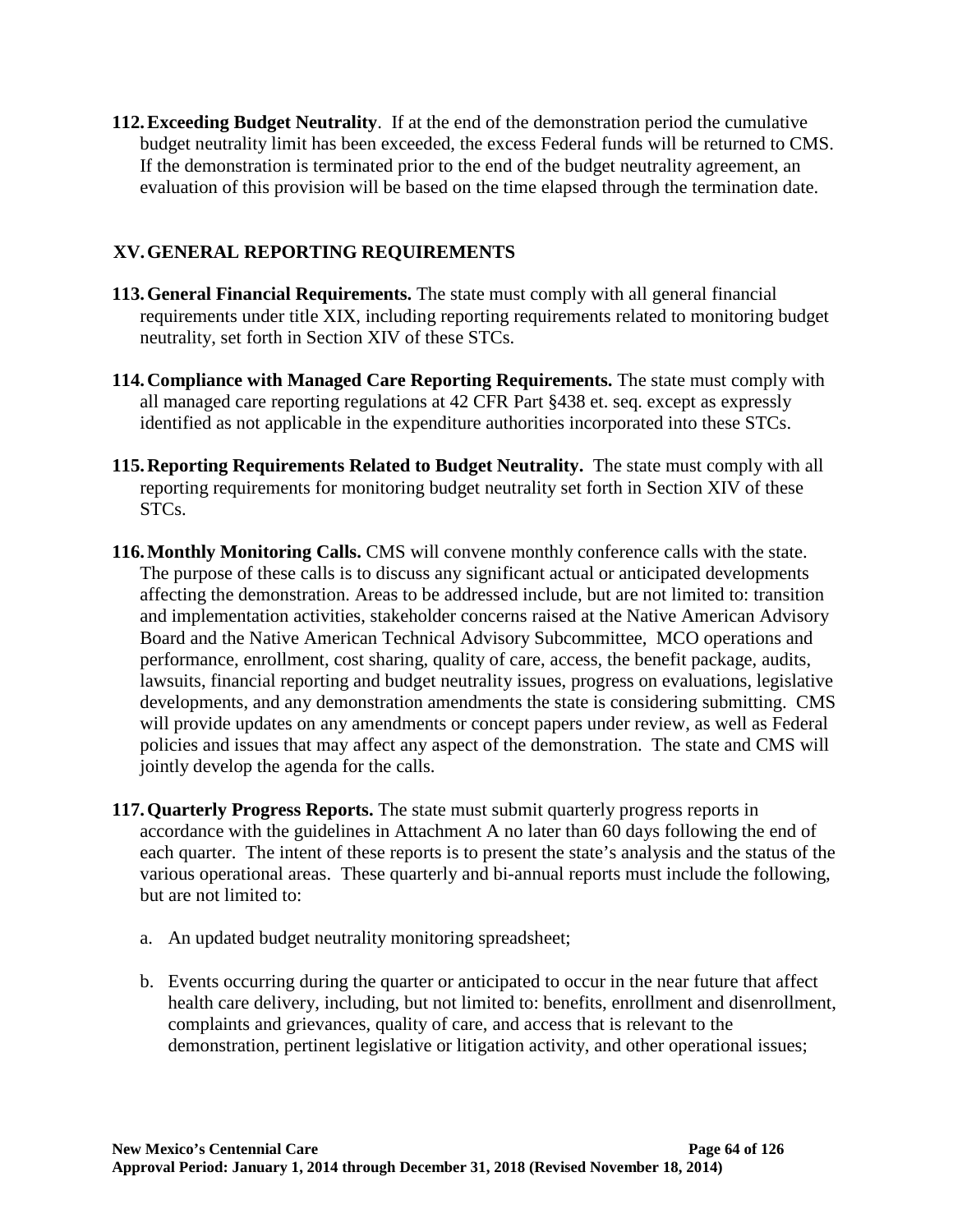- c. For the first quarterly report, the State shall report the number of beneficiary plan change requests following auto-assignment as specified in STC [38\(](#page-30-0)d).
- d. Adverse incidents including abuse, neglect, exploitation, mortality reviews and critical incidents that result in death;
- e. A summary of any issues identified or recommendations made by the Native American Advisory Board and the Native American Technical Advisory Subcommittee;
- f. Action plans for addressing any policy, administrative, or budget issues identified;
- g. Monthly enrollment reports for demonstration participants, that include the member months and end of quarter, point-in-time enrollment for each demonstration population;
- h. Number of participants who chose an MCO and the number of participants who change plans after being auto-assigned; and
- i. Complaints, grievances and appeals filed during the quarter by type including access to urgent, routine, specialty and the Community Benefit.
- j. Evaluation activities and interim findings. The State shall include a summary of the progress of evaluation activities, including key milestones accomplished as well as challenges encountered and how they were addressed. The discussion shall also include interim findings, when available; status of contracts with independent evaluator(s), if applicable; status of Institutional Review Board approval, if applicable; and status of study participant recruitment, if applicable.
- k. Identify any quality assurance/monitoring activity in current quarter. As part of the annual report, pursuant to STC [118,](#page-70-0) the State must also report on the implementation and effectiveness of the updated comprehensive Quality Strategy as it impacts the Demonstration.
- l. Information related to beneficiary rewards eligibility activities, respective earnings for each activity, eligible health related expenditures and access to account information.
- <span id="page-70-0"></span>**118.Demonstration Annual Report.** The annual report must, at a minimum, include the requirements outlined below. The state will submit the draft annual report no later than 90 days after the end of each demonstration year. Within 30 days of receipt of comments from CMS, a final annual report must be submitted for the Demonstration Year (DY) to CMS.
	- a. All items included in the quarterly report pursuant to  $STC$  [117\(](#page-69-1)a)-(d) and (f)-(k) must be summarized to reflect the operation/activities throughout the DY;
	- b. Total annual expenditures for the demonstration population for each DY, with administrative costs reported separately;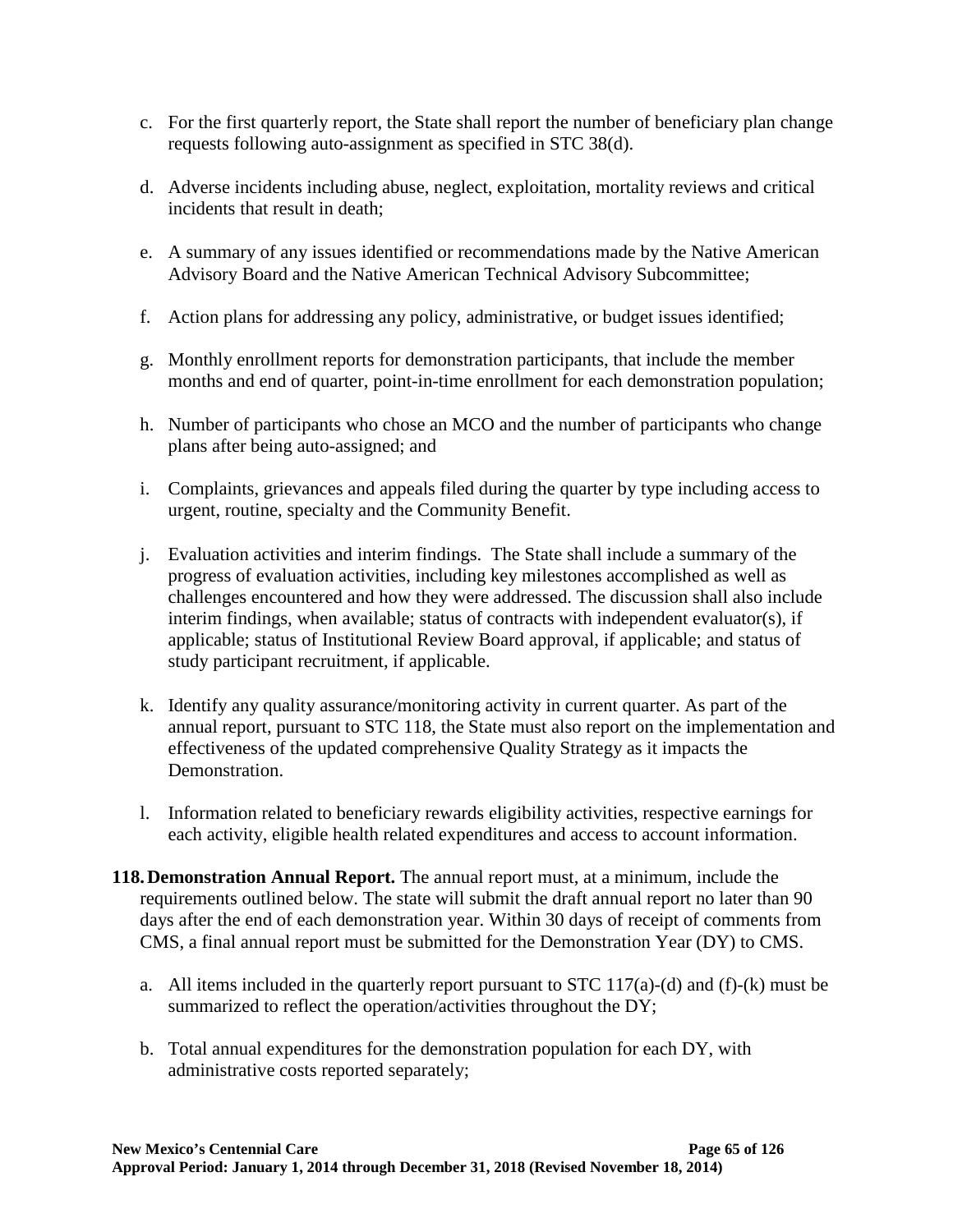- c. Yearly enrollment reports for demonstration enrollees for each DY (enrollees include all individuals enrolled in the demonstration) that include the member months, as required to evaluate compliance with the budget neutral agreement;
- d. Managed Care Delivery System. The state must document accomplishments, project status, quantitative and case study findings, interim evaluation findings, utilization data, progress on implementing cost containment initiatives and policy and administrative difficulties in the operation of the demonstration. The state must provide the CAHPS survey, outcomes of any focused studies conducted and what the state intends to do with the results of the focused study, outcomes of any reviews or interviews related to measurement of any disparities by racial or ethnic groups, annual summary of network adequacy by plan including an assessment of the provider network pre and post implementation and MCO compliance with provider 24/7 availability, summary of outcomes of any on-site reviews including EQRO, financial, or other types of reviews conducted by the state or a contractor of the state, summary of performance improvement projects being conducted by the state and any outcomes associated with the interventions, outcomes of performance measure monitoring, summary of plan financial performance. The annual report must include an analysis of service reductions that occurred as a result of the assessment within the first 90 days of the transition of 1915(c) HCBS participants into the 1115 demonstration, and must also include an analysis of service reductions that occurred through the course of the service planning process
- e. Annual summary of the quality of care and health outcomes for AI/AN beneficiaries under Centennial Care
- **119.Final Report.** Within 120 days following the end of the demonstration, the state must submit a draft final report to CMS for comments. The state must take into consideration CMS' comments for incorporation into the final report. The final report is due to CMS no later than 120 days after receipt of CMS' comments.

# **XVI. EVALUATION OF THE DEMONSTRATION**

- **120. Submission of a Draft Evaluation Plan.** The state shall submit a draft evaluation plan to CMS no later than 120 days after the award of the Demonstration. The evaluation plan, including the budget and adequacy of approach to meet the scale and rigor of the requirements of STC [121,](#page-71-0) is subject to CMS approval.
- <span id="page-71-0"></span>**121. Evaluation plan requirements.** The evaluation plan should be described in sufficient detail to determine that it is scientifically rigorous. The design should describe how the evaluation and reporting will develop and be maintained to assure its scientific rigor and completion. In summary, the demonstration evaluation will meet the standards of academic journal peer review, as appropriate and feasible for each aspect of the evaluation, including standards for the evaluation design, conduct, interpretation and reporting of findings. Among the characteristics of rigor that will be met are the use of best available data; controls for and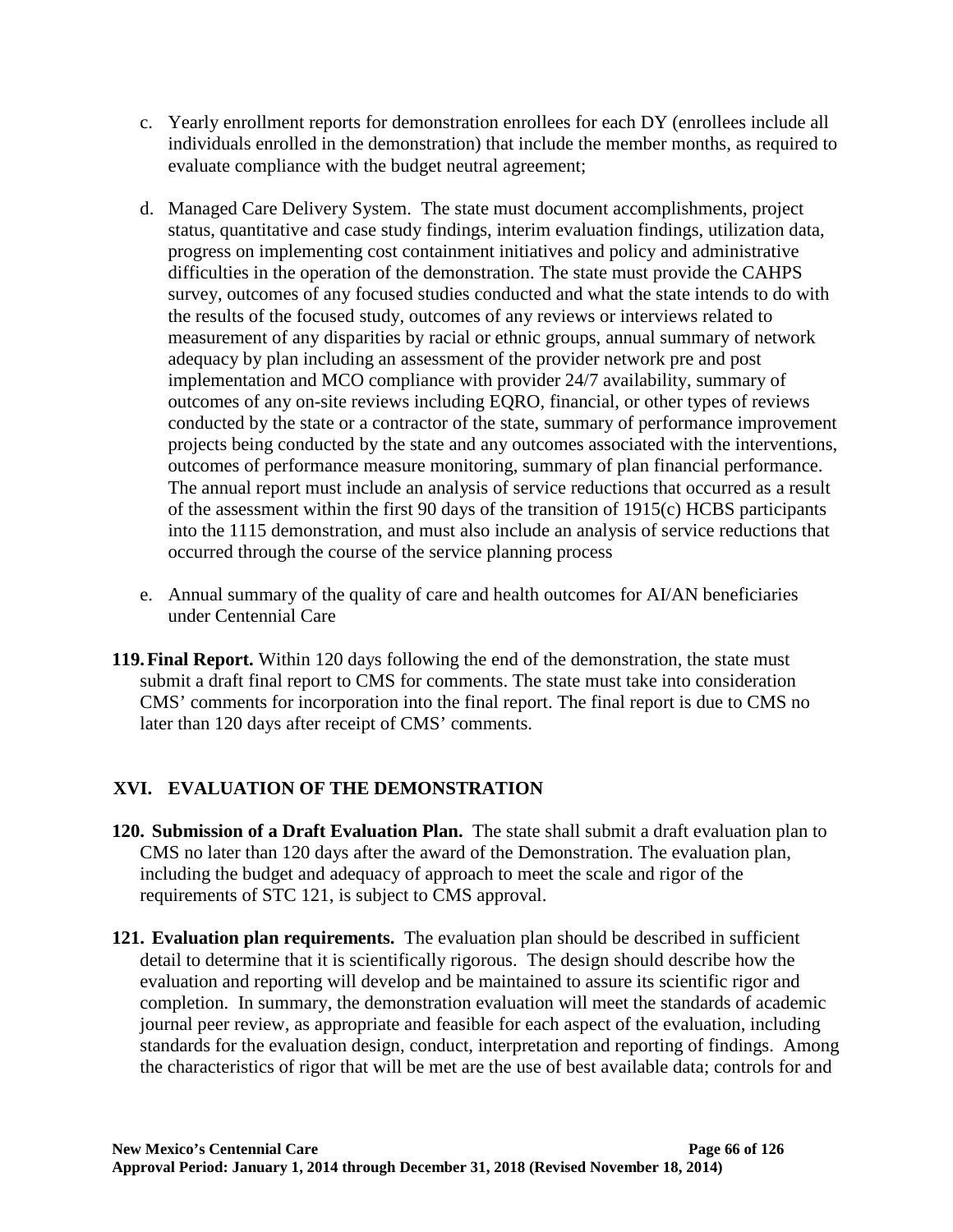reporting of the limitations of data and their effects on results; and the generalizability of results.

The Evaluation Plan shall include the following core components:

- a. Research questions and hypothesis: This includes a comprehensive statement of the specific research questions and testable hypotheses that cover the various interventions and specific impacts on target beneficiaries, and more generally on providers, health plans, market areas and public expenditures. The research questions shall focus on the programmatic goals and objectives of the Demonstration and the potential impacts, particularly as they relate to CMS' Three Part Aim of improving access to and experience of care, improving quality of health care and decreasing per capita costs. At a minimum, the research questions shall address the following topics:
	- i. *Demonstration Goal 1*: Assure that Medicaid beneficiaries in the program receive the right amount of care, delivered at the right time, cost effectively in the right setting.
	- ii. *Demonstration Goal 2*: Ensure that the expenditures for care and services being provided by the program are measured in terms of its quality and not solely by its quantity.
	- iii. *Demonstration Goal 3*: Slow the growth rate of costs or "bend the cost curve" over time without cutting benefits or services, changing eligibility or reducing provider rates.
	- iv. *Demonstration Goal 4*: Streamline and modernize the Medicaid program in the State.
- b. Study Design: This includes a description of the study design (e.g., cohort, controlled before-and-after studies, interrupted time series, case-control, etc.), including a rationale for the design selected. The discussion shall include a proposed baseline; definition of control and/or comparison groups or within-subjects design, if applicable; and/or benchmarking to national standards, if applicable.
- c. Study Population: This includes a clear description of the populations impacted by each hypothesis, as well as the comparison population, if applicable. The discussion shall include the sampling methodology for the selected population, as well as support that a statistically reliable sample size is available.
- d. Outcome Measures: This includes identification, for each hypothesis, of quantitative and/or qualitative process and/or outcome measures that adequately assess the effectiveness of the Demonstration, particularly as it relates to the Three Part Aim. Outcomes shall be clearly stated and described, with the numerator and dominator clearly defined, if applicable. To the extent possible, the State shall incorporate comparisons to national data and/or measure sets.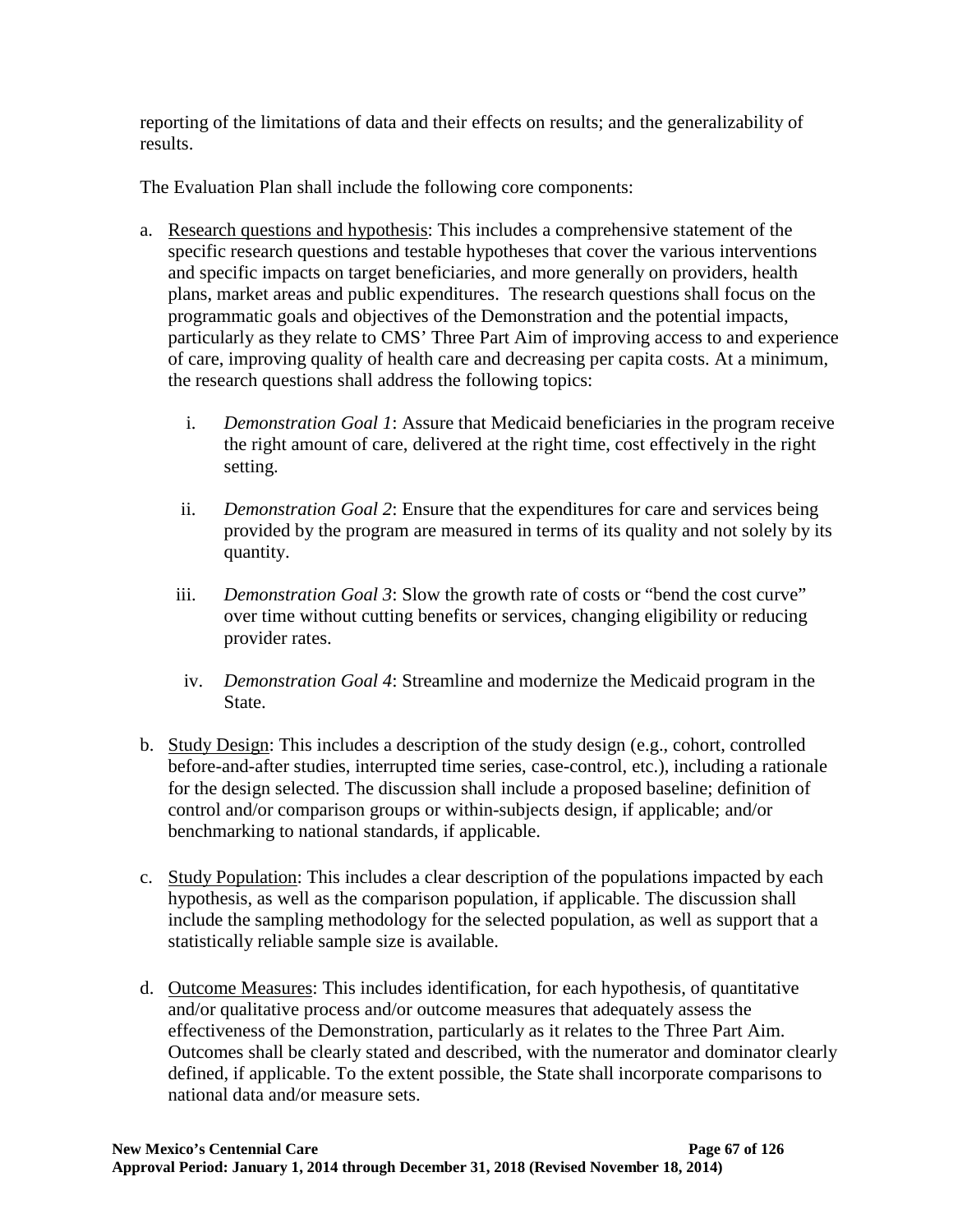- e. Data Collection: This includes description of the data sources; the frequency and timing of data collection; and the method of data collection, including the use of Medicaid encounter data, enrollment data, EHR data, and consumer and provider surveys.
- f. Data Analysis: This includes a detailed discussion of the method of data evaluation, including appropriate statistical methods that will allow for the effects of the Demonstration to be isolated from other initiatives occurring in the State. The level of analysis might be at the beneficiary, provider, and aggregate program level, as appropriate, and may include population stratifications to the extent feasible, for further depth. Qualitative analysis methods shall also be described, if applicable.
- g. Timeline: This includes a timeline for evaluation-related milestones, including those related to procurement of an outside contractor, if applicable, and deliverables.
- h. Evaluator: This includes a discussion of the State's process for obtaining an independent entity to conduct the evaluation, including a description of the qualifications that the selected entity must possess, how the state will assure no conflict of interest, and a budget for evaluation activities.
- **122. Interim Evaluation Report.** If the State submits a request for a renewal of the Demonstration, the State shall submit a draft Interim Evaluation Report at the time of application. The Interim Evaluation Report shall include the same core components as identified in STC [123](#page-73-0) for the Final Evaluation Report and should be consistent with the rigor and format described in the draft evaluation design, in accordance with STC [121.](#page-71-0) In addition, the discussion of the Conclusions and Policy Implications in the Interim Evaluation Report should support the request for the Demonstration extension or renewal. CMS will provide comments within 60 days of receipt of the draft Interim Evaluation Report. The State shall submit the final Interim Evaluation Report within 60 days after receipt of CMS' comments.
- <span id="page-73-0"></span>**123.Final Evaluation Report.** On or before April 30, 2019 (or 120 days following the original expiration date of the demonstration, should that date be later), the State shall submit a draft Final Evaluation Report to CMS. CMS will provide comments on the draft Final Evaluation Report within 60 days of draft receipt. The State should respond to comments and submit the Final Evaluation Report within 60 days of receiving comments. The Final Evaluation Report shall include the following core components:
	- a. Executive Summary. This includes a concise summary of the goals of the Demonstration; the evaluation questions and hypotheses tested; and key findings and policy implications.
	- b. Demonstration Description. This includes a description of the Demonstration programmatic goals and strategies, particularly how they relate to the Triple Aim and interventions implemented.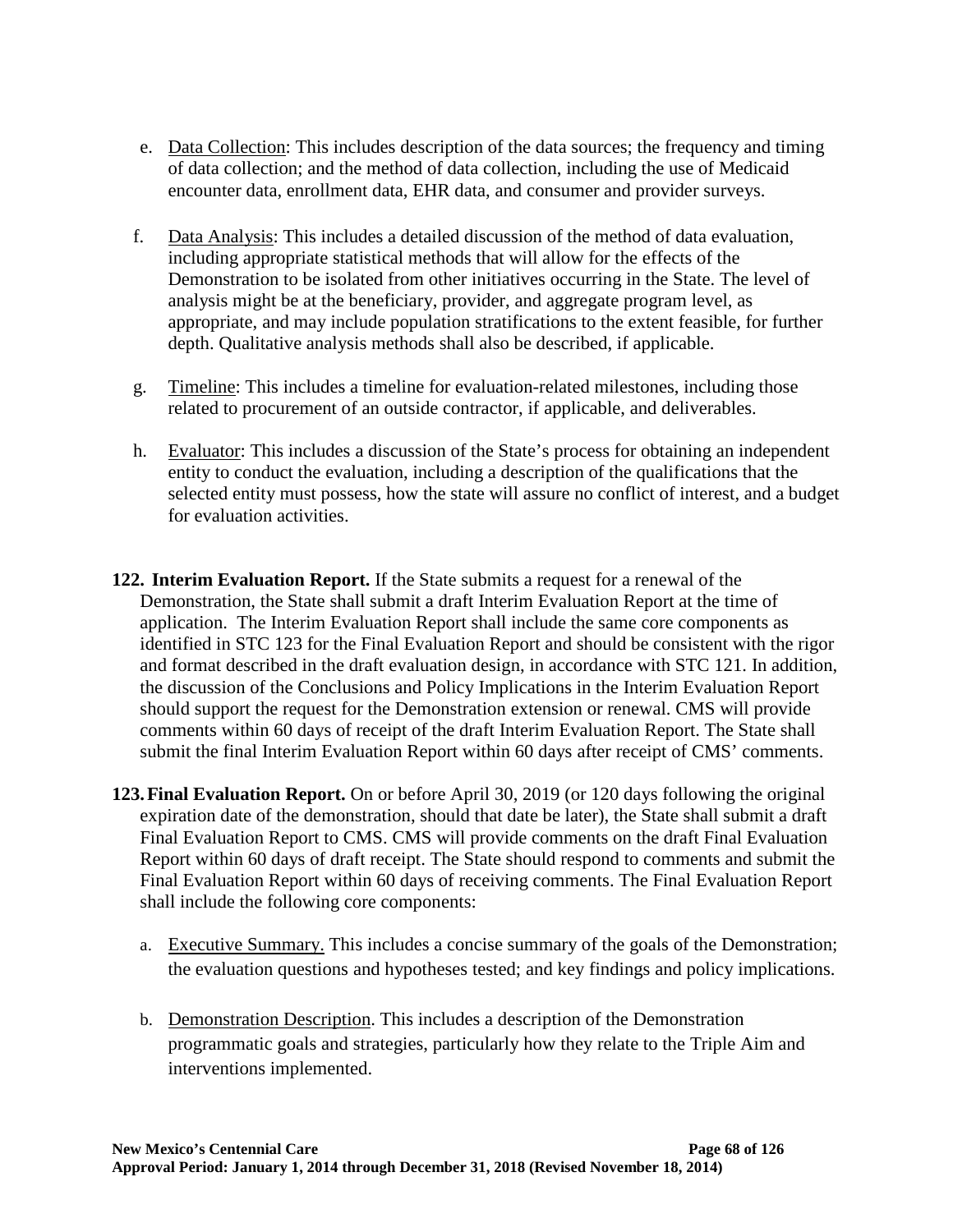- c. Study Design. This includes a discussion of the evaluation design employed including research questions and hypotheses, type of study design, impacted populations; data sources; and data collection and analysis techniques.
- d. Discussion of Findings and Conclusions. This includes a summary of the key findings and outcomes, particularly a discussion of implementation successes, challenges, and lessons learned.
- e. Policy Implications. This includes an interpretation of the conclusions; the impact of the Demonstration within the health delivery system in the State; the implications for State and Federal health policy; and the potential for successful Demonstration strategies to be replicated in other State Medicaid programs.
- **124.Public Access.** The State shall post the final approved Evaluation Plan, Quarterly and Annual Progress Reports, Interim Evaluation Report, if applicable, and Final Evaluation Report on the State Medicaid website within 30 days of approval by CMS.

In addition, CMS will be notified prior to the public release or presentation of these reports and related journal articles, by the contractor or any other third party. Prior to release of these reports, articles and other documents, CMS will be provided a copy including press materials. CMS will be given 30 days to review and comment on journal articles before they are released. CMS may choose to decline some or all of these notifications and reviews.

- **125.Electronic Submission of Reports.** The State shall submit all required plans and reports using the process stipulated by CMS, if applicable.
- **126. Cooperation with Federal Evaluators.** Should CMS undertake an evaluation of the demonstration or any component of the demonstration, the state shall cooperate fully with CMS and its contractor. This includes, but is not limited to, submitting any required data to CMS or the contractor in a timely manner and at no cost to CMS or the contractor.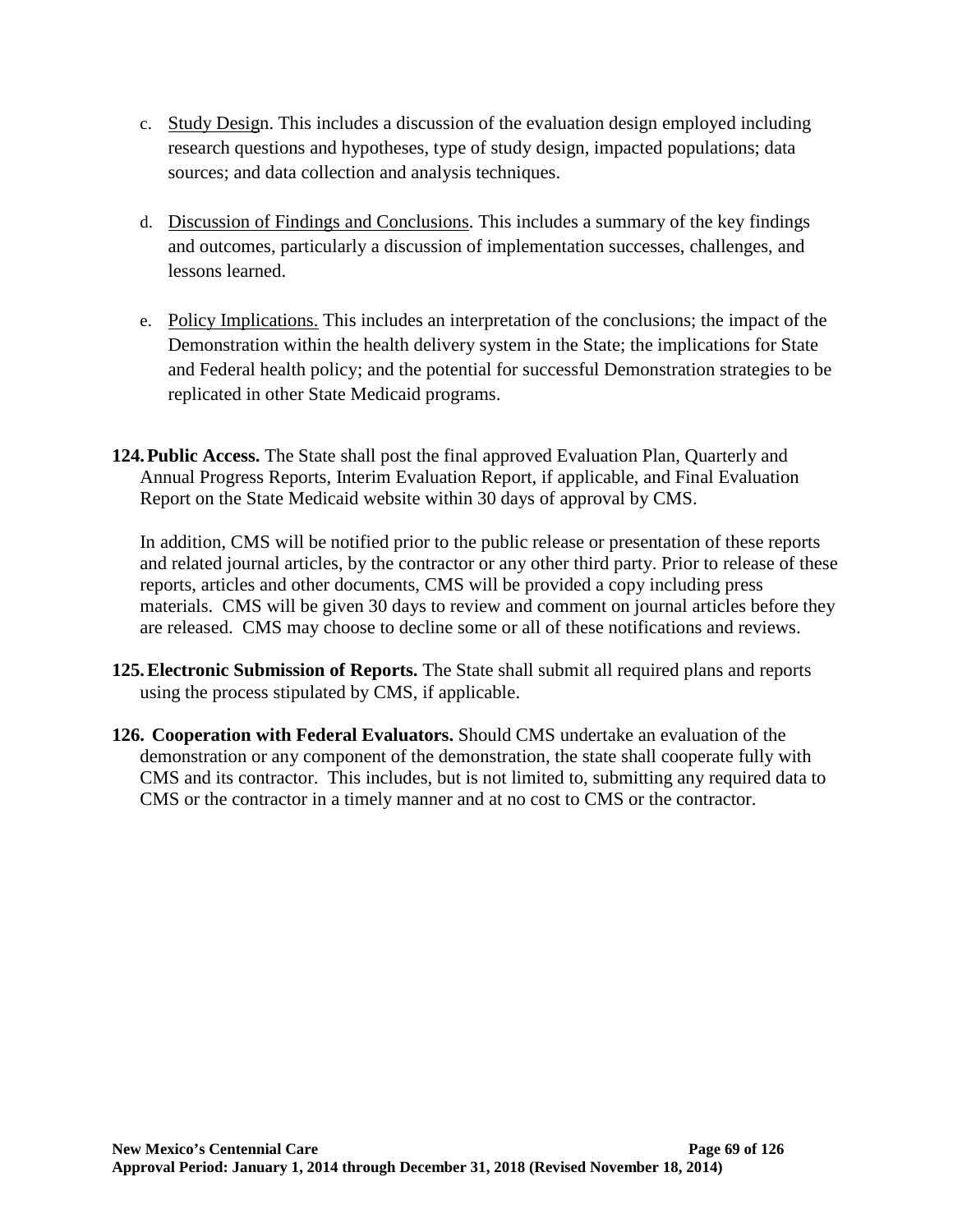## **XVII. SCHEDULE OF STATE DELIVERABLES DURING THE DEMONSTRATION**

The state is held to all reporting requirements outlined in the STCs; this schedule of deliverables should serve only as a tool for informational purposes only.

| Date - Specific                                              | <b>Deliverables</b>                                                                          | <b>STC Reference</b> |
|--------------------------------------------------------------|----------------------------------------------------------------------------------------------|----------------------|
| 60 days after approval                                       | Submit plan for Independent Consumer<br><b>Support Program</b>                               | <b>STC 56</b>        |
| 90 days after approval                                       | Submit quality strategy                                                                      | <b>STC 52</b>        |
| 120 days after approval                                      | Submit draft evaluation plan                                                                 | <b>STC 120</b>       |
| 6 months after<br>implementation, and<br>annually thereafter | Hold post-award forum (and publish<br>date, time, and location 30 days before<br>each forum) | <b>STC 16</b>        |
| 1 year after approval                                        | Submit a plan for the central registry                                                       | STC <sub>0</sub>     |
| Monthly                                                      | Monitoring calls                                                                             | <b>STC 116</b>       |
| 60 days after the end of<br>each quarter                     | Quarterly progress report                                                                    | <b>STC 117</b>       |
| Quarterly                                                    | Quarterly financial report                                                                   | <b>STC 87</b>        |
| Annually                                                     | Annual report                                                                                | <b>STC 118</b>       |
| 6 months before specific<br>authority expires                | Submit an expiration plan                                                                    | <b>STC 10</b>        |
| 12 months before the<br>termination of the<br>demonstration  | Submit an extension request or a phase<br>out plan and an interim evaluation report          | STC <sub>8</sub>     |
| 120 days after the<br>termination of the<br>demonstration    | Draft final report                                                                           | <b>STC 119</b>       |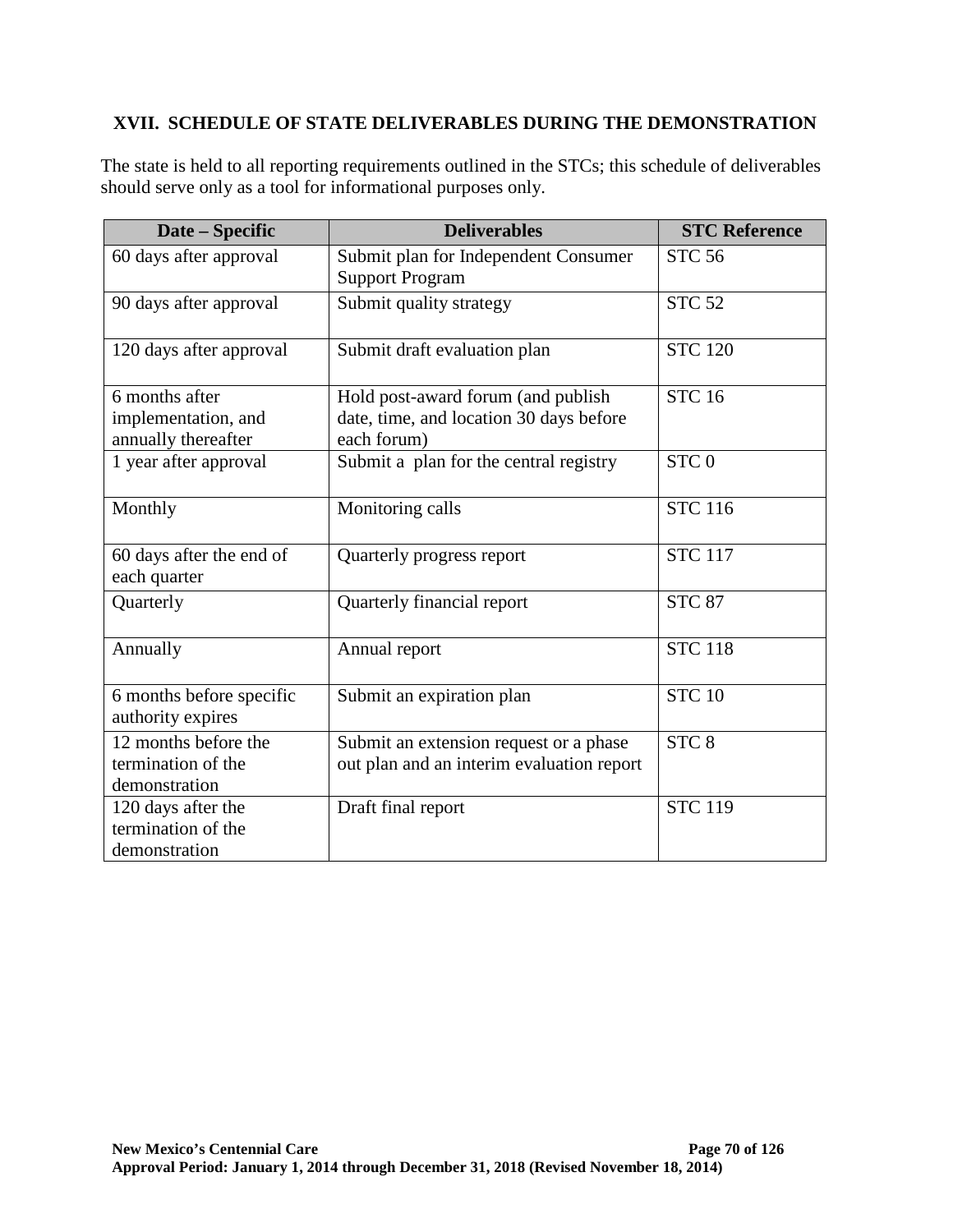## **ATTACHMENT A. QUARTERLY REPORT CONTENT AND FORMAT**

Pursuant to STC [117](#page-69-1) *(Quarterly Progress Report)* of these STCs, the state is required to submit quarterly progress reports to CMS. The purpose of the quarterly report is to inform CMS of significant demonstration activity from the time of approval through completion of the demonstration. The reports are due to CMS 60 days after the end of each quarter.

The following report guidelines are intended as a framework and can be modified when agreed upon by CMS and the state. A complete quarterly progress report must include an updated budget neutrality monitoring workbook. An electronic copy of the report narrative, as well as the Microsoft Excel workbook must be provided.

## **NARRATIVE REPORT FORMAT:**

Title Line One –Centennial Care Waiver Demonstration Title Line Two – Section 1115 Quarterly Report Demonstration/Quarter Reporting Period: *Example: Demonstration Year: 1 (1/1/2014– 12/31/2014) Federal Fiscal Quarter:*  Footer: Date on the approval letter through December 31, 20xx

## **III. Introduction**

Present information describing the goal of the demonstration, what it does, and the status of key dates of approval/operation.

## **IV. Enrollment and Benefits Information**

Discuss the following:

Trends and any issues related to eligibility, enrollment, disenrollment, access, and delivery network.

Any changes or anticipated changes in populations served and benefits. Progress on implementing any demonstration amendments related to eligibility or benefits.

Information about the beneficiary rewards program, including the number of people participating, credits earned, and credits redeemed.

Information about community interveners.

Please complete the following table that outlines all enrollment activity under the demonstration. The state should indicate "N/A" where appropriate. If there was no activity under a particular enrollment category, the state should indicate that by "0".

## **V. Enrollment Counts for Quarter and Year to Date**

Note: Enrollment counts should be unique enrollee counts, not member months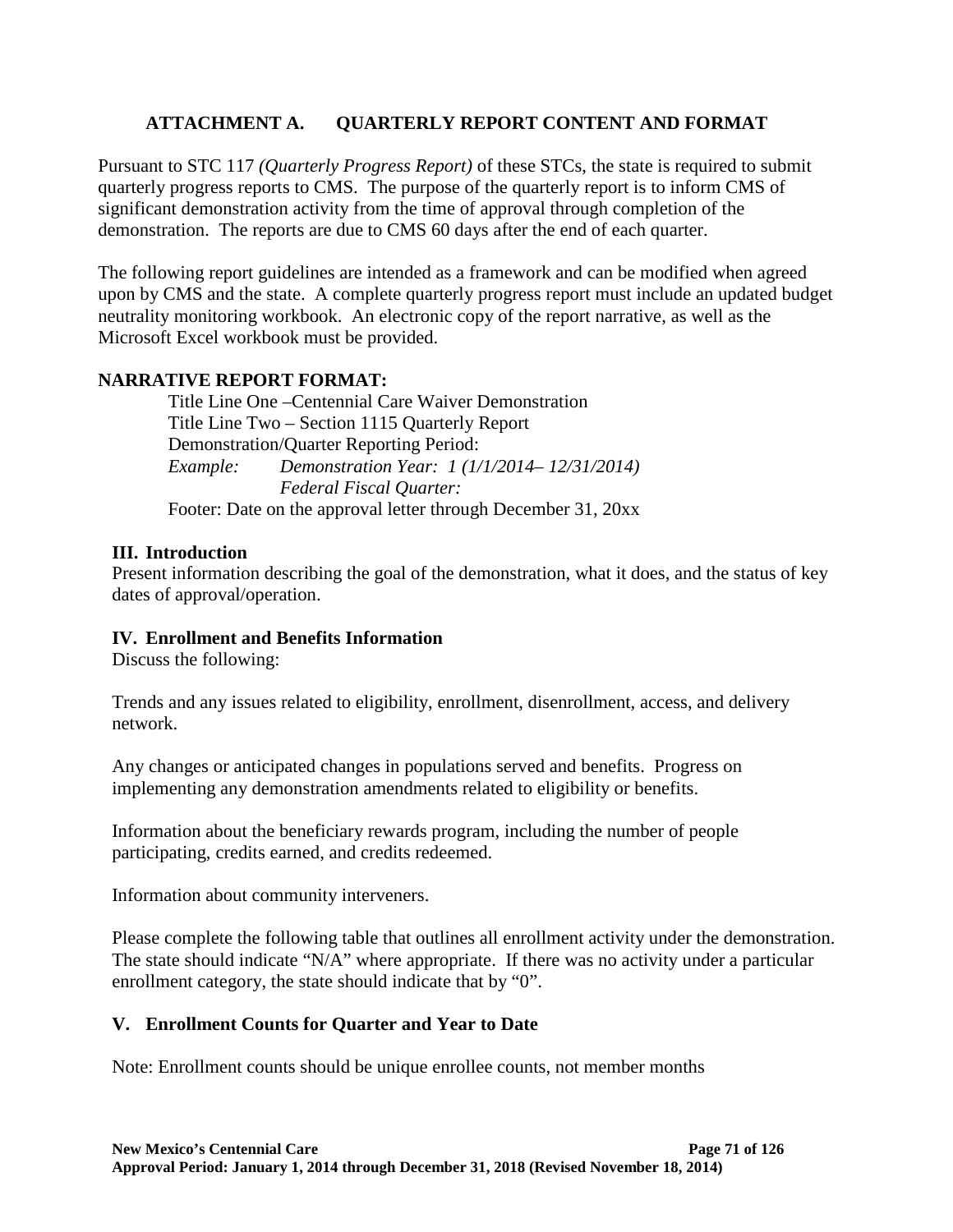| <b>Demonstration Populations</b>                  | <b>Total Number</b><br>of<br><b>Demonstration</b><br><i>participants</i><br><b>Quarter Ending</b><br>$-MM/YY$ | <b>Current Enrollees</b><br>(year to date) | Disenrolled in<br><b>Current Quarter</b> |
|---------------------------------------------------|---------------------------------------------------------------------------------------------------------------|--------------------------------------------|------------------------------------------|
| <b>Population 1 – TANF and Related</b>            |                                                                                                               |                                            |                                          |
| Population 2 – SSI and Related – Medicaid<br>Only |                                                                                                               |                                            |                                          |
| <b>Population 3 -- SSI and Related - Dual</b>     |                                                                                                               |                                            |                                          |
| Population 4 – 217-like Group – Medicaid<br>only  |                                                                                                               |                                            |                                          |
| Population 5 – 217-like Group – Dual              |                                                                                                               |                                            |                                          |
| <b>Population 6 – VIII Group</b>                  |                                                                                                               |                                            |                                          |

## **IV. Outreach/Innovative Activities to Assure Access**

Summarize marketing, outreach, or advocacy activities to potential eligibles and/or promising practices for the current quarter to assure access for demonstration participants or potential eligibles.

## **V. Collection and Verification of Encounter Data and Enrollment Data**

Summarize any issues, activities, or findings related to the collection and verification of encounter data and enrollment data.

## **VI. Operational/Policy/Systems/Fiscal Developments/Issues**

A status update that identifies all other significant program developments/issues/problems that have occurred in the current quarter or are anticipated to occur in the near future that affect health care delivery, including but not limited to program development, quality of care, approval and contracting with new plans, health plan contract compliance and financial performance relevant to the demonstration, fiscal issues, systems issues, and pertinent legislative or litigation activity.

# **VI. HCBS Reporting**

- 1. A status update that includes the type and number of issues identified and resolved through the Consumer Support Program,
- 2. Identification of critical incidents reported during the quarter, and
- 3. Systemic CB issues or problems identified through monitoring and reporting processes and how they are being addressed. Issues include but are not limited to: participant access and eligibility, participant-centered planning and service delivery, provider credentialing and/or verification, and health and welfare.
- 4. Information regarding self-direction of benefits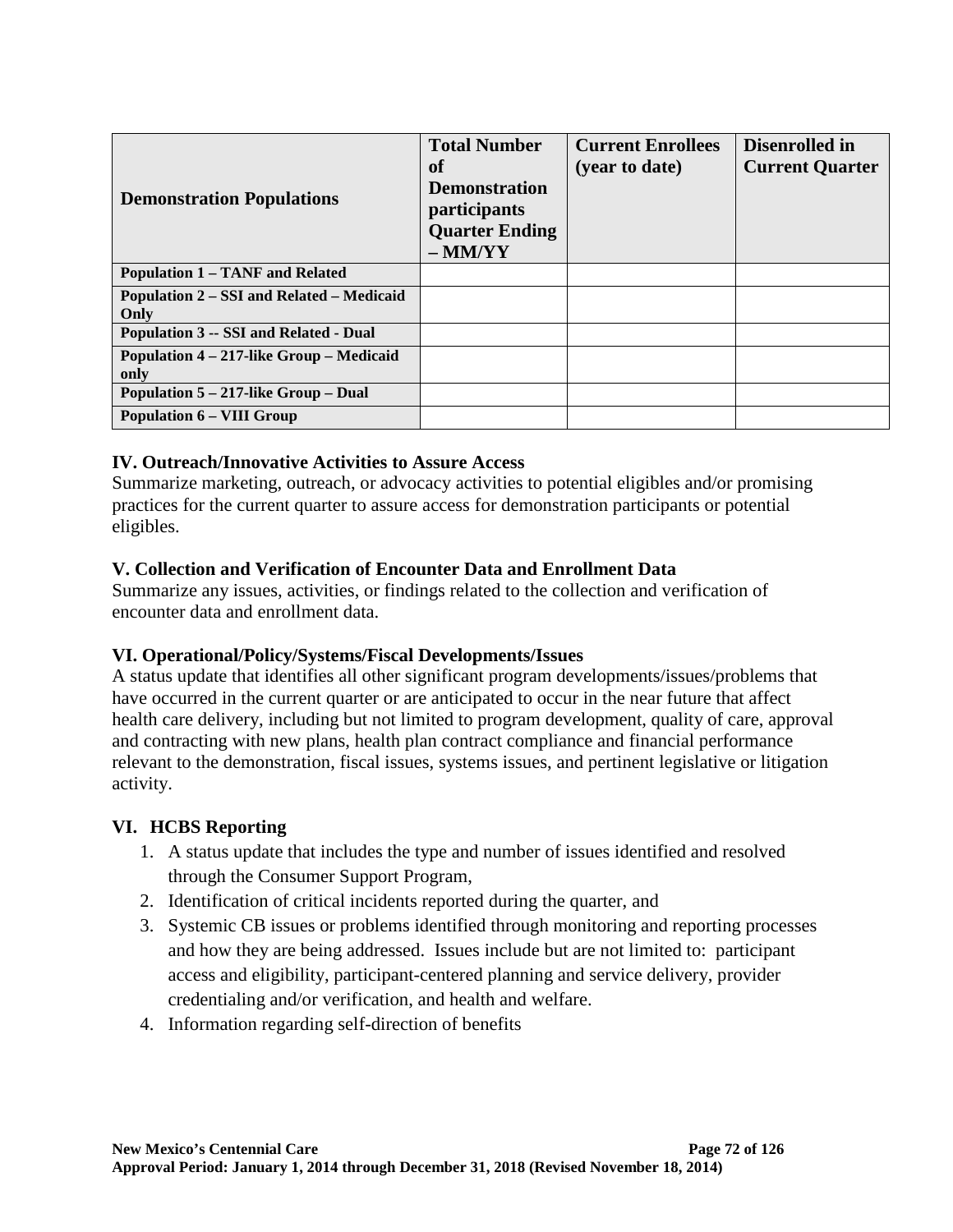## **VII.AI/AN Reporting**

Summarize the implementation of Centennial Care for AI/AN beneficiaries including:

1. Access to care, especially in frontier areas;

2. Status of contracting between MCOs and I/T/U providers and the use of the I/T/U contract addendum.

3. Status of ensuring timely payment for all I/T/U providers and include complaints by such providers; and

4 . A summary of issues identified and recommendations made by the Native American Advisory Board and the Native American Technical Advisory Subcommittee;

## **VIII. Action Plans for Addressing Any Issues Identified**

Summarize the development, implementation, and administration of any action plans for addressing issues related to the demonstration. Include a discussion of the status of action plans implemented in previous periods until resolved.

## **IX. Financial/Budget Neutrality Development/Issues**

Identify all significant developments/issues/problems with financial accounting, budget neutrality, and CMS 64 and budget neutrality reporting for the current quarter. Identify the state's actions to address these issues.

### **X. Member Month Reporting**

Enter the member months for each of the EGs for the quarter.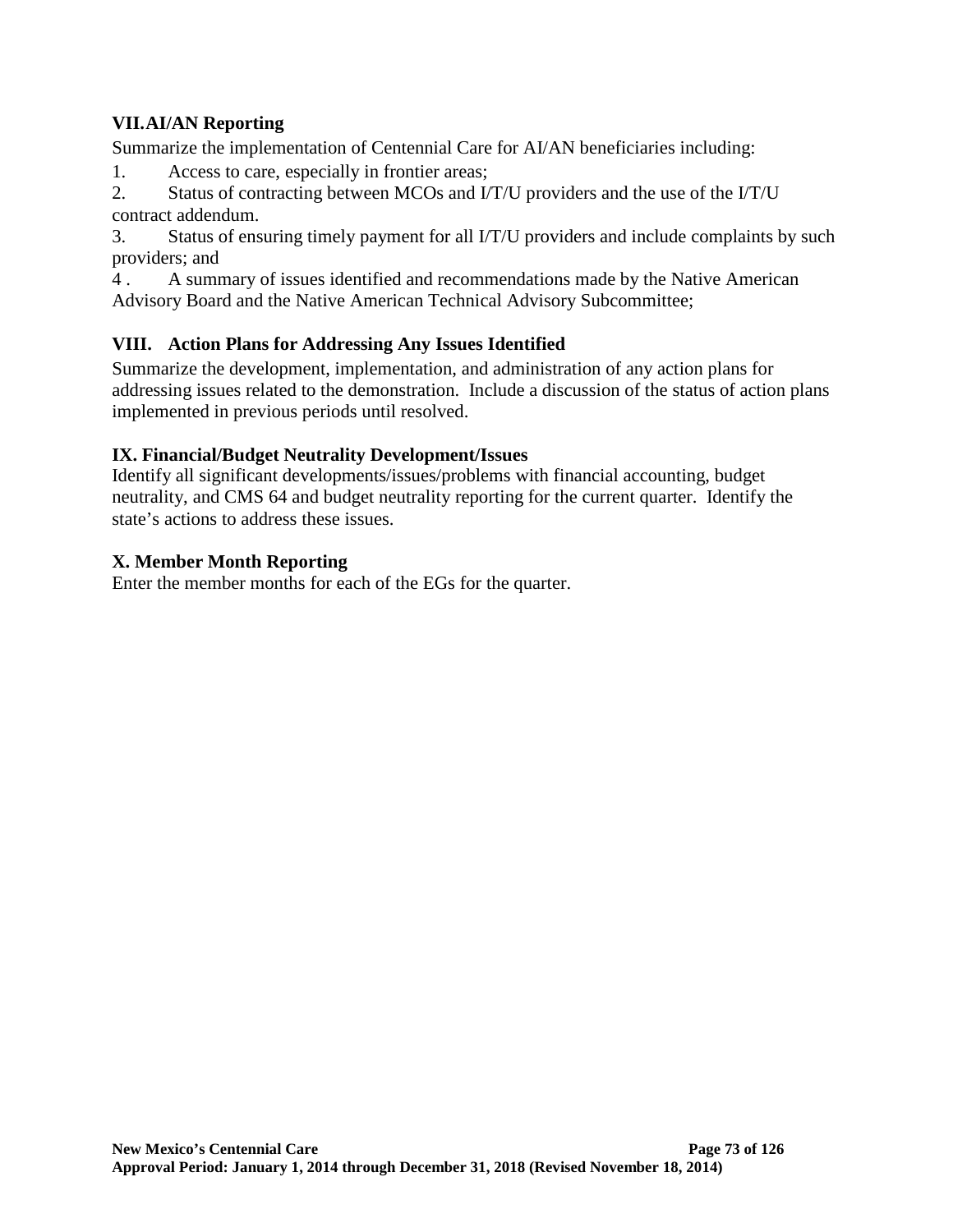## **A. For Use in Budget Neutrality Calculations[7](#page-79-0)**

| <b>Eligibility Group</b>                                     | Month 1 | Month 2 | Month 3 | <b>Total for</b><br><b>Quarter Ending</b><br><b>XX/XX</b> |
|--------------------------------------------------------------|---------|---------|---------|-----------------------------------------------------------|
| <b>Population 1 – TANF and Related</b>                       |         |         |         |                                                           |
| Population 2 – SSI and Related –<br><b>Medicaid Only</b>     |         |         |         |                                                           |
| Population $3 - SSI$ and Related $-$<br>Dual                 |         |         |         |                                                           |
| Population $4 - 217$ -like Group $-$<br><b>Medicaid only</b> |         |         |         |                                                           |
| Population 5 – 217-like Group- Dual                          |         |         |         |                                                           |
| <b>Population 6 – VIII Group</b>                             |         |         |         |                                                           |

## **XI. Consumer Issues**

A summary of the types of complaints or problems consumers identified about the program or grievances in the current quarter. Include any trends discovered, the resolution of complaints or grievances, and any actions taken or to be taken to prevent other occurrences.

## **XII. Quality Assurance/Monitoring Activity**

Identify any quality assurance/monitoring activity or any other quality of care findings and issues in current quarter.

## **XIII. Managed Care Reporting Requirements**

Address network adequacy reporting from plans including GeoAccess mapping, customer service reporting including average speed of answer at the plans and call abandonment rates; summary of MCO appeals for the quarter including overturn rate and any trends identified; enrollee complaints and grievance reports to determine any trends; and summary analysis of MCO critical incident report which includes, but is not limited to, incidents of abuse, neglect and exploitation. The state must include additional reporting requirements within the annual report as outlined in STC 65(e).

## **XIV. Demonstration Evaluation**

Discuss progress of evaluation plan and planning, evaluation activities, and interim findings.

## **XV. Enclosures/Attachments**

Identify by title the budget neutrality monitoring tables and any other attachments along with a brief description of what information the document contains.

## **XVI. State Contact(s)**

Identify the individual(s) by name, title, phone, fax, and address that CMS may contact should any questions arise.

# **XVII. Date Submitted to CMS**

<span id="page-79-0"></span><sup>7</sup> Allotment neutrality information for Title XXI is reported separately.  $\overline{a}$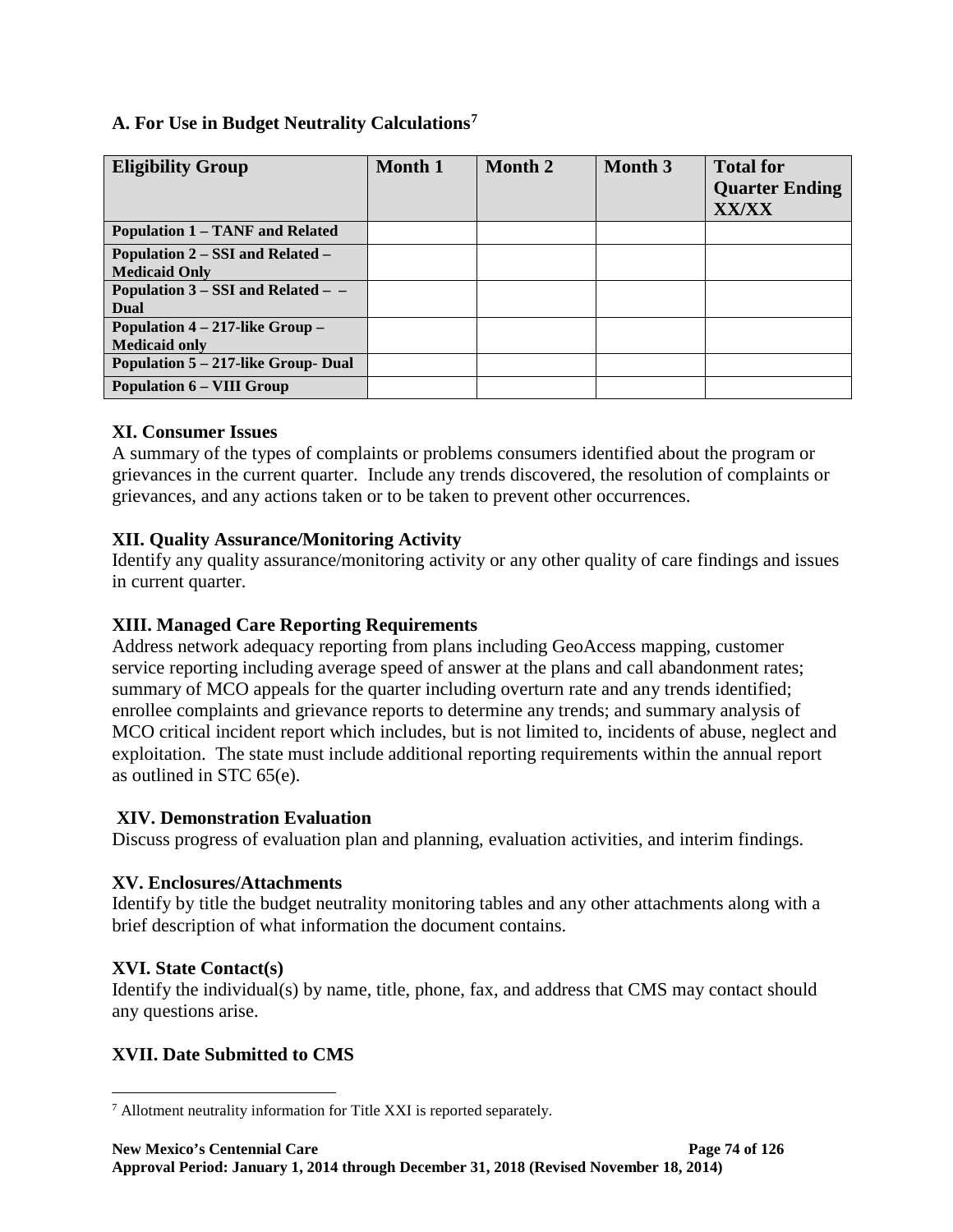## **ATTACHMENT B. CENTENNIAL CARE HCBS (INCLUDING SELF-DIRECTED SERVICES) AND NEW MEDICAID BEHAVIORAL HEALTH SERVICE DEFINITIONS**

#### *Adult Day Health*

Adult Day Health services provide structured therapeutic, social and rehabilitative services designed to meet the specific needs and interests of eligible beneficiaries by the care plans incorporated into the care plan.

Adult Day Health Services are provided by a licensed adult day-care, community-based facility that offers health and social services to assist eligible beneficiaries to achieve optimal functioning. Private Duty nursing services and skilled maintenance therapies (physical, occupational and speech) may be provided within the Adult Day Health setting and in conjunction with the Adult Day Health services but would be reimbursed separately from reimbursement for Adult Day Health services.

**Limits or Exclusions:** Minimum of two hours per day for one or more days per week.

### *Assisted Living*

Assisted Living is a residential service that provides a homelike environment which may be in a group setting, with individualized services designed to respond to the individual needs as identified by and incorporated in the care plan.

Core services provide assistance to the beneficiary in meeting a broad range of activities of daily living including; personal support services (homemaker, chore, attendant services, meal preparation), and companion services; medication oversight (to the extent permitted under state law), 24-hour, on-site response capability to meet scheduled or unpredictable eligible beneficiary needs and to provide supervision, safety, and security. Services also include social and recreational programming. Coverage does not include 24-hour skilled care or supervision or the cost of room or board. Nursing and skilled therapy services are incidental, rather than integral to, the provision of assisted living services. Services provided by third parties must be coordinated with the assisted living provider. Assisted Living settings must comply with STC [II.70.](#page-46-0)

**Limits or Exclusions:** The following services will not be provided to beneficiaries in Assisted Living facilities: Personal Care, Respite, Environmental Modifications, Emergency Response or Adult Day Health. The Assisted Living Program is responsible for all of these services at the Assisted Living Facility.

#### *Behavior Support Consultation*

Behavior Support Consultation is the provision of assessment, treatment, evaluation and followup services to assist the eligible beneficiary, parents, family enrollees and/or primary caregivers with coping skills which promote maintaining the eligible beneficiary in a home environment.

Behavior Support Consultation: 1) informs and guides the eligible beneficiary's paid and unpaid caregivers with the services and supports as they relate to the eligible beneficiary's behavior and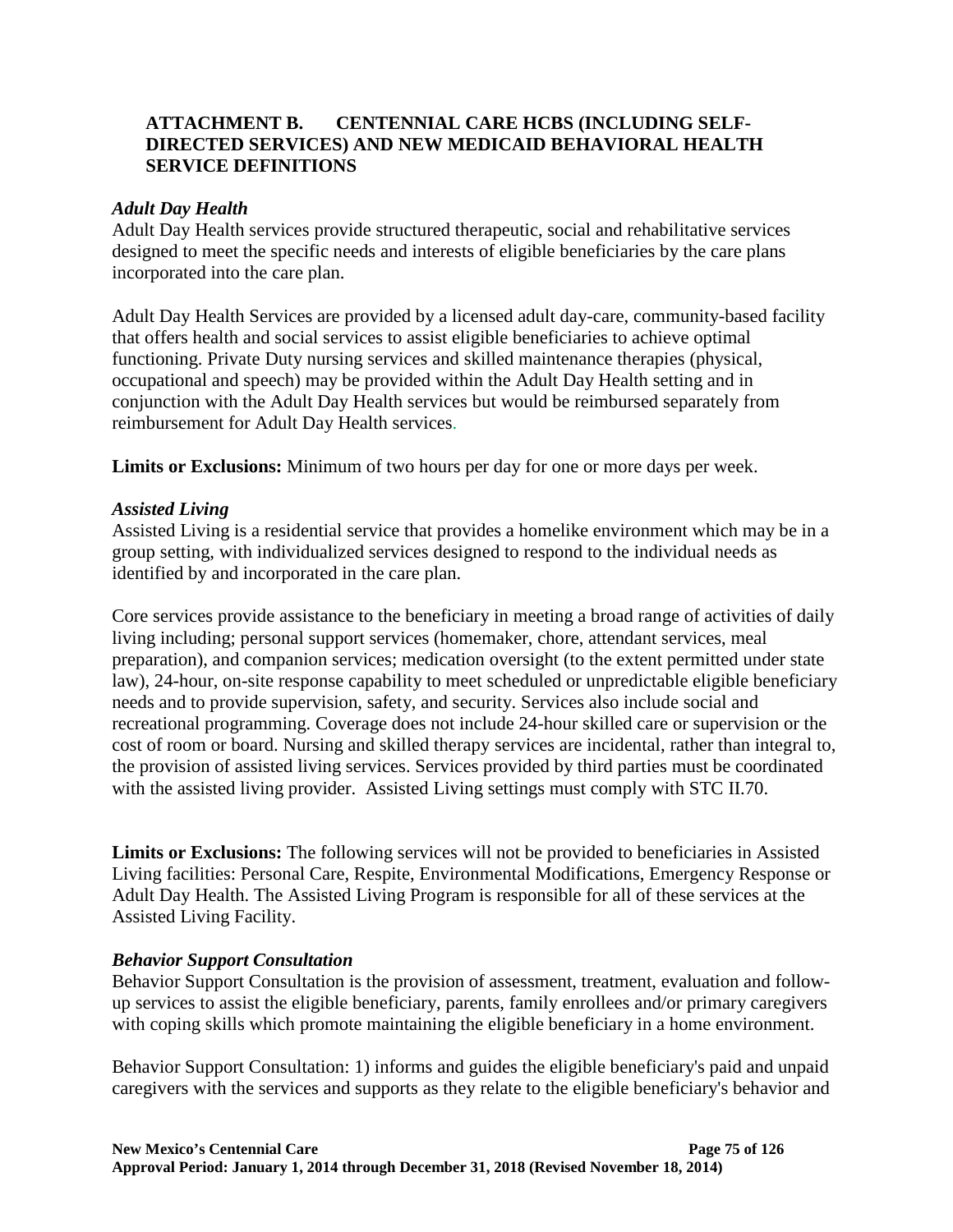his/her medically fragile condition; 2) identifies support strategies to ameliorate contributing factors with the intention of enhancing functional capacities, adding to the provider's competency to predict, prevent and respond to interfering behavior and potentially reducing interfering behavior(s); 3) supports effective implementation based on a functional assessment; 4) collaborates with medical and ancillary therapies to promote coherent and coordinated services addressing behavioral issues and to limit the need for psychotherapeutic medications; and 5) monitors and adapts support strategies based on the response of the eligible beneficiary and his/her service and support providers. Based on the eligible beneficiary's care plan, services are delivered in an integrated/natural setting or in a clinical setting.

## *Community Transition Services*

Community Transition Services are non-recurring set-up expenses for individuals who are transitioning from an institutional or another provider-operated living arrangement (excluding assisted living facilities) to a living arrangement in a private residence where the person is directly responsible for his or her own living expenses. Allowable expenses are those necessary to enable a person to establish a basic household that do not constitute room and board and may include:

- Security deposits that are required to obtain a lease on an apartment or home;
- Essential household furnishings required to occupy and use a community domicile, including furniture, window coverings, food preparation items, and bed/bath linens;
- Set-up fees or deposits for utility or service access, including telephone, electricity, heating and water;
- Services necessary for the individual's health and safety such as but not limited to, pest eradication and one-time cleaning prior to occupancy; and
- Moving expenses.

**Limits or Exclusions:** Community Transition Services do not include monthly rental or mortgage expense, food, regular utility charges, and/or household appliances or items that are intended for purely diversional/recreational purposes. Community Transition Services are limited to \$3,500 per person every five years. In order to be eligible for this service, the person must have a nursing facility stay of at least 90 days prior to transition to the community.

#### *Customized Community Supports*

Customized Community Supports include participation in community congregate day programs and centers that offer functional meaningful activities that assist with acquisition, retention or improvement in self-help, socialization and adaptive skills. Customized community supports may include day support models. Customized community supports are provided in community day program facilities and centers and can take place in non-institutional and non-residential settings. These services are provided at least 4 or more hours per day one or more days per week as specified in the participant's care plan.

#### **Limits or Exclusions:** N/A

#### *Emergency Response*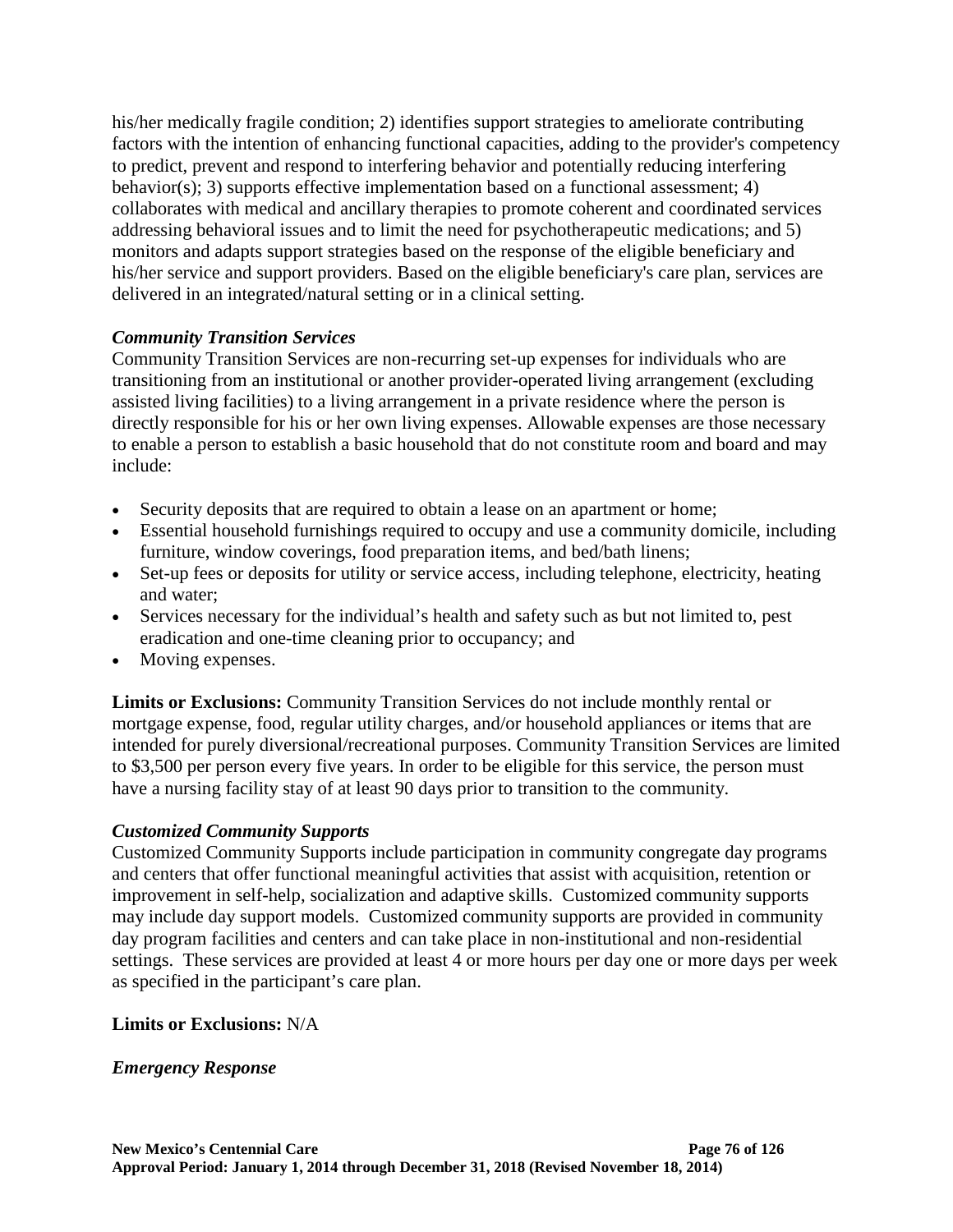Emergency Response services provide an electronic device that enables an eligible beneficiary to secure help in an emergency at home and avoid institutionalization.

The eligible beneficiary may also wear a portable "help" button to allow for mobility. The system is connected to the eligible beneficiary's phone and programmed to signal a response center when a "help" button is activated. The response center is staffed by trained professionals. Emergency response services include: installing, testing and maintaining equipment; training eligible beneficiaries, caregivers and first responders on use of the equipment; twenty-four (24) hour monitoring for alarms; checking systems monthly or more frequently, if warranted by electrical outages, severe weather, etc.; and reporting eligible beneficiary emergencies and changes in the eligible beneficiary's condition that may affect service delivery. Emergency categories consist of emergency response, emergency response high need, and emergency response.

**Limits or Exclusions:** Eligible beneficiary must have a landline phone.

## *Employment Supports*

Employment Supports include job development, job seeking and job coaching supports after available vocational rehabilitation supports have been exhausted. The job coach provides training, skill development, and employer consultation that an individual may require while learning to perform specific work tasks on the job; co-worker training; job site analysis; situational and/or vocational assessments and profiles; education of the eligible beneficiary and co-workers on rights and responsibilities; and benefits counseling. The service must be tied to a specific goal specified in the individual's care plan.

Job development is a service provided to eligible beneficiaries by skilled staff. The service has five components: 1) job identification and development activities; 2) employer negotiations; 3) job restructuring; 4) job sampling; and 5) job placement.

Employment Supports will be provided by staff at current or potential work sites. When supported employment services are provided at a work site where persons without disabilities are employed, payment is made only for the adaptations, supervision and training required by eligible beneficiaries receiving services as a result of their disabilities but does not include payment for the supervisory activities rendered as a normal part of the business setting.

**Limits or Exclusions:** Payment shall not be made for incentive payments, subsidies, or unrelated vocational training expenses such as the following: 1) Incentive payments made to an employer to encourage or subsidize the employer's participation in a supported employment program; 2) Payments that are passed through to users of supported employment programs; or 3) Payments for training that is not directly related to an individual's supported employment program. Federal financial participation cannot be claimed to defray expenses associated with starting up or operating a business.

# *Environmental Modifications*

Environmental Modification services include the purchase and/or installation of equipment and/or making physical adaptations to an eligible beneficiary's residence that are necessary to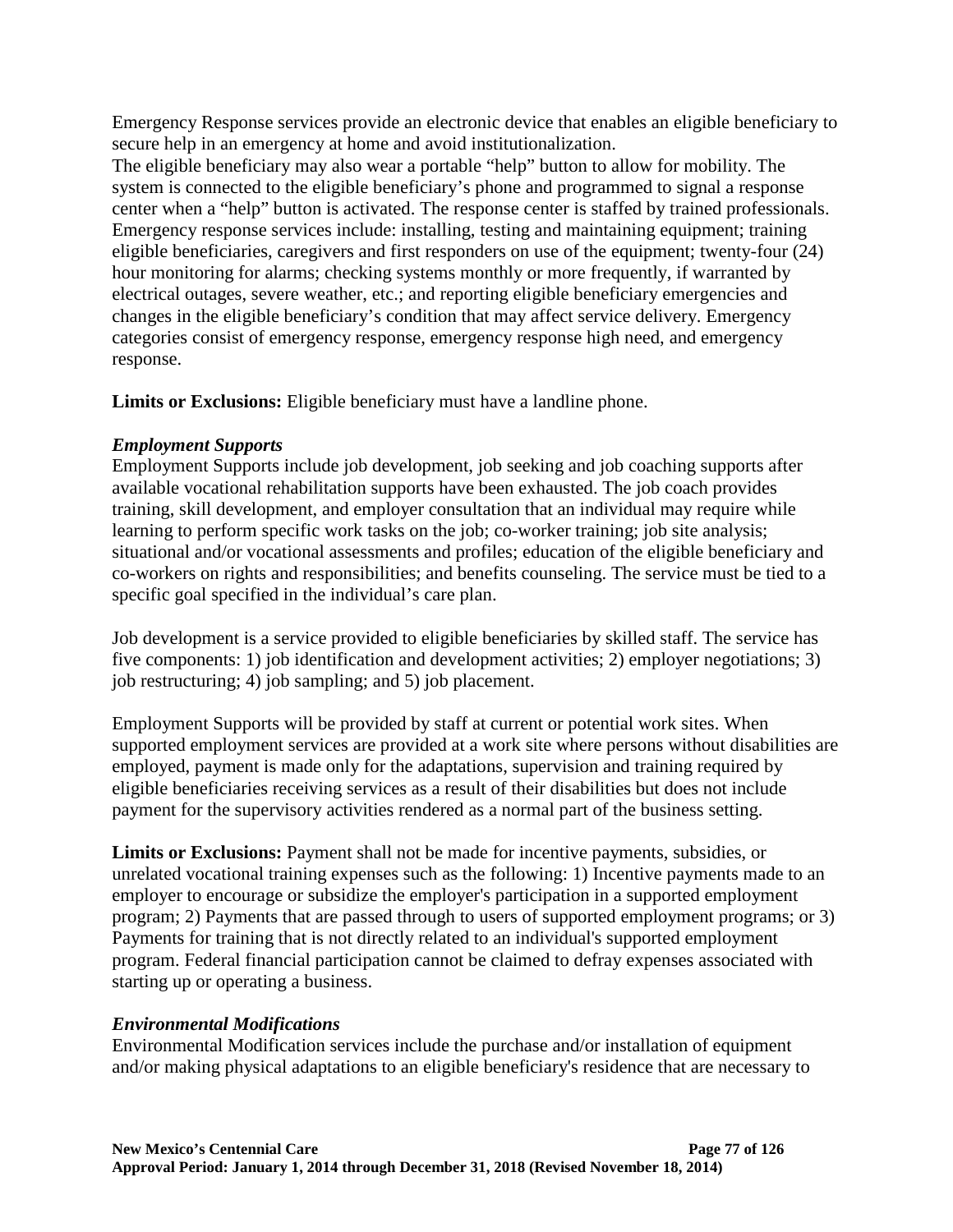ensure the health, welfare, and safety of the eligible beneficiary or enhance the eligible beneficiary's level of independence.

Adaptations include the installation of ramps and grab-bars; widening of doorways/hallways; installation of specialized electric and plumbing systems to accommodate medical equipment and supplies; lifts/elevators; modification of bathroom facilities (roll-in showers, sink, bathtub, and toilet modifications, water faucet controls, floor urinals and bidet adaptations and plumbing); turnaround space adaptations; specialized accessibility/safety adaptations/additions; trapeze and mobility tracks for home ceilings; automatic door openers/doorbells; voice-activated, lightactivated, motion-activated and electronic devices; fire safety adaptations; air filtering devices; heating/cooling adaptations; glass substitute for windows and doors; modified switches, outlets or environmental controls for home devices; and alarm and alert systems and/or signaling devices.

All services shall be provided in accordance with applicable federal, state, and local building codes. Excluded are those adaptations or improvements to the home that are of general utility and are not of direct medical or remedial benefit to the eligible beneficiary. Adaptations that add to the total square footage of the home are excluded from this benefit except when necessary to complete an adaptation.

The environmental modification provider must ensure proper design criteria is addressed in planning and design of the adaptation, provide or secure licensed contractor(s) or approved vendor(s) to provide construction/remodeling services, provide administrative and technical oversight of construction projects, provide consultation to family enrollees, providers and contractors concerning environmental modification projects to the eligible beneficiary's residence, and inspect the final environmental modification project to ensure that the adaptations meet the approved plan submitted for environmental adaptation.

**Limits or Exclusions:** Environmental Modification services are limited to five thousand dollars (\$5,000) every five (5) years. Additional services may be requested if an eligible beneficiary's health and safety needs exceed the specified limit.

## *Family Support Services*

Family Support Services involve community-based, face-to-face interaction with the eligible beneficiaries and family members/significant others that identify the recovery and resiliency service needs and within a recovery plan to enhance the eligible beneficiary's and families' strengths, capacities, and resources so as to promote their ability to reach the recovery and resiliency behavioral health goals they consider most important. Key service components include:

- Services are provided in family homes, schools and school-based health centers, work places, local community centers and other places most suited to youth or adult eligible beneficiaries and their families.
- Services are designed to be available when needed with support availability including evening and weekend hours, if indicated.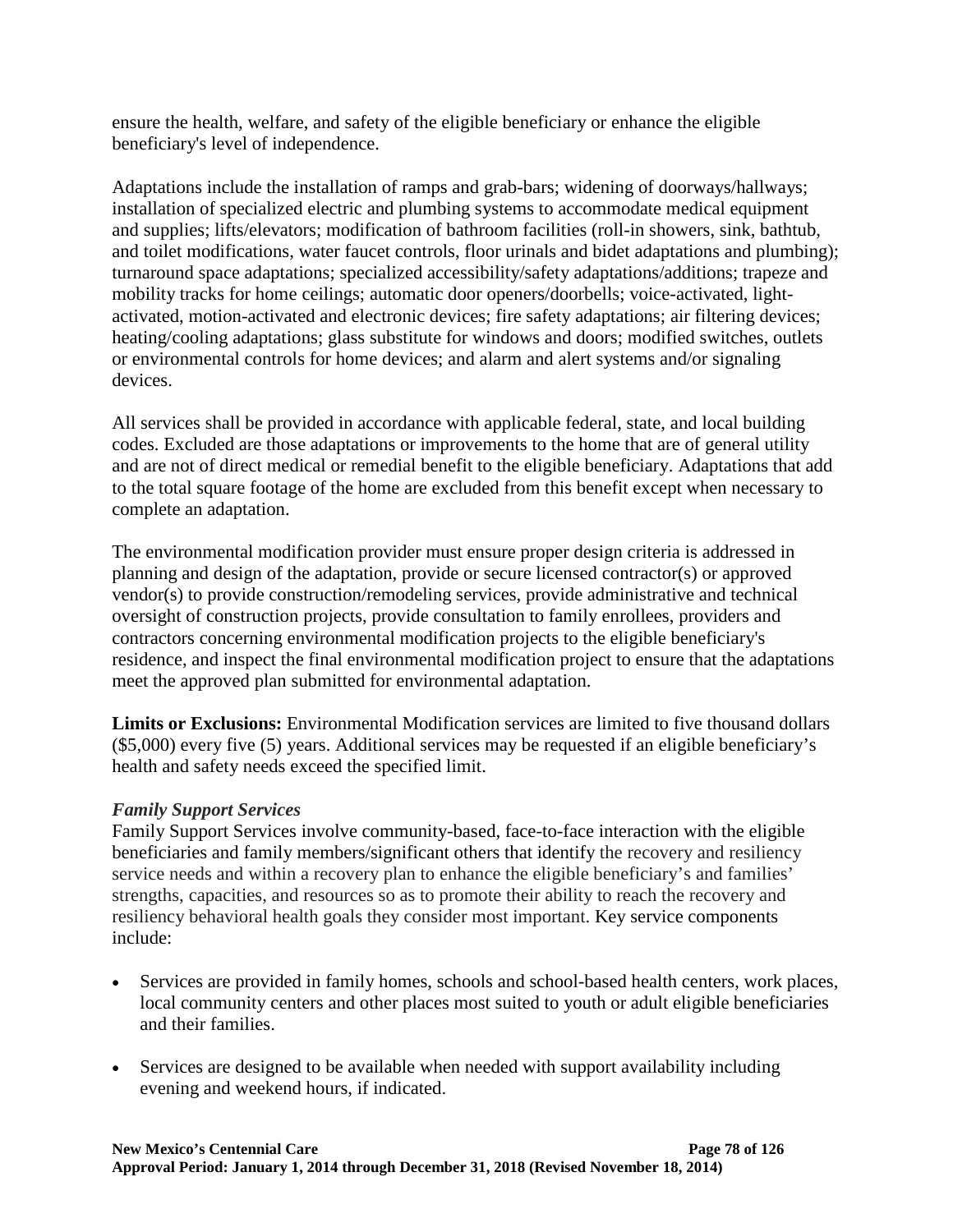- Services are directed toward recovery, restoration, enhancement, and maintenance of the eligible beneficiary's functioning and to increase the family's ability to effectively interact with the eligible beneficiary, the behavioral health system, and general community supports in the context of care for the eligible beneficiary in his or her home and community.
- Services focus on the support needed to prevent youth or adult eligible beneficiaries from being placed in out of home mental health settings such as hospitals, residential treatment centers, therapeutic foster care, or detention settings; or to quickly return them to their local communities from out of home placements.

Services occur within the environment of the family's culture and uses strengths based approach to focus on what the eligible beneficiary/family wants; and supports the transition from formal mental health services to natural and community supports.

### *Home Health Aide*

Home Health Aide services provide total care or assist an eligible beneficiary in all activities of daily living. Total care is defined as: the provision of bathing (bed, sponge, tub, or shower), shampoo (sink, tub, or bed), care of nails and skin, oral hygiene, toileting and elimination, safe transfer techniques and ambulation, normal range of motion and positioning, adequate oral nutrition and fluid intake. The Home Health Aide services assist the eligible beneficiary in a manner that promotes an improved quality of life and a safe environment for the eligible beneficiary. Home Health Aide services can be provided outside the eligible beneficiary's home. state Plan Home Health Aide services are intermittent and provided primarily on a short-term basis; whereas, Home Health Aide services are provided hourly, for eligible beneficiaries who need this service on a more long term basis. Home Health Aides may provide basic non-invasive nursing assistant skills within the scope of their practice. Home Health Aides perform an extension of therapy services, bowel and bladder care, ostomy site care, personal care, ambulation and exercise, household services essential to health care at home, assisting with medications that are normally self-administered, reporting changes in patient conditions and needs, and completing appropriate records. Home health aide services must be provided under the supervision of a registered nurse or other appropriate professional staff. Must make a supervisory visit to beneficiary's residence at least every two weeks to observe and determine whether goals are being met.

#### *Homemaker/ Personal Care*

Homemaker/ Personal Care services are provided on an episodic or continuing basis to assist the participant with activities of daily living, performance of general household tasks, provide companionship to acquire, maintain, or improve social interaction skills in the community, and enable the participant to accomplish tasks he/she would normally do for him/herself if he/she did not have a disability. Homemaker/ Personal Care services are provided in the participant's home and in the community, depending on the participant's needs. The participant identifies the Homemaker/ Personal Care worker's training needs, and, if the participant is unable to do the training him/herself, the participant arranges for the needed training. Services are not intended to replace supports available from a primary caregiver. Homemaker/ Personal Care services are not duplicative of home health aide services. Home health aides may provide basic non-invasive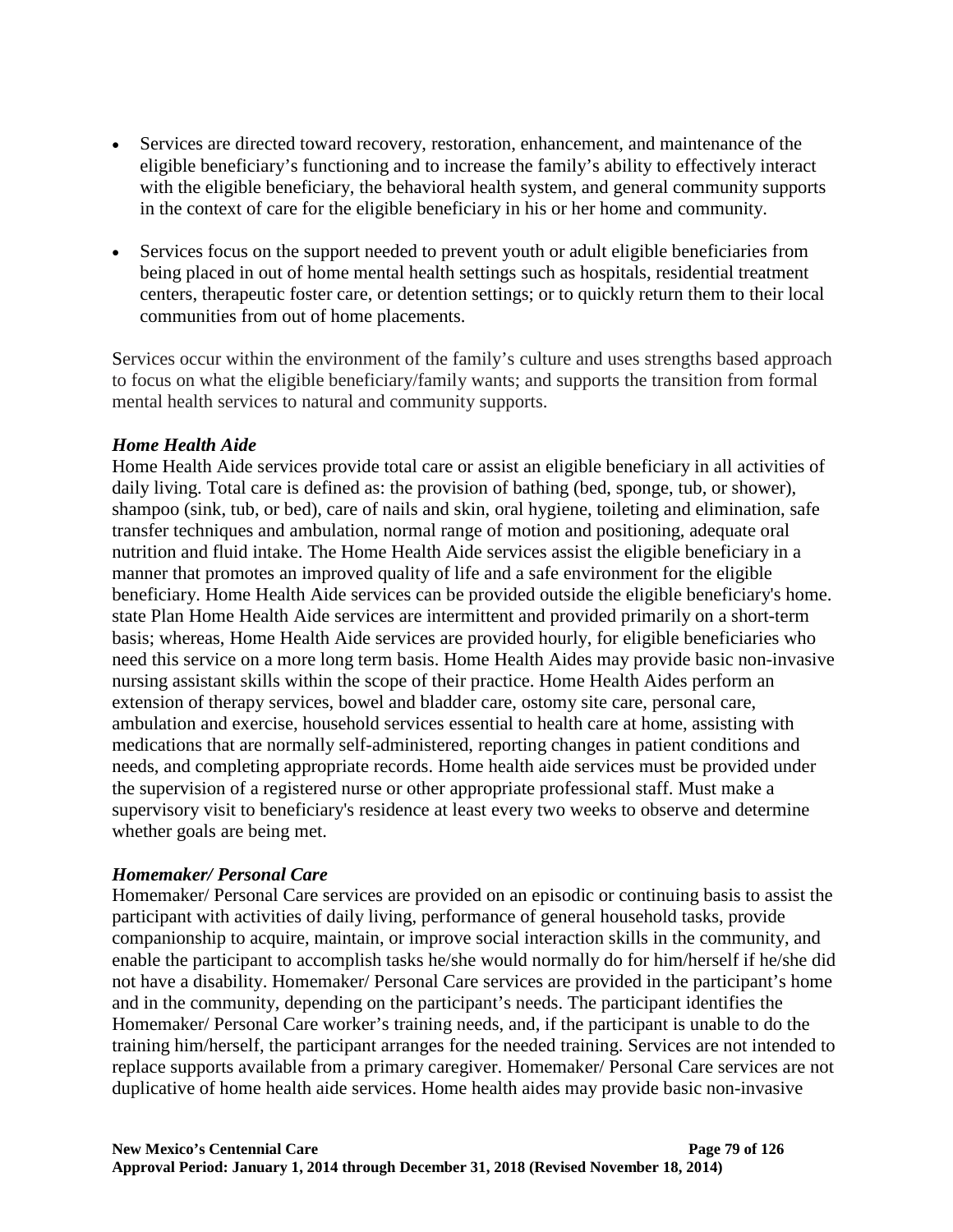nursing assistant skills within the scope of their practice. Homemakers do not have this ability to perform such tasks.

Two or more participants living in the same residence, who are receiving services and supports will be assessed both independently and jointly to determine coverage of services and supports that are shared. Services and supports will be approved based on the common needs and not on individual needs, unless it has been assessed by the state or its designee that there is an individual need for the provision of the service(s) or supports.

### *Nutritional Counseling*

Nutritional Counseling services include assessment of the eligible beneficiary's nutritional needs, development and/or revision of the eligible beneficiary's nutritional plan, counseling and nutritional intervention, and observation and technical assistance related to implementation of the nutritional plan.

### *Private Duty Nursing for Adults*

Private Duty Nursing services include activities, procedures, and treatment for a physical condition, physical illness, or chronic disability for beneficiaries who are twenty-one years of age or older with intermittent or extended direct nursing care in the beneficiaries home. Services include medication management, administration and teaching; aspiration precautions; feeding tube management; gastrostomy and jejunostomy; skin care; weight management; urinary catheter management; bowel and bladder care; wound care; health education; health screening; infection control; environmental management for safety; nutrition management; oxygen management; seizure management and precautions; anxiety reduction; staff supervision; and behavior and self-care assistance.

**Limits or Exclusions***:* All services provided under Private Duty nursing require the skills of a Licensed Registered Nurse or a Licensed Practical Nurse under written physician's order in accordance with the New Mexico Nurse Practice Act, Code of Federal Regulation for Skilled Nursing.

#### *Recovery Services*

Recovery Services are peer-to-peer group instructional services that assist individuals with serious mental illness, severe emotional disturbance, and substance use disorders to develop the skills they need to maximize their potential for a successful recovery. Recovery Services empower consumers by recognizing the important insights a peer in Recovery can share with individuals facing similar challenges. Recovery Services reinforce a belief that recovery is possible and helps build the wellness skills and social supports needed for a healthy lifestyle in recovery.

Recovery Services promote recovery and resiliency through enhancing the individuals' strengths and building on their capabilities to address challenges and life barriers to life goals precipitated by mental illness, substance abuse and/or co-occurring (mental illness *and* substance use) disorders. Services are provided in a manner that embraces diversity and that is culturally sensitive. This service is embedded within an integrated multi-disciplinary approach, through the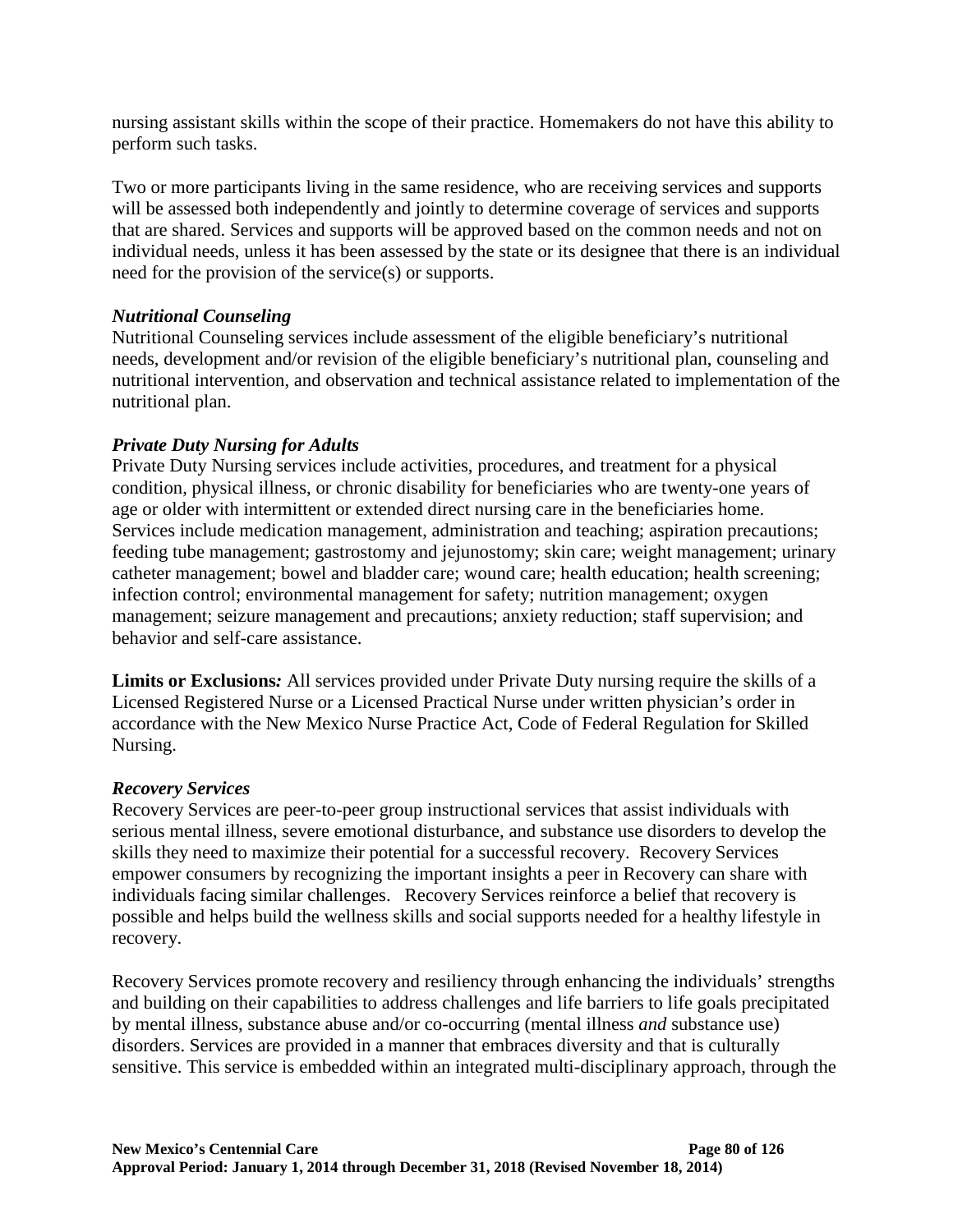Core Service Agency (CSA). Eligible beneficiaries receiving this service shall be able to identify additional needs and be able to link themselves to additional support as a result of this service.

Recovery Services are targeted to adults and children who have completed active treatment but have been unable to achieve functional use of natural and community support systems to effectively self-manage recovery and wellness. Recovery Services are structured group discussions provided within a supportive group setting and focus participants on developing specific wellness skills, building an awareness of good healthcare practices, and strengthening social supports. The individual will build a Recovery Plan to identify on-going needs, supports and goals that are important to their recovery. Through continued Recovery Services, individuals have a better understanding of the dimensions of wellness and a better opportunity for on-going resiliency, relapse prevention, and chronic disease management.

Recovery Services operate within the structure of a CSA that provides an array of services for individuals with serious mental illness and substance use disorders. Staff providing Recovery Services will be Certified Peer Support Workers or Certified Family Specialists, either directly employed by or contracted with Core Service Agencies. Each Recovery Service program will include trained peer specialists who have experience with mental illness and addiction. Each Recovery Service program will have an independently-licensed Clinical Supervisor. Group ratios will not exceed one worker to ten individuals in each Recovery Service Group Meeting. These services will not usually be billed in conjunction with active therapies (Multi-systemic therapies or Assertive Community Treatment or Intensive Outpatient Program), inpatient hospitalization, or residential treatment.

## *Related Goods*

Related goods are equipment, supplies or fees and memberships, not otherwise provided through under Medicaid. Related goods must address a need identified in the eligible beneficiary's care plan (including improving and maintaining the eligible beneficiary's opportunities for full membership in the community) and meet the following requirements: be responsive to the eligible beneficiary's qualifying condition or disability; and/or accommodate the eligible beneficiary in managing his/her household; and/or facilitate activities of daily living; and/or promote personal safety and health; and afford the eligible beneficiary an accommodation for greater independence; and advance the desired outcomes in the eligible beneficiary's care plan; and decrease the need for other Medicaid services. Related goods will be carefully monitored by health plans to avoid abuses or inappropriate use of the benefit.

The eligible beneficiary receiving this service does not have the funds to purchase the related good(s) or the related good(s) is/are not available through another source. These items are purchased from the eligible beneficiary's individual budget.

**Limits or Exclusions:** Experimental or prohibited treatments and goods are excluded.

*Respite*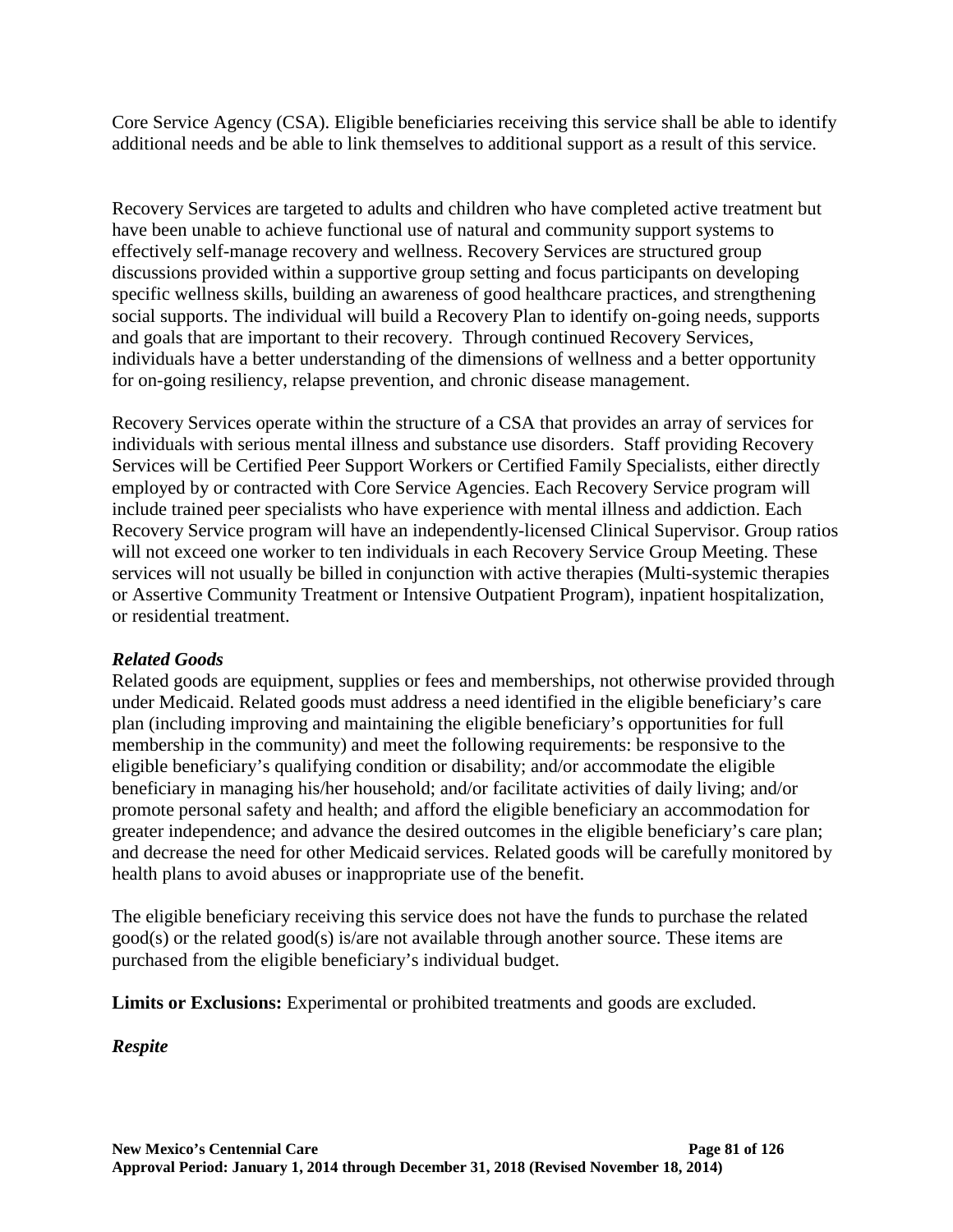Respite services are provided to beneficiaries unable to care for themselves that are furnished on a short-term basis to allow the primary caregiver a limited leave of absence in order to reduce stress, accommodate caregiver illness, or meet a sudden family crisis or emergency. Respite care is furnished at home, in a private residence of a respite care provider, in a specialized foster care home, in a hospital or nursing facility or an ICF/MR meeting the qualifications for provider certification. When respite care services are provided to an eligible individual by an institution, that individual will not be considered a resident of the institution for purposes of waiver eligibility. Respite care services include: medical and non-medical health care; personal care bathing; showering; skin care; grooming; oral hygiene; bowel and bladder car; catheter and supra-pubic catheter care; preparing or assisting in preparation of meals and eating; as appropriate, administering enteral feedings; providing home management skills; changing linens; making beds; washing dishes; shopping; errands; calls for maintenance; assisting with enhancing self-help skills; promoting use of appropriate interpersonal communication skills and language; working independently without constant supervision/observation; providing body positioning, ambulation and transfer skills; arranging for transportation to medical or therapy services; assisting in arranging health care needs and follow-up as directed by primary care giver, physician, and case manager, ensuring the health and safety of the beneficiary at all times.

Respite is also available to children and youth up to 21 years of age diagnosed with a serious emotional or behavioral health disorder as defined by the DSM IV whose primary caregivers typically are the same people day after day. The service involves the supervision and/or care of children and youth residing at home in order to provide an interval of rest and/or relief to the person and/or their primary care givers and may include a range of activities to meet the social, emotional and physical needs of the person during the respite period. These services may be provided on a short-term basis (i.e., few hours during the day) or for longer periods of time involving overnight stays. Respite may be provided on either a planned or an unplanned basis and may be provided in a variety of settings. If unplanned respite is needed, the appropriate agency personnel will assess the situation and, with the caregiver, recommend the appropriate setting for respite. Services must only be provided on an intermittent or short-term basis because of the absence or need for relief of those persons normally providing care. Parents receiving behavioral health services may receive necessary respite services for their non-enrolled children as indicated in their service plan.

Respite for beneficiaries who are eligible through the medically fragile waiver is provided by licensed nurses (RN or LPN). A home health aide (HHA) may provide respite if the family designates a primary caregiver in residence who can provide the skilled care that is needed. The HHA only provides services related to the individual's ADLs. The interdisciplinary team is responsible for determining the need for respite care. Respite care is furnished at home, in a private residence of a respite care provider, in a specialized foster care home, in a hospital or nursing facility (NF) or an ICF/MR meeting the qualifications for provider certification. When respite care services are provided to an eligible individual by an institution, that individual will not be considered a resident of the institution for purposes of waiver eligibility. For this specialized population, respite services may also include: skilled care specific to individuals who are ventilator dependent, have tracheostomies, require assessment of their respiratory status with subsequent medications and treatments, receive TPN – total parenteral nutrition, receive I.V. therapy, peritoneal dialysis, medical interventions during and/or after seizures etc.

**Limits or Exclusions:** Respite services are limited to a maximum of 100 hours annually per care plan year provided there is a primary caretaker. Additional hours may be requested if an eligible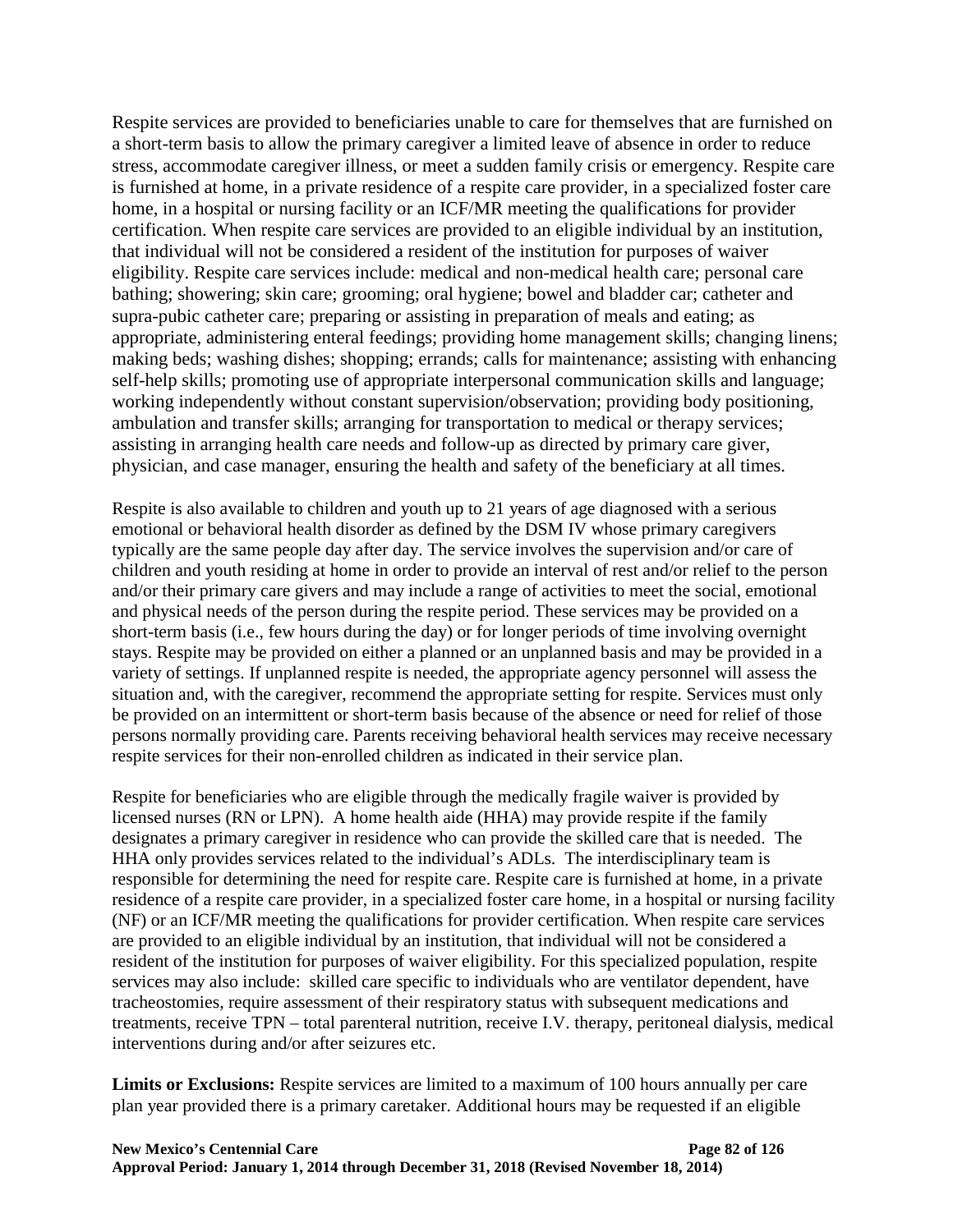beneficiary's health and safety needs exceed the specified limit.

For children and youth up to 21 years of age diagnosed with a serious emotional or behavioral health disorder, respite services are limited to 720 hours a year or 30 days.

For beneficiaries eligible through the medically fragile waiver, respite services are limited to a maximum of 336 hours per annual individual service plan cycle.

## *Skilled Maintenance Therapy Services*

Skilled maintenance therapy services are extended state plan services and include Physical Therapy (PT), Occupational Therapy (OT) or Speech and Language Therapy (SLT) for individuals twenty-one years and older. These services are an extension of therapy services provided for acute and temporary conditions that are provided with the expectation that the individual will improve significantly in a reasonable and generally predictable period of time. Skilled Maintenance Therapy services are provided to adults with a focus on maintenance, community integration, socialization and exercise, or enhance support and normalization of family relationships.

Skilled Maintenance Therapy services specifically include:

## **Physical Therapy**

Physical Therapy services promote gross/fine motor skills, facilitate independent functioning and/or prevent progressive disabilities. Specific services may include: professional assessment(s), evaluation(s) and monitoring for therapeutic purposes; physical therapy treatments and interventions; training regarding PT activities, use of equipment and technologies or any other aspect of the individual's physical therapy services; designing, modifying or monitoring use of related environmental modifications; designing, modifying, and monitoring use of related activities supportive to the care plan goals and objectives; and consulting or collaborating with other service providers or family enrollees, as directed by the eligible beneficiary.

## **Occupational Therapy Services**

OT services promote fine motor skills, coordination, sensory integration, and/or facilitate the use of adaptive equipment or other assistive technology. Specific services may include: teaching of daily living skills; development of perceptual motor skills and sensory integrative functioning; design, fabrication, or modification of assistive technology or adaptive devices; provision of assistive technology services; design, fabrication, or applying selected orthotic or prosthetic devices or selecting adaptive equipment; use of specifically designed crafts and exercise to enhance function; training regarding OT activities; and consulting or collaborating with other service providers or family enrollees, as directed by the eligible beneficiary.

## **Speech Language Therapy**

SLT services preserve abilities for independent function in communication; facilitate oral motor and swallowing function; facilitate use of assistive technology, and/or prevent progressive disabilities. Specific services may include: identification of communicative or oropharyngeal disorders and delays in the development of communication skills; prevention of communicative or oropharyngeal disorders and delays in the development of communication skills; development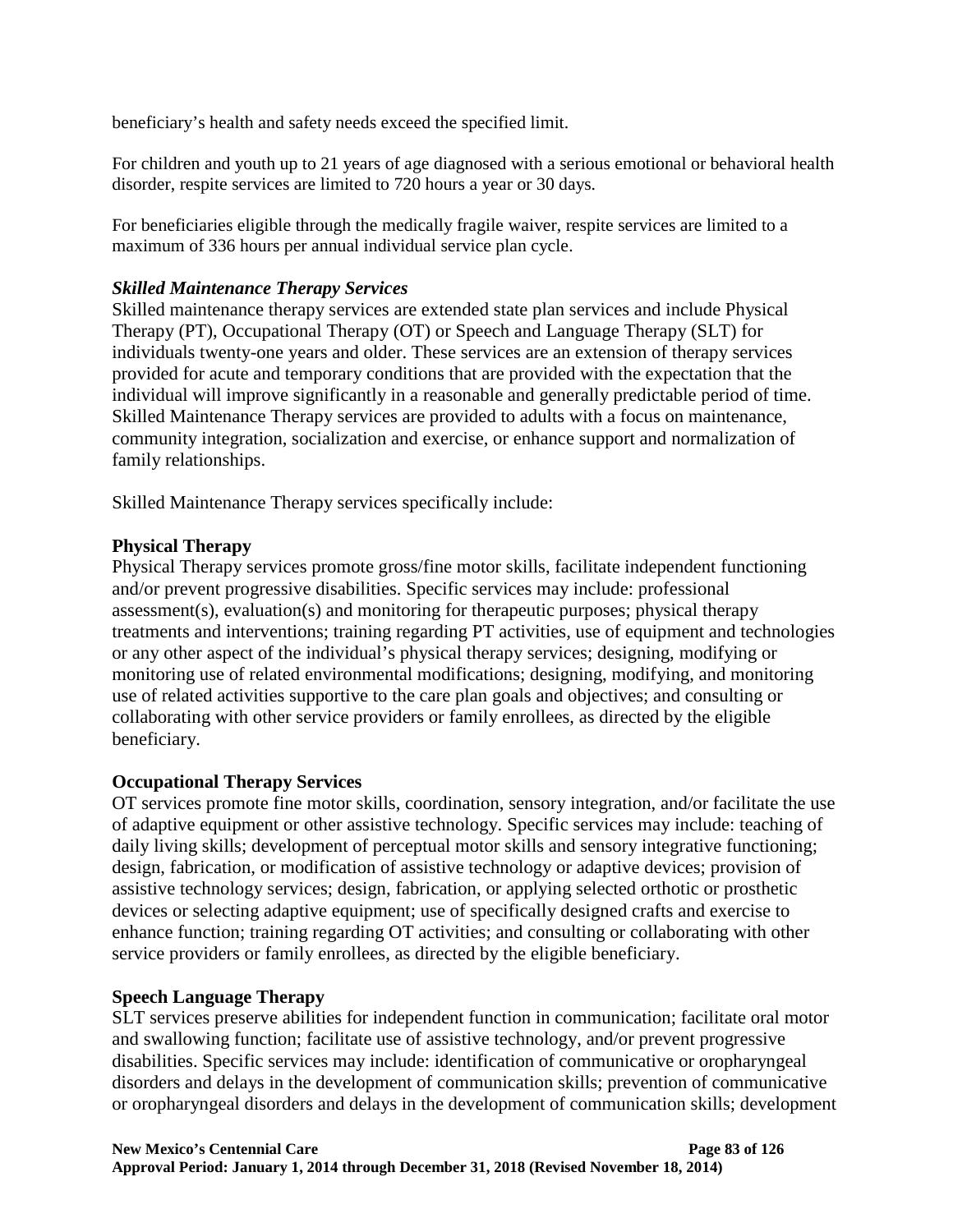of eating or swallowing plans and monitoring their effectiveness; use of specifically designed equipment, tools, and exercises to enhance function; design, fabrication, or modification of assistive technology or adaptive devices; provision of assistive technology services; adaptation of the eligible beneficiary's environment to meet his/her needs; training regarding SLT activities; and consulting or collaborating with other service providers or family enrollees, as directed by the eligible beneficiary.

**Limits or Exclusions:** A signed therapy referral for treatment must be obtained from the beneficiary's primary care physician. The referral will include frequency, estimated duration of therapy, and treatment/procedures to be rendered.

## *Specialized Medical Equipment and Supplies*

Specialized Medical Equipment and Supplies include: (a) devices, controls or appliances specified in the care plan that enable eligible beneficiaries to increase their ability to perform activities of daily living; (b) devices, controls, or appliances that enable the eligible beneficiary to perceive, control, or communicate with the environment in which they live; (c) items necessary for life support or to address physical conditions along with ancillary supplies and equipment necessary to the proper functioning of such items; (d) such other durable and nondurable medical equipment not available under the State Plan that is necessary to address eligible beneficiary functional limitations; and (e) necessary medical supplies not available under the Medicaid State Plan. Items reimbursed are in addition to any medical equipment and supplies furnished under the Medicaid State Plan and exclude those items that are not of direct medical or remedial benefit to the eligible beneficiary. The costs of maintenance and upkeep of equipment are included in the cost of equipment and supplies. All items shall meet applicable standards of manufacture, design, and installation.

**Limits or Exclusions***:* Medical equipment and supplies that are furnished by the Medicaid State Plan are not covered in the Specialized Medical Equipment and Supplies. This service only applies to persons qualified through the medically fragile criteria. The service is limited to \$1,000 per care plan year.

## *Specialized Therapies*

Specialized Therapies are non-experimental therapies or techniques that have been proven effective for certain conditions. An eligible beneficiary may include specialized therapies in his/her care plan when the services enhance opportunities to achieve inclusion in community activities and avoid institutionalization. Services must be related to the eligible beneficiary's disability or condition, ensure the eligible beneficiary's health and welfare in the community, supplement rather than replace the eligible beneficiary's natural supports and other community services for which the eligible beneficiary may be eligible, and prevent the eligible beneficiary's admission to institutional services. Experimental or investigational procedures, technologies or therapies and those services covered as a Medicaid State Plan benefit are excluded.

Services in this category include: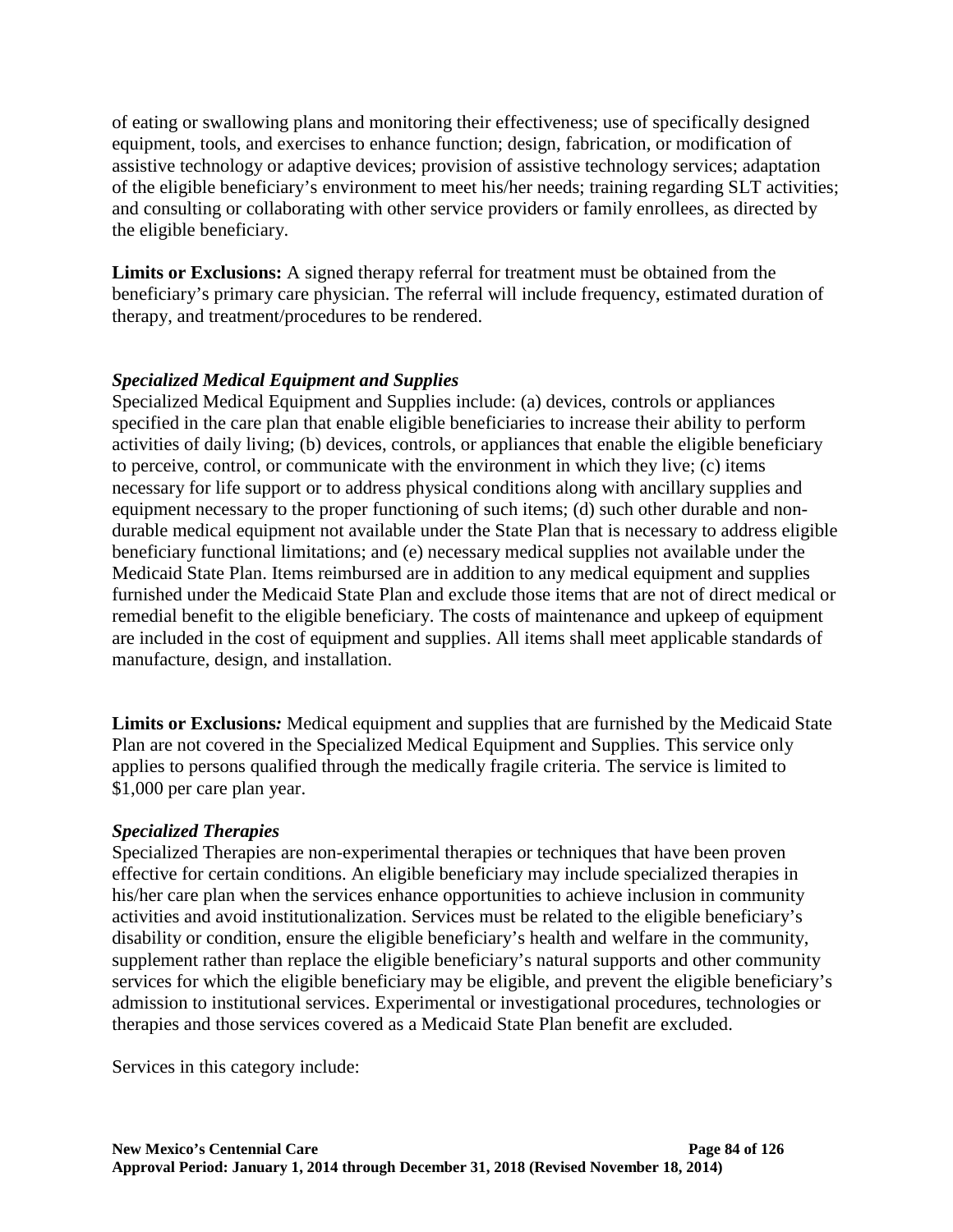#### **Acupuncture**

Acupuncture is a distinct system of primary health care with the goal of prevention, cure, or correction of any disease, illness, injury, pain or other physical or mental condition by controlling and regulating the flow and balance of energy, form and function to restore and maintain physical health and increased mental clarity. Acupuncture may provide effective pain control, decreased symptoms of stress, improved circulation and a stronger immune system, as well as other benefits.

#### **Biofeedback**

Biofeedback uses visual, auditory or other monitors to feed back to eligible beneficiaries' physiological information of which they are normally unaware. This technique enables an eligible beneficiary to learn how to change physiological, psychological and behavioral responses for the purposes of improving emotional, behavioral, and cognitive health and performance. The use of biofeedback may assist in strengthening or gaining conscious control over the above processes in order to self-regulate. Biofeedback therapy is also useful for muscle re-education of specific muscle groups or for treating pathological muscle abnormalities of spasticity, incapacitating muscle spasm, or weakness.

### **Chiropractic**

Chiropractic care is designed to locate and remove interference with the transmissions or expression of nerve forces in the human body by the correction of misalignments or subluxations of the vertebral column and pelvis, for the purpose of restoring and maintaining health for treatment of human disease primarily by, but not limited to, adjustment and manipulation of the human structure. Chiropractic therapy may positively affect neurological function, improve certain reflexes and sensations, increase range of motion, and lead to improved general health.

#### **Cognitive Rehabilitation Therapy**

Cognitive rehabilitation therapy services are designed to improve cognitive functioning by reinforcing, strengthening, or reestablishing previously learned patterns of behavior, or establishing new patterns of cognitive activity or compensatory mechanisms for impaired neurological systems. Treatments may be focused on improving a particular cognitive domain such as attention, memory, language, or executive functions. Alternatively, treatments may be skill-based, aimed at improving performance of activities of daily living. The overall goal is to restore function in a cognitive domain or set of domains or to teach compensatory strategies to overcome specific cognitive problems.

## **Hippotherapy**

Hippotherapy is a physical, occupational, and speech-language therapy treatment strategy that utilizes equine movement as part of an integrated intervention program to achieve functional outcomes. Hippotherapy applies multidimensional movement of a horse for eligible beneficiaries with movement dysfunction and may increase mobility and range of motion, decrease contractures and aid in normalizing muscle tone. Hippotherapy requires that the eligible beneficiary use cognitive functioning, especially for sequencing and memory. Eligible beneficiaries with attention deficits and behavior problems are redirecting attention and behaviors by focusing on the activity. Hippotherapy involves therapeutic exercise,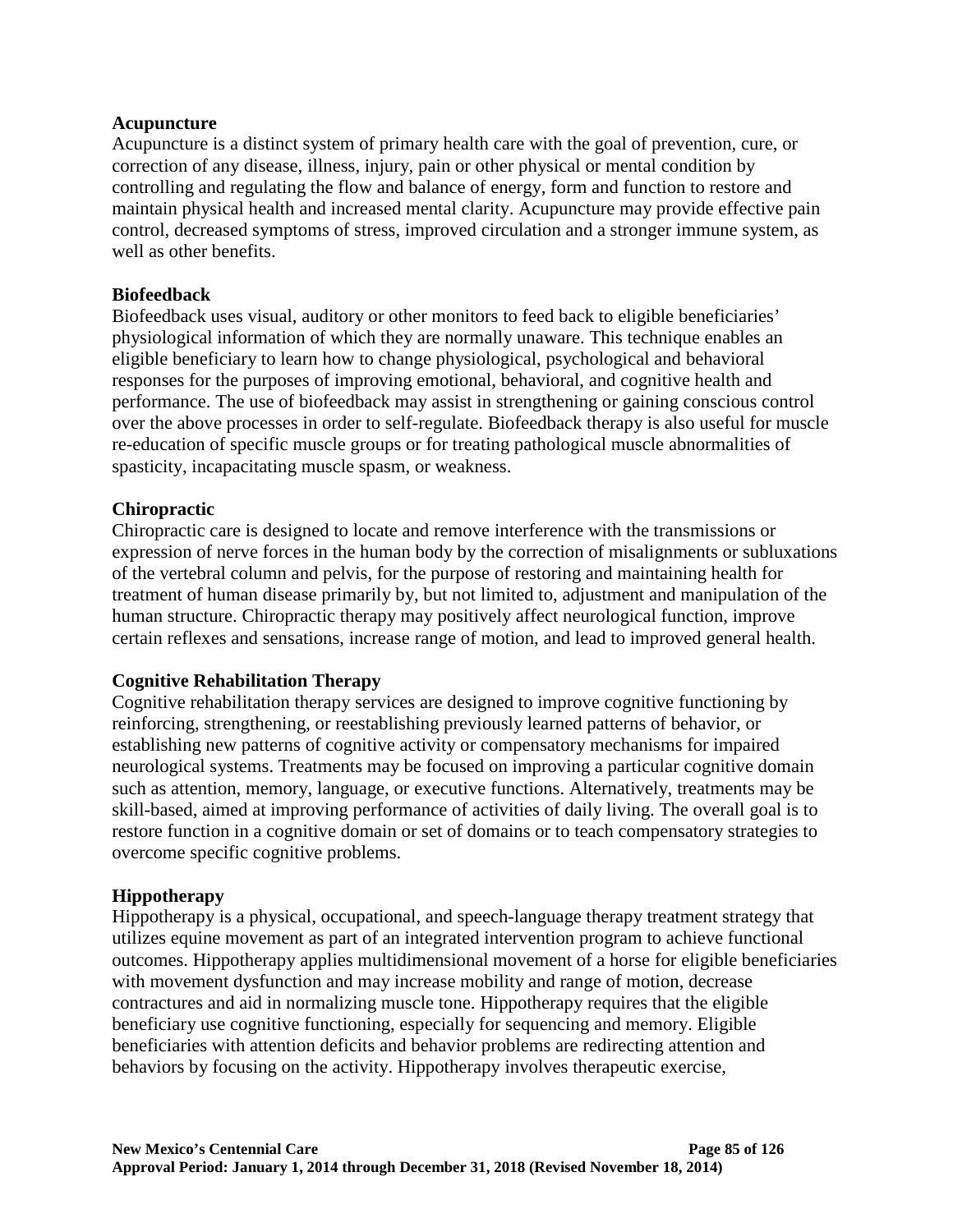neuromuscular education, kinetic activities, therapeutic activities, sensory integration activities, and for individual speech therapy.

The activities may also help improve respiratory function and assist with improved breathing and speech production.

### **Massage Therapy**

Massage therapy is the assessment and treatment of soft tissues and their dysfunctions for therapeutic purposes primarily for comfort and relief of pain. It includes gliding, kneading, percussion, compression, vibration, friction, nerve strokes, stretching the tissue and exercising the range of motion, and may include the use of oils, salt glows, hot or cold packs or hydrotherapy. Massage increases the circulation, helps loosen contracted, shortened muscles and can stimulate weak muscles to improve posture and movement, improves range of motion and reduces spasticity. Massage therapy may increase, or help sustain, an eligible beneficiary's ability to be more independent in the performance of ADL living; thereby, decreasing dependency upon others to perform or assist with basic daily activities.

### **Naprapathy**

Naprapathy focuses on the evaluation and treatment of neuro-musculoskeletal conditions, and is a system for restoring functionality and reducing pain in muscles and joints. The therapy uses manipulation and mobilization of the spine and other joints, and muscle treatments such as stretching and massage. Based on the concept that constricted connective tissue (ligaments, muscles and tendons) interfere with nerve, blood and lymph flow, naprapathy uses manipulation of connective tissue to open these channels of body function.

#### **Native American Healers**

There are twenty-two sovereign Tribes, Nations and Pueblos in New Mexico, as well as numerous Native American individuals who come from many other tribal backgrounds. Native American healers are individuals who are recognized as healers within their respective Native American communities. Native American healers deliver a wide variety of culturally-appropriate therapies that support eligible beneficiaries in their communities by addressing their physical, emotional and spiritual health. Treatments delivered by Native American healers may include prayer, dance, ceremony and song, plant medicines and foods, participation in sweat lodges, and the use of meaningful symbols of healing, such as the medicine wheel and/or other sacred objects. Native American healers provide opportunities for eligible beneficiaries to remain connected with their communities. The communal and spiritual support provided by this type of healing can reduce pain and stress and improve quality of life. It is also important to note that some Tribes, Nations and Pueblos prefer to keep these healing therapies and practices safeguarded due to the significance of their religious ties.

## **Play Therapy**

Play therapy is a variety of play and creative arts techniques (the 'Play Therapy Tool-Kit') utilized to alleviate chronic, mild and moderate psychological and emotional conditions in children that are causing behavioral problems and/or are preventing children from realizing their potential. The Play Therapist works integratively using a wide range of play and creative arts techniques, mostly responding to the child's wishes.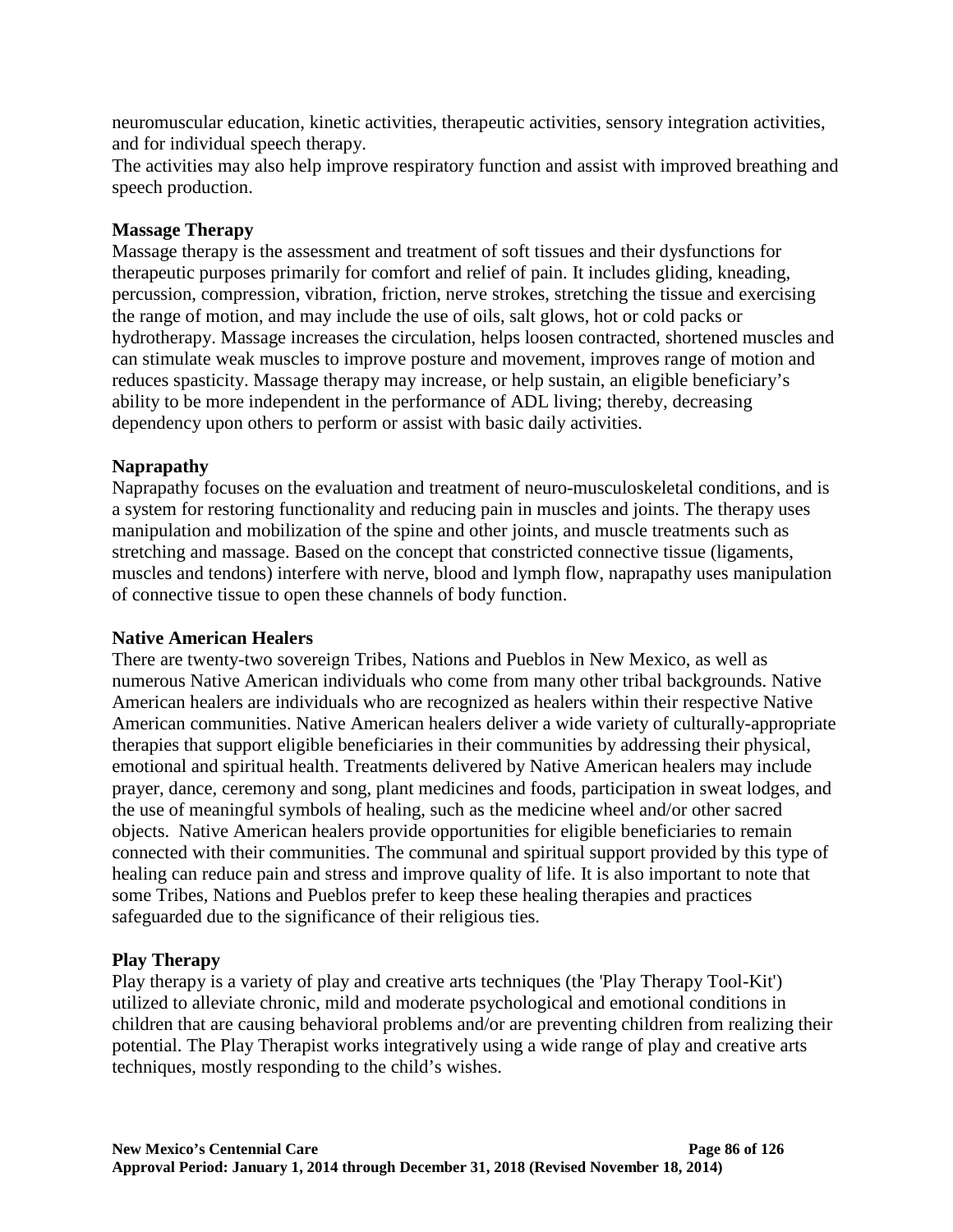## **ATTACHMENT C: HCBS Participant Safeguards**

### **State Critical Event or Incident Reporting Requirements**

The New Mexico Human Services Department (HSD) has established processes and procedures to monitor access, quality, and appropriateness of service delivery. Centennial Care (CC) Managed Care Organizations (MCO) are expected to comply with all requirements.

Reportable critical incidents may include, but are not limited to, abuse, neglect and exploitation; death; environmental hazards; law enforcement intervention; and emergency services, that encompass the full range of physical and behavioral health, other state plan services and home and community-based supports and services. For all allegations of abuse, neglect, or exploitation, the CC MCO must first and foremost ensure the safety of the person, including facilitating appropriate response and intervention for the victim and obtaining medical care and behavioral health services as appropriate.

The CC MCO must report all critical events or incidents to HSD and other state agencies as required by state statute. The CC MCO must monitor all reports and route identified issues to the appropriate internal department for appropriate resolution of the event. Issues may be identified by the care coordinator, health care provider, member services staff, member, or legal representative.

Allegations of abuse, neglect, or exploitation must be reported to the New Mexico Aging and Long Term Services Department's (ALTSD)Adult Protective Services (APS) or, if a child, the New Mexico Children, Youth and Families Department's (CYFD)Child Protective Services (CPS) immediately. An incident report must be electronically reported to the Human Services Department/Medical Assistance Division (HSD/MAD) within 24 hours of knowledge of the incident. (If the event occurs on a weekend or holiday, it should be electronically reported the next business day). If the incident involves a facility licensed by the New Mexico Department of Health (DOH), the incident reports must be faxed to DOH.

If the incident involves a criminal act, the MCO must contact the local Law Enforcement Agency.

Deaths that are suspected of being related to abuse or neglect should be immediately reported to ALTSD/APS and CYFD/CPS's. All deaths must be reported to the DOH Division of Health Improvement (DOH/DHI) and HSD/MAD within 24 hours of knowledge of the death. If the death occurred outside a medical facility, the MCO must contact the local Law Enforcement Agency.

Other reportable incidents should be reported to HSD/MAD with 24 hours of knowledge of the incident.

#### **Participant Training and Education**

The CC MCO is responsible for informing the member or legal representative of their rights and responsibilities related to abuse, neglect, and exploitation. The CC MCO is also responsible for informing the member of critical incident reporting mechanisms and requirements. This occurs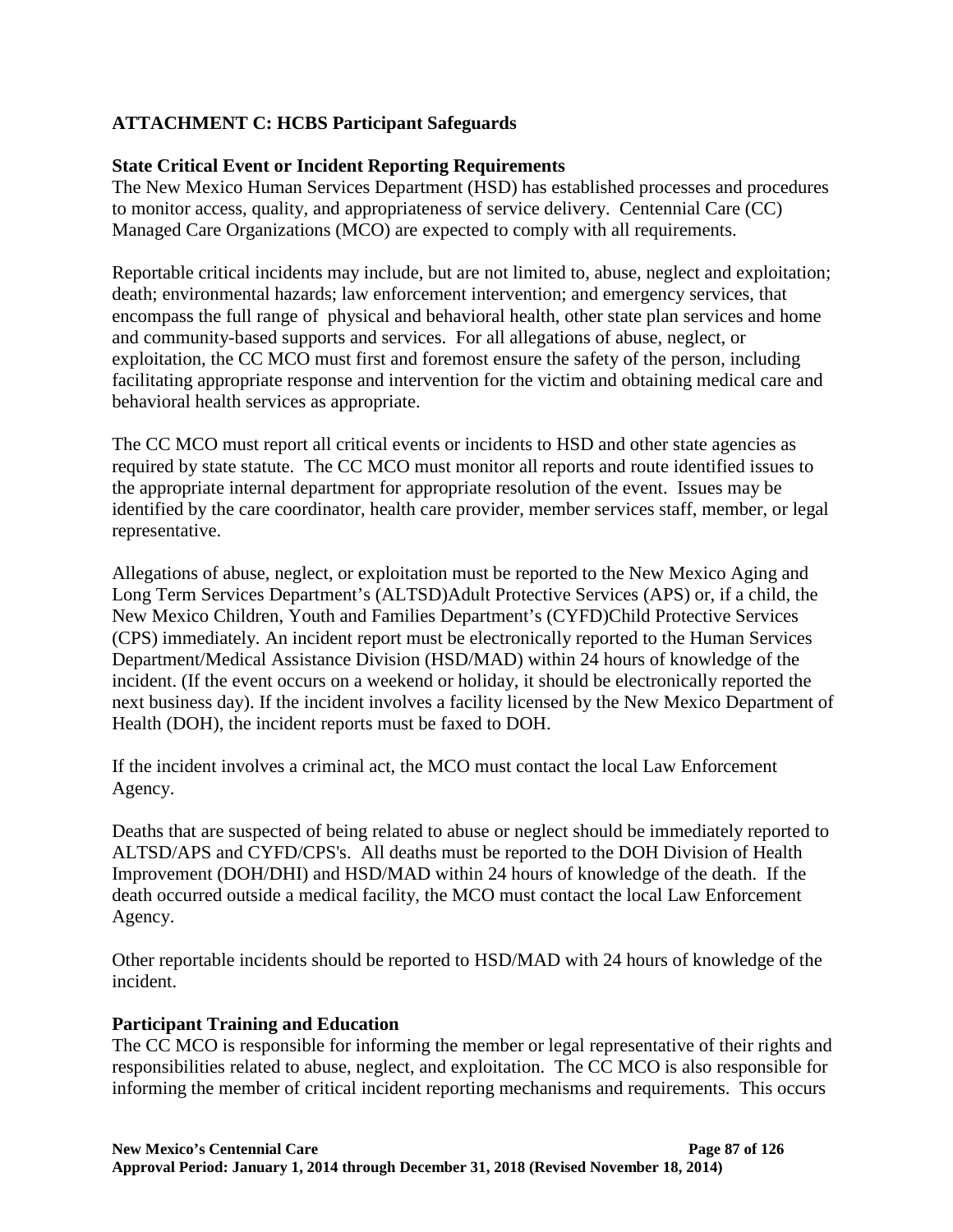as part of the comprehensive needs assessment and care plan development process. Information provided to members during this process includes how to recognize and report abuse, neglect and exploitation, as well as the prohibition on the use of restraints. The CC MCO will acquire a signature from the member or legal representative verifying critical event/incident information has been furnished during the comprehensive needs assessment and care plan development process. This documentation is maintained in the member's case files. The assessment, care plan development, and critical event/incident training are performed annually. The CC care coordinator is responsible for reviewing this information at least annually with the member or legal representative at time of reassessment or if there is suspicion of abuse, neglect, exploitation or abandonment.

## **Use of Restraints or Seclusion**

The State prohibits the use of restraints or seclusion. Unauthorized use of restraints or seclusion is monitored by the CC MCO and ALTSD or HSD/MAD through the following five methods: 1) The CC MCO care coordinator monitors the member's health and welfare monthly through a review of the implementation of the care plan.

2) The CC MCO manages critical events/incidents and provides provider training and technical assistance for reporting procedures. The CC MCO monitors t the reporting of abuse and neglect to APS/CPS and any identified service issues.

3) The CC MCO completes quality management reviews of the member's health and safety and reports results to ALTSD or HSD/MAD.

4) The CC MCO conducts reviews of a random sample of care plans to insure that member health and safety are being monitored by the CC MCO Care coordinator. The reviews include face-to-face visits with waiver participants. Additionally, HSD/MAD will review quality management reports from the CC MCO to ensure that required procedures are followed. 5) An external quality review organization (EQRO) will conduct annual quality and performance review audits of the CC MCOs.

## **Use of Restrictive Interventions**

The State prohibits the use of restrictive interventions. Unauthorized use of restrictive interventions is monitored by the CC MCO and HSD/MAD through five methods:

1) CC MCO care coordinators monitor the member's health and welfare monthly through a review of the implementation of the care plan.

2) CC MCO manages critical events/incidents and provides provider training and technical assistance for reporting procedures. The CC MCO monitors the reporting of abuse and neglect to APS/CPS and any identified service issues.

3) CC MCO completes quality management reviews of member's health and safety and reports results to HSD/MAD.

4) The CC MCO conducts reviews of a random sample of care plans to insure that participant health and safety are being monitored by the CC care coordinator. The reviews include face-toface visits with waiver participants.

5) Additionally, HSD/MAD reviews quality management reports from the CC MCO to ensure that required procedures are followed and the health and welfare of members' are protected.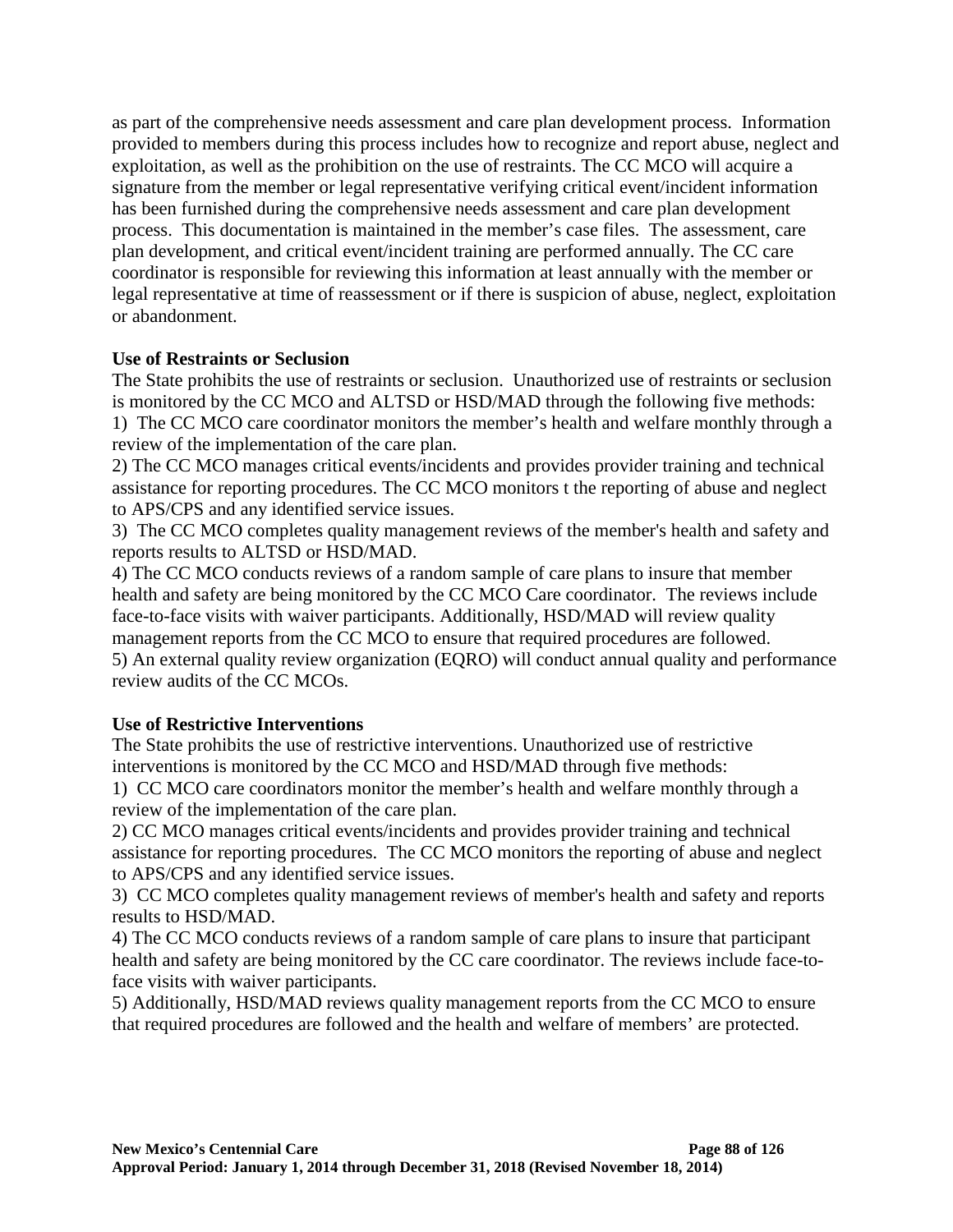## **Medication Management and Administration Nursing Facilities**

When a member's medication is dispensed by the pharmacist, state law requires the pharmacist to provide necessary consultation services with regard to the use of the medication and to address any questions the participant or the agent of the participant may have. The pharmacist is responsible for detecting over- or under-utilization and potential drug interactions according to the records the pharmacy maintains.

Medication errors are reported to the Pharmacy Board. All irregularities must be recorded and reported to the director of the facility. Medication errors include: administering medication to the wrong person or at the wrong time; administering the wrong medication, the wrong dose, or wrong route; missed doses; and inaccurate documentation.

By state law, facilities must record a member's refusal to take medication, omission of medications, errors in the administration of medications, and drug reactions. The report includes notifying the physician, notifying the director of the facility, documenting the incident, and taking any other appropriate action.

State law requires oversight of the administration of medications by a pharmacist including periodic reviews by a pharmacist and periodic reviews by facility surveyors during the facility's annual licensure process. The facility surveyors have the responsibility to assure all the procedures are followed including that medication error is documented, reported, and acted upon. Other administrative and enforcement agencies include the Pharmacy Board that separately licenses the facility and determines that medication error reporting procedures are followed.

The Pharmacy Board licenses all facilities in which medication errors can occur, including nursing facilities, hospitals, clinics and Assisted Living facilities. State law requires the facilities to have a consultant pharmacist available to the facility. The consultant pharmacist is required by state law to establish procedures and protocols for reporting adverse reactions and medication error events, including use the Pharmacy Board's "Significant Adverse Drug Event Reporting" system.

DOH/DHI surveys facilities for license renewal and specifically looks at medication management during the survey including properly documenting, reporting, and taking appropriate actions for a medication error. Whenever deficiencies are found, notice is given to the facility. If a facility is unable or unwilling to correct their procedures, the license is revoked. Other licensing bodies for each type of providers, such as the Pharmacy Board, Nursing Board, and Board of Medical Examiners have the enforcement authority for the state statutes and regulations regarding medication errors.

## **Residential Community Settings**

All residential community settings will comply with STC 69 regarding characteristics of home and community based settings. The CC MCO monitors Assisted Living facilities. The CC MCO compiles monitoring results listing all citations for each agency monitored as part of their Quality Management Strategy. The list of citations is aggregated, trended, and compiled into a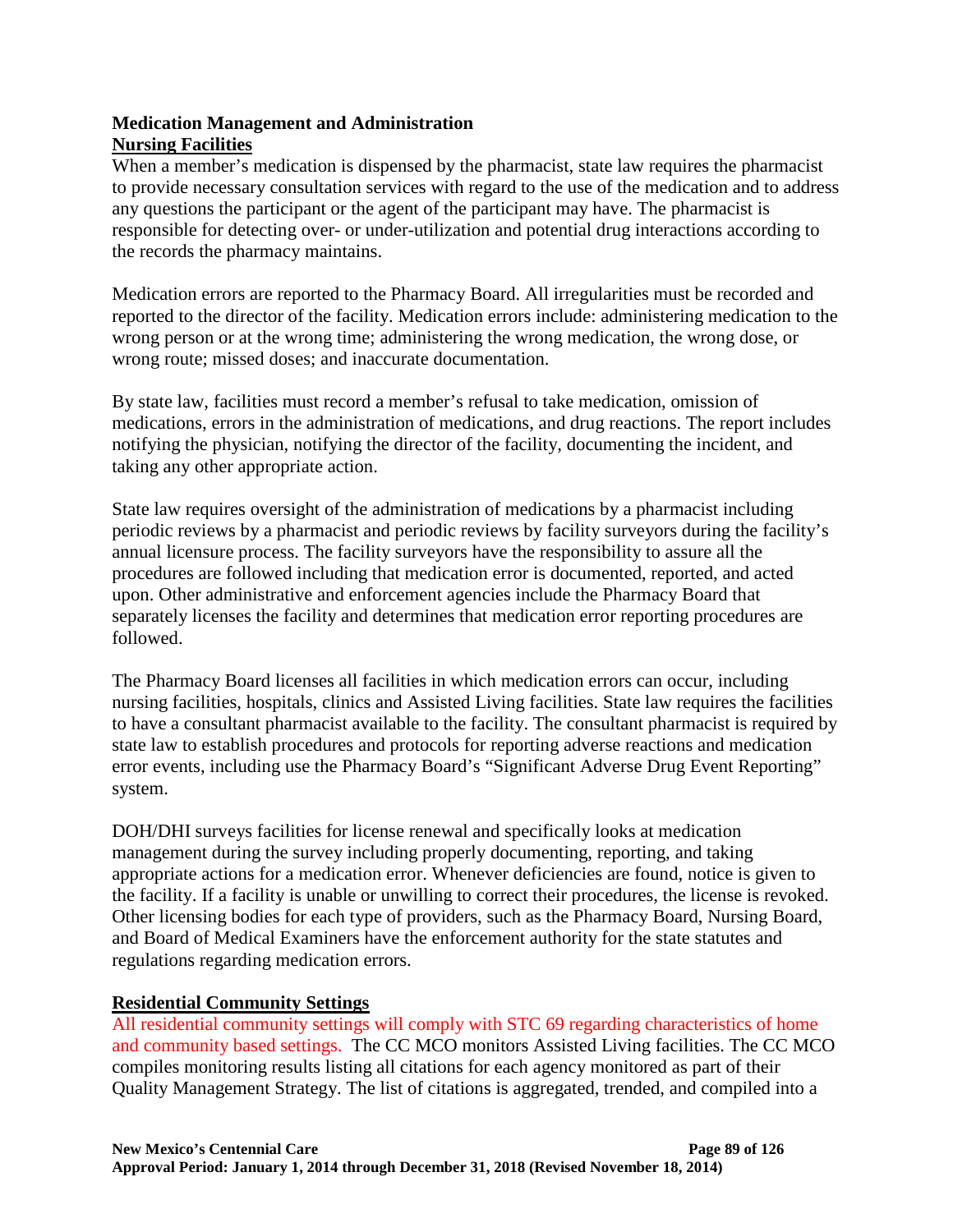report which is provided to HSD/MAD. As necessary, an Action Plan is developed and implemented to address any identified and prioritized issues. The report is reviewed by HSD/MAD. If the State identifies any issues that are inconsistent with Medicaid requirements or state statute, HSD/MAD ensures that the CC MCO corrects the problem through a directed correction action as specified by DOH Policy ADM 05:140 specified by the severity of the problem.

The HSD/MAD has entered into a joint powers agreement (JPA) with the DOH to review medication management during the annual survey process. The DOH/DHI monitoring surveys of Assisted Living facilities are reviewed and monitored by DOH/DHI in collaboration with HSD/MAD as part of the CC quality management strategy. DOH compiles monitoring results listing all citations for each provider monitored. The list is aggregated, trended and compiled into a report. The report is reviewed by DOH/DHI and HSD/MAD. Any HSD/MAD identified deficiencies or inconsistencies with Medicaid requirements, require corrective action by the MCO.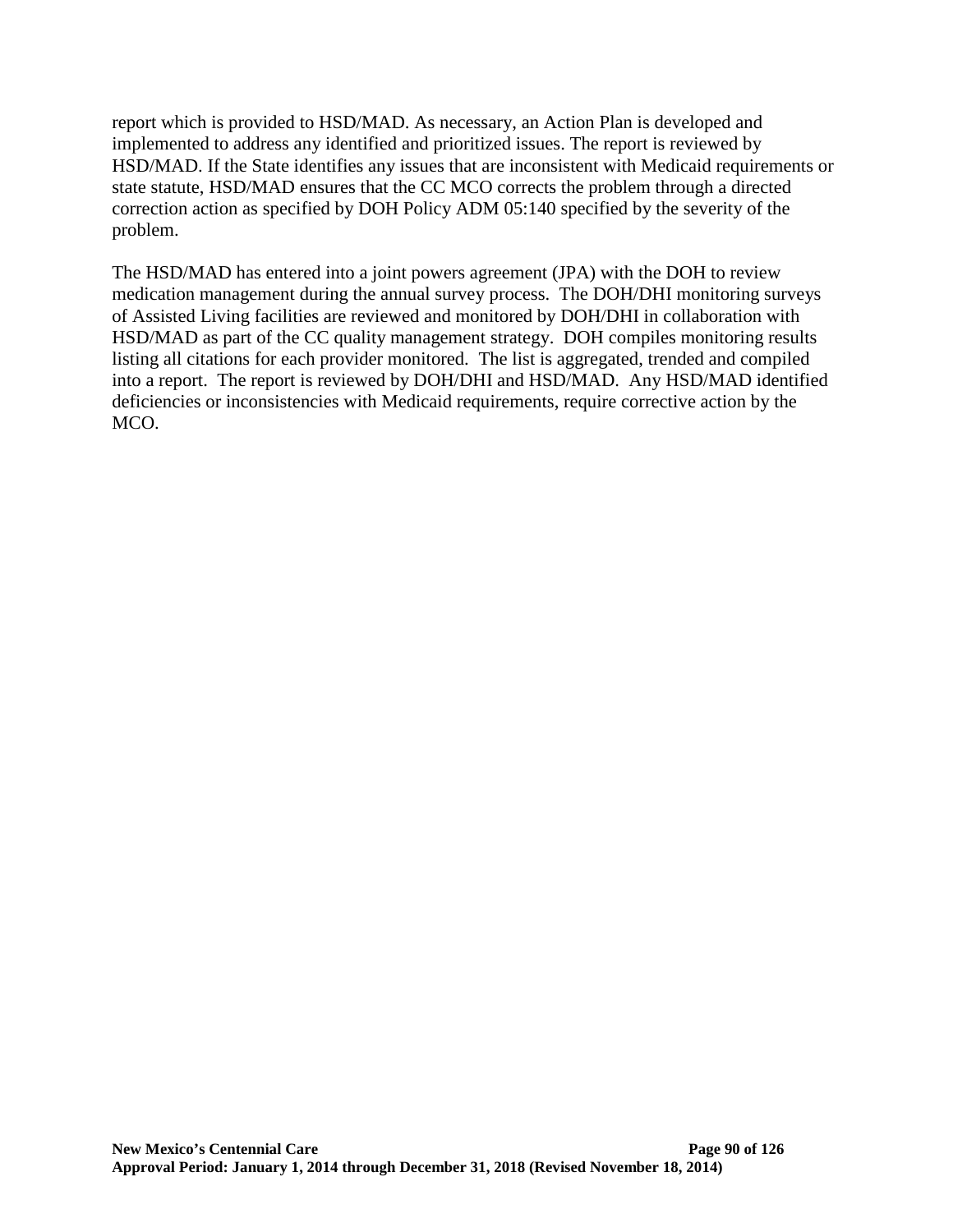# **ATTACHMENT D: Level of Care (LOC) Criteria**

The State will require the Centennial Care MCOs to use state-developed level of care (LOC) criteria and a state-approved assessment tool that incorporates elements relevant from each of the current waivers for determining nursing facility (NF) LOC for all long-term care services (both NF placement and the Community Benefit).

Elements of the LOC criteria that are utilized to determine and re-determine the individual's medical eligibility include: medical risk factors, including but not limited to medical diagnoses, Activities of Daily Living (ADLs), Instrumental Activities of Daily Living (IADLs), range of motion capability, need for medical treatments, clinical monitoring by RN, hospitalization in last 90 days; support and social resources, such as personal care assistance, housekeeping, home delivered meals, living arrangements, homebound status, durable medical equipment; environmental assessments, including safety and accessibility problems; nutrition, including eating issues, such as swallowing problems, tube feeding, special diet, nausea, tooth or mouth problems; communication and cognition; behaviors/mental health assessment; health and safety risks; ability to perform activities of daily living, such as ambulation, falls, bladder, bowel, toileting, bathing, dressing, hygiene; and ability to perform instrumental activities of daily living, such as making phone calls, scheduling appointments, preparing meals, shopping, transportation, and laundry.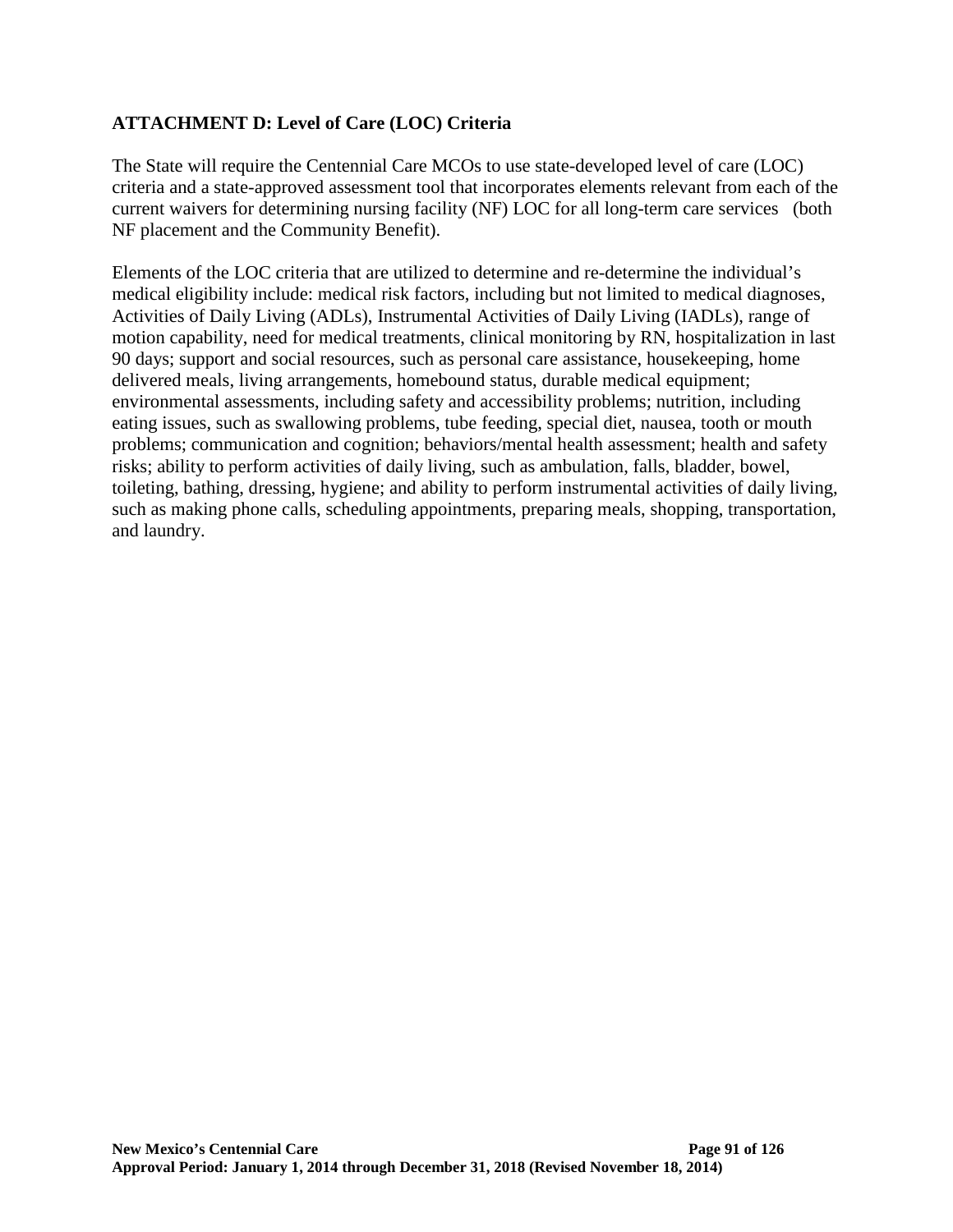**ATTACHMENT E: Hospitals Eligible for Safety Net Care Pool (SNCP) payments and Initial Allocation of Uncompensated Care (UC) Funding for UC pool** 

| <b>HOSPITAL NAME</b>                                | <b>COUNTY</b> | # OF BEDS |
|-----------------------------------------------------|---------------|-----------|
| Alta Vista Regional Medical Center                  | San Miguel    | 54        |
| Artesia General Hospital                            | Eddy          | 49        |
| <b>Carlsbad Medical Center</b>                      | Eddy          | 115       |
| Cibola General Hospital                             | Cibola        | 25        |
| Dan C. Trigg                                        | Quay          | 31        |
| <b>Eastern New Mexico Medical Center</b>            | Chaves        | 162       |
| Espanola Hospital                                   | Rio Arriba    | 70        |
| <b>Gerald Champion Medical Center</b>               | Otero         | 123       |
| Gila Regional Medical Center                        | Grant         | 68        |
| Guadalupe Hospital                                  | Guadalupe     | 10        |
| <b>Holy Cross Hospital</b>                          | Taos          | 25        |
| Lea Regional Hospital                               | Lea           | 186       |
| <b>Lincoln County Medical Center</b>                | Lincoln       | 25        |
| <b>Los Alamos Medical Center</b>                    | Los Alamos    | 47        |
| <b>Memorial Medical Center</b>                      | Dona Ana      | 298       |
| Mimbres Memorial Hospital                           | Luna          | 25        |
| <b>Miners Colfax Medical Center</b>                 | Colfax        | 25        |
| Mountain View Regional Medical Center               | Dona Ana      | 168       |
| Nor-Lea General Hospital                            | Lea           | 25        |
| Plains Regional Medical Center                      | Curry         | 100       |
| Rehoboth McKinley Christian Hospital                | McKinley      | 60        |
| Roosevelt General Hospital                          | Roosevelt     | 24        |
| Roswell Regional Hospital                           | Chaves        | 26        |
| San Juan Regional Medical Center                    | San Juan      | 194*      |
| Sierra Vista Hospital                               | Sierra        | 15        |
| Socorro General Hospital                            | Socorro       | 24        |
| CHRISTUS St. Vincent Regional Med. Ctr.             | Santa Fe      | 248       |
| <b>Union County General Hospital</b>                | Union         | 25        |
| <b>TEACHING HOSPITAL COUNTY # OF BEDS RESIDENTS</b> |               |           |

The University of New Mexico Hospital Bernalillo 527

\*as of August 27, 2014

As described in paragraph II.82.a of the demonstration's special terms and conditions (STCs), eligible hospitals shall be divided into groups based on their size, as defined by the number of hospital beds. The total available funding from the UC pool shall be divided among the hospital groups, with larger proportions available to the smallest hospitals.

Hospitals eligible for UC payments are divided into the following groups; Available funding is allocated as indicated.

1. Smallest hospitals (30 or fewer hospital beds); 60% of available funding

2. Small hospitals (31-100 hospital beds); 30% of available funding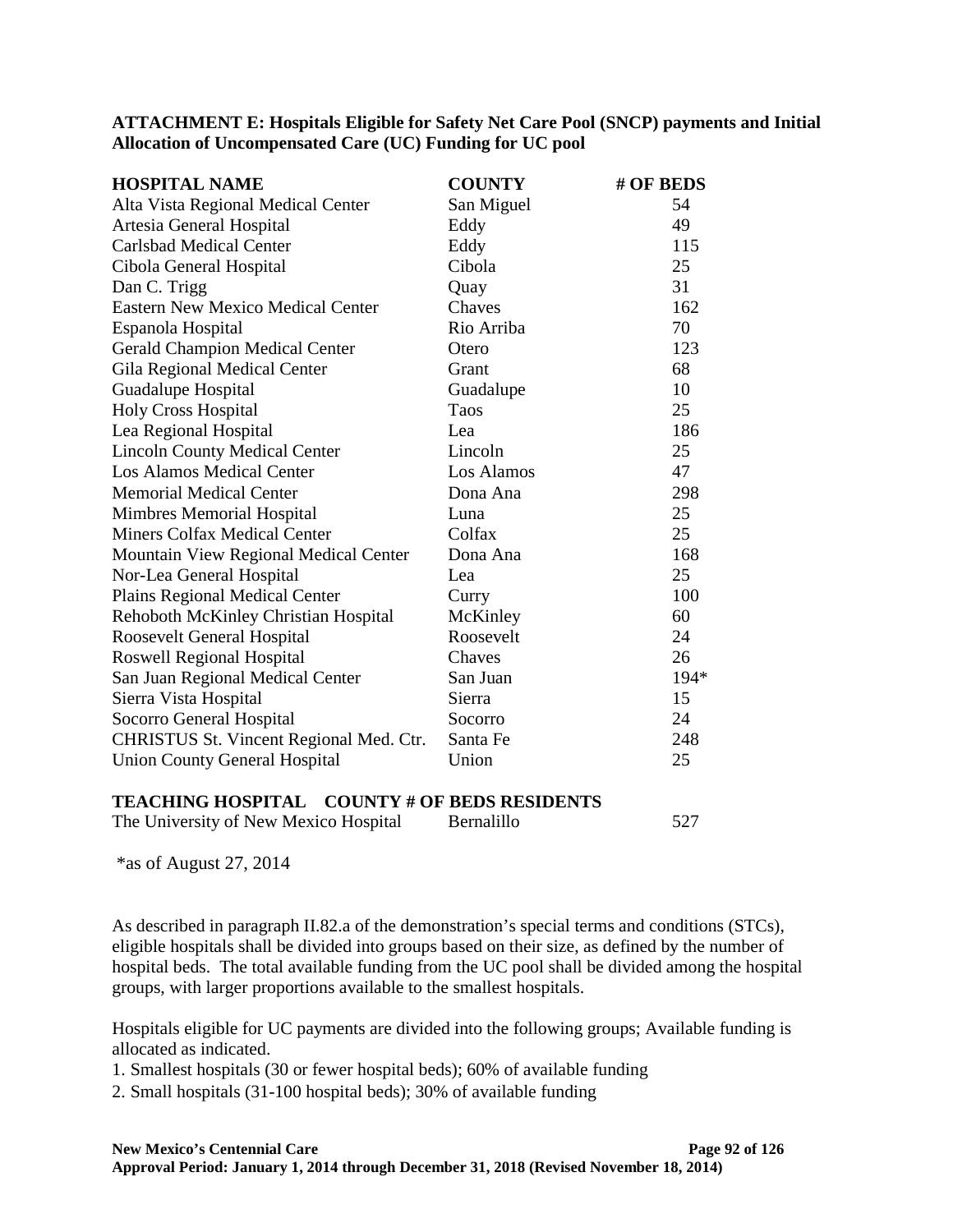- 3. Medium hospitals (101-200 hospital beds); 10% of available funding
- 4. Large hospitals (201-300 hospital beds); 0%
- 5. Largest hospitals (more than 301 hospital beds); 0%

As described in paragraph II.82.c of the STCs, if the total allocation to any hospital group defined above exceeds the total amount of UC costs for that group, the balance of funding shall be made available to the next group of larger hospitals. Among the hospitals of any specified group, UC payments will be distributed in proportion to the UC costs incurred by that group. UC payments shall not exceed the amounts specified in paragraph II.82.b of the STCs.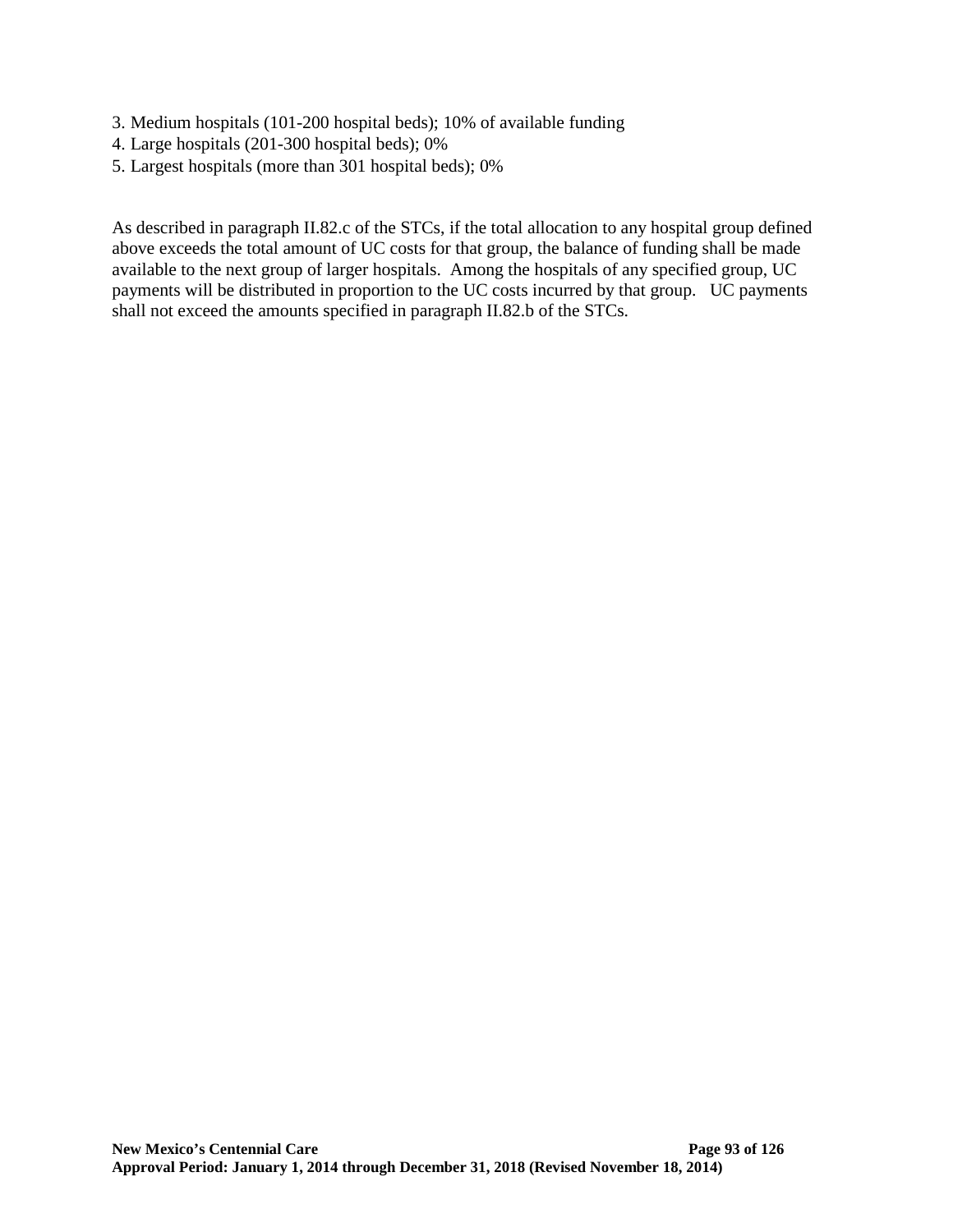# **ATTACHMENT F: Uncompensated Care (UC) Payment Application Template**

## **SECTIONS A - C INSTRUCTIONS**

- A. General Instructions and Identification of Cost Reports that Cover the UC Payment Year:
	- 1. Select the "Sec. A-C Application Info" tab in Excel workbook. In row 1, select your facility from the drop-down menu provided. When your facility is selected, the following fields will be populated: in-state Medicaid provider number and Medicare provider number. Review information and indicate whether it is correct or incorrect. If incorrect, provide correct information.
	- 2. Provide your cost reporting periods that are needed to completely cover the UC Payment Year. If the end date for cost report period 1 is before the end date of the UC Payment year, report your next cost reporting period (cost report 2). If this cost report ends prior to the end of the UC Payment year, report your next cost reporting period (cost report 3). The cost reporting periods must cover the entire UC Payment year.
		- i. NOTE: For the 20*XX* UC Application, if your hospital completed the UC Application for 20*XX*, the first cost report year should follow the last cost report year reported on the 20*XX* UC Application. The last cost report year on the 20*XX* UC Application must end on or after the end of the 20*XX* UC Payment year. If your hospital did not complete the 20*XX* UC Application, your cost reports for 20*XX* must cover the entire 20*XX* UC Payment year.
	- 3. Supporting documentation for all data elements provided within the UC Payment Application must be maintained for a minimum of five years.
- B. (Intentionally left blank)
- C. Disclosure of Other Medicaid Payments Received:
	- 1. Medicaid supplemental payments should include GME, IME, In-State DSH and Out-of-State DSH (if applicable) payment.

## Certification:

1. The hospital CEO or CFO must certify the accuracy of the survey responses. Provide hospital and outside preparer contacts who can respond to requests for additional information and answer questions related to the hospital's responses.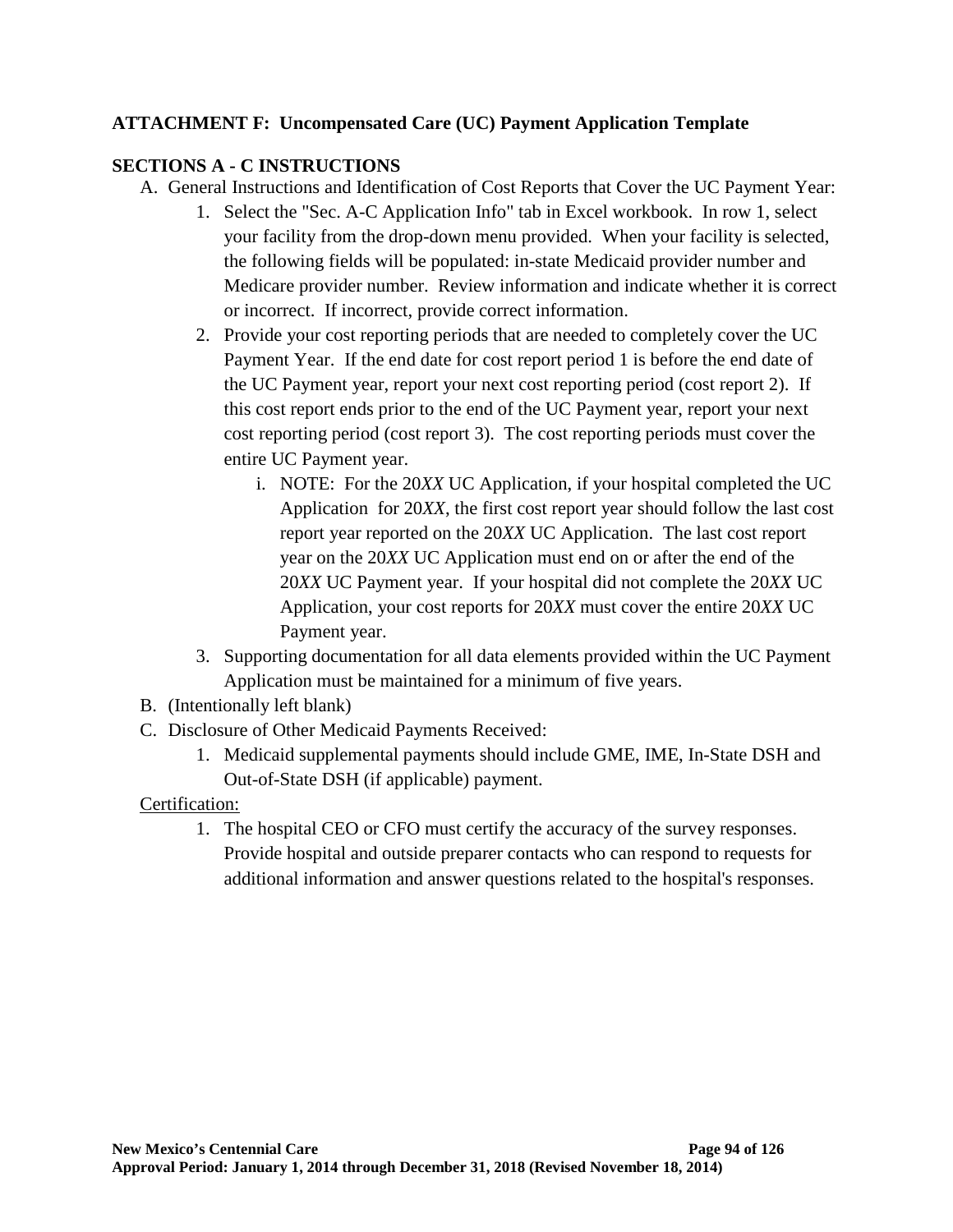### **EXHIBITS 1 AND 2; SECTIONS D - K INSTRUCTIONS**

General Instructions and Identification of Cost Reports that cover the UC Payment Year:

- 1. Select the "UC Application Sec. D, E, F CR Data" tab in the Excel workbook. Line 1, is linked to section A. When your facility is selected, the following Lines will be populated with your facility specific information: Line 2 - applicable cost report years, Line 4 - Hospital Name, Line 5 - in-state Medicaid provider number, Line 6 - Medicaid Sub provider Number 1 (Psychiatric or Rehab), Line 7 - Medicaid Provider Number 2 (Psychiatric or Rehab), and Line 8 - Medicare provider number. The provider must manually select the appropriate option from the drop down menu for Line 3 - Status of Cost Report Used for the Survey. Review the information and indicate whether it is correct or incorrect. If incorrect, provide correct information in the provided space and submit supporting documentation when you submit your survey.
- 2. You must complete a separate UC Application Excel workbook for each cost report year needed to cover the State UC Payment year and not previously submitted for a UC Payment application. To indicate the proper time period for the current survey select an "X" from the drop down menu on the appropriate box of Line 2 of the "Survey - Sec. D, E, F CR Data" tab in this Excel workbook. If two cost report years are selected at the same time the survey will generate an error message as only one cost report year may be selected per Excel workbook.
	- a. NOTE: For the 20*XX* UC Application, if your hospital completed the UC Application for 20*XX*, the first cost report year should follow the last cost report year reported on the 20*ZZ* UC Application. The last cost report year on the 20*XX* UC Application must end on or after the end of the 20*XX* UC Application year. If your hospital did not complete the 20*ZZ* UC Application, you must report data for each cost report year that covers the 20*XX* UC Payment year.
- 3. Supporting documentation for all data elements provided within the UC Payment Application must be maintained for a minimum of five years.

## **Exhibit 1 - Support of Uninsured I/P and O/P Hospital Services: (DO NOT SUBMIT)**

- 1. See "Exhibit 1 Uninsured" tab for an example format of the information that needs to be available to support the data reported in Section H of the UC Application related to uninsured services provided in each cost reporting year needed to completely cover the UC Payment year. This information must be maintained by the facility in accordance with the documentation retention requirements outlined in the general instructions section. (DO NOT SUBMIT THIS INFORMATION WITH THE UC APPLICATION).
- 2. Complete Exhibit 1 based on your individual state Medicaid hospital reimbursement methodology (if your state reimburses based on discharge date then only include claims in Exhibit 1 that were discharged during the cost reporting period for which you are pulling the data).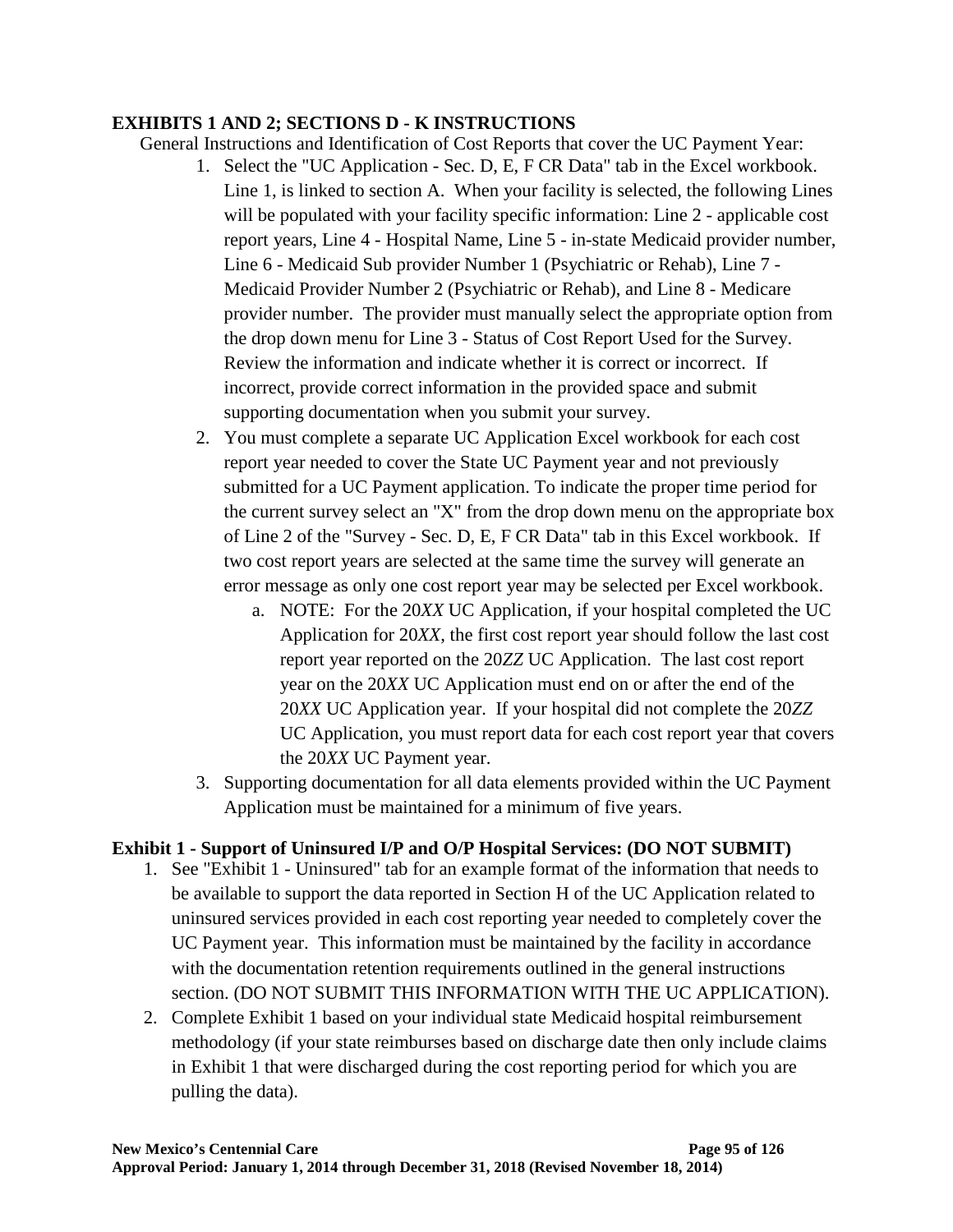- 3. Exhibit 1 population should include all uninsured patients whose dates of service (see above) fall within the cost report period.
- 4. The total inpatient and outpatient hospital (excluding professional fees, and other nonhospital items) charges from Exhibit 1, column N should tie to Section H, line 103 of the UC Application.

# **Exhibit 2 - Support for Self-Pay I/P and O/P Hospital Payments Received: (DO NOT SUBMIT)**

- 1. See Exhibit 2 for an example format of the information that needs to be available to support the data reported in Section E and H of the UC Application related to ALL patient payments received during each cost reporting year needed to completely cover the UC Payment year. This information must be maintained by the facility in accordance with the documentation retention requirements outlined in the general instructions section. Create a separate Exhibit 2 for each cost reporting period included in the UC Application.
	- a. Note: Include Section 1011 payments received related to undocumented aliens if they are applied at a patient level.
- 2. Exhibit 2 population should include all payments **received** from patients **during the cost report year regardless of dates of service and insurance status (report on the CASH BASIS).**
- 3. Only the payments received from uninsured patients should be included on Section H of the UC Application, line 115. Payments from both the uninsured and insured patients should be reported on Section E of the UC Application, lines 9 and 10, respectively. The total payments from Section H, line 115 should reconcile to Section E, line 9.

# **Section D - General Cost Report Year Information**

- 1. For Lines 1 through 8 of Section D, please refer to the instructions listed above in the "General Information and Identification of Cost Reports that Cover the UC Payment Year section.
- 2. For Lines 9 through 15, provide the name and Medicaid provider number for each state (other than your home state) where you had a current Medicaid provider agreement during the term of the UC Payment year. Per federal regulation, the DSH examination must review both in-state Medicaid services as well as out-of-state Medicaid services when determining the Medicaid shortfall or longfall. The same standard is being applied for the New Mexico UC Payment calculation.

# **Section E - Disclosure of Medicaid / Uninsured Payments Received**

1. Please read "Note 1" located at the bottom of Section E before entering information for Lines 1 through 7. After reading through Note 1, please provide the applicable Section 1011 payment information as indicated.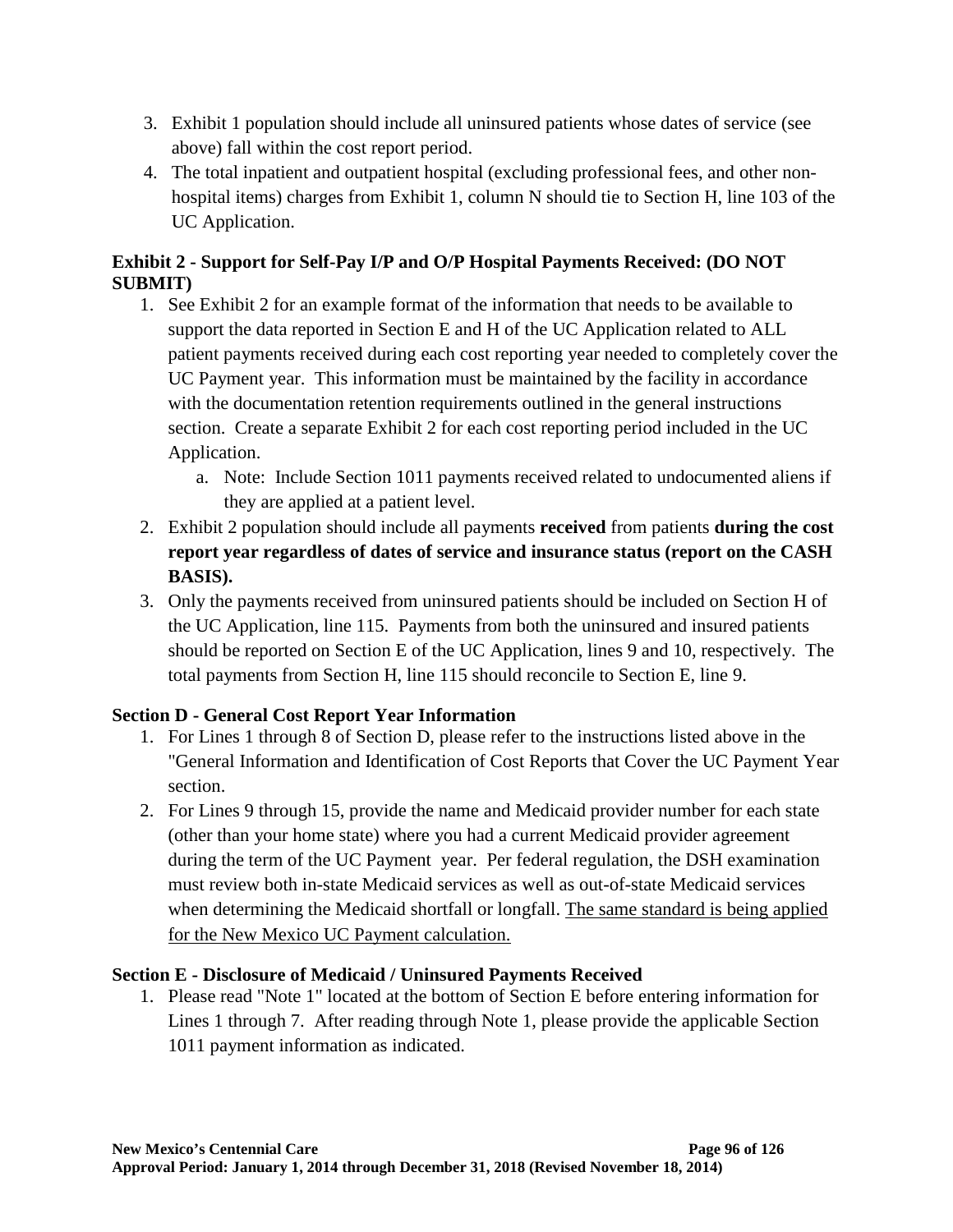- 2. Please read "Note 2" located at the bottom of Section E before entering information for Line 8. After reading through Note 2, please provide the total Out-of-State DSH payments as indicated.
- 3. Lines 9 and 10 should reconcile to the Exhibit B information provided by the facility.

## **Section G - CR Data**

NOTE: All data in this section must be verified by the hospital. If data is already present in this section, it was completed using CMS HCRIS cost report data. If the hospital has a more recent version of the cost report, the data should be updated to the hospital's version of the cost report. Formulas can be overwritten as needed with actual data.

- 1. The provider should enter all applicable Routine and Ancillary Cost Centers not currently provided in Section G. Once the Routine and Ancillary Cost Centers have been entered into Section G of the UC Application, they will populate the Routine and Ancillary Cost Centers on UC Application "Sec. H - In-State", "Sec. I - Out-of-State".
- 2. If your teaching hospital removed intern and resident costs in Column 25 of Worksheet B, Part I, you will need to enter those amounts in the column provided so the amounts can be added back to your total cost per diems and CCRs for Medicaid/Uninsured. If intern and resident cost was not removed in Column 25 of Worksheet B, Part I then no entry is needed. Teaching costs should be included in the final cost per diems and CCRs.
- 3. After the Routine and Ancillary Cost Centers have been identified, it will be necessary for the provider to fill in the remaining information required by Section G. The location of the specific cost report information required by Schedule G for both Routine and Ancillary Cost Centers is identified in each column heading. The provider will NOT need to enter data into the "Net Cost", or "Medicaid Per Diem/Cost-to-Charge Ratios" columns as these are calculated columns.
- 4. Once the "Medicaid Per Diem/Cost-to-Charge Ratios" column has been calculated, the values will also populate on UC Application "Sec. H - In-State", and "Sec. I - Out-of-State".

# **Section H - Calculation of In-State Medicaid and Uninsured I/P and O/P Costs:**

- 1. This section of the survey is used to collect information to calculate the hospital's Medicaid shortfall or longfall. By federal Medicaid DSH regulations, the shortfall/longfall must be calculated using Medicare cost report costing methodologies. The same standard is being applied for the New Mexico UC Payment Application.
- 2. The routine per diem cost per day for each hospital routine cost center present on the Medicaid cost report will automatically populate in Section H after UC Application "Sec. G - CR Data" has been completed. These amounts are calculated on Worksheet D-1 of the cost report. The ancillary cost-to-charge ratio for each ancillary cost center on your cost report will also automatically be populated in Section H after UC Payment Application "Sec. G - CR Data" has been completed.
- 3. Record routine days of care, routine charges and I/P and O/P ancillary charges in the next several columns. This information, when combined with cost information from the cost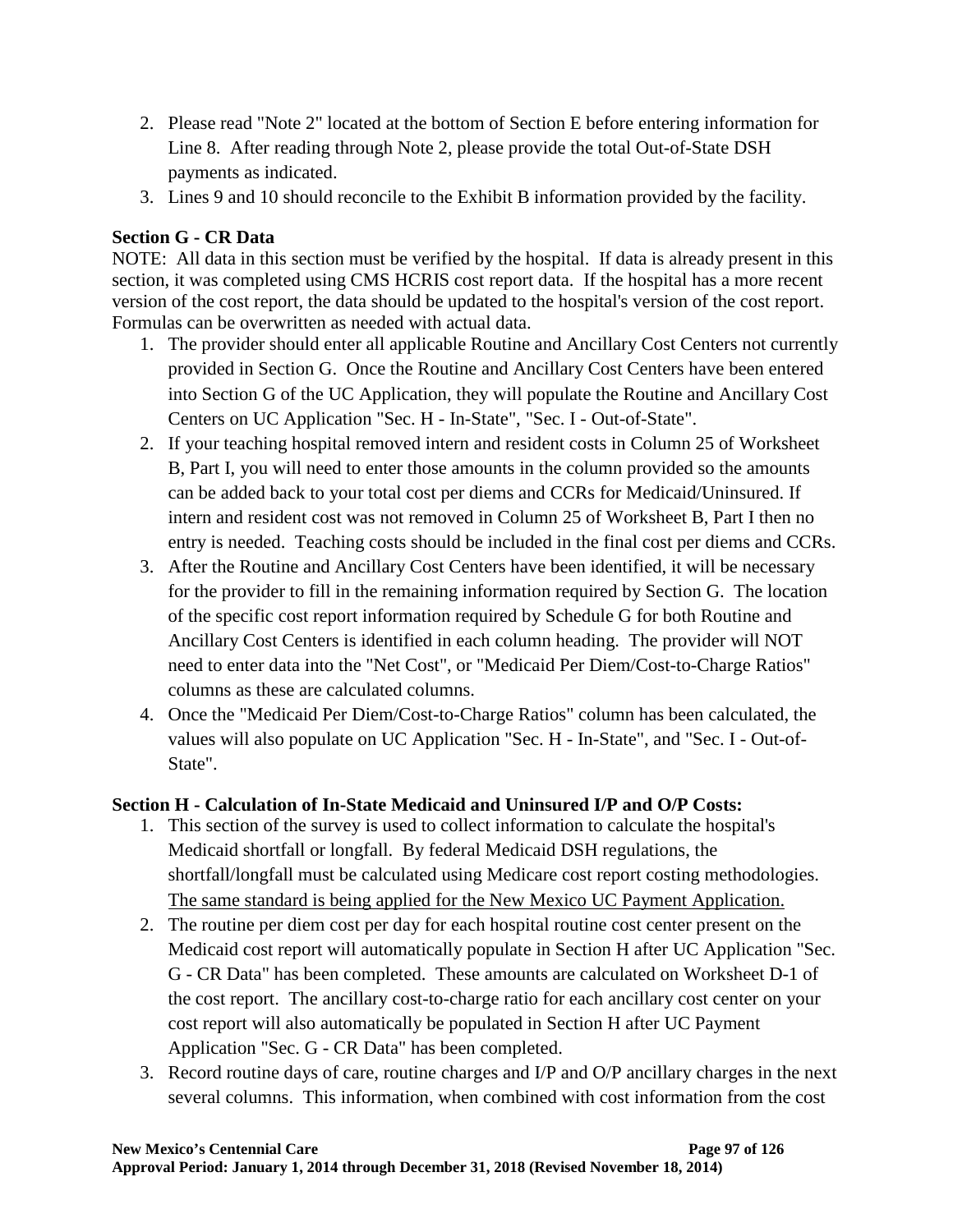report, will calculate the total cost of hospital services provided to Medicaid and uninsured individuals.

- a. **In-State Medicaid FFS Primary -** *Traditional Medicaid Primary (should exclude non-Title XIX programs such as CHIP/SCHIP)***.** In these two columns, record your in-state Medicaid fee-for-services days and charges. The days and charges should reconcile to your Medicaid provider statistics and reimbursement (PS&R) report, or your state version generated from the MMIS (Tab Run). Record in the box labeled "Total Medicaid Paid Amount (excludes TPL, Co-Pay and Spend-Down)," the total (gross) payments, prior to reductions for third party liability (TPL), your hospital received for these services. Reconcile your responses on the survey with the PS&R (Tab Run) total at the bottom of each column. Provide an explanation for any unreconciled amounts.
- b. **In-State Medicaid Managed Care Primary** *Managed Care Medicaid Primary (should exclude non Title XIX programs such as CHIP/SCHIP)*. Same requirements as above. If your hospital does business with more than one in-state Medicaid managed care entity, your combined results should be reported in these two columns (inpatient and outpatient).
- c. **In-State Medicare FFS Cross-Overs (with Medicaid Secondary)** *Traditional Medicare Primary with Traditional Medicaid or Managed Care Medicaid Secondary.* Each hospital must report its Medicare/Medicaid cross-over claims summary data on the survey. Total cross-over days and routine and ancillary charges must be reported and grouped in the same cost centers as reported on the hospital's cost report. Report payments as instructed on each line. In total, payments must include all amounts collected from the Medicare program, patient co-pays and deductible payments, Medicare bad debt payments, and any Medicaid payments and other third party payments.
- d. **In-State Other Medicaid Eligibles (not included elsewhere)** *In-State Other Medicaid Eligibles (not included elsewhere) (should exclude non-Title XIX programs as CHIP/SCHIP).* Enter claim charges, days and payments for any other Medicaid-eligible patients that have not been reported anywhere else in the application. The patients must be Medicaid-eligible for the dates of service and they must be supported by Exhibit 3, including the patient's Medicaid ID number. This would include Medicare Part C cross-overs not reported elsewhere on the application.
- e. **Uninsured -** Federal requirements mandate the uninsured services must be costed using Medicare cost reporting methodologies. As such, a hospital will need to report the uninsured days of care they provided each cost reporting period, by routine cost center, as well as inpatient and outpatient ancillary service revenue by cost report cost center. Exhibits 1, 2, 2.1 and 3 have been prepared in the UC Application template as examples to assist hospitals in developing the data needed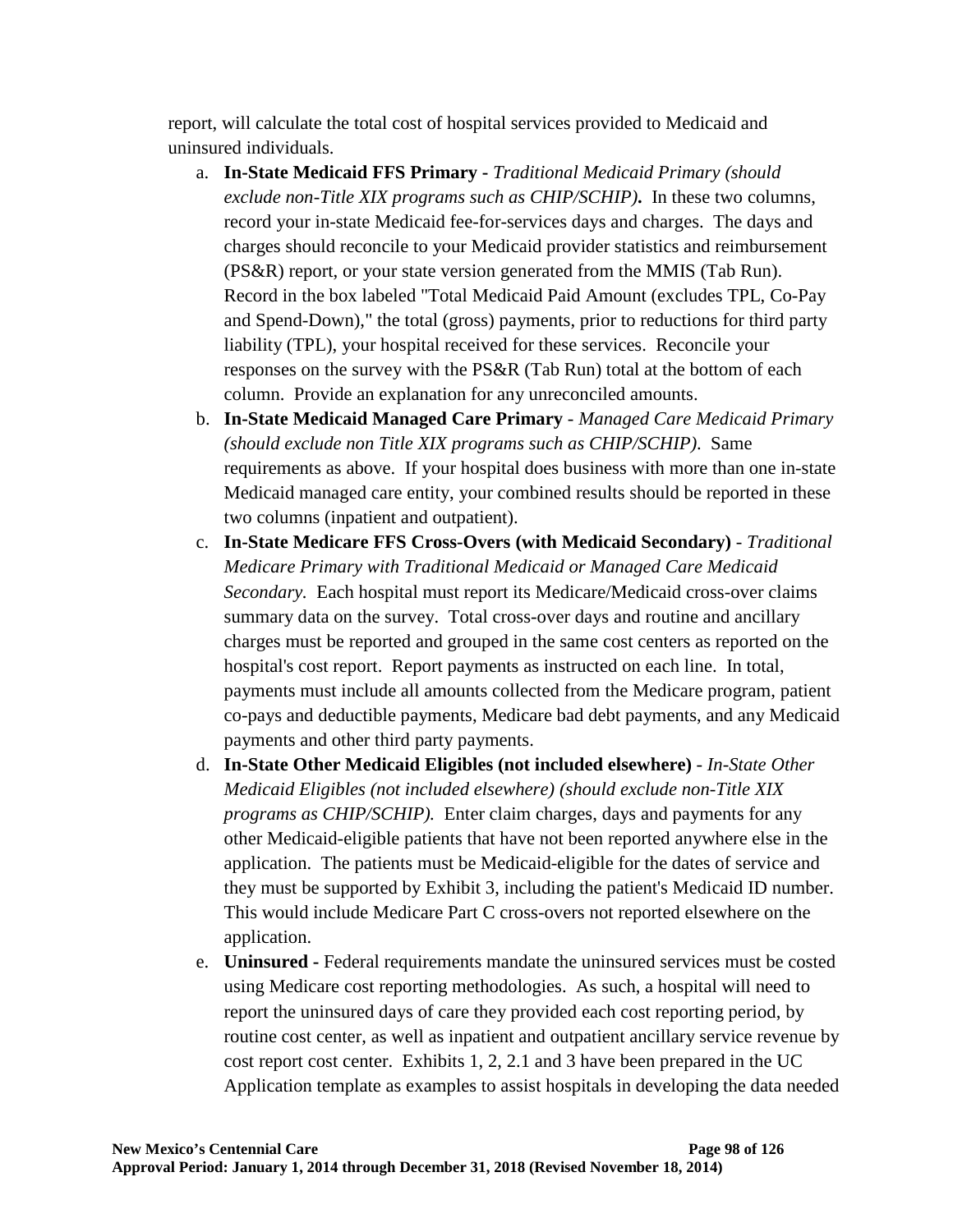to support responses on the application. This data must be maintained in a reviewable format. It must also only include charges for inpatient and outpatient hospital services, excluding physician charges and other non-hospital charges. Per federal guidelines uninsured patients are individuals with no source of third party healthcare coverage (insurance).

4. Federal requirements mandate the hospital cost of providing services to the uninsured during the DSH year must be reduced by uninsured self-pay payments received during the DSH year. The same standard is being applied for the New Mexico UC Payment Application. Exhibit 2 will assist hospitals in developing the data necessary to support uninsured payments received during each cost reporting period. The data must be maintained in a reviewable format and made available upon request.

## **Section I - Calculation of Out-of-State Medicaid Costs:**

- 1. This schedule is formatted similar to Schedule H. It should be prepared to capture all out-of-state Medicaid FFS, managed care, FFS cross-over and managed care cross-over services the hospital provided during the cost reporting year. Like Schedule H, a separate schedule is required for each cost reporting period needed to completely cover the UC Payment year. Amounts reported on this schedule should reconcile to the out-of-state PS&R (or equivalent schedule Tab Run) produced by the Medicaid program or managed care entity.
	- a. **Out-of-State Medicaid FFS Primary** *Traditional Medicaid Primary (should exclude non-Title XIX programs such as CHIP/SCHIP).*
	- b. **Out-of-State Medicaid Managed Care Primary** *Managed Care Medicaid Primary (should exclude non-Title XIX programs such as CHIP/SCHIP).*
	- c. **Out-of-State Medicare FFS Cross-Overs (with Medicaid Secondary)** *Traditional Medicare Primary with Traditional Medicaid or Managed Care Medicaid Secondary.*
	- d. **Out-of-State Other Medicaid Eligibles (not included elsewhere)** *Out-of-State Other Medicaid Eligibles (not included elsewhere) (should exclude non-Title XIX programs such as CHIP/SCHIP).*

## **Section J - Calculation of In-State Medicaid and Uninsured Organ Acquisition Costs:**

- 1. This section is to be completed by hospitals that have incurred in-state Medicaid or uninsured organ acquisition costs only. Information is collected in a format similar to Section H.
- 2. Total Medicaid and uninsured organ acquisition cost is calculated based on the ratio of Medicaid and uninsured useable organs to total organs.

## **Section K - Calculation of Out-of-State Medicaid Organ Acquisition Costs:**

1. This section is to be completed by hospitals that have incurred out-of-state Medicaid organ acquisition costs only. Information is collected in a format similar to Section I.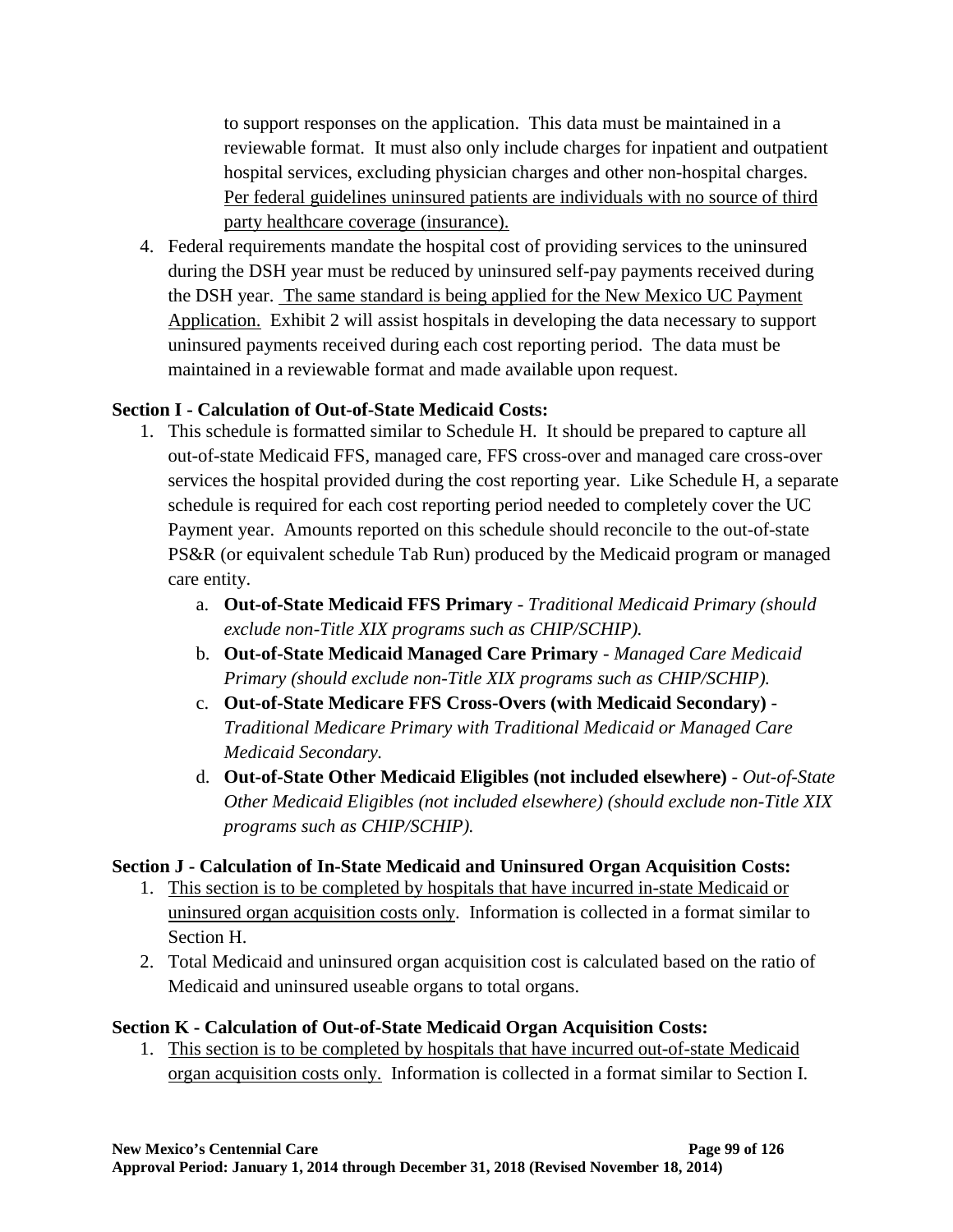- 2. Total Medicaid and uninsured organ acquisition cost is calculated based on the ratio of Medicaid and uninsured useable organs to total organs.
- 3. The following columns will NOT need to be entered by the provider as they will automatically populate after Section J has been completed: "Total Organ Acquisition Cost", "Revenue for Medicaid/Uninsured Organs Sold", and "Total Useable Organs (Count)".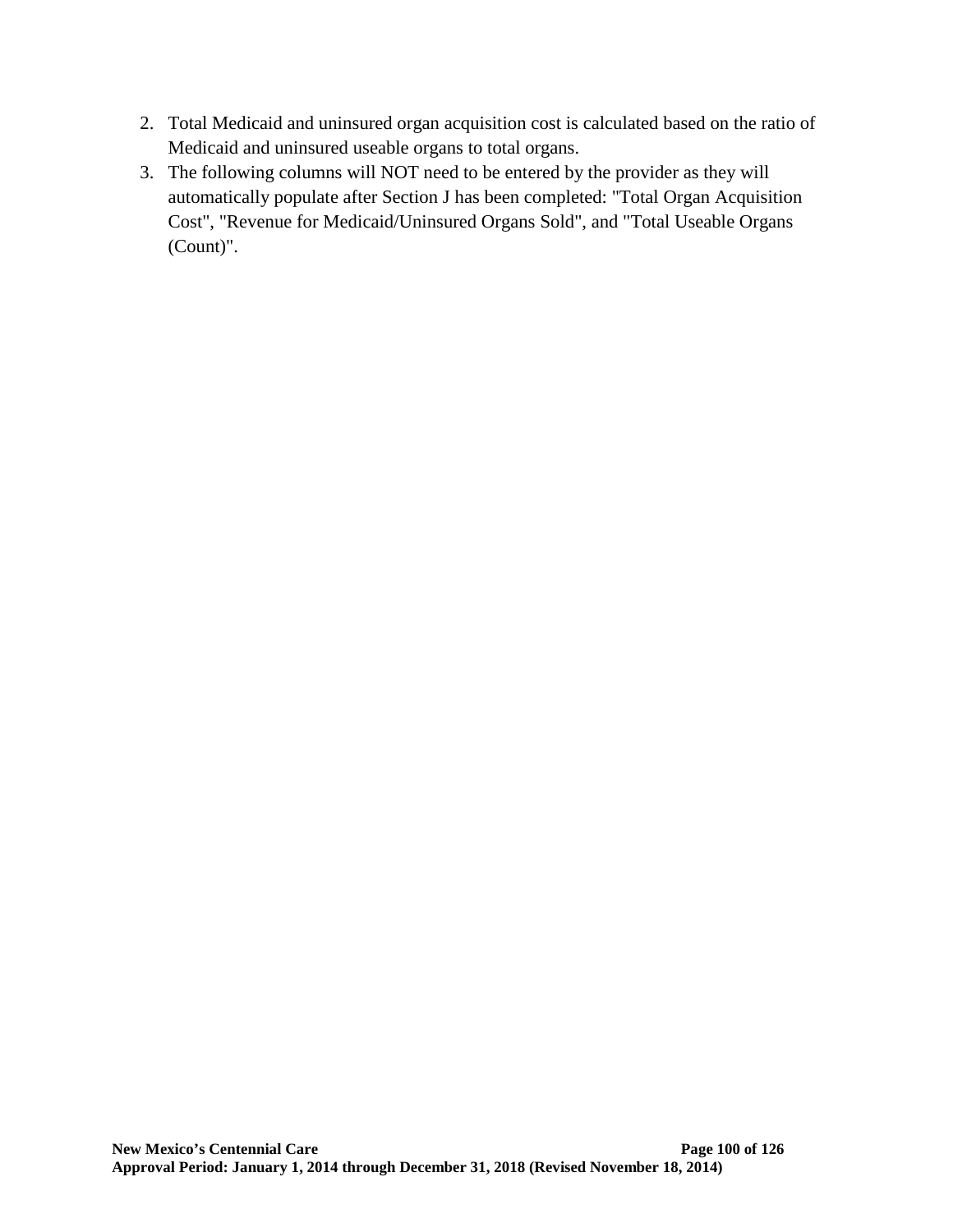## **Adjustments to Uncompensated Care**

**General Instructions:** The Department is interested in obtaining the most accurate cost estimates in this application in order to make Safety Net Care Pool payments that will need to undergo minimal adjustments during future reconciliation. Deductions and increases in this section should be used to provide the clearest possible picture of true uncompensated care for the payment year.

- 1. **Deductions to Payments:** Include any payments or revenue present in the application that are not expected in the application payment year. This might include lump sum payments such as those made by the MCOs as part of the transition to Centennial Care.
- 2. **Increase to Payments:** Include the estimated impact of any expected increase to payment rates such as HSD's proposed increase to the base rate for qualified hospitals. (A reasonable methodology here would be the application of the percentage increase to the base rate multiplied by the total expected Medicaid payment at the current rate). This should equal your inpatient payments from FFS and MCO in the application multiplied by the percentage increase supplied by the Department. If your estimate differs from this amount, please provide a justification and methodology.
- 3. **Increase to Payments:** Include the estimated impact of Medicaid payments received for patients estimated to be covered by the Medicaid expansion. This would include payments received for newly eligible individuals who did not have insurance coverage prior to January 1, 2014.HSD intends to provide hospital specific estimates, with a description of its methodology. (An increase to patient costs is not considered necessary because patients eligible for the expansion are similar to patients in the uninsured population reported on Section H of the application). If your estimate differs from this amount, please provide a justification and methodology.

#### **Reconciliations**

Uncompensated Care Cost Data from Demonstration Year 3 application will be used to determine the actual uncompensated care for Demonstration Year 1 UC Payments for each qualifying hospital. Any overpayments identified through this reconciliation process that occurred in a prior year will be recouped from the provider. The state may reallocate the recouped funds to hospitals that received UC pool payments that were less than their uncompensated care in the same time periods. If the recouped amounts are not reallocated, the state shall return the associated FFP to CMS.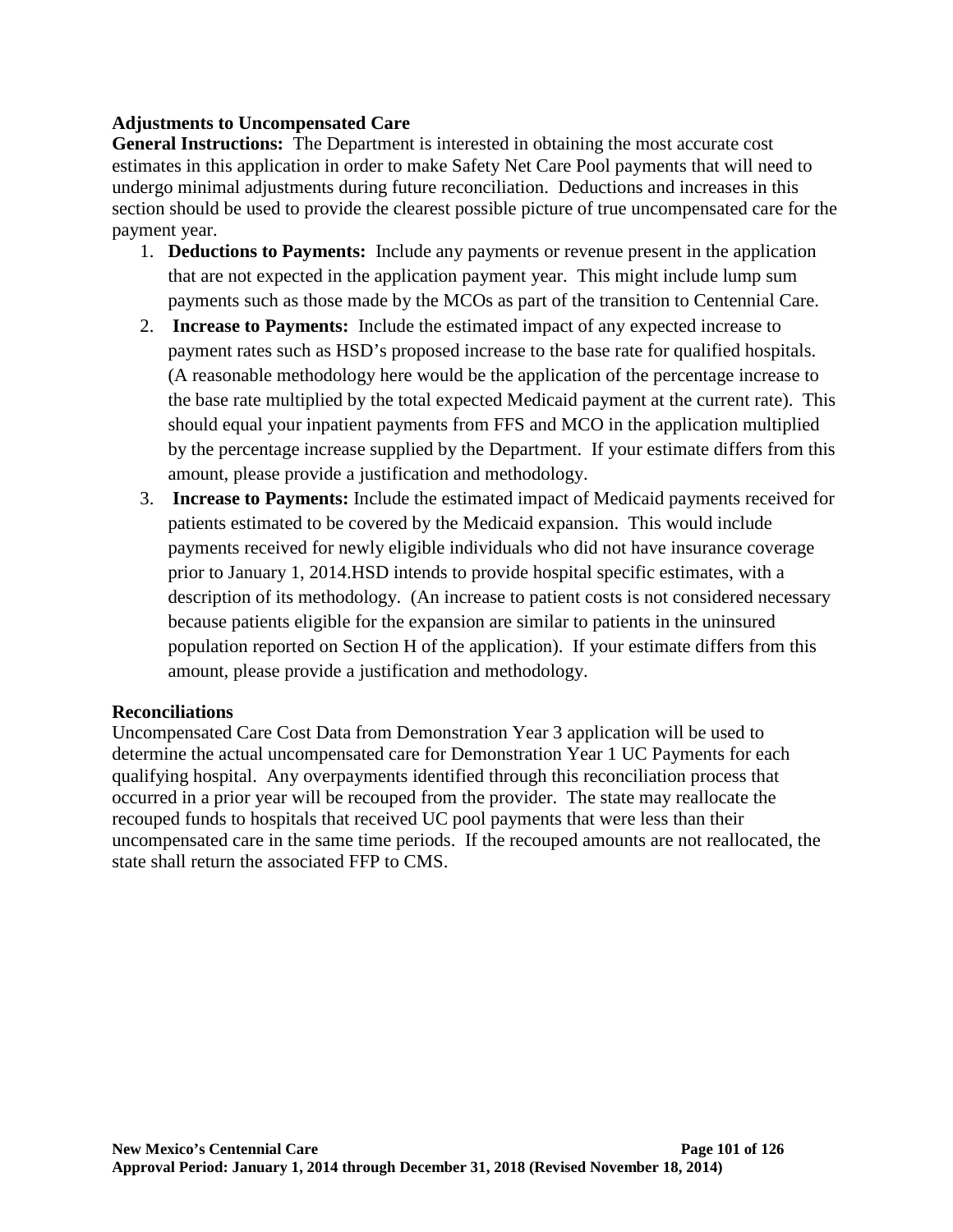# **UNINSURED DEFINITIONS Include In Hospital Uninsured Charges:**

*To the extent hospital charges pertain to services that are medically necessary under applicable Medicaid standards and the services are defined as inpatient or outpatient hospital services under the Medicaid state plan the following charges are generally considered to be "uninsured":*

*Hospital inpatient and outpatient charges for services to patients who did not have any hospital health insurance or other legally liable third party coverage in effect at the time the services were rendered (reported based on date of service). (42 CFR 447.299 (14) / Creditable coverage is further defined in the 45 CFR 146.113)*

- Include facility fee charges generated for hospital provider based sub-provider services to uninsured patients. Such services are identified as psychiatric or rehabilitation services, as identified on the facility cost report, Worksheet S-2, Line 3. The costs of these services are included on the provider's cost report.
- Include hospital charges for undocumented aliens with no source of third party coverage for hospital services. (73 FR dated 12/19/08, page 77916 / 42 CFR 447.299 (13))
- Include lab and therapy outpatient hospital services.
- Include services paid for by religious charities with no legal obligation to pay.

# **Include In Hospital Uninsured Payments:**

Include all payments received for hospital patients that met the uninsured definition at the time of the service. The payments must be reported on a cash basis (report in the year received, regardless of the year of service). (73 FR dated 12/19/08, pages 77913 & 77927)

- Include uninsured liens and uninsured accounts sold, when the cash is collected. (73 FR dated 12/19/08, pages 77942 & 77927)
- Include Section 1011 payments for hospital services without insurance or other third party coverage (undocumented aliens). (42 CFR 447.299 (13))
- Include other waiver payments for uninsured such as Hurricane Katrina/Rita payments. (73 FR dated 12/19/08, pages 77942 & 77927)

# **Do NOT Include In Hospital Uninsured Charges:**

Exclude charges for patients who had hospital health insurance or other legally liable third party coverage in effect at the time the services were rendered. Exclude charges for all non-hospital services. (42 CFR 447.299 (14) / Creditable coverage is further defined in the 45 CFR Section 146.113)

• Exclude professional fees for hospital services to uninsured patients, such as Emergency Room (ER) physician charges and provider-based outpatient services.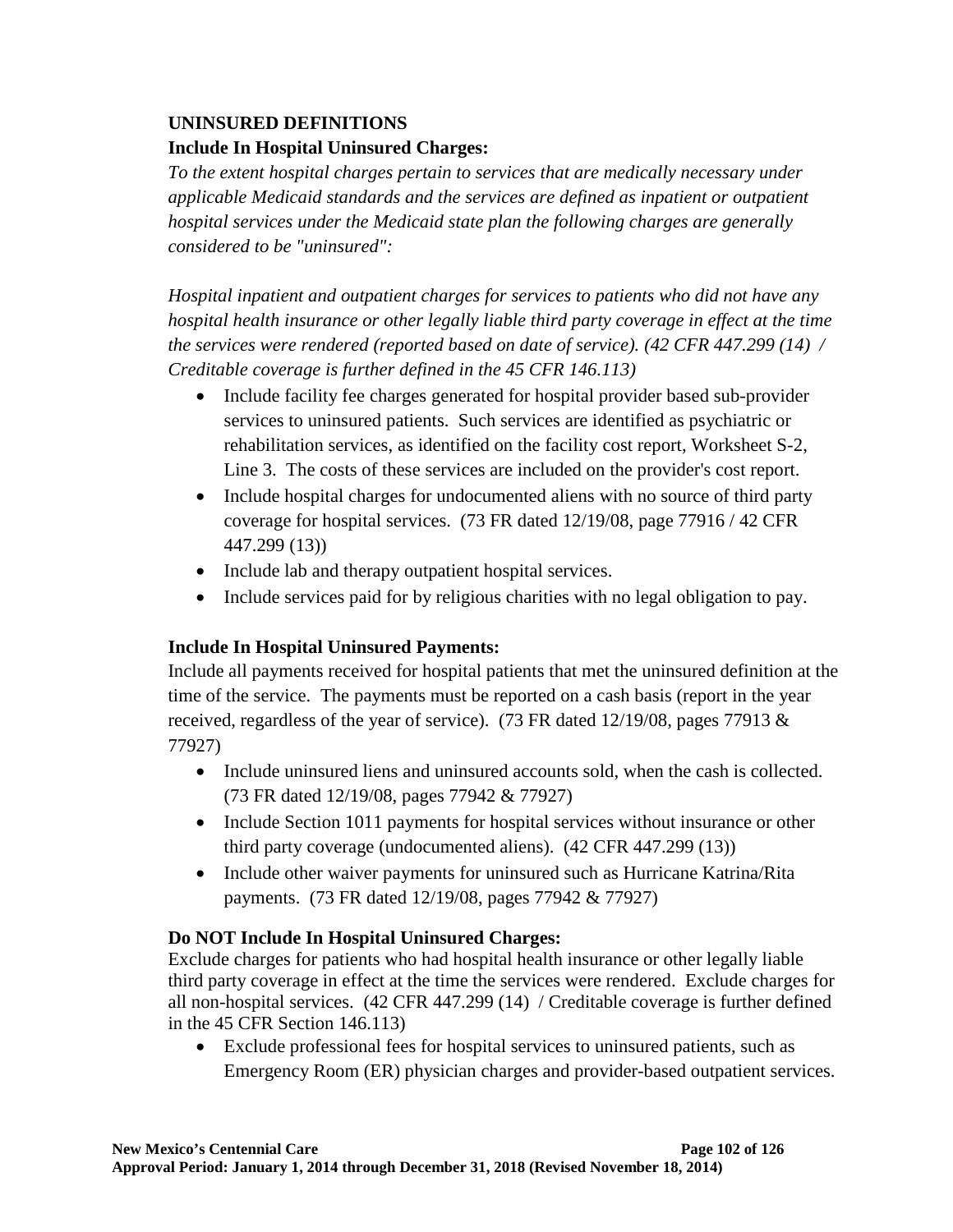Exclude all physician professional services fees and CRNA charges. (42 CFR 447.299 (15) / 73 FR dated 12/19/08, pages 77924-77926)

- Exclude bad debts and charity care associated with patients that have insurance or other third party coverage (have coverage). (42 CFR 447.299 (15))
- Exclude claims denied by an active health insurance carrier (have coverage). (73 FR dated 12/19/08, pages 77910-77911, 77913)
- Exclude uninsured charges for services that are not medically necessary (including elective procedures), under applicable Medicaid standards (if the service does not meet definition of a hospital service covered under the Medicaid state plan). (42 CFR 447.299 (14) / 73 FR dated 12/19/08, pages 77913 & 77930)
- Exclude charges for services to prisoners (wards of the state). (73 FR dated 12/19/08, page 77915 / State Medicaid Director letter dated August 16, 2002)
- Exclude Medicaid eligible patient charges (even if claim was not paid or denied). (42 CFR 447.299 (14) / 73 FR dated 12/19/08, page 77916)
- Exclude patient charges covered under an automobile or liability policy that actually covers the hospital service (insured). (45 CFR 146.113, 45 CFR 146.145, 73 FR dated 12/19/08, pages 77911 & 77916)
- Exclude contractual adjustments required by law or contract with respect to services provided to patients covered by Medicare, Medicaid or other government or private third party payers (insured). (42 CFR 447.299 (15), 73 FR dated 12/19/08, page 77922)
- Exclude charges for services to patients where coverage has been denied by the patient's public or private payer on the basis of lack of medical necessity, regardless as to whether they met Medicaid's medical necessity and coverage criteria (still insured). (73 FR dated 12/19/08, page 77916)
- Exclude charges related to accounts with unpaid Medicaid or Medicare deductible or co-payment amounts (patient has coverage). (42 CFR 447.299 (15))
- Exclude charges associated with the provision of durable medical equipment (DME) or prescribed drugs that are for "at home use", because the goods or services upon which these charges are based are not hospital services. (42 CFR 447.299 (14) / 73 FR dated 12/19/08, page 77913)
- Exclude charges associated with services not billed under the hospital's provider numbers, as identified on the facility cost report, Worksheet S-2, Lines 2 and 3. These include non-hospital services offered by provider owned or provider based nursing facilities (SNF) and home health agencies (HHA). (42 CFR 447.299 (14) / 73 FR dated 12/19/08, page 77913)
- Exclude facility fees generated in provider based rural health clinic outpatient facilities (not a hospital service in state plan). (42 CFR 447.299 (14) / 73 FR dated 12/19/08, pages 77913 & 77926)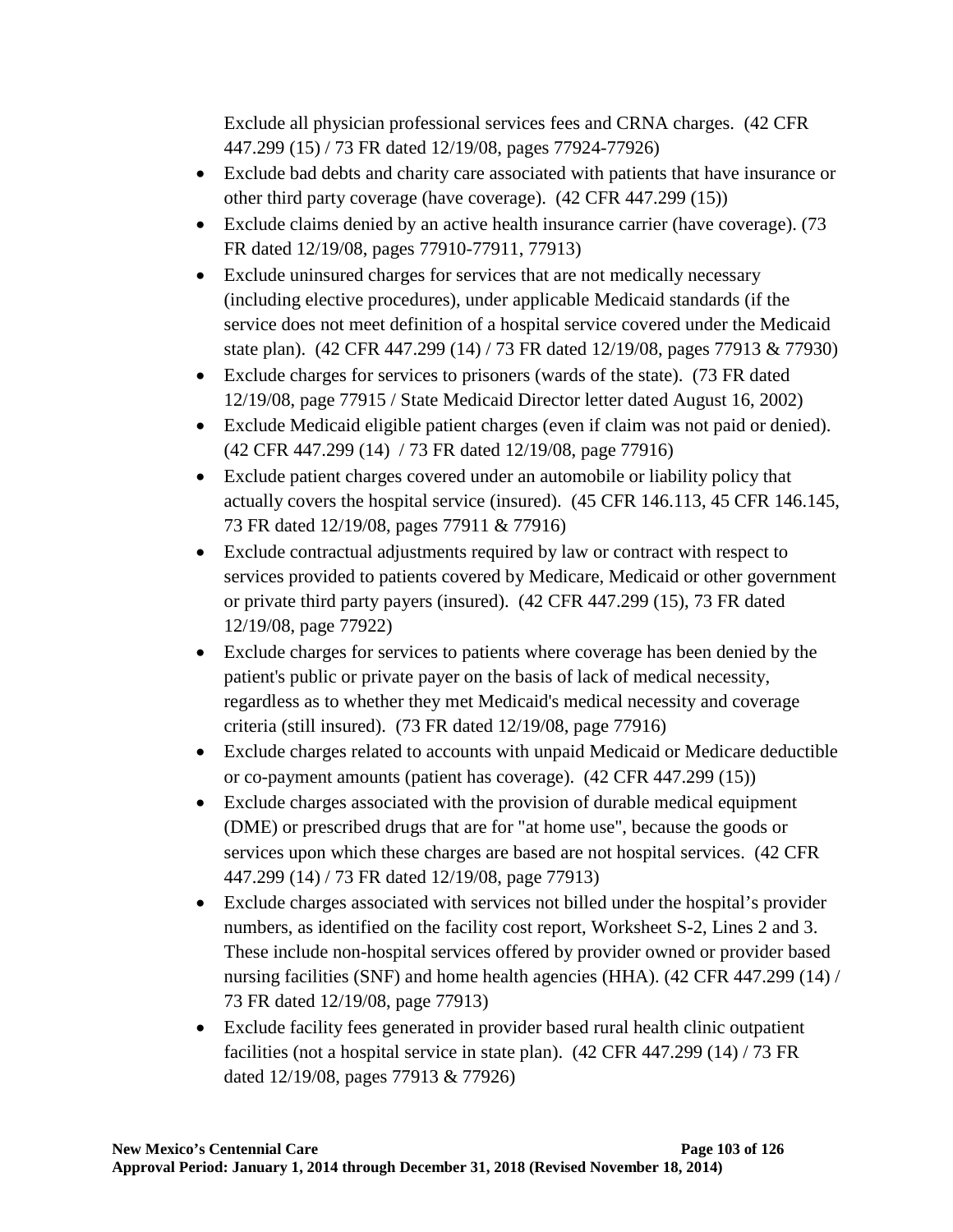- Exclude charges for provider's swing bed SNF services (not a hospital service in state plan). (42 CFR 447.299 (14) / 73 FR dated 12/19/08, page 77913)
- Exclude non-Title XIX charges including stand-alone Supplemental Children's Hospital Insurance Programs (SCHIP / CHIP).
- Exclude Independent Clinical ("Reference") Laboratory Charges (not a hospital service). (42 CFR 447.299 (14) / 73 FR dated 12/19/08, page 77913)

# **Do NOT Include In Hospital Uninsured Payments:**

- Exclude State, county or other municipal subsidy payments made to hospitals for indigent care. (42 CFR 447.299 (12))
- Exclude any individual payments or third party payments on deductibles and coinsurance on Commercial and Medicare accounts (cost not included so neither is payment). (42 CFR 447.299 (15))
- Exclude collections for non-hospital services: Skilled Nursing Facility, Nursing Facility, Rural Health Clinic, Federally Qualified Health Clinic, and non-hospital clinics (i.e. clinics not reported on Worksheet "C" Part I) (not hospital services). (42 CFR 447.299 (14) / 73 FR dated 12/19/08, page 77913)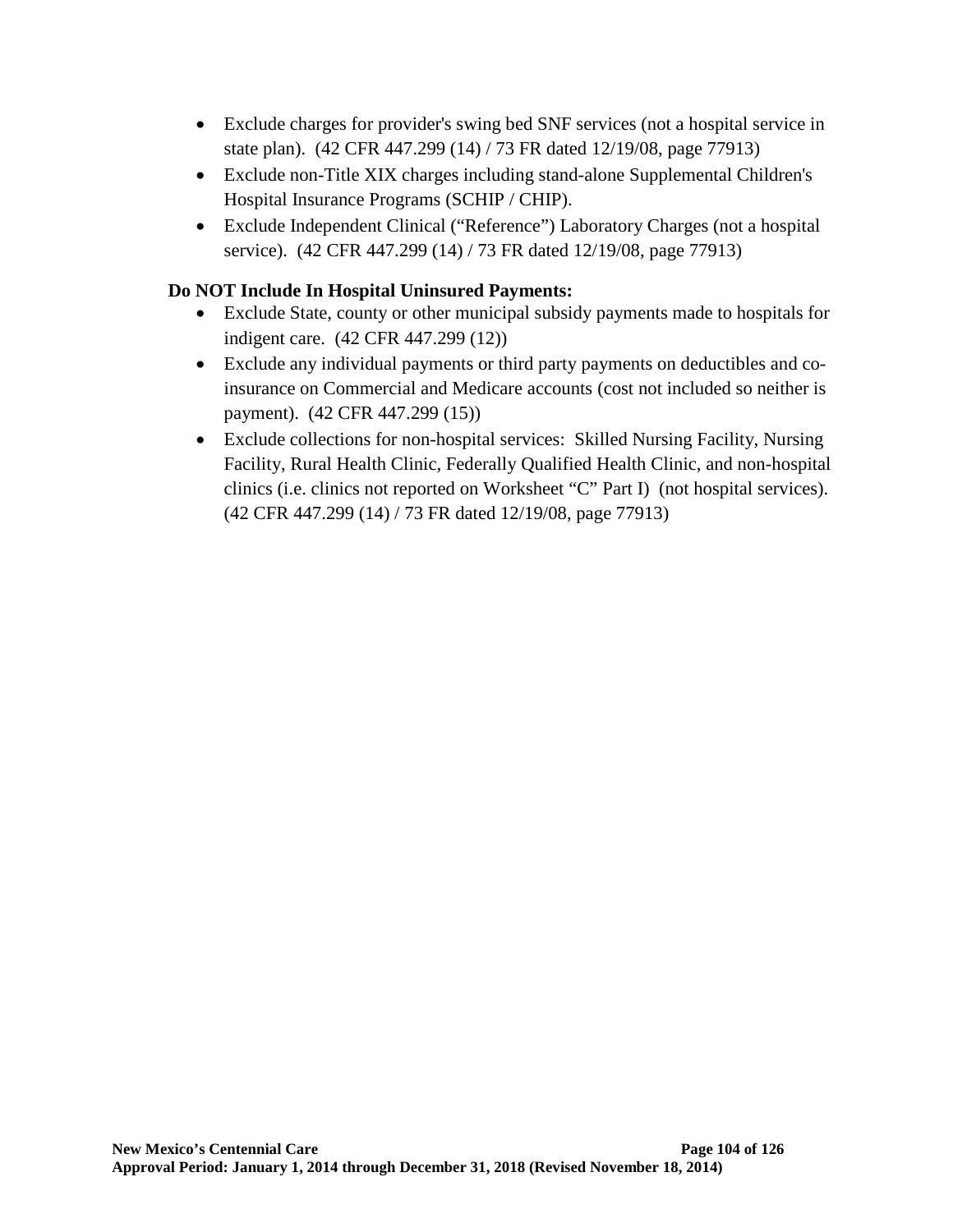## **ATTACHMENT G: List of Measures for the Hospital Quality Improvement Incentive (HQII) Pool**

#### **Outcome Domain 1: Urgent Improvements in Care**

The following are measures of safer care that align with the CMS Partnership for Patients initiative.<sup>[8](#page-110-0)</sup>

- 1. Adverse Drug Events\*
- 2. Catheter-Associated Urinary Tract Infections(CAUTI)\*
- 3. Central Line Associated Blood Stream Infections (CLABSI)
- 4. Injuries from Falls and Immobility\*
- 5. Obstetrical Adverse Events
- 6. Pressure Ulcers\*
- 7. Surgical Site Infections (SSIs) (NQF Measure 0753)
- 8. Venous Thromboembolism (VTE)\*
- 9. Ventilator-Associated Events
- 10. All Cause (Preventable) Readmissions\*

\*Required measures for hospitals with <100 beds

#### **Outcome Domain 2: Population-focused Improvements**

The following are measures of preventive care that align with the Agency for Healthcare Research and Quality's Prevention Quality Indicators.<sup>[9](#page-110-1)</sup>

- PQI 01 Diabetes Short-term Complications Admissions Rate
- PQI 02 Perforated Appendix Admission Rate
- PQI 03 Diabetes Long-term Complications Admission Rate
- PQI 05 COPD or Asthma in Older Adults Admission Rate
- PQI 07 Hypertension Admission Rate
- PQI 08 Heart Failure Admission Rate
- POI 09 Low Birth Weight Rate

 $\overline{a}$ 

- POI 10 Dehydration Admission Rate
- PQI 11 Bacterial Pneumonia Admission Rate
- PQI 12 Urinary Tract Infection Admission Rate
- PQI 13 Angina without Procedure Admission Rate
- POI 14 Uncontrolled Diabetes Admission Rate
- PQI 15 Asthma in Younger Adults Admission Rate
- PQI 16 Rate of Lower-Extremity Amputation Diabetes
- Prevention Quality Indicators (PQI) Composite Measures Potentially Preventable Hospitalizations for Ambulatory Care Sensitive Conditions

<span id="page-110-0"></span><sup>8</sup> http://partnershipforpatients.cms.gov/about-the-partnership/what-is-the-partnership-about/lpwhat-the-partnershipis-about.html

<span id="page-110-1"></span><sup>9</sup> [http://www.qualityindicators.ahrq.gov/modules/pqi\\_resources.aspx;](http://www.qualityindicators.ahrq.gov/modules/pqi_resources.aspx) the state may use a subset of these.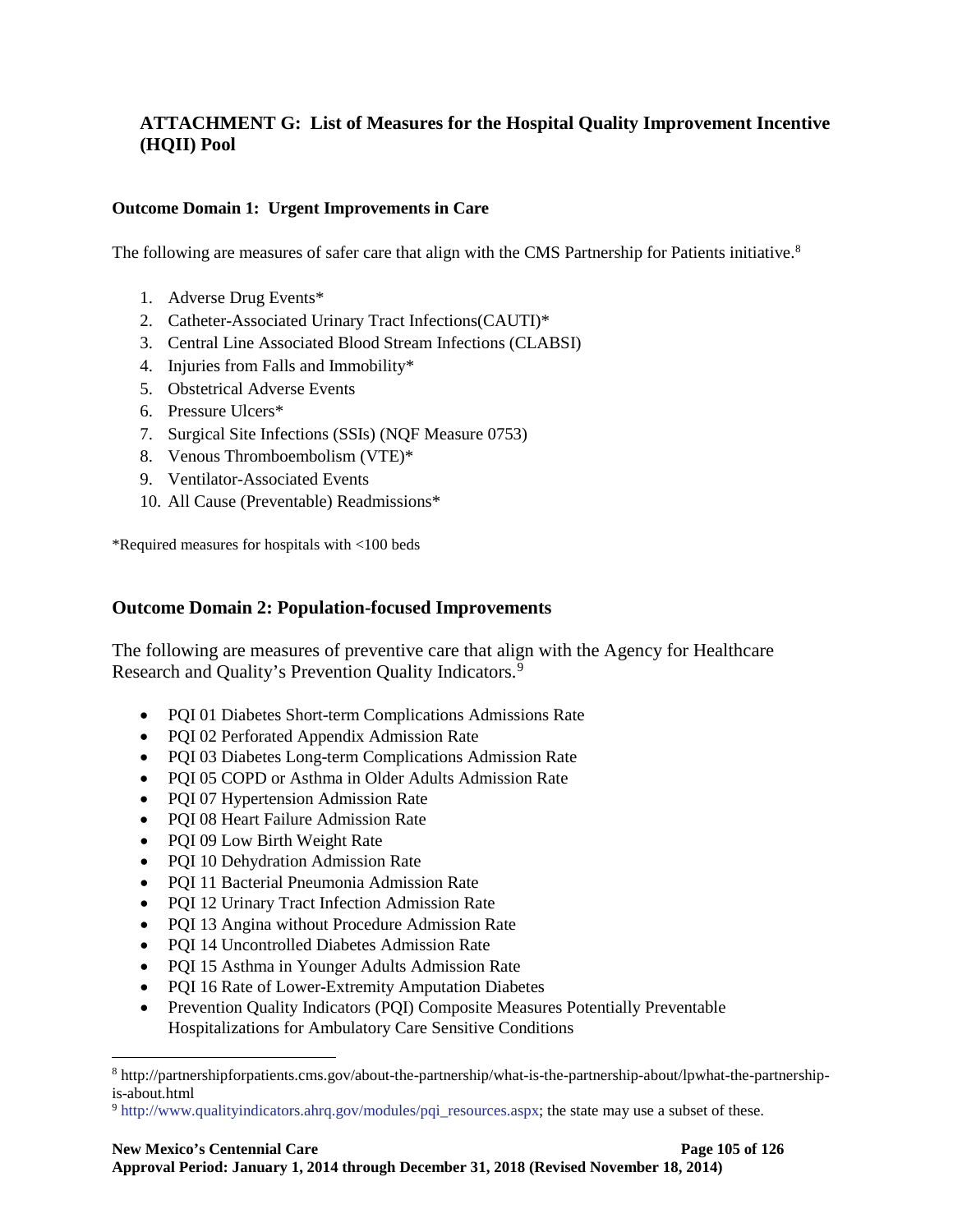## **ATTACHMENT H: Hospital Quality Improvement Incentive (HQII) Allocation and Payment Methodology**

## **Hospital Quality Improvement Incentive (HQII) Pool Allocation and Payment Methodology (APM)**

#### *Intent to Participate*

Each qualifying hospital (see list of qualifying hospitals in Attachment E of the Special Terms and Conditions) must declare to the Human Services Department (HSD) their intent to participate in the HQII no later than October 31, 2014.

#### *Initial Calculation Formulae*

The HQII Pool will be primarily allocated based on Medicaid volume but a portion of it will be allocated in equal portions to all participating hospitals.

- 25% of Pool will be divided equally among all qualifying hospitals (APM#1). The formula is: APM#1 Allocation = (Total Pool X .25) / # of participating hospitals.
- 75% of Pool will be allocated based on the volume of Medicaid patients at the specific hospital (APM#2). The volume of Medicaid patients will be based on Medicaid "adjusted patient days" (APDs) and each hospital will be allocated a portion of APM#2 based on their percentage of the total APDs. The formula is: APM#2 Allocation = (Total Pool X .75) X (Hospital's APDs/Total APDs of all participating hospitals).

Total Funding  $= (1/29 \text{ X APM pool#1}) + (Hospital's APDs/Total APDs) \times APR pool#2$ 

For Demonstration Year 2 (DY2 or CY2015), the total expected HQII Pool amount is \$2,824,462. Therefore, \$706,115.50 (25%) will be in APM#1 and \$2,118,346.50 (75%) will be in APM#2.

Assuming all 29 qualifying hospitals participate, each would have an initial DY2 allocation of \$24,348.81 from APM#1 plus their portion of APM#2 as defined above. The table below shows anticipated funding levels for DY3 through DY5.

| Demonstration Year   TOTAL Funding   APM#1 |                                               |                                           | APM#2 |
|--------------------------------------------|-----------------------------------------------|-------------------------------------------|-------|
| DY3 (2016)                                 |                                               | $$5,764,727$   $$1,441,182$   \$4,323,545 |       |
| DY4 (2017)                                 |                                               | $$8,825,544$   \$2,206,386   \$6,619,158  |       |
| DY5 (2018)                                 | $$12,011,853 \mid $3,002,964 \mid $9,008,889$ |                                           |       |

## *Possible Stratification Plan*

HSD is considering the stratification of hospitals for purposes of setting benchmarks. In this case, there would be two strata for purposes of calculating baseline and performance: <100 beds; and 100+ beds. However, funding allocation would not be stratified (i.e., HSD does not intend to first allocate the total Pool funding by these strata prior to allocation based on the methodology above).

## *Allocation Plan by Demonstration Year (DY1=calendar year 2014)*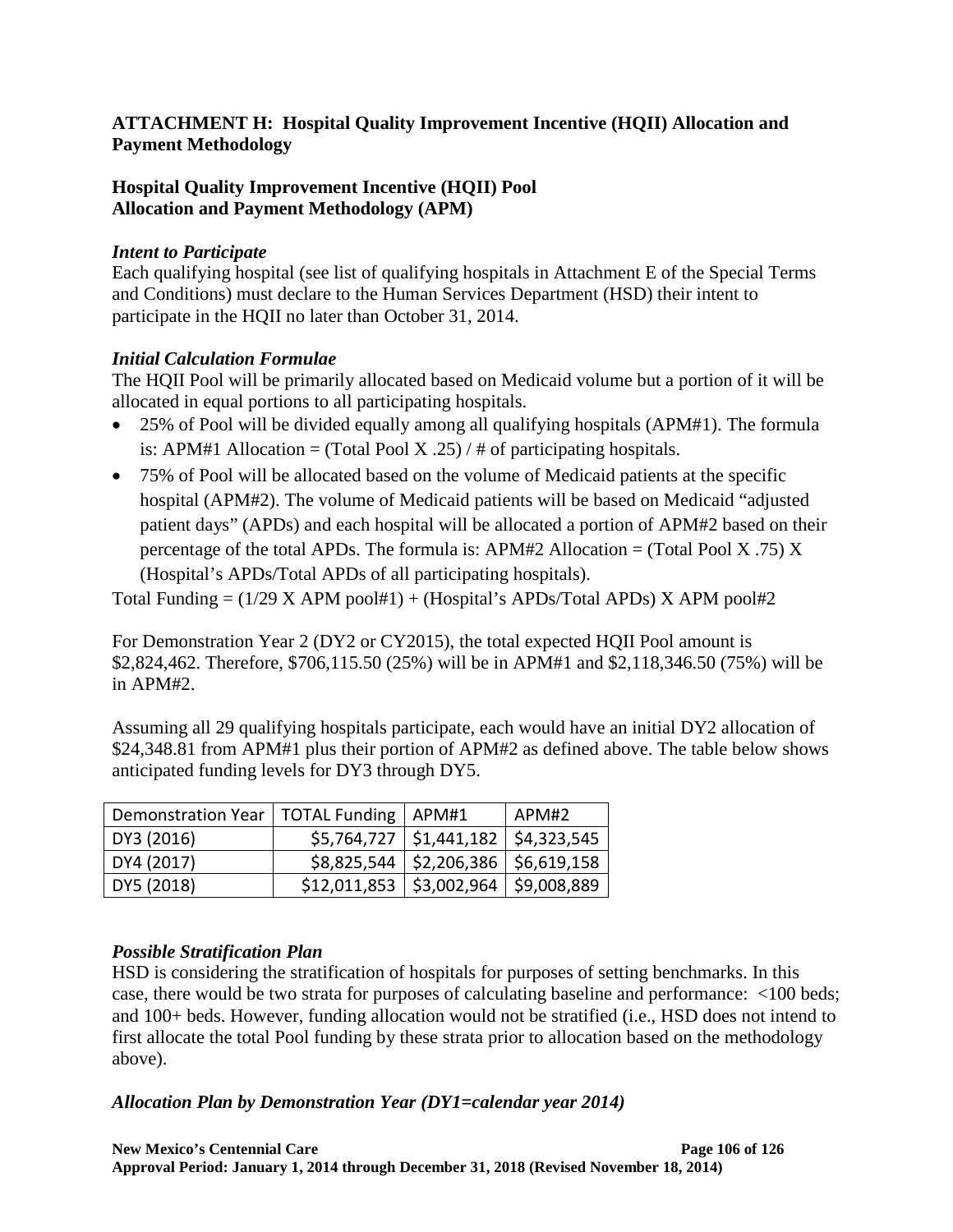- In DY2, all participating hospitals will receive full allocation as long as they follow program rules, including submitting necessary performance measure data to establish a baseline and an average performance  $(50<sup>th</sup>$  percentile) for all hospitals, by stratum. Baseline will be established for both Domain 1 and Domain 2 measures.
- In DY3, allocation will be based on meeting minimum state performance levels (MPL) for each Domain 1 performance measure. This will be the 25<sup>th</sup> percentile based on hospital (or stratum) average established during DY2. Unearned money (i.e., for hospitals not meeting one or more of the benchmarks) will return to the Pool and be re-allocated using the methodology outlined below.
- Beginning in DY3, hospitals must also set improvement targets that close the gap between their current performance and the state High Performance Level (HPL). The HPL will be the  $90<sup>th</sup>$  percentile. Targets can be no lower than the MPL ( $25<sup>th</sup>$  percentile) and must increase each year until the HPL is reached.
	- $\circ$  Example 1: A hospital that performed at the 30<sup>th</sup> percentile must set a target that is greater than the 30<sup>th</sup> percentile (improved performance).
	- $\circ$  Example 2: A hospital performing at the 10<sup>th</sup> percentile would need to set a target of at least the  $25<sup>th</sup>$  percentile (the MPL).
	- $\circ$  Example 3: A hospital performing at the 90<sup>th</sup> percentile could set a target that sustains performance at the 90<sup>th</sup> percentile (the HPL).
- In DY4 and DY5, allocation will be based on hospitals' meeting their individual improvement targets for each Domain 1 performance measure. Unearned money (i.e., for hospitals not meeting one or more of the benchmarks) will return to the Pool and be reallocated. Additionally, hospitals must set new targets in DY4 and DY5 for the following years that adhere to the rules outlined above.

NOTE: For any year, all measures for which performance is at or above the High Performance Level (HPL) will be considered met.

## *Exclusion of Measures with Low Numbers*

For a given hospital, a performance measure will be excluded from the allocation process if the denominator is too low to ensure a minimal level of validity. It is anticipated that the minimum level will be 10 cases.

## *Pool Re-Allocation*

In order to receive full allocation, a qualifying hospital would need to meet the benchmark (MPL or individual target) for each Domain 1 measure. Each measure will be equally weighted such that it would be worth 1/X of total allocation. (E.g., for hospitals with <100 beds and no excluded measures, each measure would be worth 1/6 of initial allocation amount; for hospitals with 100+ beds and no excluded measures, each measure would be worth 1/10 of initial allocation amount.)

Any portion of the initial allocation amount that is not earned by a hospital (i.e., for measures on which they failed to meet the benchmark) will be returned to a Re-Allocation Pool (RAP).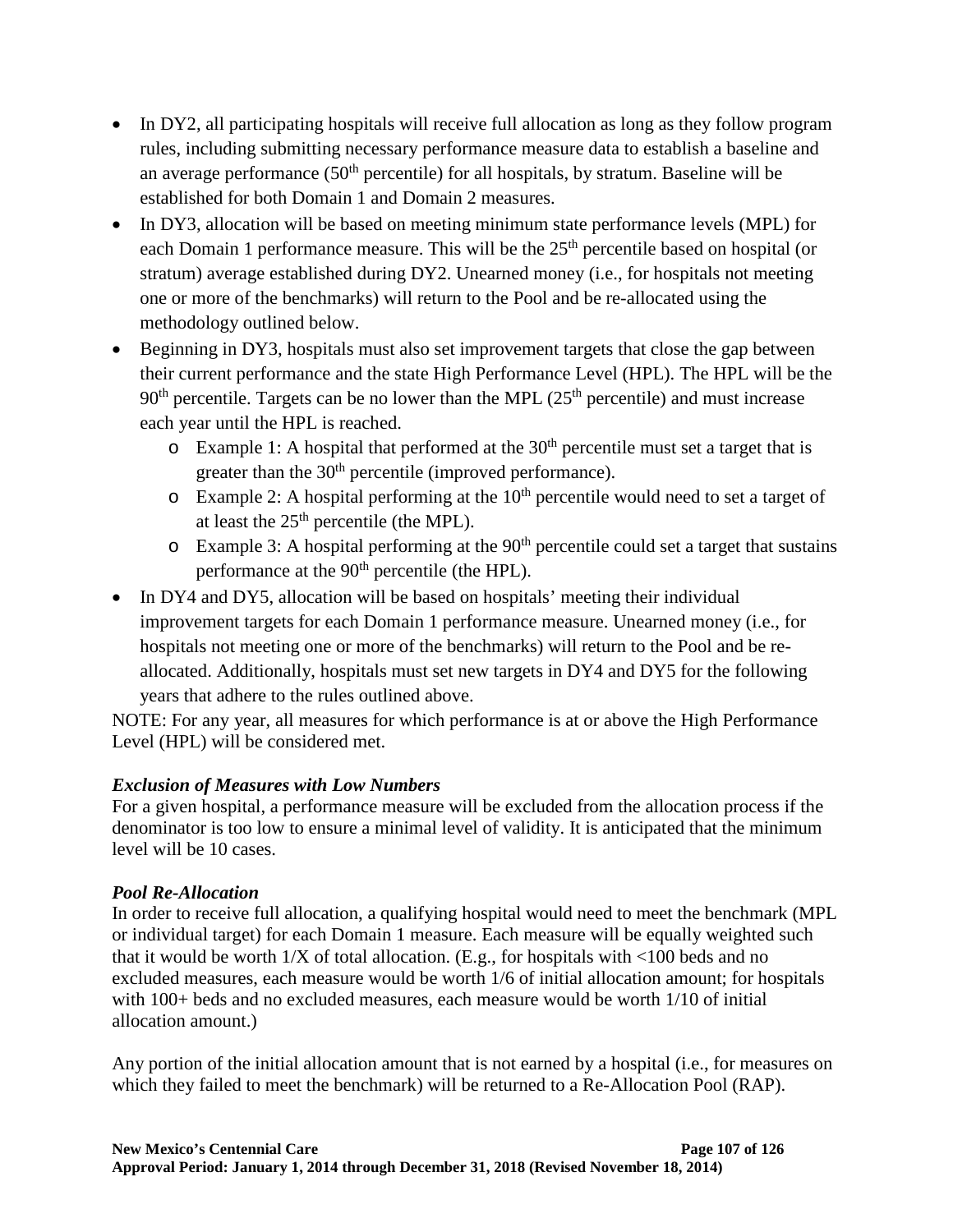After all initial allocations are settled, the RAP will be allocated using the APM#2 methodology (based on Medicaid volume [APDs]).

For DY3, funds will be (re)allocated to hospitals for each measure on which they reached at least the 75th percentile (using the baseline information from above) on any Domain 1 measure.

For DY4 and DY5, funds will be (re)allocated to hospitals for each Domain 2 measure on which they reached at least the  $50<sup>th</sup>$  percentile (using the baseline information from above).

# *Example for a Hospital with 5% of total APDs in Demonstration Year 2* (numbers are rounded)

• INITIAL and FINAL Allocation:  $$24,349$  (from APM#1) +  $$105,917$  (from APM#2) = \$130,266 total initial allocation.

*Example for a Hospital with 5% of total APDs in Demonstration Year 3* (Total Pool in DY3 = \$5,764,727; numbers are rounded)

- INITIAL Allocation:  $$49,696$  (from APM#1) +  $$216,177$  (from APM#2) =  $$265,873$  total initial allocation.
- If this hospital has fewer than 100 beds, each of its six required measures would be worth \$44,312 (total initial allocation divided by 6).
- If one of the six measures is excluded due to low numbers, each of the remaining five measures would be worth \$53,175 (total initial allocation divided by 5).
- If the hospital meets only 3 of these 5 measures' benchmarks, they would receive \$159,524  $($53,175 \text{ X } 3)$  and  $$106,349$  would be returned to the RAP.

*Example of Reallocation in Demonstration Year 3* (Total Pool in DY3 = \$5,764,727; numbers are rounded)

- In the example above, the hospital received only \$159,524 of its potential allocation of \$265,873. The remaining \$106,349 was placed into the RAP. To illustrate how reallocation would work, we can assume that 20% of the total funding was not captured in the initial allocation. A total of \$1,152,945 goes into the RAP.
- Reallocation will be made to hospitals for each *Domain 1* measure on which they achieved the  $75<sup>th</sup>$  percentile, or higher. If 10 hospitals had a total of 25 measures on which they achieved the 75<sup>th</sup> percentile, the total RAP would be equally divided across those 25 measures (\$46,118 per measure) and the reallocation would look like that in the table below.

| Hospital | Measures at 75 <sup>th</sup> percentile | Total Reallocation (# X \$46,118) |
|----------|-----------------------------------------|-----------------------------------|
|          |                                         | \$138,353                         |
| B        |                                         | \$92,236                          |
|          |                                         | \$46,118                          |
|          |                                         | \$138,353                         |
|          |                                         | \$230,589                         |
|          |                                         | \$46,118                          |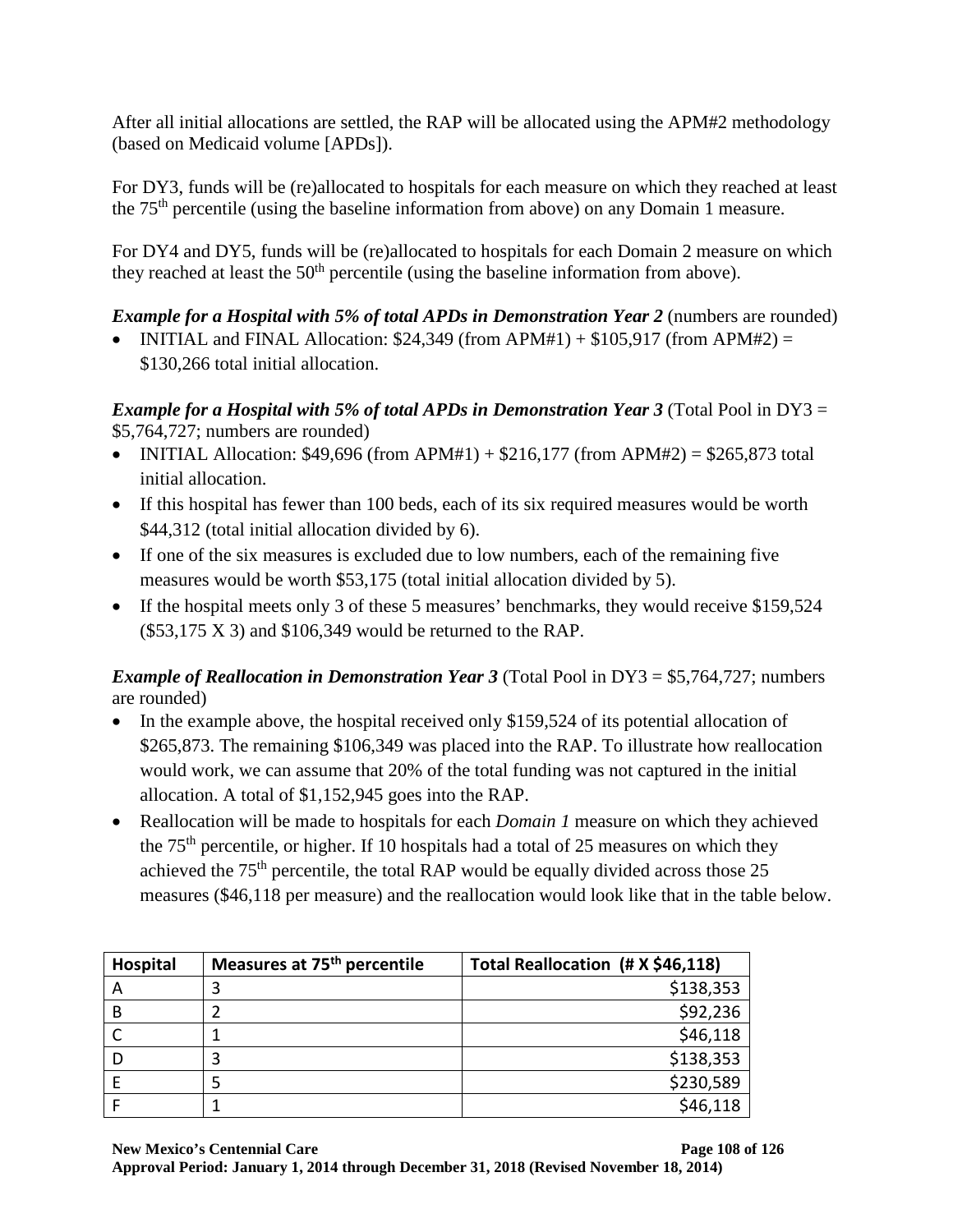| G            |    | \$46,118    |
|--------------|----|-------------|
|              | Д  | \$184,471   |
|              |    | \$138,353   |
|              |    | \$92,236    |
| <b>TOTAL</b> | 25 | \$1,152,945 |

#### *Example of Reallocation in Demonstration Years 4 and 5*

Reallocation in Years 4 and 5 would work essentially as described above for DY3, but the RAP would be divided among *Domain 2* measures on which hospitals achieved at least the 50<sup>th</sup> percentile.

#### *Data Collection and Analysis*

HSD is working with the New Mexico Department of Health/Epidemiology and Response Division (DOH/ERD) to collect data related to hospital performance. All New Mexico hospitals are required by statute to submit Hospital Inpatient Discharge Data (HIDD) on a quarterly basis. HSD believes that HIDD data will allow for the calculation of performance, by hospital, on all HQII measures without further reporting requirements for the participating hospitals.

#### *Monitoring and Oversight*

HSD has been working closely with the New Mexico Hospital Association (NMHA), individual hospitals, and other quality experts in the State on the development of the HQII program. HSD will continue to communicate programmatic policies and procedures through these channels, providing guidance, training or technical assistance, as necessary.

HSD will follow the Special Terms and Conditions (STCs) applicable to the HQII program and all applicable regulations regarding monitoring, oversight, and audits to ensure fidelity in the HQII program. HSD may use its contracted agents, Myers & Stauffer, to assist in performing necessary monitoring activities. This may include such activities as desk and field audits.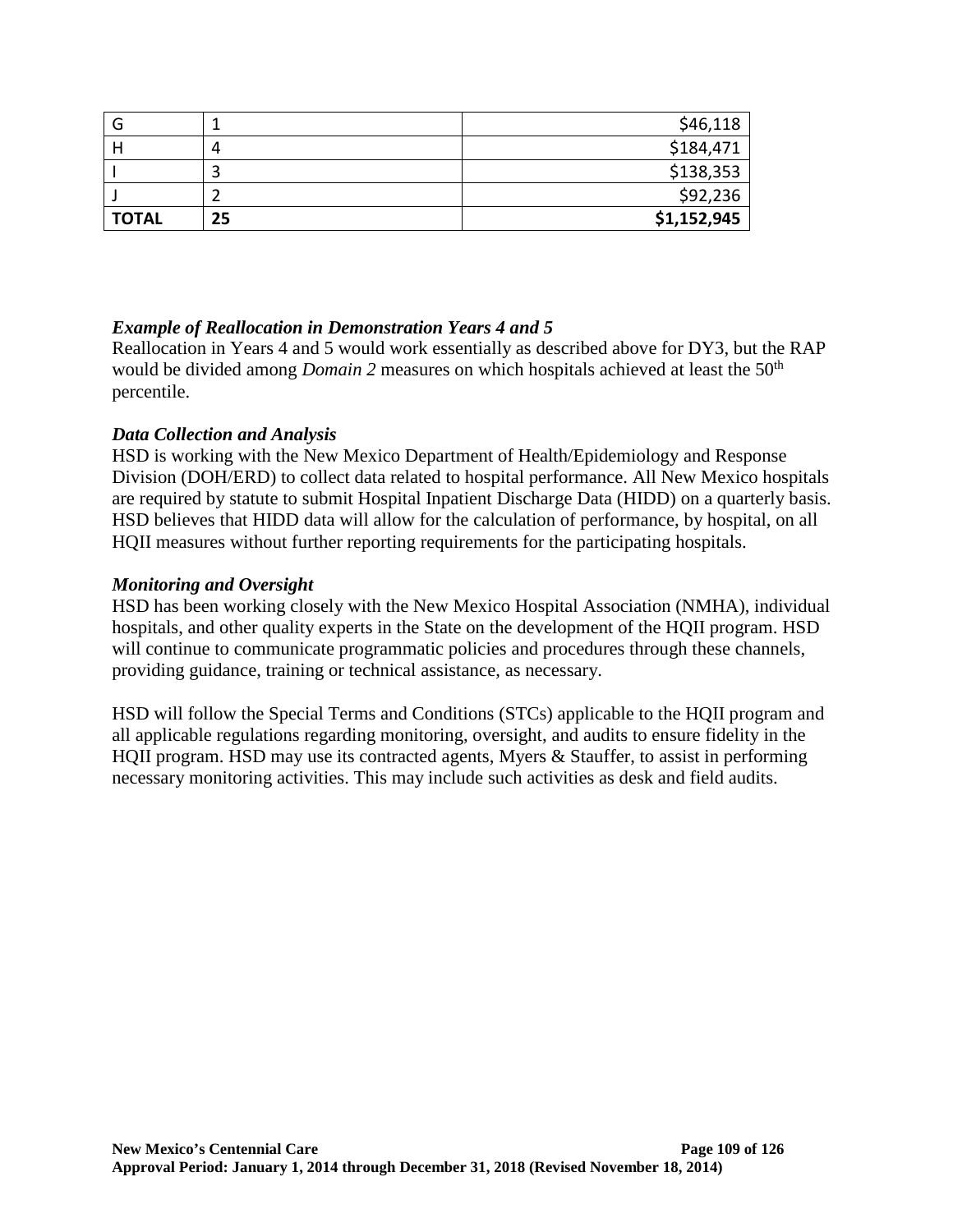**ATTACHMENT I: Independent Consumer Supports System Plan**

# **Independent Consumer Support System For the New Mexico State Medicaid Program Long-Term Services and Supports**

**Prepared by The New Mexico Human Services Department Office of the Secretary**

**November 2013**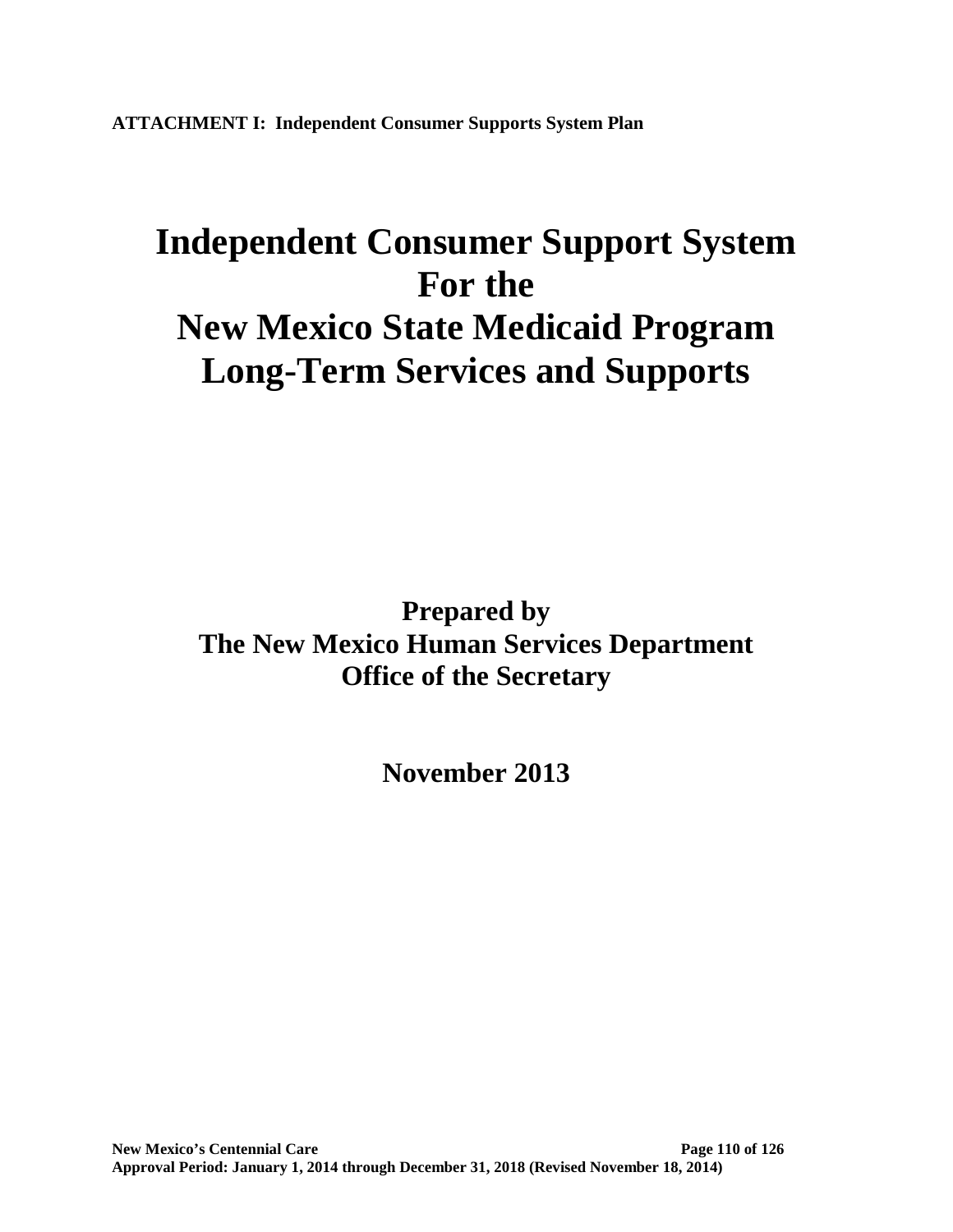## **Independent Consumer Supports System (ICSS) Plan**

#### **Introduction to Centennial Care**

As a result of years of experience with managed care, New Mexico began to evaluate its "lessons learned" and to move its Medicaid program to a new and more sophisticated level that focuses on a comprehensive service delivery system, aggressive care coordination and administrative simplicity. Based on its analysis and after months of statewide stakeholder meetings, the State submitted a Section 1115 waiver for federal approval; the waiver was approved on July 12, 2013. Under the new program, Centennial Care, enrollees will choose among four competing MCOs, each providing a comprehensive array of services, including behavioral health and communitybased long term care as well as institutional long term care services.

As with all federal waivers, the approval for Centennial Care was accompanied by a series of Special Terms and Conditions (STCs), which articulate the details of the agreement between the State and its federal partner, the Centers for Medicare and Medicaid (CMS). One of those STCs requires the State to establish an "Independent Consumer Support System".

This document describes the State's plan for implementing that system.

#### **Background - Choice Counseling and Advocacy in New Mexico**

Centennial Care is the next generation of Medicaid managed care in New Mexico. Before implementing Centennial Care , the State had been delivering managed care health services to Medicaid members for over 15 years. The State had an acute services managed care program (SALUD) since 1997, a managed care behavioral health program since 2005 and a managed long term services and supports (LTSS) program, Coordination of Long Term Services (CoLTS), since 2008. As a result of these early efforts, and to better serve the needs of beneficiaries, HSD built strong interagency partnerships and collaborations with the New Mexico Aging and Long Term Services Department (ALSTD) and its Aging and Disability Resource Center (ADRC), the LTC Ombudsman, the New Mexico Department of Health (DOH), and the New Mexico Behavioral Health Collaborative.

HSD and its sister agencies offered a variety of services to individuals enrolled in the state's previous managed care plans, as they will to members enrolled in Centennial Care. The LTC Ombudsman program and ADRC worked with the CoLTS MCOs and with the state's contract management and quality staff advocating for the disabled, for people receiving services in the community, and for those who wanting to receive services in the community. The CoLTS MCOs implemented effective nursing home diversion programs that identified members who could be at risk for nursing facility care and helped provide items and services that allowed beneficiaries to remain safely in the community. The CoLTS MCOs also operated successful programs that transitioned individuals from nursing facilities back to the community. The state expects these activities to be further improved through the enhanced and expanded care coordination and member monitoring requirements of Centennial Care.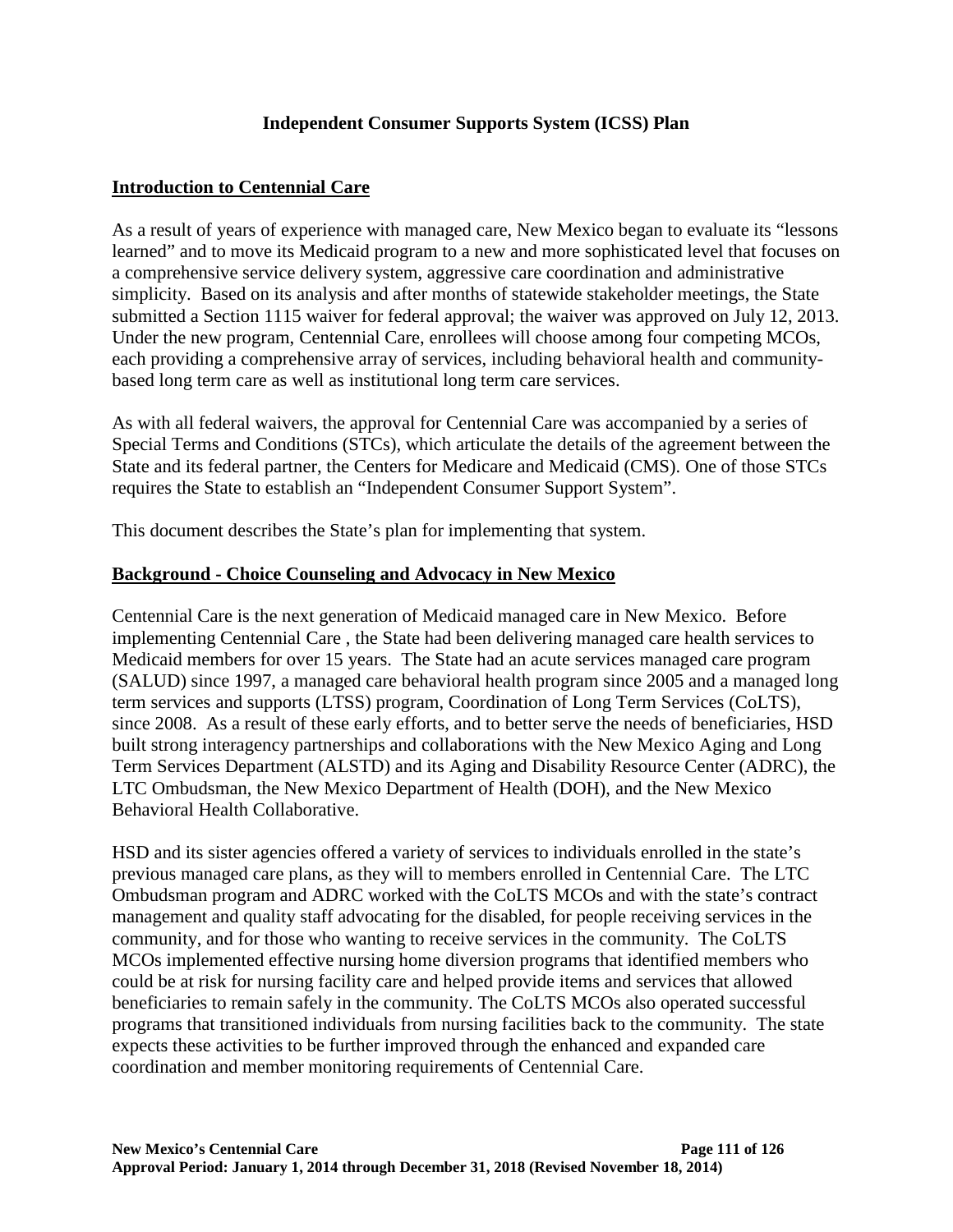The ADRC and LTC Ombudsman program also refer beneficiaries' issues to HSD's Medical Assistance Division's (MAD) contract management bureau and quality bureau. MAD assists all Medicaid beneficiaries, and is committed to working on a beneficiary's case with the MCO. MAD's behavioral health ombudsman responds to direct calls from beneficiaries and works independently to help resolve beneficiary issues. Additionally, the ADRC and LTC Ombudsman functions are enhanced throughout the state by independent advocacy resources for disabled and older adult Medicaid beneficiaries. New Mexico has five centers (5) Centers for Independent Living (CILs) that serve the entire state. There are six (6) Area Agencies on Aging (AAAs) with over 240 senior center providers throughout the state including the 22 tribes, nations and pueblos. The CILs and AAAs assist beneficiaries with Medicaid benefits and understanding choices in long term services.

New Mexico has pioneered the "No Wrong Door" model, a model which has been nationally recognized as an innovative single point of entry system. The ADRC "No Wrong Door" model offers access through a toll-free number, in person assistance at the ADRC, community-based partner programs throughout the State, in consumers' homes and in alternative locations convenient to the consumer. State and local agency partnerships include advocacy and community organizations where beneficiaries and family advocates also access consumer supports and services. The ADRC, after providing grievance and appeal process counseling, direct consumers to appropriate parties such as Medicaid or the MCO but also offers referrals to organizations like the Senior Citizens Law Office and the Lawyer Referral for the Elderly Program for legal services that reach beyond the scope of counseling.

It was this rich but loosely coordinated environment of Medicaid beneficiary advocacy and support entities that inspired the State to propose linking them into a system of consumer support, rather than duplicating resources already in place in New Mexico with yet another entity layered upon these existing resources. The State has solicited and received input from numerous stakeholders and advocacy groups including the Governor's Commission on Disability, the Centennial Care MCOs, the ADRC, ALTSD, CILs, Disability Rights of NM, the ARC of New Mexico and the Senior Citizens Law Center.

As part of the implementation of Centennial Care, HSD held trainings to educate the LTC Ombudsman, ADRC, and Senior Health Insurance Assistance Program (SHIP) staff and volunteers about Centennial Care and MCO services, as well as enhance education in the grievance and appeals process. These trainings will continue regionally across the state. Additionally, HSD will provide regular follow-up trainings to ICSS entities. Public education events tailored to beneficiaries and advocates are occurring statewide, drawing in local government entities and interested provider staff including the Centers for Independent Living. Provider education by the MCOs is also in place.

## **CMS STC Section IX - Delivery System**

The STC the State is in the process of designing and implementing states:

*STC- #56 Independent Consumer Supports requires the State to support the beneficiary's experience receiving medical assistance and long term services and supports in a managed care*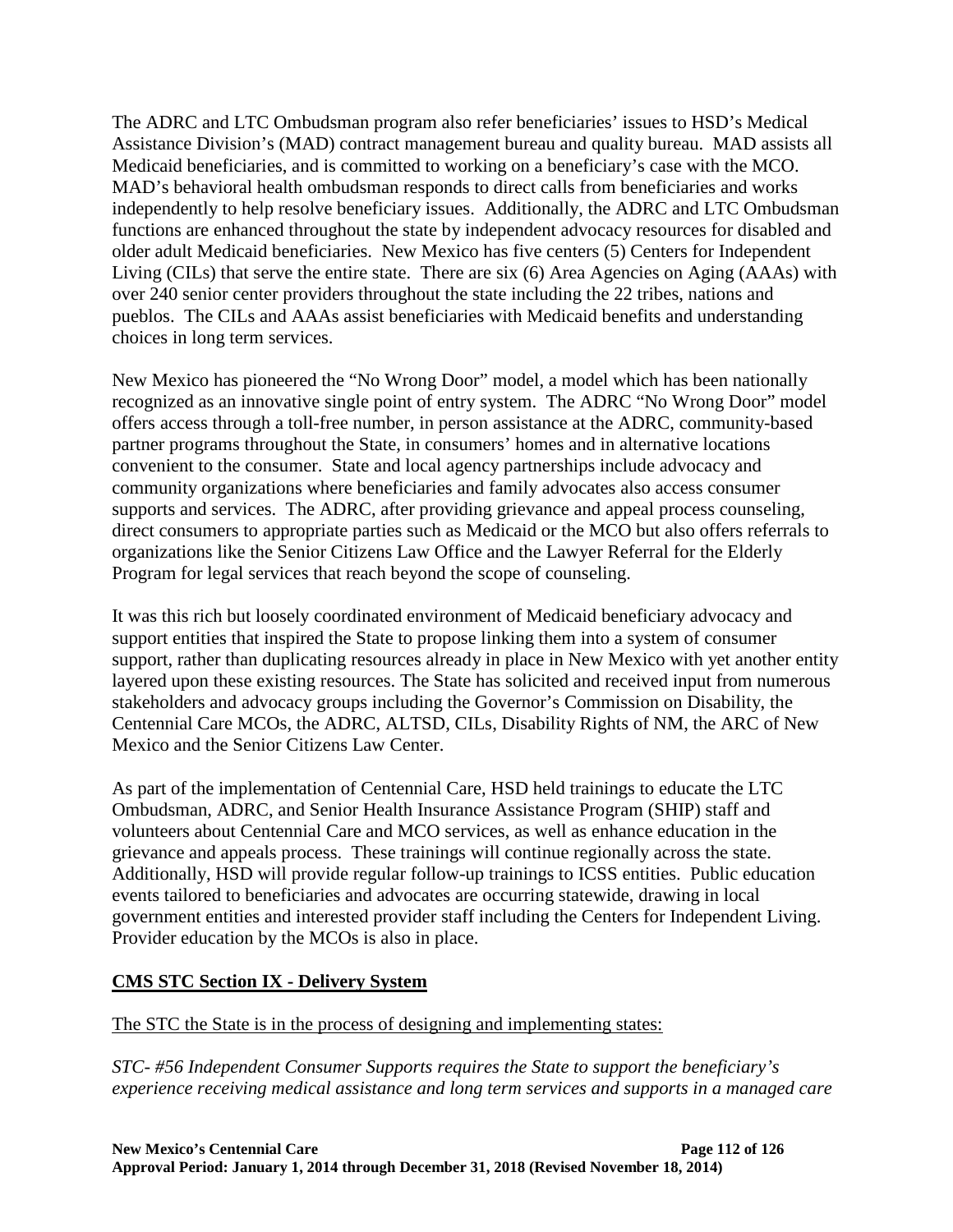*environment by creating and maintaining a permanent system of independent consumer supports to assist enrollees in understanding the coverage model and in the resolution of problems regarding services, coverage, access and rights.*

## The State's ICSS plan addresses STC 56's core elements of the system as listed below.

*I. Organizational Structure*. *The Independent Consumer Supports System shall operate independently from any Centennial Care MCO. Additionally, to the extent possible, the system shall also operate independently of the Medical Assistance Division of the Human Services Department. The organizational structure of the support system shall facilitate transparent and collaborative operation with beneficiaries, MCOs, and state government.* 

*II. Accessibility. The services of the Independent Consumer Supports System are available to all Medicaid beneficiaries enrolled in Centennial Care receiving long-term services and supports (institutional, residential and community based). The Independent Consumer Supports system must be accessible through multiple entryways (e.g., phone, internet, office) and must reach out to beneficiaries and/or authorized representatives through various means (mail, phone, in person), as appropriate.* 

*III. Functions. The Independent Consumer Supports system assists beneficiaries to navigate and access covered health care services and supports. Where an individual is enrolling in a new delivery system, the services of this system help individuals understand their choices and resolve problems and concerns that may arise between the individual and a provider/payer. The following list encompasses the system's scope of activity.* 

*1. The system shall offer beneficiaries support in the pre-enrollment stage, such as unbiased health plan choice counseling and general program-related information.* 

*2. The system shall service as an access point for complaints and concerns about health plan enrollment, access to services, and other related matters.* 

*3. The system shall help enrollees understand the fair hearing, grievance, and appeal rights and processes within the health plan and at the state level and assist them through the process if needed/requested.* 

*4. The system shall conduct trainings with Centennial Care MCO as well as providers on community-based resources and supports that can be linked with covered plan benefits.* 

*IV. Staffing and training. The Independent Consumer Supports system must employ individuals who are knowledgeable about the state's Medicaid programs; beneficiary protections and rights under Medicaid managed care arrangements; and the health and service needs of persons with complex needs, including those with a chronic condition, disability, and cognitive or behavioral needs. In addition, the Independent Consumer Supports System shall ensure that its services are delivered in a culturally competent manner and are accessible to individuals with limited English proficiency. The system ultimately developed by the State may draw upon existing staff within the chosen organizational structure and provide substantive training to ensure core competencies and a consistent consumer experience.* 

*V. Data Collection and Reporting. The Independent Consumer Supports System shall track the volume and nature of beneficiary contacts and the resolution of such contacts on a schedule and manner determined by the state, but no less frequently than quarterly. This information will*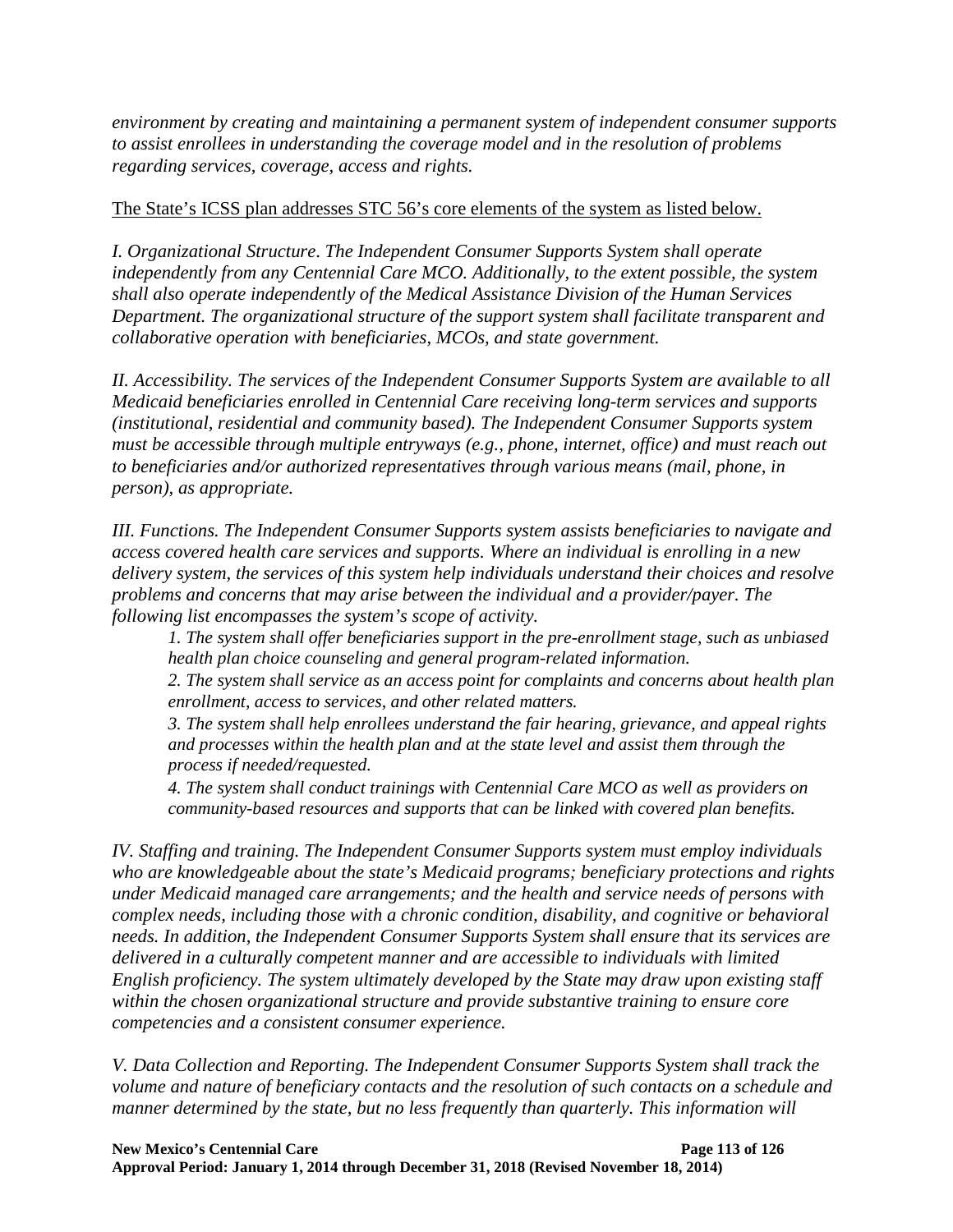*inform the state of any provider or contractor issues and support the reporting requirements to CMS.* 

## **ICSS Organizational Structure**

In response to STC-#56, HSD's Office of the Secretary, contracted with an individual to organize and lead the State's effort in developing the ICSS. The State will implement the ICSS by connecting the numerous disparate consumer support entities that already exist in New Mexico. The ICSS will be independent of the Centennial Care MCOs and, to the extent possible, of the Medical Assistance Division, and will foster collaboration among the MCOs, state government, and advocacy organizations to assist Centennial Care members. HSD will link the functions of the multiple programs described above, combined with other advocacy resources in New Mexico, to meet the choice counseling and advocacy needs of Medicaid beneficiaries receiving long term services and supports.

# **ICSS Accessibility:**

Through the ICSS, Medicaid beneficiaries may use several points of entry for questions related to Medicaid eligibility, Centennial Care benefits, and grievances and appeals. The Medicaid call center (operated by Xerox, an HSD contractor), HSD Income Support Division call center, ADRC, MCOs, and LTC Ombudsman all offer toll-free phone numbers. The ADRC, LTC Ombudsman, CILs, and numerous senior centers offer face-to-face consultations. HSD will use multiple tools to streamline the experience for consumers seeking information and supports. Below are the phone numbers and website URLs:

- Medicaid (Xerox) Call Center 888-997-2583
- Aging & Disability Resource Center (ADRC) 800-432-2080 TTY: 505-476-4937
- HSD has purchased several web domains for the ICSS website. The proposed website domain name is [www.nmicss.com](http://www.nmicss.com/) and will be hosted independently of the HSD agency website.
- Centennial Care [www.CentennialC](http://www.centennial/)are.net

The ICSS website and ICSS brochures will inform beneficiaries, advocates and counselors how to access the ICSS and which entities can help with specific topics. The website will provide a central location of important phone numbers and a listing of ICSS entities and descriptions of their services. It will also offer printable information regarding long-term services and supports, grievances and appeals, the Centennial Care program, organizations and agencies offering additional resources and supports, and links to websites for ICSS entities and other resources.

The ICSS entities will all have access to additional standardized materials and information that will allow the entities to provide consistent and accurate information. This will ensure that enrollees and their families are accurately referred to the correct resource if the ICSS entity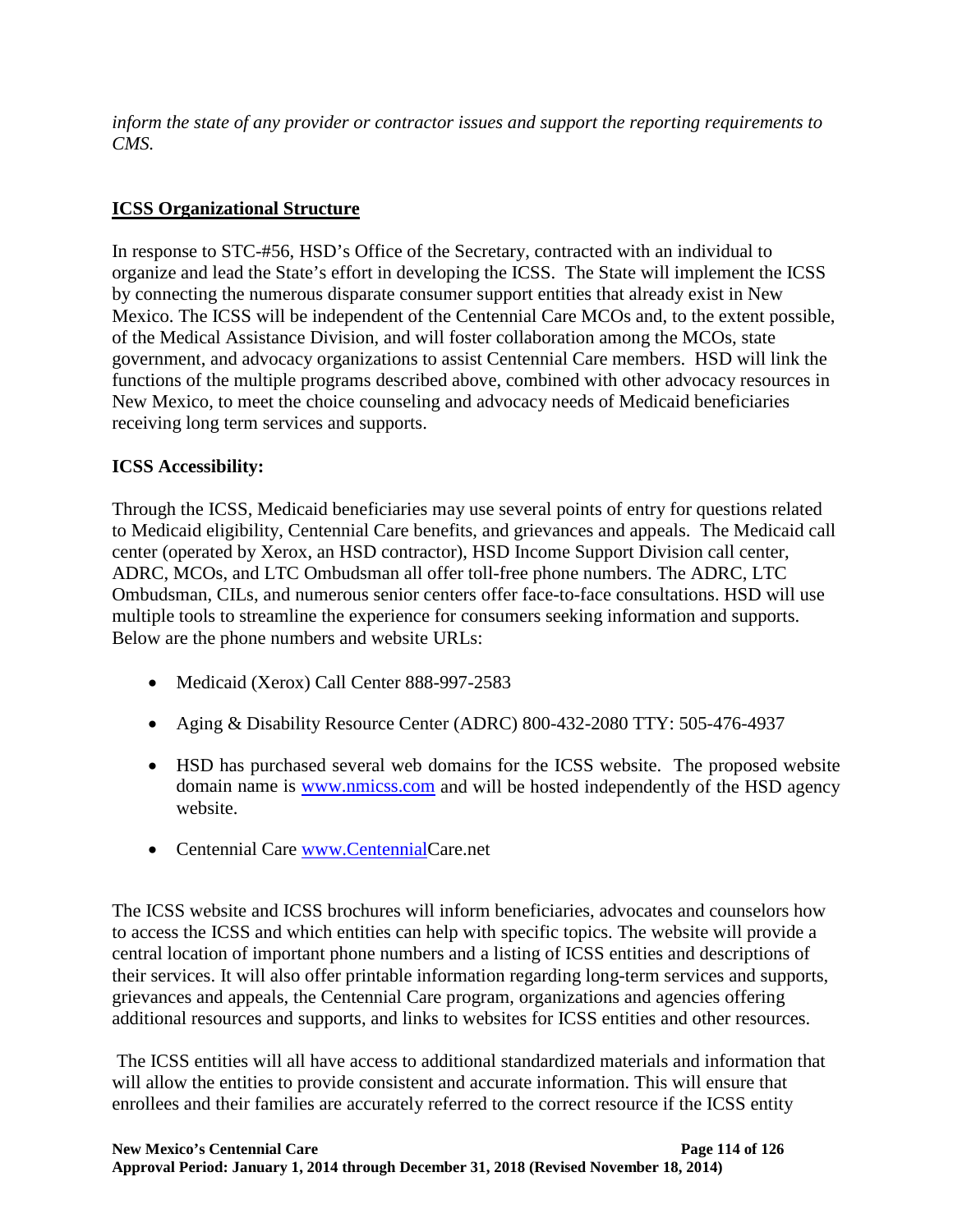cannot respond to their needs directly. Referral processes and trainings will be provided to all ICSS entities including the Medicaid and ADRC call centers. The ADRC call center already supports beneficiaries seeking assistance regarding grievances, appeals and fair hearings, and it has referral processes in place for those in need of legal support.

## **ICSS Functions:**

1. The System shall offer beneficiaries support in the pre-enrollment stage, such as unbiased health plan choice counseling and general program-related information.

The ICSS is still in final development stages and is only one small piece of a much larger state effort to provide clear, unbiased, helpful information to ALL beneficiaries (not just those seeking long term care services) about the opportunity to choose a health plan. The State has held over 200 outreach meetings throughout this vast state to educate members and to introduce them to the plans, direct them to plan provider directories, and, in general, help enrollees understand the benefits of the new program.

As Centennial Care continues to develop and mature, the various components of the ICSS will continue to play an important role in helping people make good choices and understand how to access long term care services and supports within each and all of the MCOs participating in the program.

HSD is providing training and information to our partner agencies, including the LTC Ombudsman Program, the ADRC Benefits Counseling hotline and SHIP Counselors about the Centennial Care Benefit Plan and MCO value added services. The LTC Ombudsman program is available to potential Medicaid beneficiaries upon admission to LTC facilities. Additionally counseling is provided to individuals transitioning from nursing facilities to home and community-based services. This includes information about the MCOs' provider networks, community support services, and other related information. The ADRC uses a "person-centered", interactive decision supported process whereby consumers are supported in deliberations to make informed long term support choices. The process may include developing action steps toward a goal or LTSS plan including assistance in accessing support options. It also includes following up with each consumer.

2. The system shall serve as an access point for complaints and concerns about health plan enrollment, access to services, and other related matters.

All ICSS participating entities will be trained to provide choice counseling to beneficiaries in an unbiased fashion, particularly that they are not able to recommend one plan over another. Most ICSS entities have no business relationship with the Centennial Care Managed Care Organizations (MCOs). Entities that could have potential for bias in their choice counseling will be required to sign a Memorandum of Understanding (MOU) indicating that they will only provide unbiased choice counseling in their role as an ICSS entity.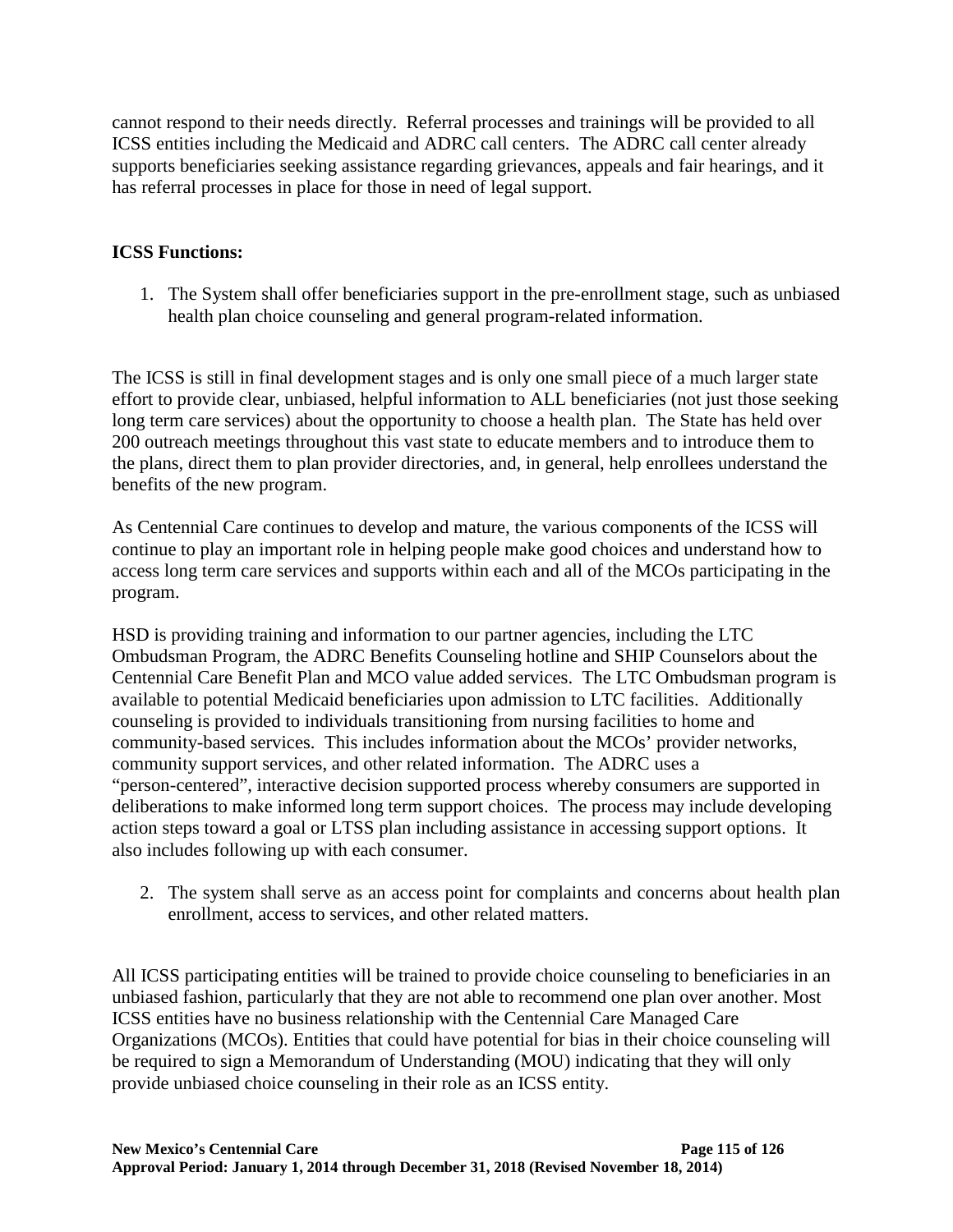The ICSS entities will advise beneficiaries on things they should consider when choosing a health plan. Beneficiaries will be advised that all plans are responsible for assuring that their members have access to all Medicaid benefits that they need. Beneficiaries will also be advised of things to consider when selecting a plan. These include:

- A. Whether the plan has the beneficiary's most important health care providers and/or home care providers in its network.
	- Beneficiaries will be advised to ask their doctors or home care providers what
	- Medicaid MCO networks they are associated with.
	- Beneficiaries will be encouraged to contact the MCOs to find out if their doctors or home care providers are in the MCO's networks.
- B. Whether the plan has health care providers conveniently located.
	- Beneficiaries will be encouraged to contact the MCOs to find out about health care providers that are located nearby their work or homes.
- C. What kinds of extra benefits the plan offers.
	- ICSS entities will have a listing of the value-added benefits each MCO offers and they will also encourage the beneficiaries to contact the MCOs to find out about these extra benefits.

Beneficiaries will also be instructed how they can register their MCO selection and what the rules are for changing MCOs.

3. The system shall help enrollees understand the fair hearing, grievance and appeal rights and processes within the health plan and at the state level and assist them through the process if needed or requested.

The LTC Ombudsman Program provides referrals to the legal services, subcontracted through ALTSD, for enrollees who need assistance in understanding their legal rights. ALTSD contracts with local governments and non-profit organizations to provide legal assistance to beneficiaries age 50 and older, caregivers and adults with disabilities. The ADRC explains the grievance and appeals process, provides information regarding the roles of each party and directs consumers to the appropriate parties, such as the Medical Assistance Division, HSD's Fair Hearings Bureau or the MCO. The LTC Ombudsman trains MCOs about resident rights in concert with state and federal regulations and provides training about advocacy services. The ADRC will train the Centennial Care MCOs on the services provided by the ADRC, such as options counseling, benefit counseling and accessing social services programs.

The State has also organized an internal workgroup to look carefully at the grievance and appeals process as well as access to the State's fair hearings process. This group will work with all of the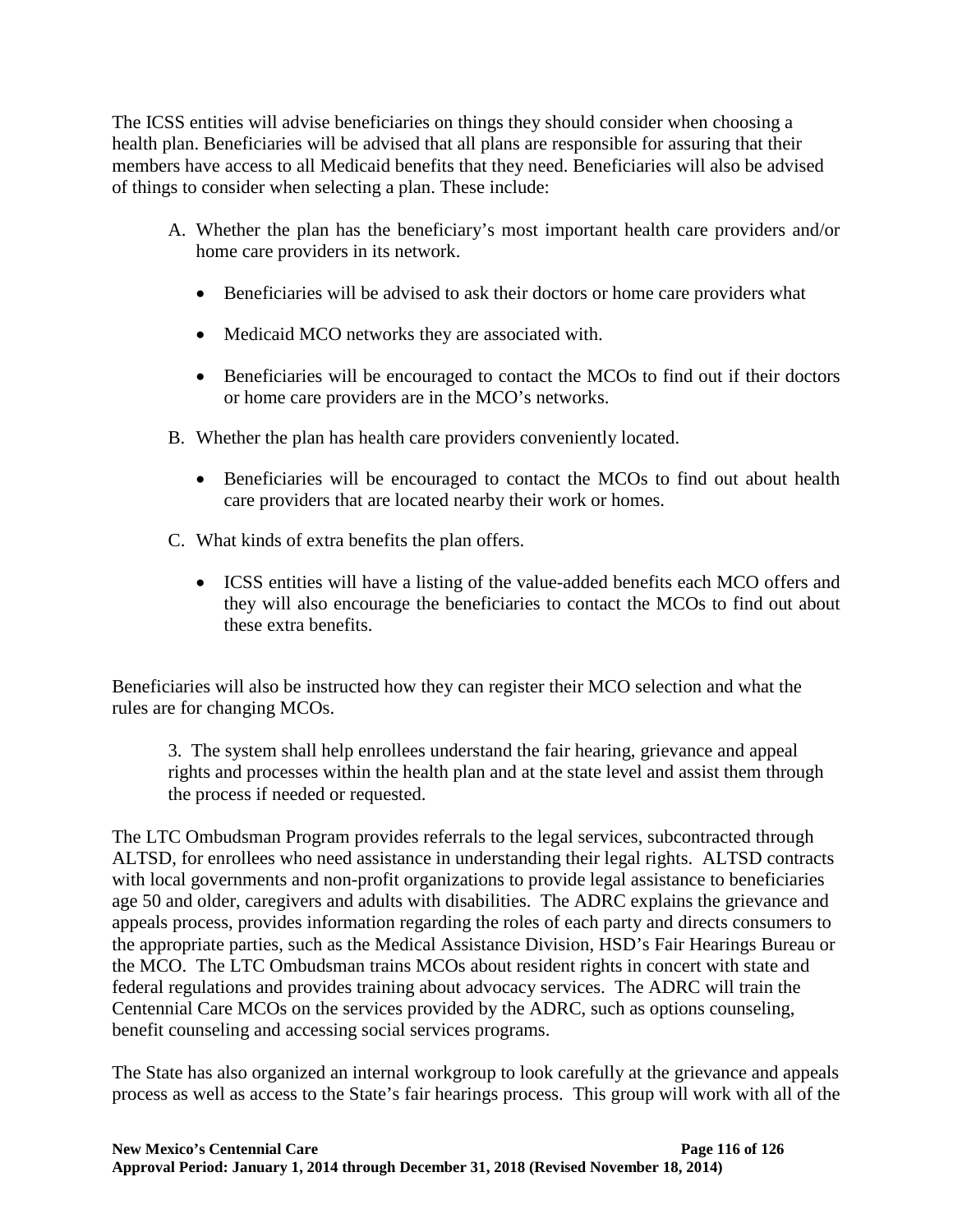agencies within the ICSS to provide information and training about how the grievance and appeals process should work within the plans and how a beneficiary can access the State's fair hearing process.

The ICSS will provide standardized tools and resources for beneficiaries and their advocates seeking information and assistance with the grievance, appeal rights and fair hearings process. These tools will include materials that explain, step-by-step, how the process works, timelines, and required documentation and so on. When seeking counseling or support from an agency or organization outside of the member's MCO, beneficiaries will be directed to the ADRC for help with these important processes.

 4. The system, led by HSD, shall conduct trainings with Centennial Care MCOs as well as providers on community based resources and support that can be linked with covered plan benefits.

HSD, Office of the Secretary, will work with internal and inter-agency staff to create additional educational tools and trainings, develop a web-based resource site, and work with agency and community partners to effectively enhance beneficiary understanding of available resources and processes. The State offers educational information and fact sheets in both English and Spanish. When presenting educational events in Native American Chapter Houses and government tribal buildings, Native American translation services are made available. The MCO call lines also provide translation services as part of the call center. HSD will standardize informational materials and educational trainings to assist the States' efforts in disseminating consistent and accurate information to its beneficiaries.

These activities will not only assure consistent training and messaging for state staff but will then be offered to plans as well as to all participating agencies' staff within the ICSS.

## **Staffing and Training:**

The ICSS will link together an array of Medicaid beneficiary advocacy and support entities in New Mexico into a system of consumer support. The ICSS is not a separately staffed entity. Rather it will be a system of organizations that provide standardized information to beneficiaries about Centennial Care, long term services and supports (LTSS), the MCO grievance and appeals process, and the fair hearing process. HSD will not set staffing standards for ICSS entities with the exception of the Medicaid Call Center operated by Xerox, which has a set of service level agreements for the Medicaid Call Center.

## **ICSS Data Collection and Reporting:**

HSD is assessing the data that is collected by entities like the ADRC, LTC Ombudsman and the Xerox call center to assist in developing the data collection and reporting requirements for the ICSS. The LTC Ombudsman program collects and reports data to the state pursuant to its charter and goals established under federal and state law. HSD Medical Assistance Division receives data from the Ombudsman on a quarterly basis. The ADRC maintains an extensive data base on the use of its services. This data includes beneficiary information, counseling notes, and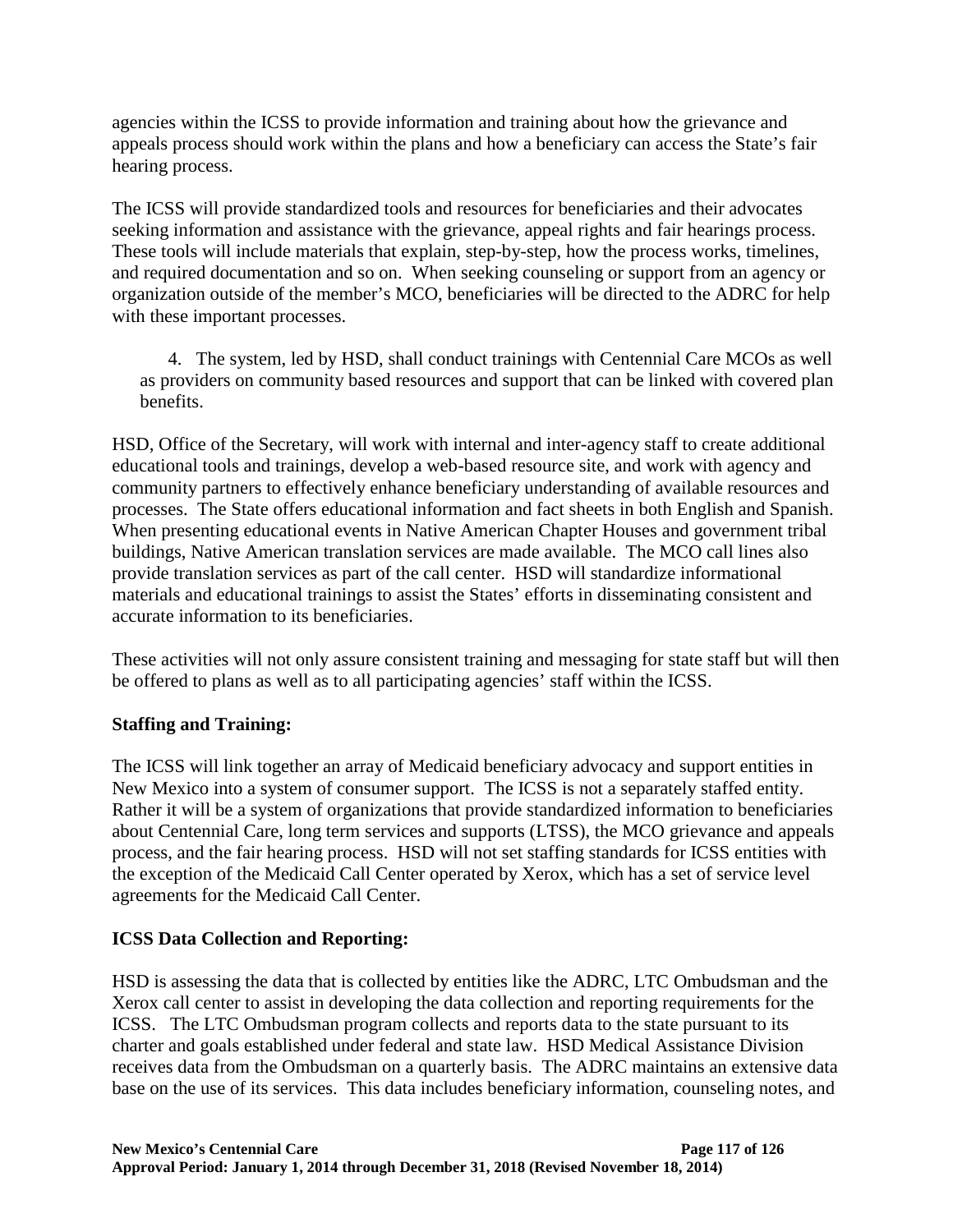the reason for an inquiry. The system also includes a feature to set up an activity to conduct a follow-up call.

HSD will develop a streamlined tracking system that will inform the ICSS and support the reporting requirements to CMS. The data collected will include such things as the total numbers of beneficiaries assisted, the number of calls received, and the type of assistance requested, such as MCO choice counseling, how to file a grievance or appeal, how to access LTSS, etc. The state is sensitive to placing an undue burden on advocacy organizations, community partners and providers for data collection but recognizes the importance of tracking the volume and nature of beneficiary contacts and resolutions. HSD expects to create simple web-based reporting tools to assist organizations with less sophisticated or no data-collection systems.

## **Summary Table: ICSS Components and Functions**

**This chart reflects how each component of the ICSS does and/or will function once the system is completely operational. Most of these functions are being performed today; the difference will be the organizational structure provided to link the new system together.**

| <b>ICSS</b>                                                      | <b>HSD</b> | ADRC<br>$\overline{\ast}$ | LTC<br>Ombudsman | Medicaid<br><b>Center</b><br>Call | Centers<br><b>AAAs &amp; Senior</b> | CILs | Advocacy<br>Groups |
|------------------------------------------------------------------|------------|---------------------------|------------------|-----------------------------------|-------------------------------------|------|--------------------|
| Training of ICSS Entities                                        |            |                           |                  |                                   |                                     |      |                    |
| <b>MCO</b> Choice Counseling                                     |            |                           |                  |                                   |                                     |      |                    |
| <b>LTC Options Counseling</b>                                    |            |                           |                  |                                   |                                     |      |                    |
| Choices<br>Rights<br>and<br>Counseling<br>(*Benefits Counseling) |            |                           |                  |                                   |                                     |      |                    |
| Grievance<br>and<br>Appeals<br>Guidance                          |            |                           |                  |                                   |                                     |      |                    |
| Fair Hearings Guidance                                           |            |                           |                  |                                   |                                     |      |                    |
| <b>Legal Services Referrals</b>                                  |            |                           |                  |                                   |                                     |      |                    |
| <b>ICSS Brochure Production</b>                                  |            |                           |                  |                                   |                                     |      |                    |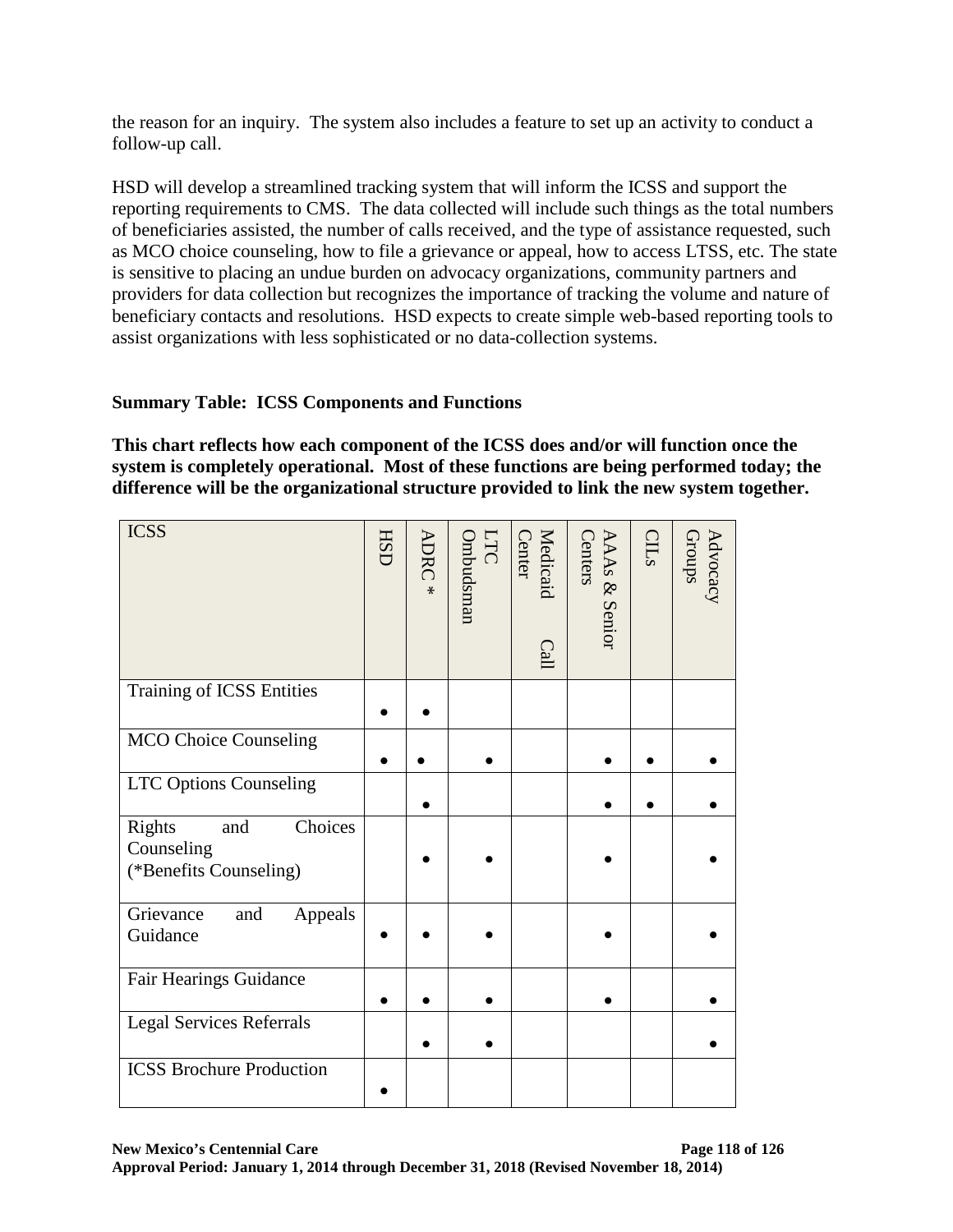| <b>ICSS</b>                                       | <b>HSD</b> | <b>ADRC</b><br>$\ast$ | Ombudsman<br>LTC | Medicaid<br>Center<br>Call | <b>Centers</b><br>AAAs &<br><b>Senior</b> | CLLs | Advocacy<br>Groups |
|---------------------------------------------------|------------|-----------------------|------------------|----------------------------|-------------------------------------------|------|--------------------|
| <b>ICSS Brochure Distribution</b>                 |            |                       |                  |                            |                                           |      |                    |
| <b>ICSS</b> Web Site Development<br>and Operation |            |                       |                  |                            |                                           |      |                    |
| Data Collection                                   |            |                       |                  |                            |                                           |      |                    |
| <b>ICSS Advisory Team</b>                         |            |                       |                  |                            |                                           |      |                    |

**The MCOs will not be members of the ICSS advisory team. The ICSS will utilize MCO participation as a training and information resource that will support the ICSS entities. HSD will require the MCOs include information about the ICSS and the ADRC in their member handbooks and provide ICSS brochures during counseling so members are informed of resources available that are independent of the MCO.**

## **ICSS Implementation Plan:**

HSD has developed an implementation work plan that includes the state goals and action steps planned for meeting the ICSS Core Elements requirements outlined in CMS STC-#56. This plan itemizes the specific tools and resources HSD will create and utilize in order to effectively establish the ICSS. The ICSS Implementation Plan is included as **Attachment A**.

## **Summary**

The State is confident that the functions of the multiple state-supported programs available combined with other advocacy and community based resources in New Mexico, are more than sufficient to meet the choice counseling and advocacy needs of Medicaid beneficiaries, especially disabled beneficiaries living in the community. The key to maximizing all of the programs and resources is linking them under the umbrella of the ICSS in order to effectively support Medicaid beneficiaries. The State will be the organizing force in bringing together the many resources currently in place and developing the ICSS as a centralized system for Medicaid beneficiaries enrolled in Centennial Care and receiving long-term services and supports. HSD will utilize the data collection and reporting feature required under the ICSS Core Elements to inform the ICSS and whether it is meeting its intended purpose. The State will work to enhance the beneficiary understanding of the resources and processes available and ensure access to choice counseling and supports.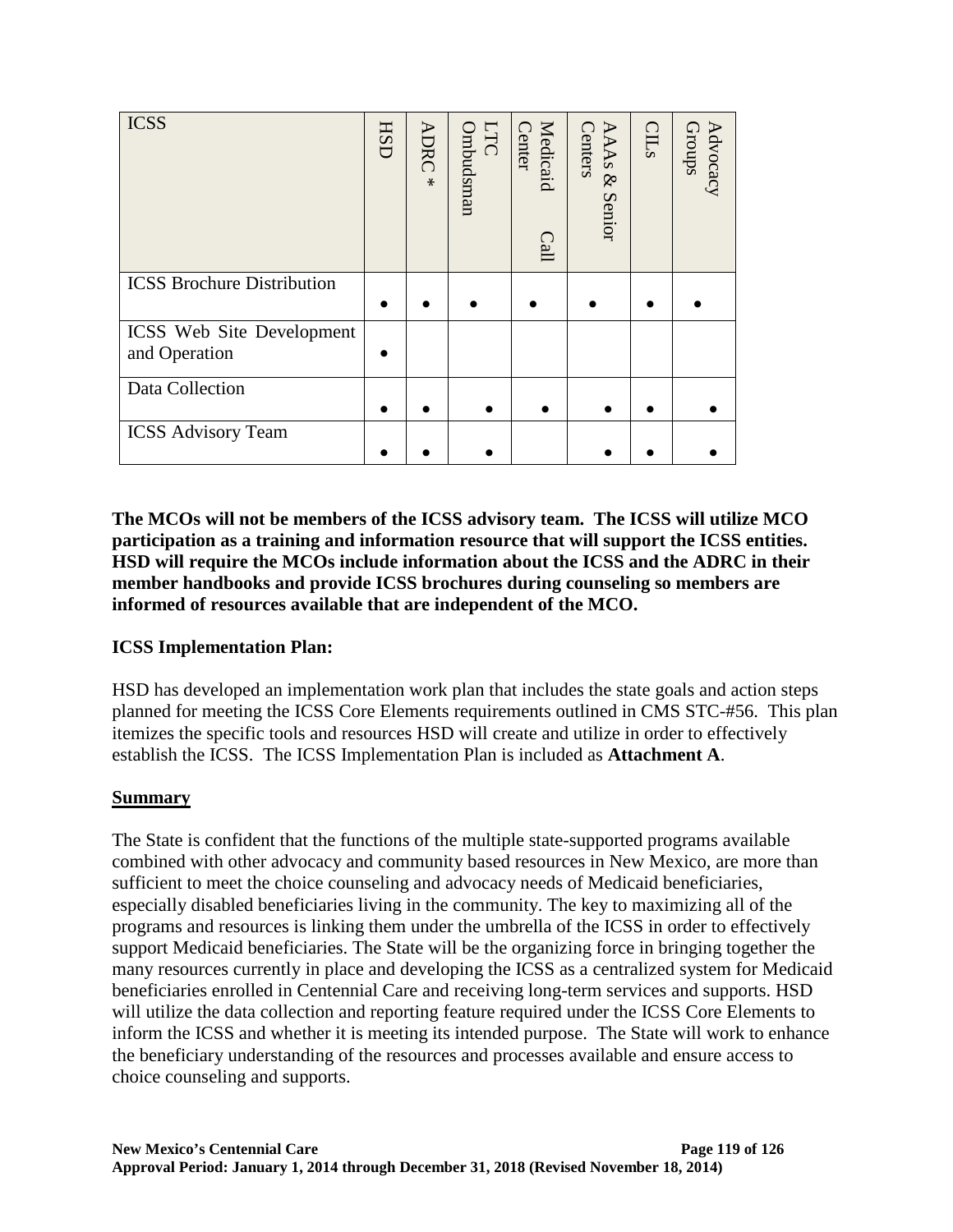HSD will continue to work with our sister agencies and advocacy organizations to add structure to this system for the benefit of Centennial Care enrollees. We recognize that this approach has not been endorsed by two NM advocacy organizations. However, we believe a more 'grassroots' effort that links and maximizes existing resources is preferable to a state-dictated and duplicative structure.

HSD convened an advisory team to assist in the on-going development and oversight of the ICSS. This team consists of state and local government agencies, a number of advocacy organizations and community organizations that work with Medicaid beneficiaries receiving long-term services and supports. The ICSS Advisory Team (IAT) is working to add consumer representative s to the team to allow for beneficiary input.

HSD views the advisory team as a key partner in establishing an ICSS and enhancing the ongoing development of the system. The advisory team has already provided valuable input and feedback on the development of the ICSS itself. The IAT will also provide input on the website, brochures and other educational materials related to LTSS. The advisory team will also assist in efforts to expanding the ICSS to include additional organizations.

We will continue to engage and work with all entities that will be a part of this system. **HSD views this system as dynamic and seeks to link resources in a manner that can be easily modified or enhanced as necessary to respond to a changing environment.**

The State also wishes to note that the ICSS is only one piece of a much larger picture and that this plan and approach do not constitute the full array of the State's efforts to assure a smooth transition to Centennial Care and efforts to assure that every enrollee has access to and receives the services that will maximize their opportunity to live as healthy a life as possible in their homes and communities.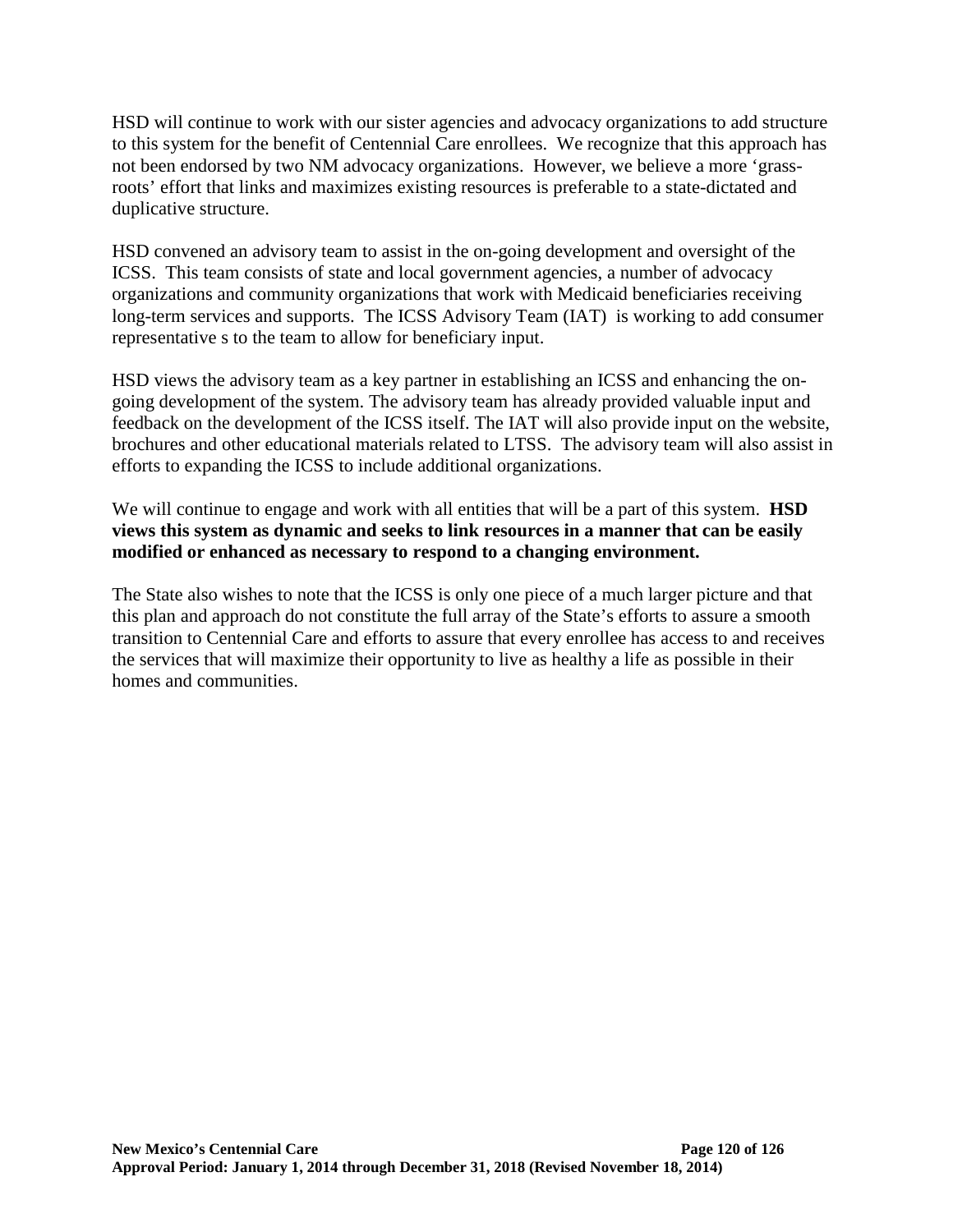| <b>ICSS Core Elements</b>                 | <b>State Goals</b>           | <b>State Tasks</b>            | Timeline CY13 4th       |
|-------------------------------------------|------------------------------|-------------------------------|-------------------------|
|                                           |                              |                               | Quarter (Q) - CY14 2nd  |
|                                           |                              |                               | Q                       |
| <b>Organizational Structure.</b> The      | 1. Create and maintain a     | -HSD's Office of the          | CY13 4th Q - CY14 2nd Q |
| <b>Independent Consumer Supports</b>      | system independent of        | Secretary will oversee        | (now on-going)          |
| System shall operate independently        | <b>Centennial Care MCOs</b>  | development,                  |                         |
| from any Centennial Care MCO.             | and HSD Medical              | implementation and            |                         |
| Additionally, to the extent possible,     | <b>Assistance Division.</b>  | operation of the ICSS.        | Completed               |
| the system shall also operate             |                              | -HSD's Office of the          |                         |
| independently of the Medical              | 2. Facilitate transparency   | Secretary will contract with  |                         |
| <b>Assistance Division of the Human</b>   | and collaboration.           | an individual to organize and | Completed               |
| Services Department. The                  |                              | lead the ICSS effort.         |                         |
| organizational structure of the           |                              | -Contractor will organize     |                         |
| support system shall facilitate           |                              | internal working group for    |                         |
| transparent and collaborative             |                              | <b>ICSS</b> implementation    |                         |
| operation with beneficiaries, MCOs,       |                              |                               | Completed               |
| and state government.                     |                              | - HSD will form an ICSS       |                         |
|                                           |                              | advisory team to assist in    |                         |
|                                           |                              | ongoing development and       |                         |
|                                           |                              | oversight of the ICSS.        |                         |
| <b>Accessibility.</b> The services of the | 1. Create a system that is   | - HSD is creating an          | CY14 1st Q - CY14 2nd Q |
| <b>Independent Consumer Supports</b>      | accessible to beneficiaries  | independent website and       |                         |
| System are available to all Medicaid      | receiving long term services | consulting with the ICSS      |                         |
| beneficiaries enrolled in Centennial      | and supports through         | advisory team for design and  |                         |
| Care receiving long-term services         | multiple entryways.          | content feedback. Webpage     |                         |
| and supports (institutional,              |                              | information in the HSD        |                         |
| residential and community based).         |                              | Centennial Care website will  |                         |
| The Independent Consumer Supports         |                              | include the following         |                         |
| system must be accessible through         |                              | information:                  |                         |
| multiple entryways (e.g., phone,          |                              | 1) List all applicable 800    |                         |
| internet, office) and must reach out      |                              | numbers and its               |                         |
| to beneficiaries and/or authorized        |                              | purpose;                      |                         |

# **Independent Consumer Support System (ICSS) Implementation Plan CY13-CY14**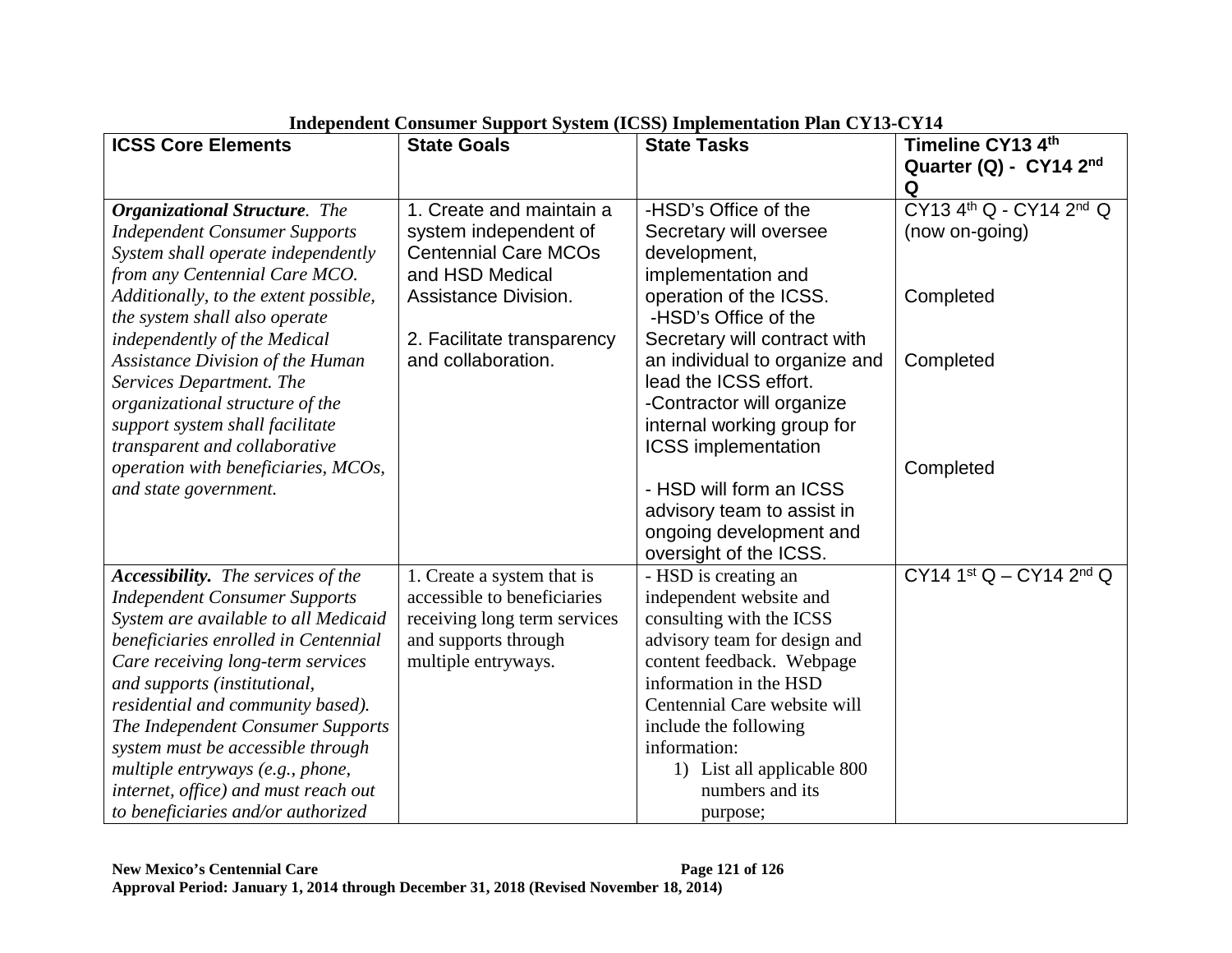| <b>ICSS Core Elements</b>               | <b>State Goals</b>       | <b>State Tasks</b>            | Timeline CY13 4th         |
|-----------------------------------------|--------------------------|-------------------------------|---------------------------|
|                                         |                          |                               | Quarter (Q) - CY14 2nd    |
|                                         |                          |                               | Q                         |
| representatives through various         |                          | 2) Provide links to ADRC      |                           |
| means (mail, phone, in person), as      |                          | counseling and referrals;     |                           |
| appropriate.                            |                          | 3) Post and create, where     |                           |
|                                         |                          | needed, educational           |                           |
|                                         |                          | materials related to          |                           |
|                                         |                          | Centennial Care;              |                           |
|                                         |                          | 4) Create and post an ICSS    |                           |
|                                         |                          | informational brochure;       |                           |
|                                         |                          | 5) Provide links to MCOs      |                           |
|                                         |                          | plans and post step-by-       |                           |
|                                         |                          | step grievance/appeals        |                           |
|                                         |                          | information;                  |                           |
|                                         |                          | Create and post HSD<br>6)     |                           |
|                                         |                          | Fair Hearings fact sheet;     |                           |
|                                         |                          | 7) Provide links to relevant  |                           |
|                                         |                          | advocacy organizations        |                           |
|                                         |                          | and government                |                           |
|                                         |                          | agencies.                     |                           |
|                                         |                          | - Establish ICSS referral     |                           |
|                                         |                          | process for HSD's Medicaid    |                           |
|                                         |                          | call center;                  | CY14 1st Q - CY14 2nd Q   |
|                                         |                          | - Establish ICSS referral     |                           |
|                                         |                          | process for HSD Income        |                           |
|                                         |                          | Support Division (ISD).       |                           |
|                                         |                          | - Require each MCO to         | $CY14 1st Q - CY14 2nd Q$ |
|                                         |                          | establish an ICSS referral    |                           |
|                                         |                          | process.                      |                           |
|                                         |                          |                               | $CY14 1st Q - CY14 2nd Q$ |
| <b>Functions.</b> The Independent       | 1. Create a system that  | - HSD will provide an ICSS    | $CY14 1st Q - CY14 2nd Q$ |
| <b>Consumer Supports system assists</b> | assists beneficiaries in | choice counseling brochure at |                           |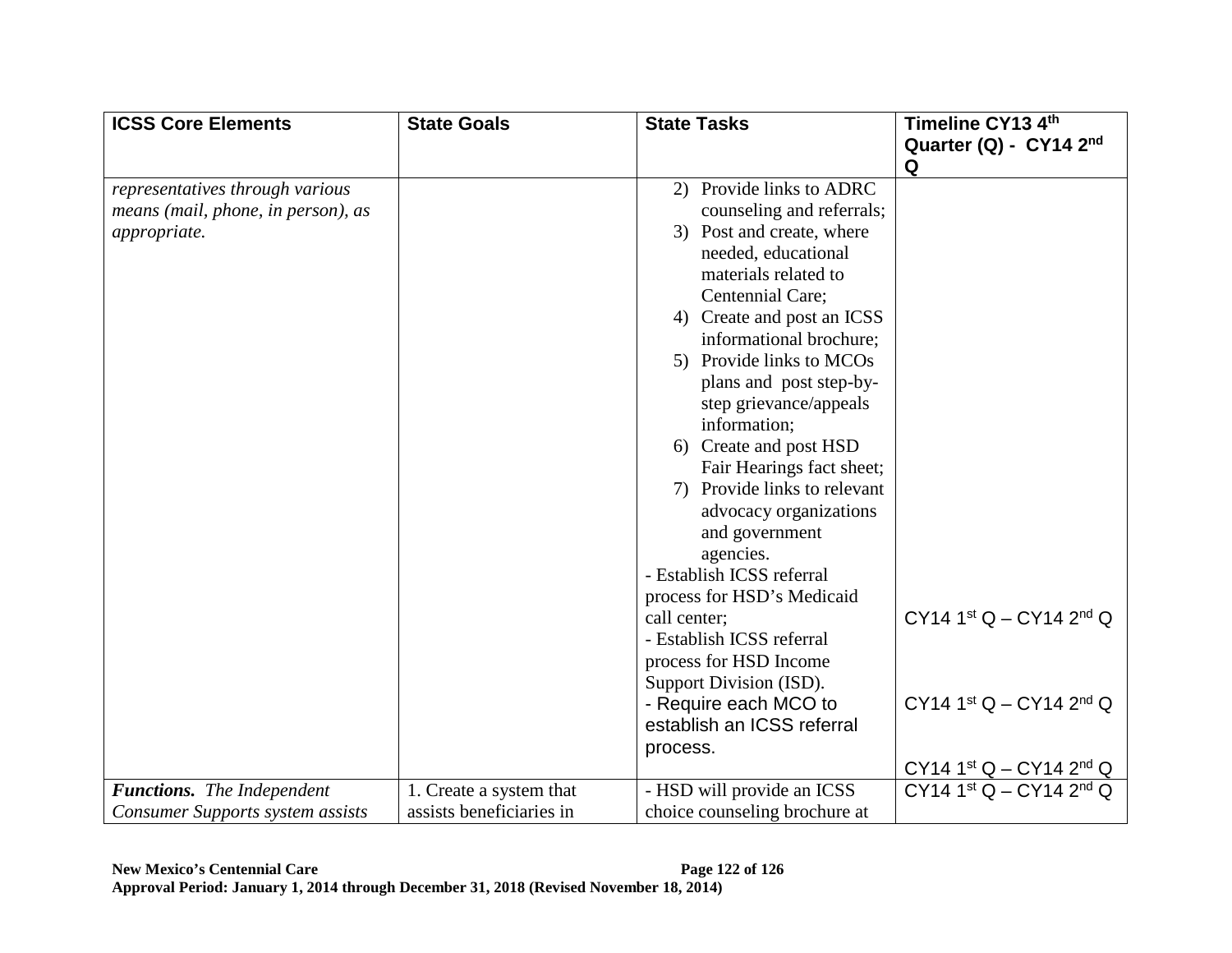| <b>ICSS Core Elements</b>            | <b>State Goals</b>           | <b>State Tasks</b>               | Timeline CY13 4th                      |
|--------------------------------------|------------------------------|----------------------------------|----------------------------------------|
|                                      |                              |                                  | Quarter (Q) - CY14 2nd                 |
|                                      |                              |                                  | Q                                      |
| beneficiaries to navigate and access | navigating and accessing     | ISD offices where Medicaid       |                                        |
| covered health care services and     | covered health care services | applications are received and    |                                        |
| supports. Where an individual is     | and supports.                | processed;                       |                                        |
| enrolling in a new delivery system,  | 2. Enhance the system to     | - HSD will include an ICSS       | $CY14 1st Q - 2nd Q$                   |
| the services of this system help     | help consumers understand    | brochure that includes           |                                        |
| individuals understand their choices | the fair hearing, grievance, | information about the ADRC,      |                                        |
| and resolve problems and concerns    | and appeal rights process    | LTC Ombudsman, AAAs and          |                                        |
| that may arise between the           | with the MCO and at the      | CILs in all correspondence to    |                                        |
| individual and a provider/payer. The | state level.                 | beneficiaries;                   |                                        |
| following list encompasses the       |                              | - HSD will include choice        | CY14 1st $Q - CY$ 14 2 <sup>nd</sup> Q |
| system's scope of activity.          |                              | counseling information in        |                                        |
| 1. The system shall offer            |                              | Centennial Care educational      |                                        |
| beneficiaries support in the         |                              | outreach events and trainings;   |                                        |
| pre-enrollment stage, such as        |                              | - HSD will create a Centennial   | Completed                              |
| unbiased health plan choice          |                              | Care MCOs side by side           |                                        |
| counseling and general               |                              | comparison;                      | CY13 4th $Q - CY14$ 2 <sup>nd</sup> Q  |
| program-related information.         |                              | - ALTSD will assist HSD with     |                                        |
| 2. The system shall service as       |                              | the education of over 240 senior |                                        |
| an access point for complaints       |                              | center providers including all   |                                        |
| and concerns about health            |                              | 23 tribes throughout the state;  | $CY14 1st Q - CY14 2nd Q$              |
| plan enrollment, access to           |                              | - HSD will require MCOs          |                                        |
| services, and other related          |                              | provide information to           |                                        |
| matters.                             |                              | community-based members and      |                                        |
| 3. The system shall help             |                              | members receiving a level of     |                                        |
| enrollees understand the fair        |                              | care assessment about long term  |                                        |
| hearing, grievance, and              |                              | services choices, the MCO        |                                        |
| appeal rights and processes          |                              | grievance and appeals process,   |                                        |
| within the health plan and at        |                              | including independent resources  |                                        |
| the state level and assist them      |                              | the member can access for        |                                        |
| through the process if               |                              | assistance;                      |                                        |
| needed/requested.                    |                              |                                  |                                        |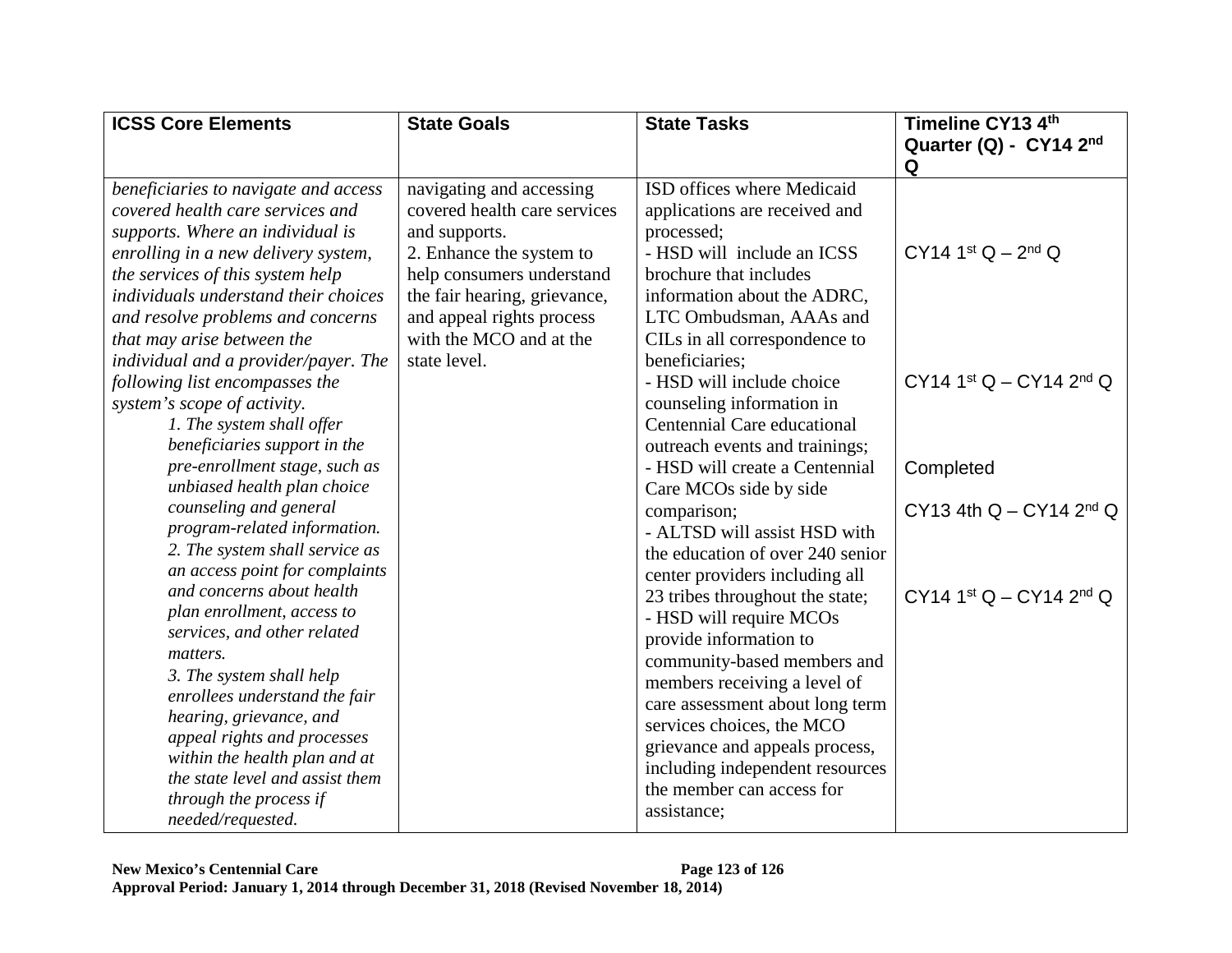| <b>ICSS Core Elements</b>                                 | <b>State Goals</b>           | <b>State Tasks</b>               | Timeline CY13 4th                                 |
|-----------------------------------------------------------|------------------------------|----------------------------------|---------------------------------------------------|
|                                                           |                              |                                  | Quarter (Q) - CY14 2nd                            |
|                                                           |                              |                                  | Q                                                 |
| 4. The system shall conduct                               |                              | - HSD will require MCOs          | $CY14$ 1st $Q - 2^{nd} Q$                         |
| trainings with Centennial                                 |                              | educate providers about          |                                                   |
| Care MCO as well as                                       |                              | Centennial Care, the ICSS        |                                                   |
| providers on community-based                              |                              | and provide ICSS brochure        |                                                   |
| resources and supports that<br>can be linked with covered |                              | and website information.         |                                                   |
| plan benefits.                                            |                              | - HSD will develop a fair        |                                                   |
|                                                           |                              | hearings educational fact sheet; | Completed                                         |
|                                                           |                              | - HSD will post information      |                                                   |
|                                                           |                              | about the ADRC, LTC              | $CY13$ 4 <sup>th</sup> Q - CY14 2 <sup>nd</sup> Q |
|                                                           |                              | Ombudsman, the CILs and          |                                                   |
|                                                           |                              | AAAs along with the              |                                                   |
|                                                           |                              | grievance, appeals and fair      |                                                   |
|                                                           |                              | hearings process on the          |                                                   |
|                                                           |                              | ICSS, state's contractors and    |                                                   |
|                                                           |                              | MCO <sub>s</sub> websites.       |                                                   |
|                                                           |                              |                                  |                                                   |
|                                                           |                              |                                  |                                                   |
|                                                           |                              |                                  |                                                   |
| <b>Staffing and Training. The</b>                         | 1. Create a system that      | - HSD will provide regular       | $CY13$ 4 <sup>th</sup> Q – CY14 2 <sup>nd</sup> Q |
| <b>Independent Consumer Supports</b>                      | provides subject matter      | training to the ADRC, LTC        | $(on-going)$                                      |
| system must employ individuals                            | experts in Centennial        | Ombudsman, CILs and AAAs         |                                                   |
| who are knowledgeable about                               | Care, LTSS and grievance     | on MCO choice counseling;        |                                                   |
| the state's Medicaid programs;                            | and appeals.                 | - HSD will provide on-going      | $CY14 1st Q - CY14 2nd Q$                         |
| beneficiary protections and rights                        |                              | training in the grievance and    | (on-going)                                        |
| under Medicaid managed care                               | 2. Ensure cultural           | appeals process and the state    |                                                   |
| arrangements; and the health                              | competency and               | fair hearing process;            |                                                   |
| and service needs of persons                              | accessibility to individuals | - HSD will train HSD call        | $CY13$ 4 <sup>th</sup> Q – CY14 1 <sup>st</sup> Q |
| with complex needs, including                             | with limited English         | center staff on the ICSS system  |                                                   |
| those with a chronic condition.                           | proficiency.                 | and referral process;            |                                                   |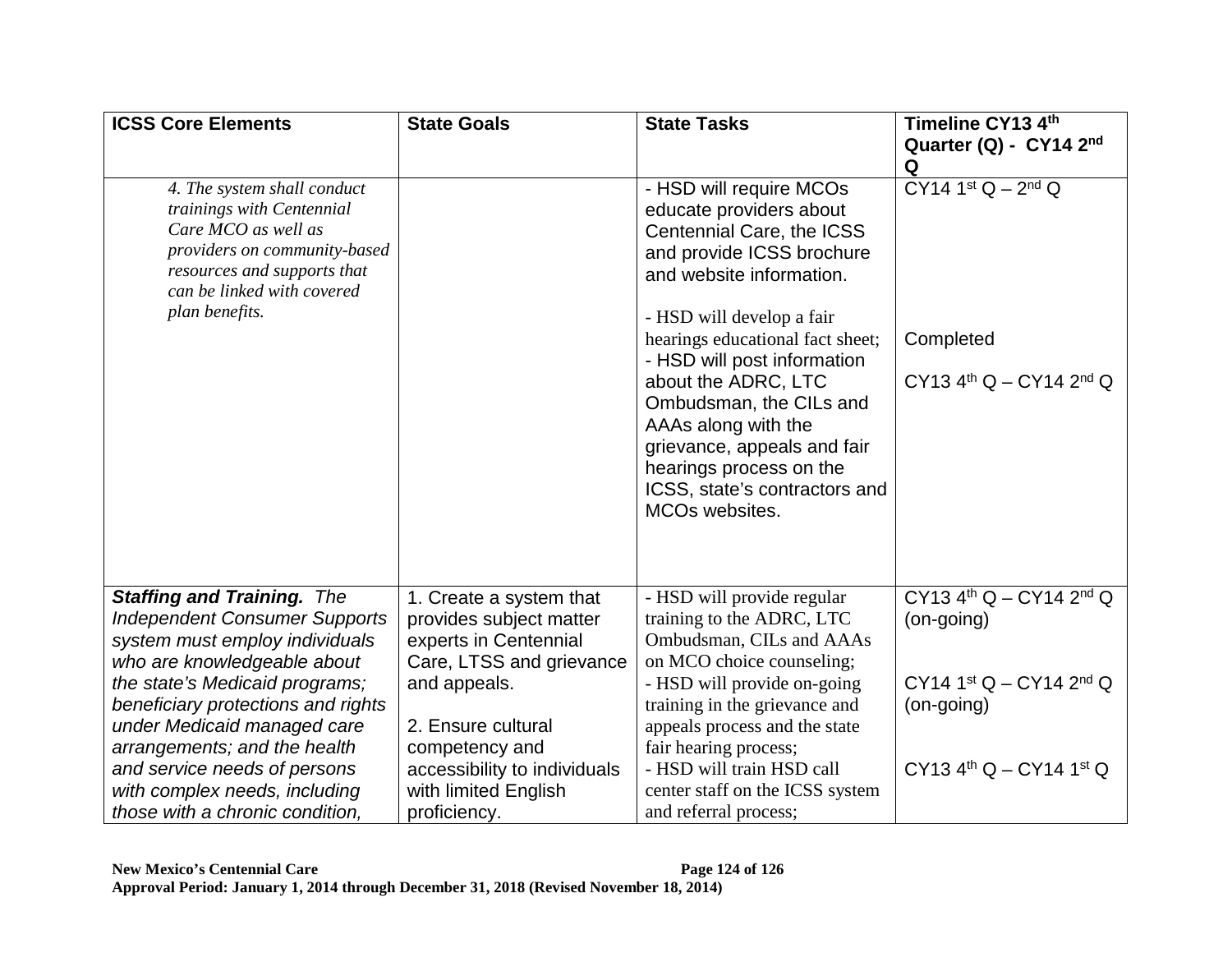| <b>ICSS Core Elements</b>                 | <b>State Goals</b>         | <b>State Tasks</b>             | Timeline CY13 4th                                  |
|-------------------------------------------|----------------------------|--------------------------------|----------------------------------------------------|
|                                           |                            |                                | Quarter (Q) - CY14 2nd                             |
|                                           |                            |                                | Q                                                  |
| disability, and cognitive or              |                            | - HSD will train ISD offices   | $CY13$ 4 <sup>th</sup> Q – CY 14 2 <sup>nd</sup> Q |
| behavioral needs. In addition, the        |                            | on the ICSS system and         |                                                    |
| <b>Independent Consumer Supports</b>      |                            | referral process;              |                                                    |
| System shall ensure that its              |                            |                                |                                                    |
| services are delivered in a               |                            | - HSD will post English and    | $CY13$ 4 <sup>th</sup> Q – CY 14 2 <sup>nd</sup> Q |
| culturally competent manner and           |                            | Spanish translated educational |                                                    |
| are accessible to individuals with        |                            | materials and fact sheets;     |                                                    |
| limited English proficiency. The          |                            | - Individuals needing          | CY 13 $4th$ Q (on-going)                           |
| system ultimately developed by            |                            | counseling services in         |                                                    |
| the State may draw upon existing          |                            | Spanish will be provided       |                                                    |
| staff within the chosen                   |                            | appropriate referrals to       |                                                    |
| organizational structure and              |                            | agencies with Spanish          |                                                    |
| provide substantive training to           |                            | speaking counselors.           |                                                    |
| ensure core competencies and a            |                            |                                |                                                    |
| consistent consumer experience.           |                            |                                |                                                    |
| <b>Data Collection and Reporting.</b> The | 1. Establish an ICSS       | - Develop a streamlined        | CY14 2 <sup>nd</sup> Q                             |
| <b>Independent Consumer Supports</b>      | tracking system to collect | tracking process for the       |                                                    |
| System shall track the volume and         | data and inform the        | ICSS and its partners;         |                                                    |
| nature of beneficiary contacts and        | effectiveness of the ICSS  | -Set-up a tracking process     | <b>CY14 2nd Q</b>                                  |
| the resolution of such contacts on a      | and its ability to service | for the HSD call center;       |                                                    |
| schedule and manner determined by         | beneficiaries.             | -Request quarterly data from   | CY14 2 <sup>nd</sup> Q                             |
| the state, but no less frequently than    |                            | the ADRC and LTC               |                                                    |
| quarterly. This information will          |                            | Ombudsman;                     |                                                    |
| inform the state of any provider or       |                            | -Work with partnering          | CY14 2 <sup>nd</sup> Q                             |
| contractor issues and support the         |                            | advocacy and community         |                                                    |
| reporting requirements to CMS.            |                            | organizations to collect data  |                                                    |
|                                           |                            | in a simplified manner and     |                                                    |
|                                           |                            | request quarterly reports;     |                                                    |
|                                           |                            | -Drawing from the broad        | CY14 2 <sup>nd</sup> Q                             |
|                                           |                            | data collection required of    |                                                    |